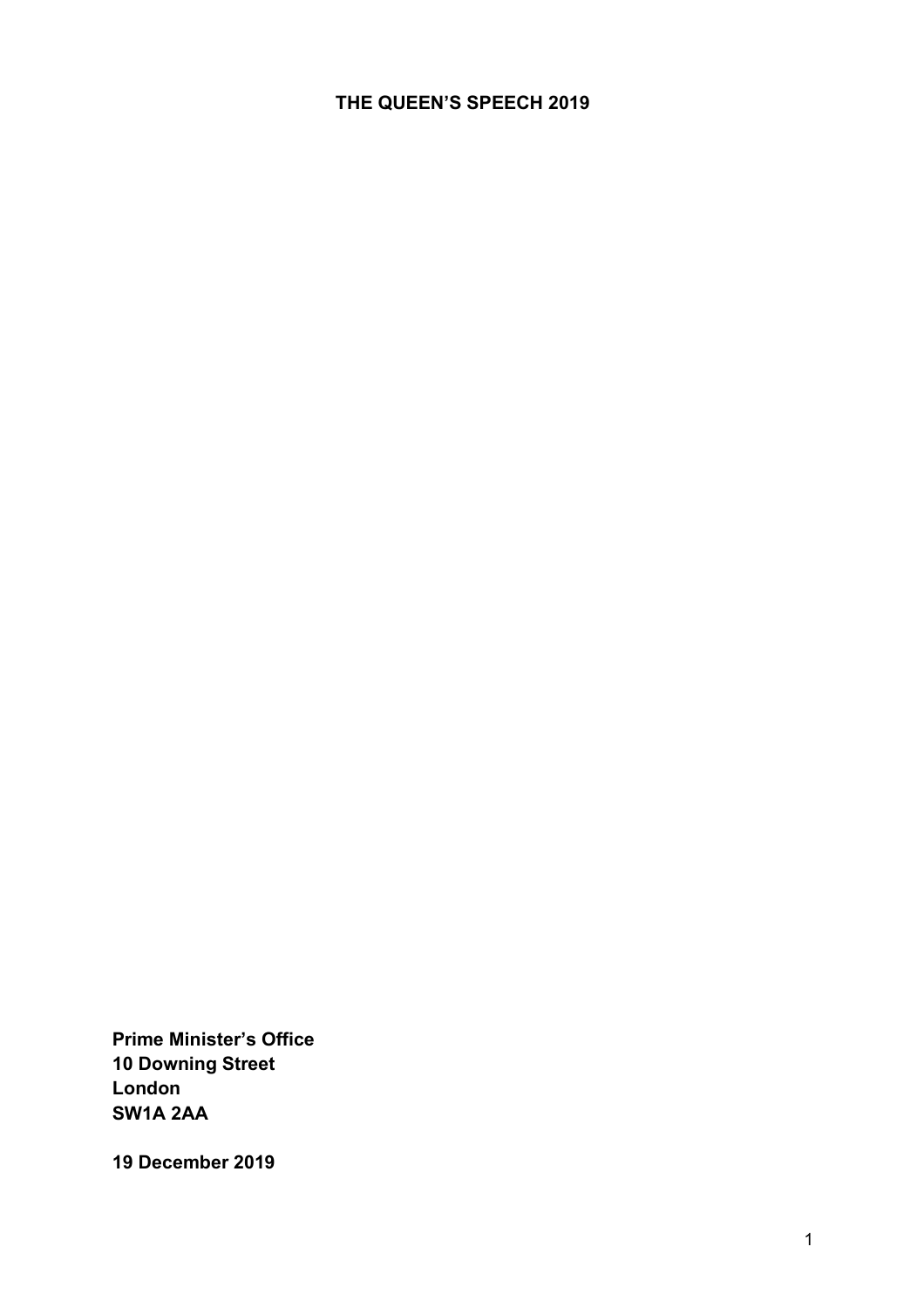| <b>CONTENTS</b>                                                    |    |
|--------------------------------------------------------------------|----|
| AN INTRODUCTION FROM THE PRIME MINISTER                            | 4  |
| HER MAJESTY'S MOST GRACIOUS SPEECH TO BOTH HOUSES OF PARLIAMENT    | 7  |
| <b>EXECUTIVE SUMMARY</b>                                           | 10 |
| DELIVERING BREXIT AND SEIZING THE OPPORTUNITIES IT BRINGS          | 15 |
| EU (Withdrawal Agreement) Bill                                     | 15 |
| <b>Agriculture Bill</b>                                            | 17 |
| <b>Fisheries Bill</b>                                              | 19 |
| <b>Trade Bill</b>                                                  | 21 |
| Immigration and Social Security Co-ordination (EU Withdrawal) Bill | 23 |
| Financial services legislation                                     | 26 |
| Private International Law (Implementation of Agreements) Bill      | 28 |
| SUPPORTING OUR PUBLIC SERVICES                                     | 30 |
| NHS Funding Bill and NHS Long Term Plan                            | 30 |
| <b>Medicines and Medical Devices Bill</b>                          | 33 |
| <b>Health Service Safety Investigations Bill</b>                   | 35 |
| Social care reform                                                 | 37 |
| Mental health reform                                               | 39 |
| Education                                                          | 40 |
| SUPPORTING WORKERS AND FAMILIES                                    | 43 |
| <b>Employment Bill</b>                                             | 43 |
| Renters' Reform Bill                                               | 46 |
| Housing                                                            | 48 |
| <b>Building Safety Bill</b>                                        | 51 |
| <b>Fire Safety Bill</b>                                            | 54 |
| <b>Pension Schemes Bill</b>                                        | 56 |
| <b>Online Harms</b>                                                | 58 |
| Cost of living                                                     | 60 |
| National disability strategy                                       | 62 |
| STRENGTHENING THE JUSTICE SYSTEM                                   | 64 |
| Counter Terrorism (Sentencing and Release) Bill                    | 64 |
| <b>Sentencing Bill</b>                                             | 66 |
| Serious Violence Bill                                              | 69 |
| Sentencing (Pre-consolidation Amendments) Bill                     | 71 |
| <b>Police Powers and Protections Bill</b>                          | 73 |
| Prisoners (Disclosure of Information About Victims) Bill           | 75 |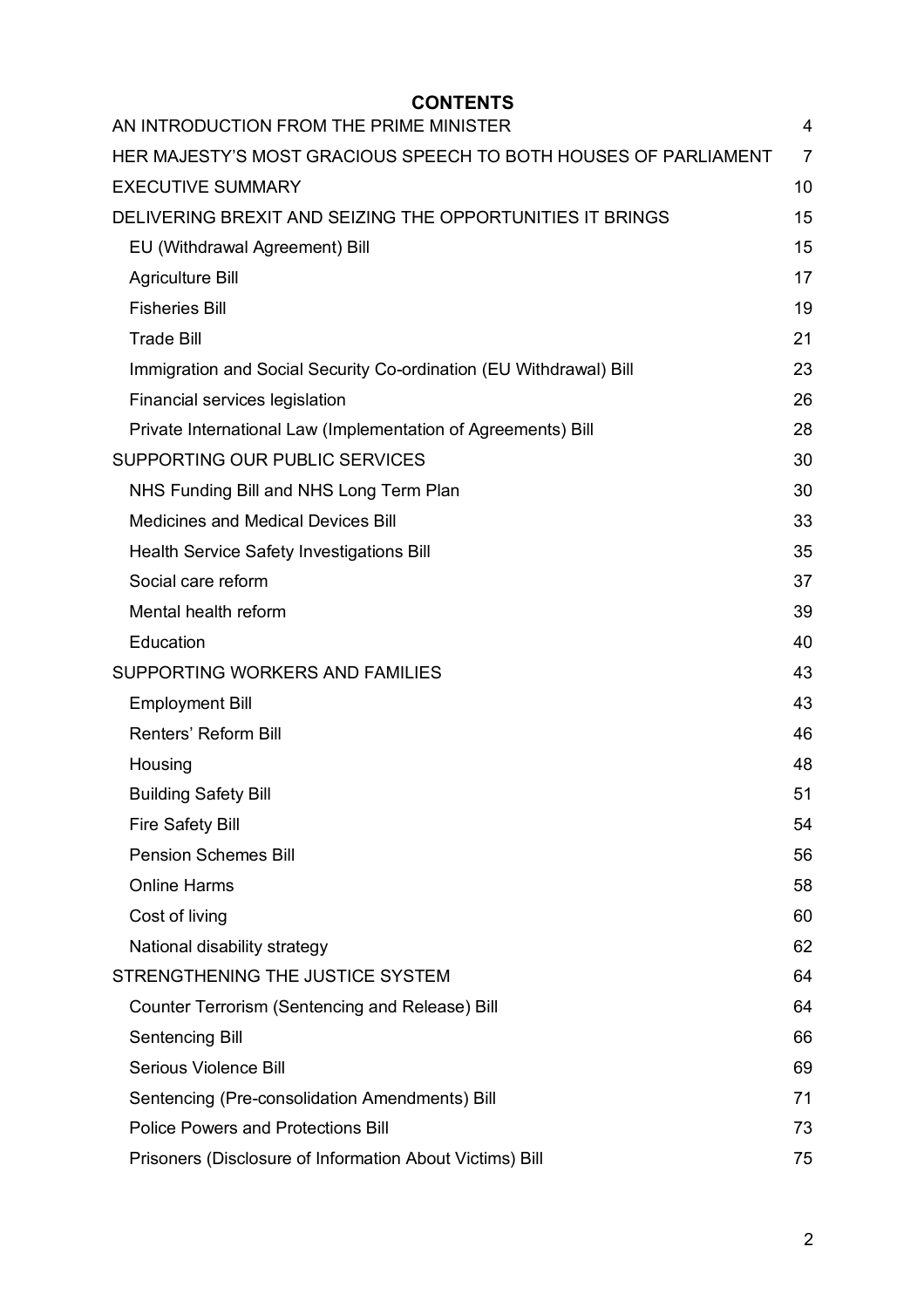| Divorce, Dissolution and Separation Bill                       | 77  |
|----------------------------------------------------------------|-----|
| <b>Domestic Abuse Bill</b>                                     | 79  |
| <b>Extradition (Provisional Arrest) Bill</b>                   | 82  |
| Foreign national offenders legislation                         | 84  |
| Victims law reform                                             | 85  |
| Espionage legislation                                          | 87  |
| Royal Commission on the Criminal Justice Process               | 89  |
| INFRASTRUCTURE, INVESTMENT AND DEVOLUTION                      | 90  |
| National infrastructure strategy                               | 90  |
| <b>Broadband legislation</b>                                   | 92  |
| Air Traffic Management and Unmanned Aircraft Bill              | 95  |
| Airline insolvency legislation                                 | 97  |
| Railways (minimum service levels) legislation                  | 99  |
| Rail reform and High Speed Rail 2 (West Midlands - Crewe) Bill | 101 |
| National Security and Investment Bill                          | 104 |
| Science, space and research                                    | 106 |
| English devolution                                             | 109 |
| <b>Business rates</b>                                          | 111 |
| PROTECTING THE ENVIRONMENT AND IMPROVING ANIMAL WELFARE        | 112 |
| <b>Environment Bill</b>                                        | 112 |
| Climate change                                                 | 115 |
| Animal welfare legislation                                     | 119 |
| STRENGTHENING THE UNION AND CONSTITUTION                       | 121 |
| The Union                                                      | 121 |
| Constitution and democracy                                     | 126 |
| <b>OTHER MEASURES</b>                                          | 128 |
| <b>The Armed Forces</b>                                        | 128 |
| <b>Public finances</b>                                         | 131 |
| Boycotts by public institutions                                | 133 |
| Windrush Compensation Scheme (Expenditure) Bill                | 135 |
| <b>Thomas Cook Compensation Bill</b>                           | 137 |
| Birmingham Commonwealth Games Bill                             | 139 |
| Integrated Security, Defence and Foreign Policy Review         | 141 |
| Foreign affairs                                                | 143 |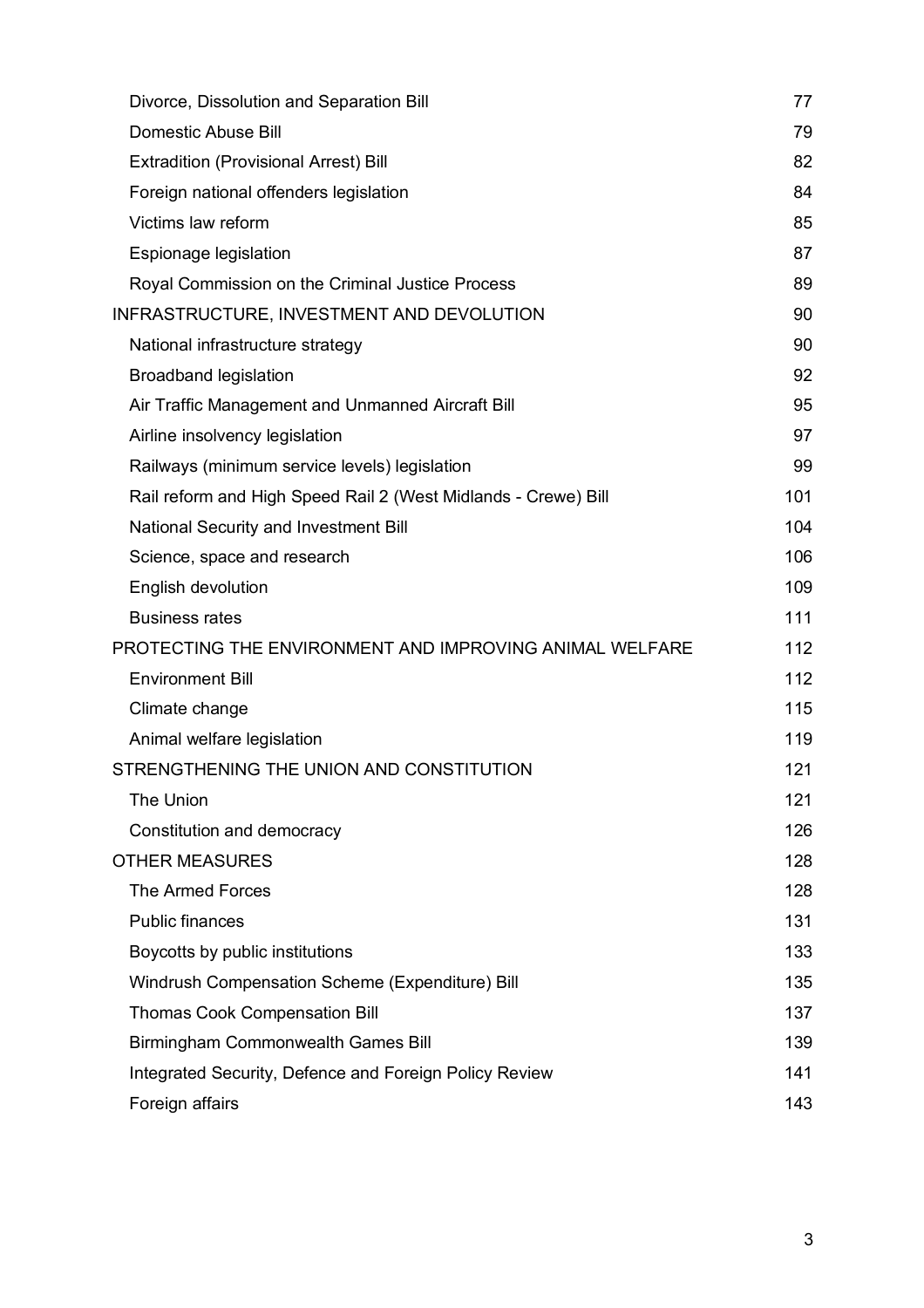#### **AN INTRODUCTION FROM THE PRIME MINISTER**

Last week's seismic election not only changed the political landscape, it has broken the parliamentary deadlock of the last three years and allowed the country to go forward. Millions of people, many of them who have never voted Conservative before, put their faith in this Government and voted overwhelmingly for us to move this country on and deliver change. We have no time to waste, and we begin immediately with the most radical Queen's Speech in a generation to deliver on the priorities of the British people.

Our first task is to get Brexit done and we will leave the EU at the end of January. As I said many times over the course of the election campaign, we have a pre-cooked Brexit meal ready to pop in the microwave – and we will bring it before Parliament this week.

We will release the country from the stranglehold of indecision restoring confidence to people and businesses. We will avoid the trap of further dither and delay – by ruling out any extension to the implementation period beyond 2020. And we will maximise the opportunities of Brexit – taking back control of our money, our laws, our trade and our borders, introducing an Australian style points based immigration system so we can attract the brightest and the best from across the world.

Then we will move on and focus on the people's priorities. And if there is one message that came through loud and clear over the past weeks, it is that the overwhelming priority of the British people is our NHS. Already we are giving the NHS the biggest ever cash injection in its history. We are upgrading 20 hospitals, and building 40 more. We are going to have 50,000 more nurses, including grants for student nurses, 6,000 more primary care practitioners, 6,000 more doctors – and create 50 million more doctor's appointments.

Now for the first time ever we will enshrine the NHS multi-year budget into law. We will introduce a new fast-track NHS visa to attract the best healthcare professionals from around the world. We will put an end to unfair hospital car parking charges for staff and vulnerable patients. And with the mandate given to us at the general election, we will focus on finding a long-term solution to social care that commands cross-party consensus.

We will concentrate on other priorities, including making our streets safer. Recruitment for the 20,000 new police officers I announced in the summer is already underway, but more action is needed to ensure dangerous criminals and terrorists remain locked up for longer, the police can tackle knife crime, protections for domestic abuse victims are strengthened, and we better support victims. Legislation in this session will ensure those things. Our current justice system needs serious change, so we will establish a Royal Commission on the criminal justice process.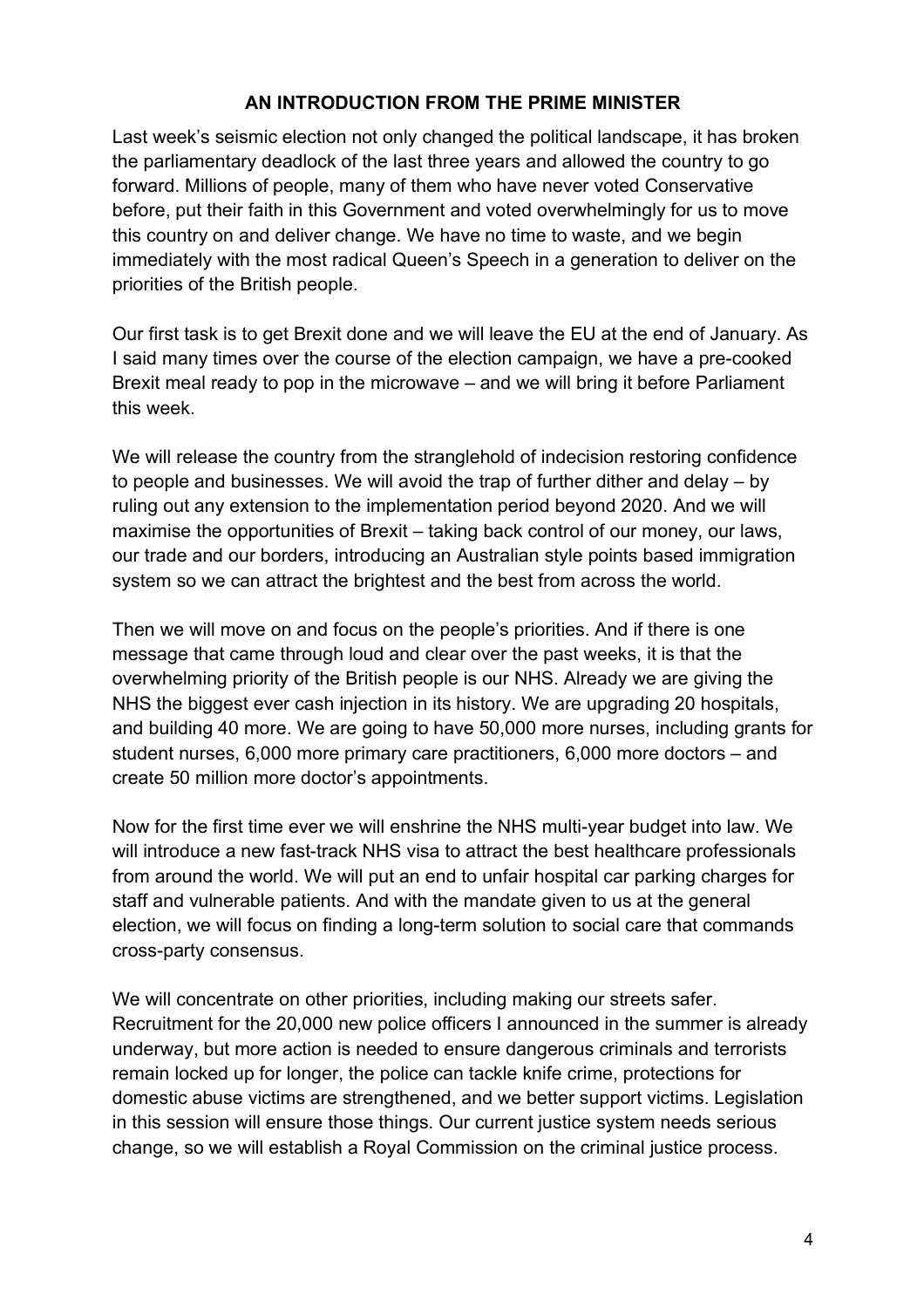And as we move our country on, we are going to level up with better education, better infrastructure and better technology. It is my abiding and unshakeable conviction that talent and genius are uniformly distributed in our country, but opportunity is not. Time and again that was borne out during the campaign as I met brilliant people, visited brilliant businesses and heard brilliant ideas right across the country.

We must work to expand opportunity. We will boost investment in schools by £14 billion over the next three years, and implement the biggest infrastructure revolution in living memory. We will reform the railways, modernise our airspace, speed up the delivery of gigabit capable broadband and publish a National Infrastructure Strategy. We are going to put rocket boosters under our space programme and double investment in basic science research.

And we are going to start giving people the better quality of life they deserve. We are going to make life easier for hard-working families by raising the National Insurance threshold and the National Living Wage, and we are going to bring in greater protection for renters while also making home ownership more achievable.

Our ambition is nothing short of a complete transformation of our country for the better. We will deliver for the whole of our great Union, investing in and levelling up every part of England, Scotland, Wales and Northern Ireland. We will ensure that 2020 is a year of growth and opportunity, bringing together our United Kingdom, and moving on from the division and uncertainty of the last three and a half years.

We will strengthen our democracy by repealing the Fixed-term Parliaments Act, and we will establish a Constitution, Democracy and Rights Commission to develop proposals to restore trust in how our democracy operates.

We will lead on the world's stage, with our NATO commitment of 2 per cent of GDP spent on defence. And we will protect those who protect us, giving the Armed Forces Covenant a more solid legal footing and introducing legislation to tackle unfair and vexatious claims against those who have served their countries. And we will re-set our foreign policy in 2020 through an Integrated Security, Defence and Foreign Policy Review that I will lead. This will be the most radical reassessment of our place in the world since the end of the Cold War, covering all aspects of international policy from defence to diplomacy and development.

And as we bring in radical change, we will make it an absolute priority to protect our planet for future generations, taking action to meet our target of net zero carbon emissions by 2050, and introducing our landmark Environment Bill – the first for a generation.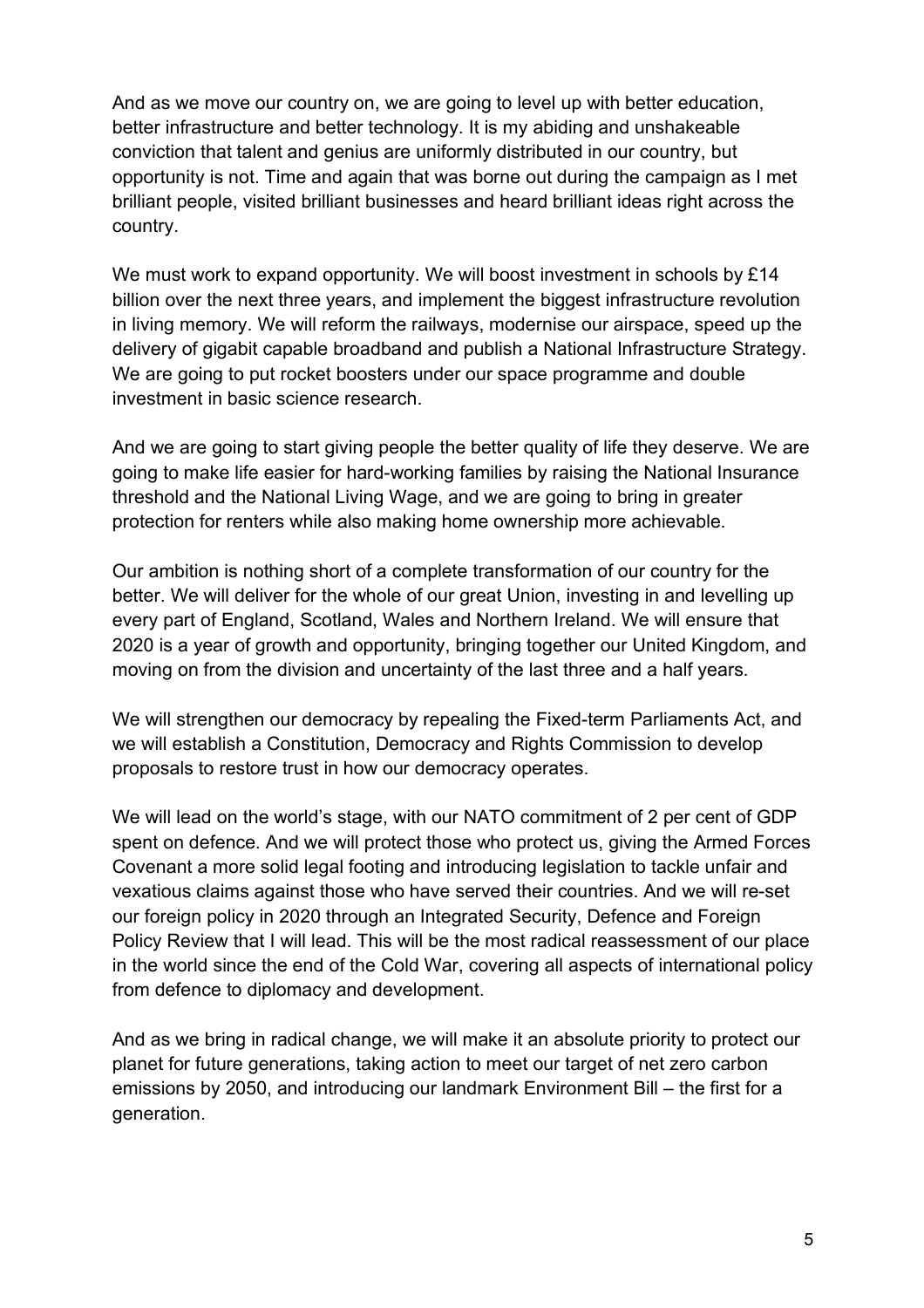This is a radical Queen's Speech – it will take us out of the EU, overhaul our immigration system, and will enshrine in law record investment for the NHS . And it will take our country forward with an ambitious One Nation programme to unite and spread opportunity to every corner of our United Kingdom.

Just imagine where this country could be in 10 years' time. A country with 40 new state of the art hospitals. More fantastic nurses and fantastic doctors. More police officers making our streets safer. Children given a chance to reach their full potential. Cleaner air. Biodiversity protected. Scientists making incredible breakthroughs in technology. Better transport. Better infrastructure bringing people together. Greater connectivity. Greater opportunity. A Britain where we are uniting and levelling up.

That is the future we are going to deliver. That is the future I am going to be working round the clock to achieve. I am humbled by the trust millions of voters placed in this Government last week. The work to repay that trust starts here.

Boris Johnson MP Prime Minister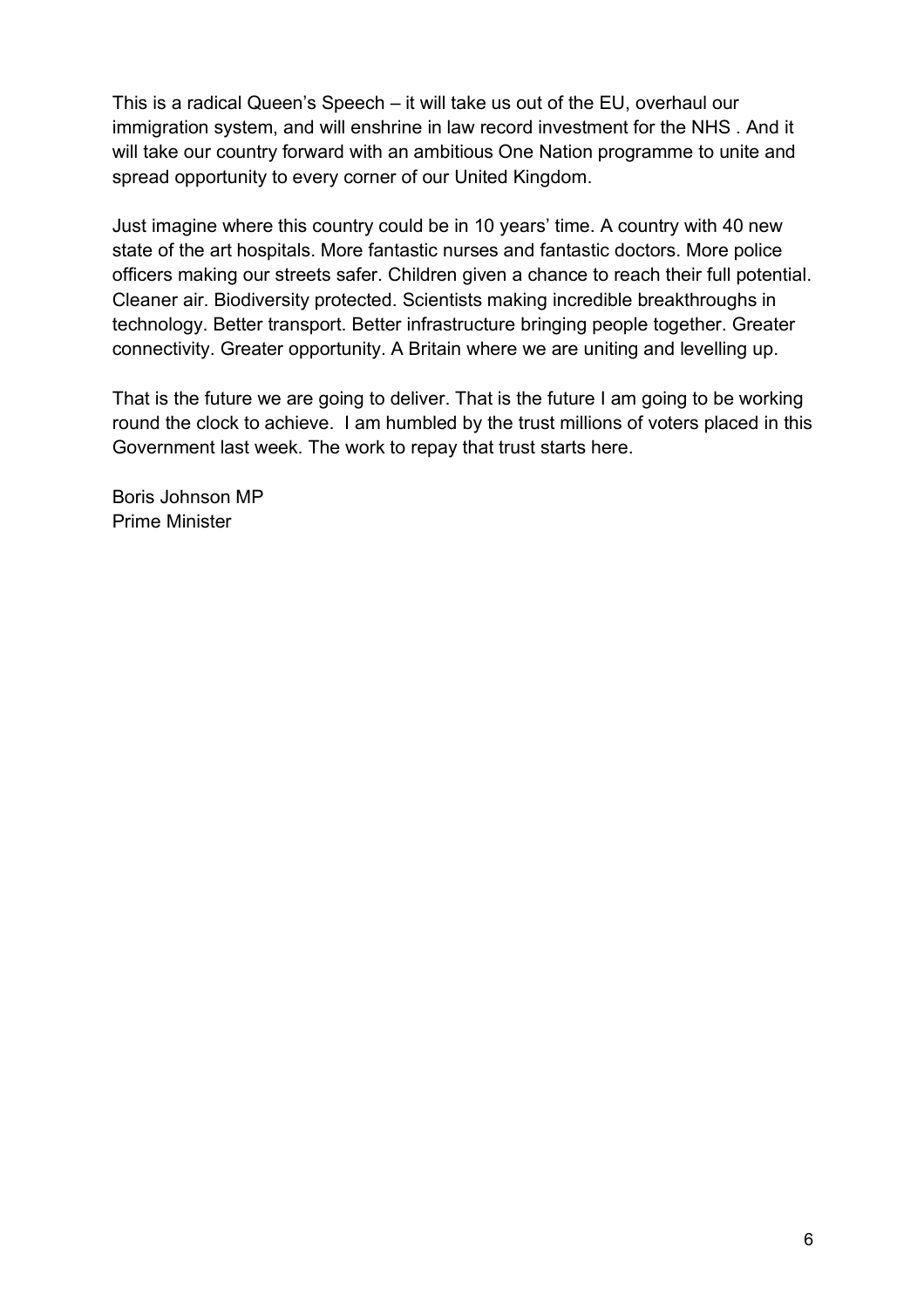# **HER MAJESTY'S MOST GRACIOUS SPEECH TO BOTH HOUSES OF PARLIAMENT**

# **THURSDAY 19 DECEMBER**

MY LORDS AND MEMBERS OF THE HOUSE OF COMMONS.

My Government's priority is to deliver the United Kingdom's departure from the European Union on 31 January **[European Union (Withdrawal Agreement) Bill].**  My Ministers will bring forward legislation to ensure the United Kingdom's exit on that date and to make the most of the opportunities that this brings for all the people of the United Kingdom **[Agriculture Bill, Fisheries Bill, Trade Bill, Financial Services Bill, Private International Law (Implementation of Agreements) Bill]**.

Thereafter, my Ministers will seek a future relationship with the European Union based on a free trade agreement that benefits the whole of the United Kingdom. They will also begin trade negotiations with other leading global economies.

The integrity and prosperity of the United Kingdom is of the utmost importance to my Government. My Ministers will work urgently to facilitate talks to restore devolved Government in Northern Ireland.

My Government will embark on an ambitious programme of domestic reform that delivers on the people's priorities. For the first time, the National Health Service's multi-year funding settlement, agreed earlier this year, will be enshrined in law **[NHS Funding Bill, NHS Long Term Plan Bill]**.

Steps will be taken to grow and support the National Health Service's workforce and a new visa will ensure qualified doctors, nurses and health professionals have fasttrack entry to the United Kingdom. Hospital car parking charges will be removed for those in greatest need.

My Ministers will seek cross-party consensus on proposals for long term reform of social care. They will ensure that the social care system provides everyone with the dignity and security they deserve and that no one who needs care has to sell their home to pay for it. My ministers will continue work to reform the Mental Health Act.

A modern, fair, points-based immigration system will welcome skilled workers from across the world to contribute to the United Kingdom's economy, communities and public services **[Immigration and Social Security Co-ordination (EU Withdrawal) Bill]**.

My Government will bring forward measures to support working families, raising the National Insurance threshold and increasing the National Living Wage. To ensure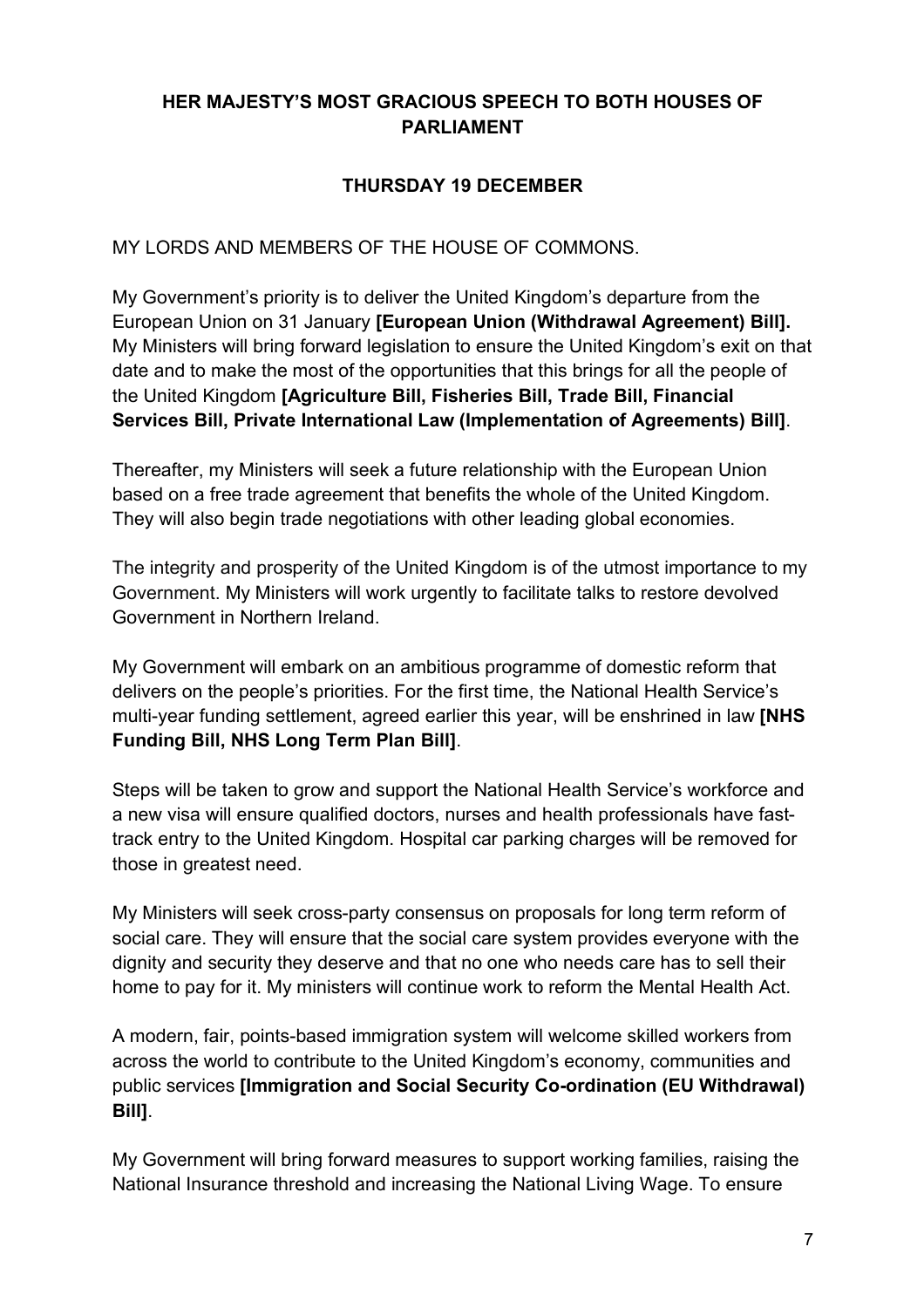every child has access to a high-quality education my Ministers will increase levels of funding per pupil in every school.

Measures will be brought forward to encourage flexible working, to introduce the entitlement to leave for unpaid carers and to help people save for later life **[Employment Bill, Pension Schemes Bill]**. New measures will be brought forward to protect tenants and to improve building safety **[Renters' Reform Bill, Fire Safety Bill, Building Safety Bill]**. My Government will take steps to support home ownership, including by making homes available at a discount for local first-time buyers. My Ministers will develop legislation to improve internet safety for all **[Online Harms Bill]**.

My Government is committed to a fair justice system that keeps people safe. My ministers will establish a Royal Commission to review and improve the efficiency and effectiveness of the criminal justice process. New sentencing laws will ensure the most serious violent offenders, including terrorists, serve longer in custody **[Counter Terrorism (Sentencing and Release) Bill, Sentencing Bill]**. New laws will require schools, police, councils and health authorities to work together to prevent serious crime **[Serious Violence Bill]**. My Government will ensure those charged with knife possession face swift justice and that the courts work better for all those who engage with them, including victims of domestic abuse **[Domestic Abuse Bill, Divorce, Dissolution and Separation Bill]**. Legislation will be brought forward to support victims of crime and their families **[Prisoners (Disclosure of Information About Victims) Bill]**. Measures will be developed to tackle hostile activity conducted by foreign states.

My Ministers will bring forward measures to ensure that every part of the United Kingdom can prosper. My Government will invest in the country's public services and infrastructure whilst keeping borrowing and debt under control; maintaining the sustainability of the public finances through a responsible fiscal strategy. My Government will prioritise investment in infrastructure and world-leading science research and skills, in order to unleash productivity and improve daily life for communities across the country. It will give communities more control over how investment is spent so that they can decide what is best for them.

To support business, my government will increase tax credits for research and development, establish a National Skills Fund, and bring forward changes to business rates. New laws will accelerate the delivery of gigabit capable broadband **[Telecommunications Infrastructure (Leasehold Property) Bill, Telecommunications (Connectivity) Bill]**. To ensure people can depend on the transport network, measures will be developed to provide for minimum levels of service during transport strikes.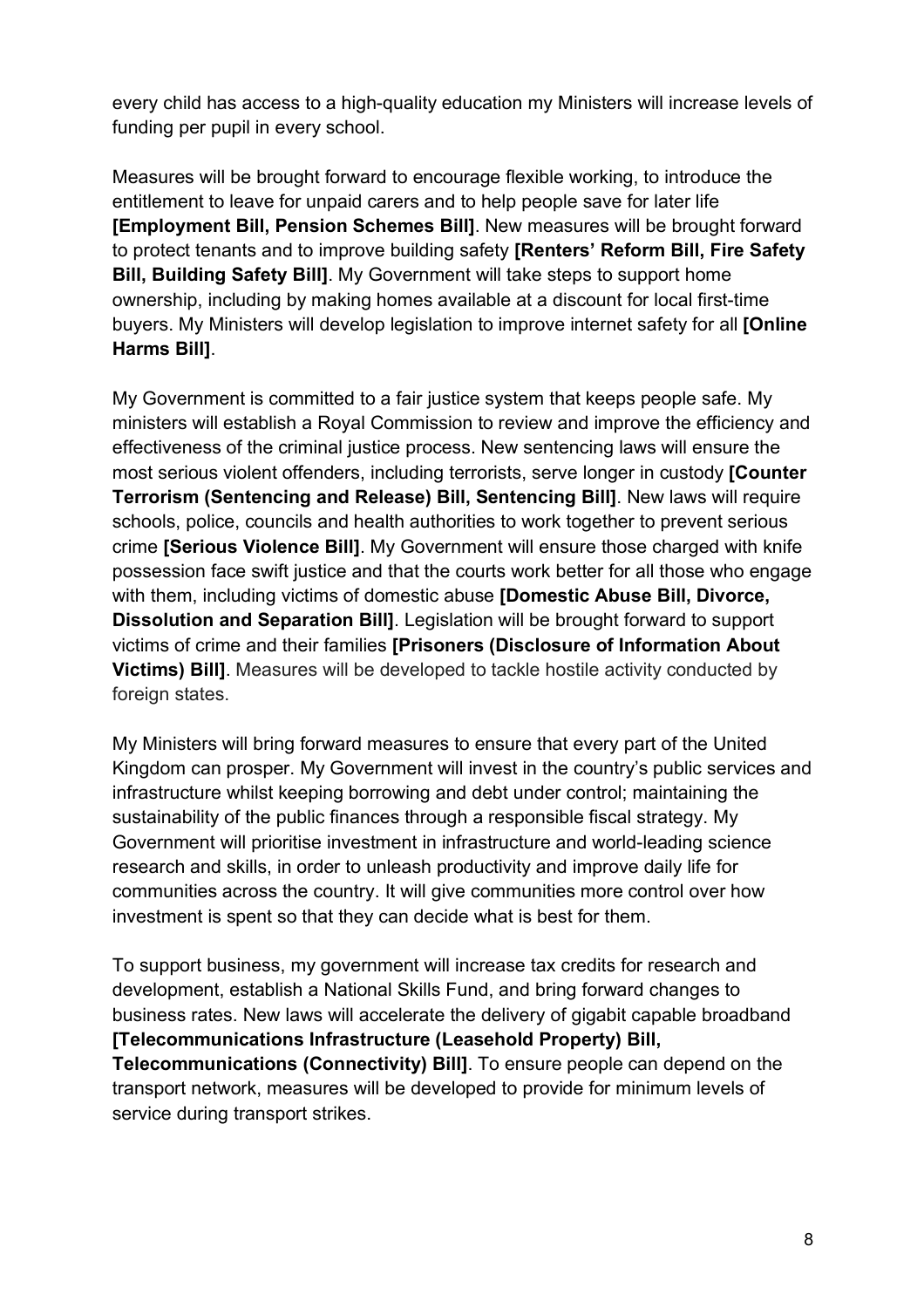My Government will continue to take steps to meet the world-leading target of net zero greenhouse gas emissions by 2050. It will continue to lead the way in tackling global climate change, hosting the COP26 Summit in 2020. To protect and improve the environment for future generations, a bill will enshrine in law environmental principles and legally-binding targets, including for air quality. It will also ban the export of polluting plastic waste to countries outside the Organisation for Economic Co-operation and Development, and establish a new, world-leading independent regulator in statute **[Environment Bill]**.

A Constitution, Democracy and Rights Commission will be established. Work will be taken forward to repeal the Fixed-term Parliaments Act.

My Ministers will continue to invest in our gallant Armed Forces. My Government will honour the Armed Forces Covenant, which will be further incorporated into law, and the NATO commitment to spend at least two per cent of national income on defence. It will bring forward proposals to tackle vexatious claims that undermine our Armed Forces and will continue to seek better ways of dealing with legacy issues that provide better outcomes for victims and survivors [**Armed Forces (Legal Protections) Bill**].

My Government will work to promote and expand the United Kingdom's influence in the world. An Integrated Security, Defence and Foreign Policy Review will be undertaken to reassess the nation's place in the world, covering all aspects of international policy from defence to diplomacy and development. My Ministers will promote the United Kingdom's interests, including freedom of speech, human rights and the rule of law. My Government will work closely with international partners to help solve the most complex international security issues and promote peace and security globally. It will stand firm against those who threaten the values of the United Kingdom, including by developing a sanctions regime to directly address human rights abuse, and working to ensure that all girls have access to twelve years of quality education.

#### MEMBERS OF THE HOUSE OF COMMONS

Estimates for the public services will be laid before you.

#### MY LORDS AND MEMBERS OF THE HOUSE OF COMMONS

Other measures will be laid before you.

I pray that the blessing of Almighty God may rest upon your counsels.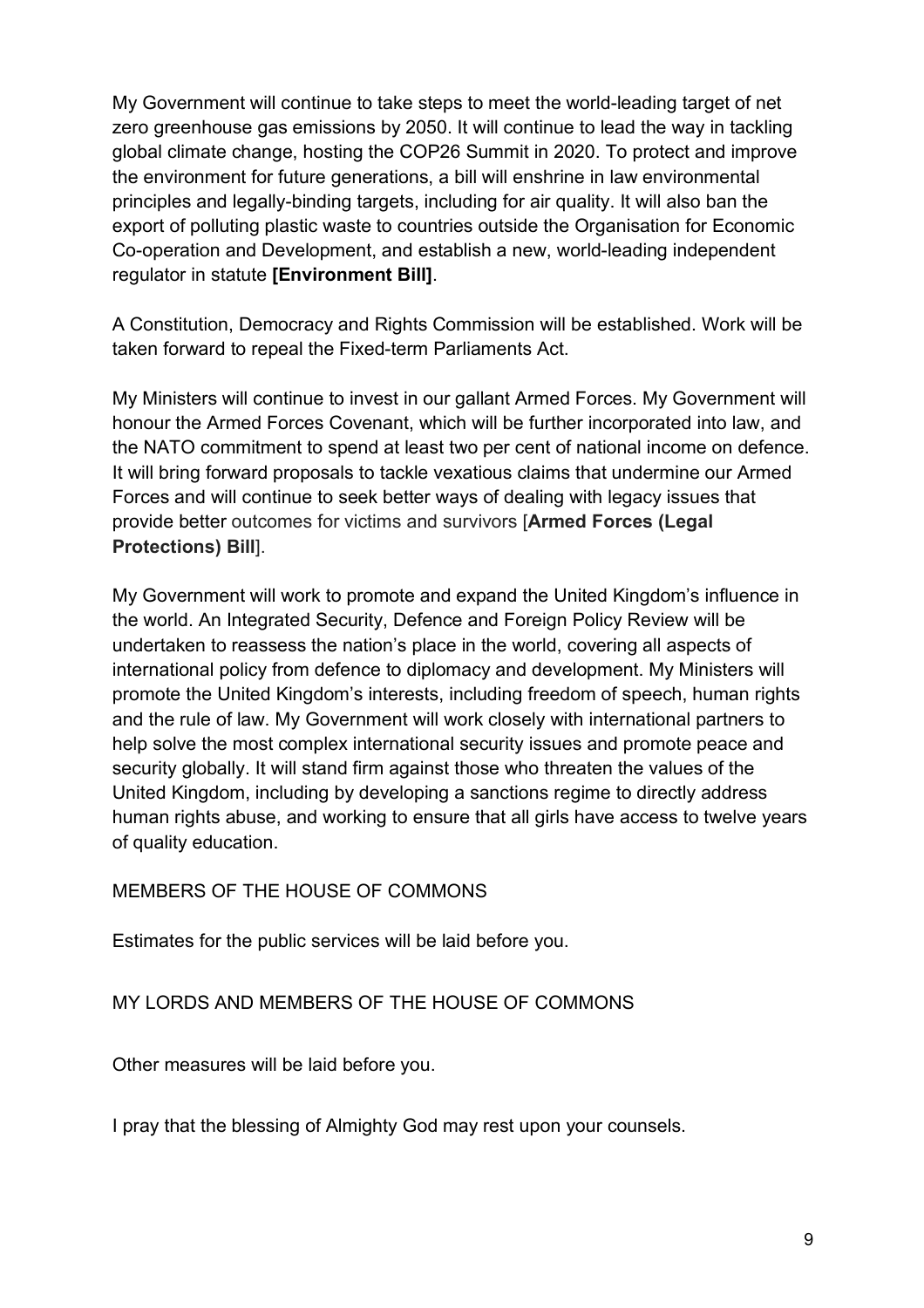# **EXECUTIVE SUMMARY**

This Queen's Speech will deliver Brexit on 31 January and allow the Government to deliver on people's priorities and unleash the country's potential.

The Government's first priority is to **deliver Brexit** on 31 January and to negotiate an ambitious free trade agreement with the EU that benefits the whole country. This Queen's Speech sets out how we will seize the opportunities created by Brexit:

- The European Union (Withdrawal Agreement) Bill will ratify the deal secured by the Government in October, delivering Brexit.
- The Agriculture Bill will reform UK agriculture by improving environmental protections and strengthening transparency and fairness in the supply chain.
- The Fisheries Bill will enable us to reclaim control over our waters, ensuring the sustainability of our marine life and environment.
- The Trade Bill will establish the Trade Remedies Authority to protect UK industry from unfair trading practices.
- We will end free movement and pave the way for a modern, fairer pointsbased immigration system.
- A Private International Law (Implementation of Agreements) Bill will provide a clear framework for cross-border resolutions for individuals, families and UK businesses involved in international legal disputes.
- We will provide certainty, stability and new opportunities for the financial services sector.

The Speech sets out a number of proposals **to invest in and support our public services:**

- Legislation will enshrine in law the largest cash settlement in the NHS's history and we will deliver the NHS Long Term Plan in England to ensure our health service is fit for the future.
- A Medicines and Medical Devices Bill will ensure that our NHS and patients can have faster access to innovative medicines, while supporting the growth of our domestic sector.
- We will also pursue reforms to make the NHS safer for patients.
- We will provide extra funding for social care and will urgently seek cross-party consensus for much needed long-term reform so that nobody needing care should be forced to sell their home to pay for it.
- We will continue work to modernise and reform the Mental Health Act to ensure people get the support they need, with a much greater say in their care.
- We will increase levels of funding per pupil to ensure all children can access a high quality education.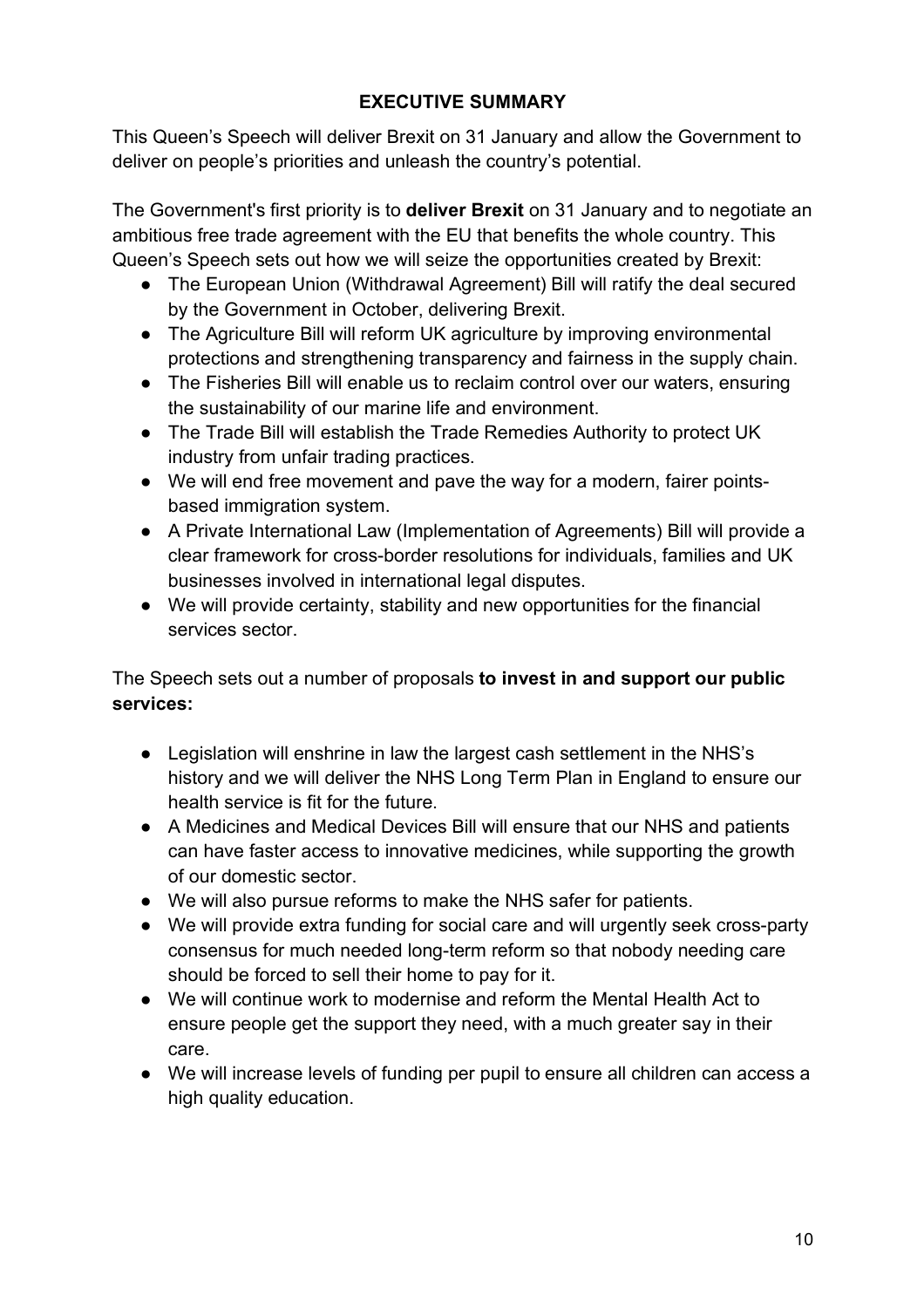The Speech sets out a variety of measures to **support workers and families:**

- An Employment Bill will enhance workers' rights, supporting flexible working, extending unpaid carers' entitlement to leave and ensure workers keep their hard earned tips.
- A Renters' Reform Bill will enhance renters' security and improve protections for short-term tenants by abolishing "no-fault" evictions and introducing a lifetime deposit.
- To ensure residents are safe in their homes, we will bring forward measures to implement the most urgent recommendations from the first phase of the Grenfell Tower Public Inquiry. We will also publish a draft Building Safety Bill to implement the recommendations of Dame Judith Hackitt's review of building regulations.
- Recognising our commitment to making the UK the safest place to be online, we will continue to develop an Online Harms Bill.
- The Pension Schemes Bill will enable people to better plan their saving for later life and improve the protection of people's pensions, strengthening the regulator's powers to tackle irresponsible management of pension schemes.
- We will reduce the cost of living, including through increases to the National Insurance threshold and the National Living Wage.

# The Speech reaffirms our commitment to **strengthening the criminal justice system, ensuring it keeps people safe**:

- A Counter Terrorism (Sentencing and Release) Bill will ensure the most serious and dangerous terrorist offenders stay in prison for longer.
- A Sentencing Bill will ensure the most serious and violent offenders serve more of their sentences in custody.
- A Serious Violence Bill will place a duty on public bodies to work together to identify and tackle early factors that can lead to crime and ensure the police can more easily stop and search habitual knife carriers.
- A Police Powers and Protection Bill will establish a Police Covenant and ensure the police are able to fully conduct their duties by providing them with additional support and protection.
- Recognising the pain felt by victims and their families when offenders refuse to disclose certain information about their crimes, the Prisoners (Disclosure of Information about Victims) Bill will require the Parole Board to take this into account - a version of "Helen's Law".
- The Divorce, Dissolution and Separation Bill will remove unnecessary conflict during the divorce process, in which children are so often caught up, while ensuring that divorce remains a carefully considered decision.
- We will re-introduce the Domestic Abuse Bill, strengthening protections for victims and providing new enforcement mechanisms.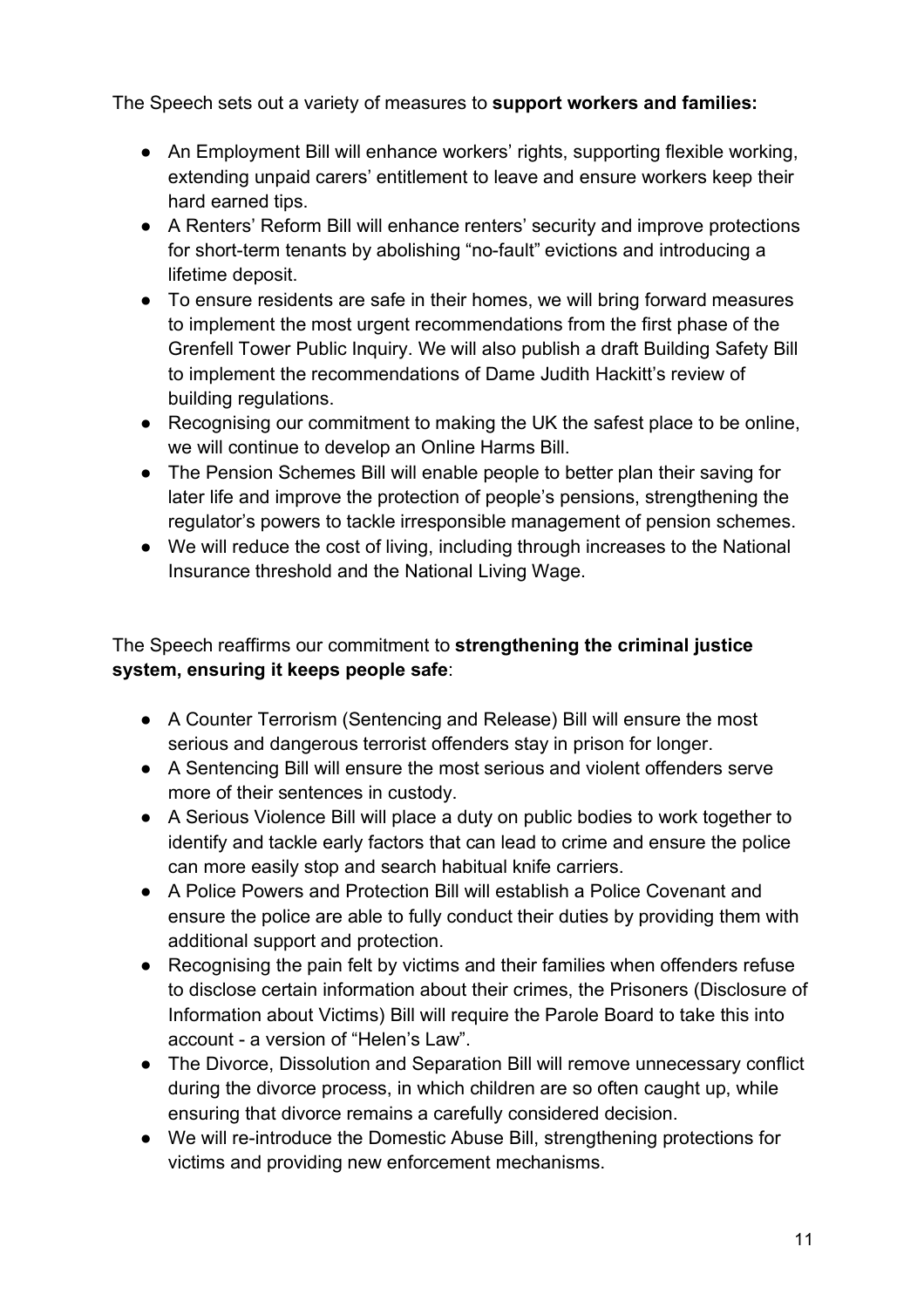- The Extradition (Provisional Arrest) Bill will empower police officers to immediately arrest someone wanted for a serious crime committed in a trusted country, without having to apply to a court for a warrant first.
- We will consider proposals to deal more effectively with foreign national offenders, including increasing the maximum penalty for those who return to the UK in breach of a deportation order.
- We will set up a Royal Commission to improve the efficiency and effectiveness of the criminal justice process.

The Speech sets out how we will **improve our infrastructure and level up opportunity** across the country:

- We will invest in public services and infrastructure while keeping borrowing and debt under control and will publish a National Instructure Strategy.
- We will accelerate the delivery of fast, reliable and secure broadband networks to millions of homes, with legislation to make it easier for telecoms companies to install digital infrastructure and to ensure all new homes are built with reliable and fast internet.
- The Air Traffic Management and Unmanned Aircraft Bill, will maintain our position as a world-leader in aviation by modernising our airspace, making journeys quicker, quieter and cleaner whilst also tackling the unlawful use of unmanned aircraft (drones).
- Legislation will be brought forward to ensure that minimum levels of service are maintained during transport strikes so that hard-working commuters can still get to work.
- We will develop measures to ensure people can get home quickly when an airline goes bust.
- In response to the Williams Review, we will publish a White Paper containing reforms that address passengers needs while providing value for the taxpayer and delivering economic benefits across the UK.
- A draft National Security and Investment Bill will strengthen the Government's powers to investigate and intervene in business transactions (takeovers and mergers) to protect national security.
- To maintain the UK's position as a global science superpower, we will boost public R&D funding, launch a comprehensive UK Space Strategy and develop proposals for a new funding agency.
- We will publish a White Paper to reiterate our commitment to levelling up opportunities and investment in the regions across England.
- We will reform business rates to protect high streets and communities from excessive tax hikes and keep town centres vibrant. We will bring forward the next business rates revaluation and make future revaluations in England more frequent.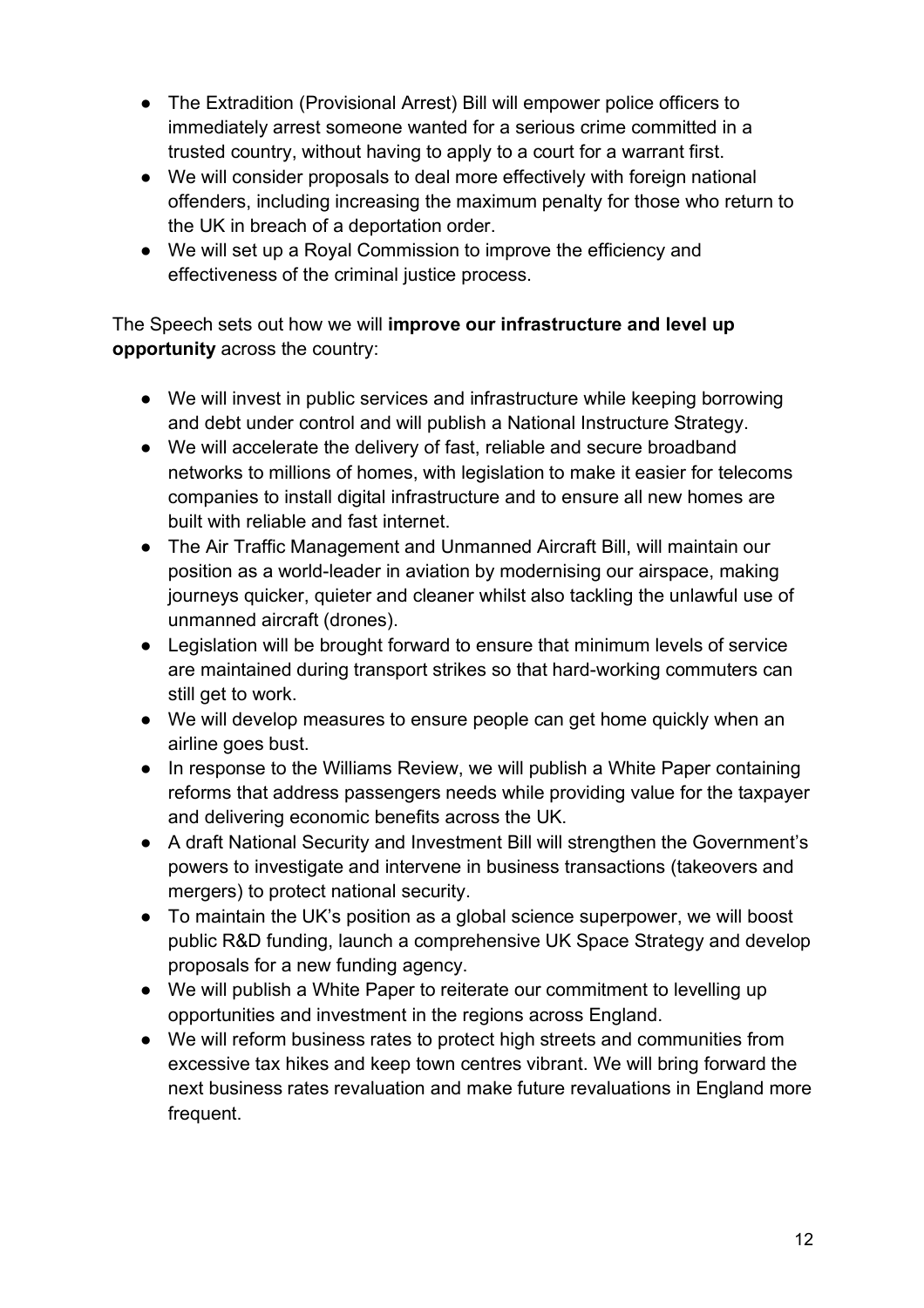This Queen's Speech deepens our commitment to **safeguarding the natural environment for future generations:** 

- Our landmark Environment Bill will protect and preserve the planet for generations to come. It will establish a new Office for Environmental Protection, increase local powers to tackle air pollution, introduce charges for specified single use plastic items, and ban exports of polluting plastic waste to non-OECD countries.
- We will also continue to take steps to meet the world-leading target of net zero greenhouse gas emissions by 2050.
- We will introduce legislation to promote and protect animal welfare, including measures to increase maximum sentences for animal cruelty, to ensure animals are recognised as sentient beings, and ban the import and export of trophies from endangered animals.

# The Government will continue to work to **strengthen the bonds between the different parts of the UK and to safeguard its constitution and democratic processes**:

- We will continue to uphold the constitutional integrity of the UK, working constructively with the devolved administrations and their legislatures to ensure our Union continues to flourish.
- We will urgently pursue the restoration of the devolved power-sharing government at Stormont to ensure the people of Northern Ireland have the political leadership of their elected local representatives.
- We will set up a Constitution, Democracy and Rights Commission to consider the relationship between Government, Parliament and the courts and to explore whether the checks and balances in our constitution are working for everyone.
- We will take forward work to repeal the Fixed-term Parliaments Act.
- We will protect the integrity of our democracy and elections, tackling electoral fraud through the introduction of voter ID and banning postal vote harvesting.

# The Speech confirms our determination to **celebrate and support the work of our courageous armed forces and to retain and enhance the UK's global status and reach as we leave the EU:**

- We will continue to invest in our Armed Forces and honour the Armed Forces Covenant.
- We will continue to uphold the NATO commitment to spend at least two per cent of national oncome on defence.
- We will legislate to bring an end to the unfair pursuit of our Armed Forces through vexatious legislation.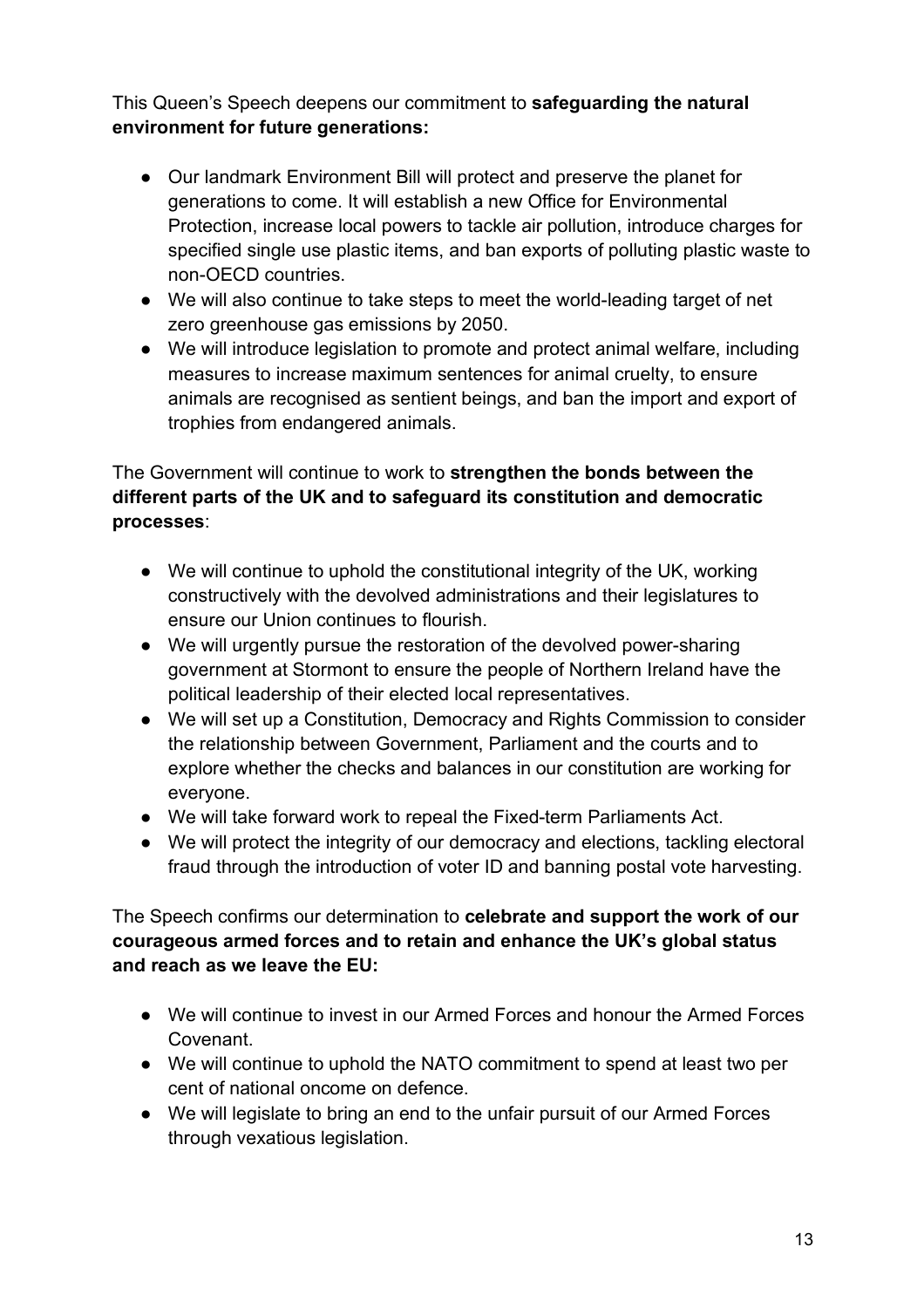- We will seek the prompt implementation of the Stormont House Agreement to provide both reconciliation for victims of the Troubles in Northern Ireland and greater certainty for military veterans.
- The Prime Minister will undertake an Integrated Defence, Security and Foreign Policy Review – the deepest review of these issues since the end of the Cold War.
- We will secure ambitious new trade deals with our international partners across the world.
- We will take forward our commitment to ban public bodies from imposing their own direct or indirect boycotts, divestment or sanctions campaigns against foreign countries.
- Finally, this Government will champion Conservative values and put a strong United Kingdom front and centre in the world. We will champion the UK's interests and uphold our values of the rule of law, freedom of expression, and the importance of human rights on the international stage. We will continue to work alongside our international partners to tackle the most pressing global challenges, including terrorism and climate change.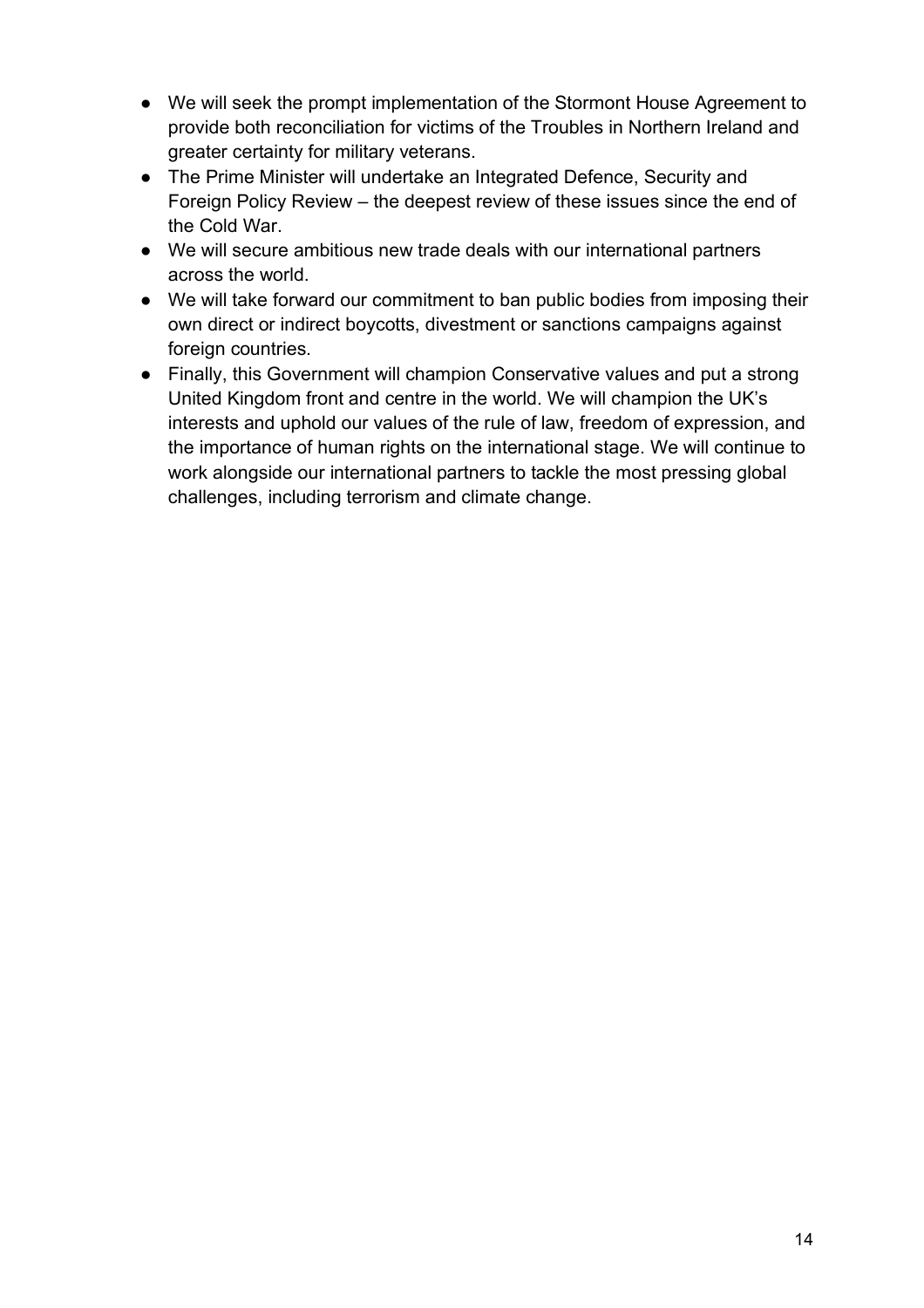## **DELIVERING BREXIT AND SEIZING THE OPPORTUNITIES IT BRINGS**

## **EU (Withdrawal Agreement) Bill**

*"My government's priority is to deliver the United Kingdom's departure from the European Union on 31 January...Thereafter, my ministers will seek a future relationship with the European Union based on a free trade agreement that benefits the whole of the United Kingdom. They will also begin trade negotiations with other leading global economies."*

#### **The purpose of the Bill is to:**

• Implement in domestic law the Withdrawal Agreement which has been agreed between the UK and the EU.

#### **The main benefits of the Bill would be:**

- Ensuring that the UK leaves the EU with a deal on 31 January.
- Delivering the implementation period to give businesses and citizens time to prepare before it ends on 31 December 2020.
- Protecting the rights of EU, EEA and Swiss citizens in UK law.
- Beginning to implement the new Protocol on Ireland/Northern Ireland following the removal of the backstop.

#### **The main elements of the Bill are:**

- Implementing the Withdrawal Agreement, Swiss Citizens' Rights Agreement and EEA EFTA Separation Agreement in UK law.
- Implementing the new Protocol on Ireland/Northern Ireland.
- Protecting the rights of EU, EEA and Swiss citizens in UK law.
- Providing for the implementation period until 31 December 2020.

#### **Territorial extent and application**

• The Bill's provisions would extend and apply to the whole of the UK. The Bill will contain a mixture of reserved and devolved content.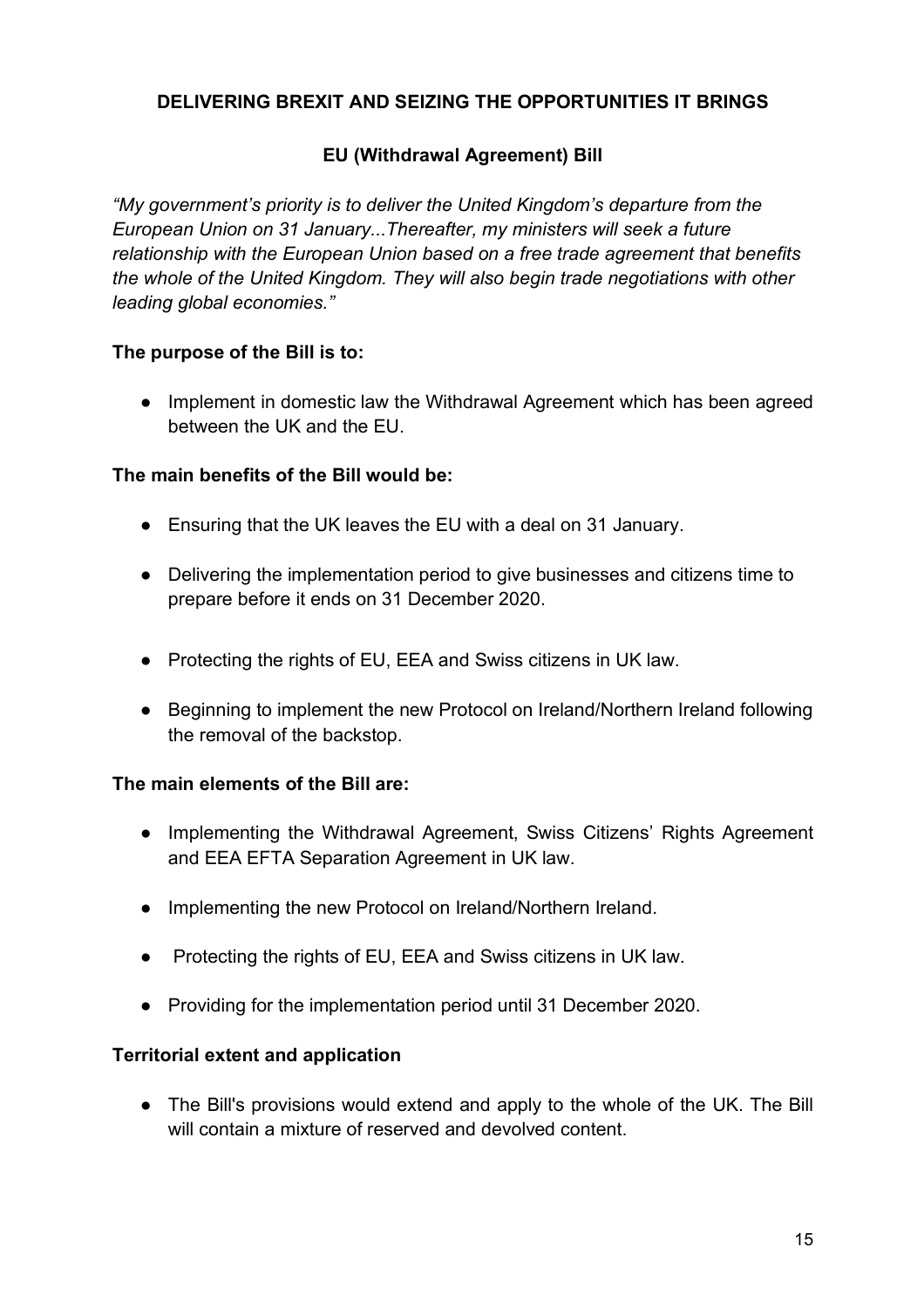#### **Other EU-exit related legislation**

● There will be further EU-exit legislation required in this session in addition to that detailed here in order to deliver on our exit-related priorities by the end of the implementation period. In particular this will include any legislation needed to implement the future relations we will agree with the EU by the end of December 2020.

- 17.4 million people voted to leave the EU in the 2016 referendum. And in the 2019 general election, the country re-elected this Government with the manifesto commitment to get Brexit done.
- Since the Prime Minister took office in July 2019, his focus has been on reaching an agreement that is acceptable to both sides so we can leave the EU on January 31 with a deal, move on and build a new partnership between the UK and the EU.
- This has included agreeing a new Protocol on Ireland/Northern Ireland to replace the backstop, which was rejected by Parliament three times. This new Protocol is a special arrangement for Northern Ireland that protects the Good Friday (Belfast) Agreement, supports the Northern Ireland economy and ensures that the UK leaves the EU whole and entire.
- Parliament will have an opportunity to vote on the necessary Brexit legislation in principle and in detail.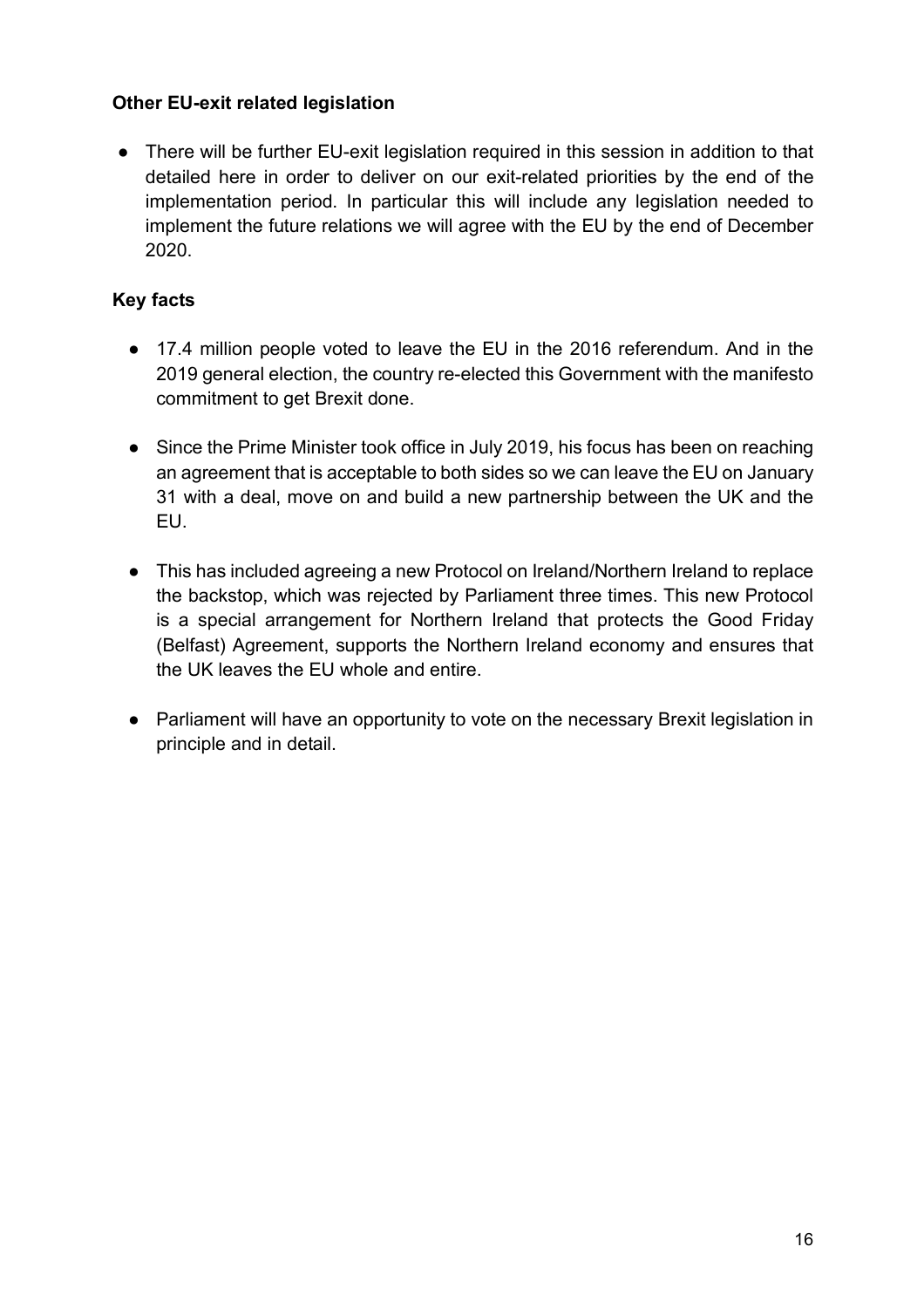# **Agriculture Bill**

*"My ministers will bring forward legislation to ensure the United Kingdom's exit on that date and to make the most of the opportunities that this brings for all the people of the United Kingdom."*

## **The purpose of the Bill is to:**

- Free our farmers from the bureaucratic Common Agricultural Policy and move to a system based on 'public money for public goods.
- Replace the current subsidy system, which simply pays farmers based on the total amount of land farmed, and instead reward them for the work they do to enhance the environment, improve animal welfare and produce high quality food in a more sustainable way.
- Deliver on the Government's manifesto commitments to support farmers and land managers to ensure a smooth and phased transition away from the bureaucratic and flawed CAP to a system where farming efficiently and improving the environment go hand in hand.
- Set out the framework for a new Environmental Land Management scheme, underpinned by the principle of 'public money for public good'.

#### **The main benefits of the Bill would be:**

- Rewarding farmers and land managers for delivering public goods including improved water quality, increased biodiversity, improved animal welfare and better public access to our countryside.
- Championing British food with a transparent and fair supply chain from farm to fork.
- Rewarding farmers who protect our environment. This will significantly contribute to meeting the goals of our 25 Year Environment Plan and to reaching net zero carbon emissions by 2050.

#### **The main elements of the Bill are:**

● A seven-year agricultural transition period in England during which Direct Payments will be phased out. Transitional schemes will enable investment in new equipment, technology and infrastructure to support change during this period.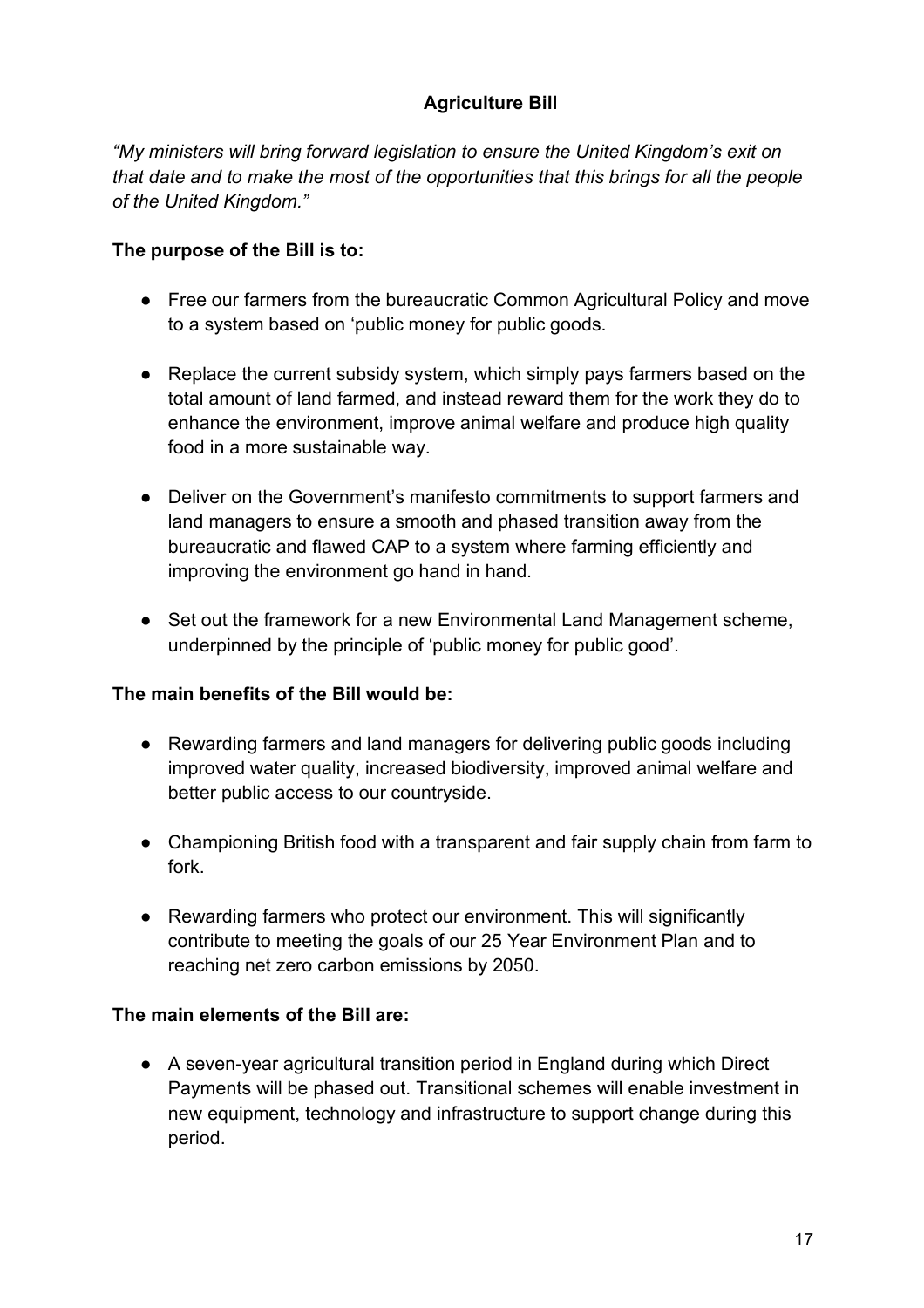- Introducing a new system where we pay for public goods including environmental protection, access to the countryside, and work to reduce flooding.
- Powers to improve transparency and fairness in the supply chain and provide consumers with more information about how their food is produced.

#### **Territorial extent and application**

● The Bill's provisions would extend and apply in the main to England only, with some provisions applying and extending to the whole of the UK. Agricultural policy is devolved to Scotland, Wales and Northern Ireland.

- 72 per cent of the total land area in the UK is actively farmed.
- Agriculture contributes around £8.6 billion to the UK economy and employs 1.5 per cent of the workforce.
- The Bill will free the UK from the restrictions of the EU CAP after almost 50 years.
- CAP has impeded productivity and stifled innovation in the farming sector, and failed to protect the environment. For example, agriculture currently contributes more than 88 per cent of UK ammonia emissions and farmland bird numbers have declined by 54 per cent since 1970.
- Agri-environment schemes have demonstrated good value for money (delivering £4 for every £1 spent).
- The Government have received over 100 tests and trials proposals for the first phase of the trials of the new Environmental Land Management scheme, and over 200 for the second phase. The Government is taking 44 forward in the first phase – these will help us to test critical elements of the new scheme.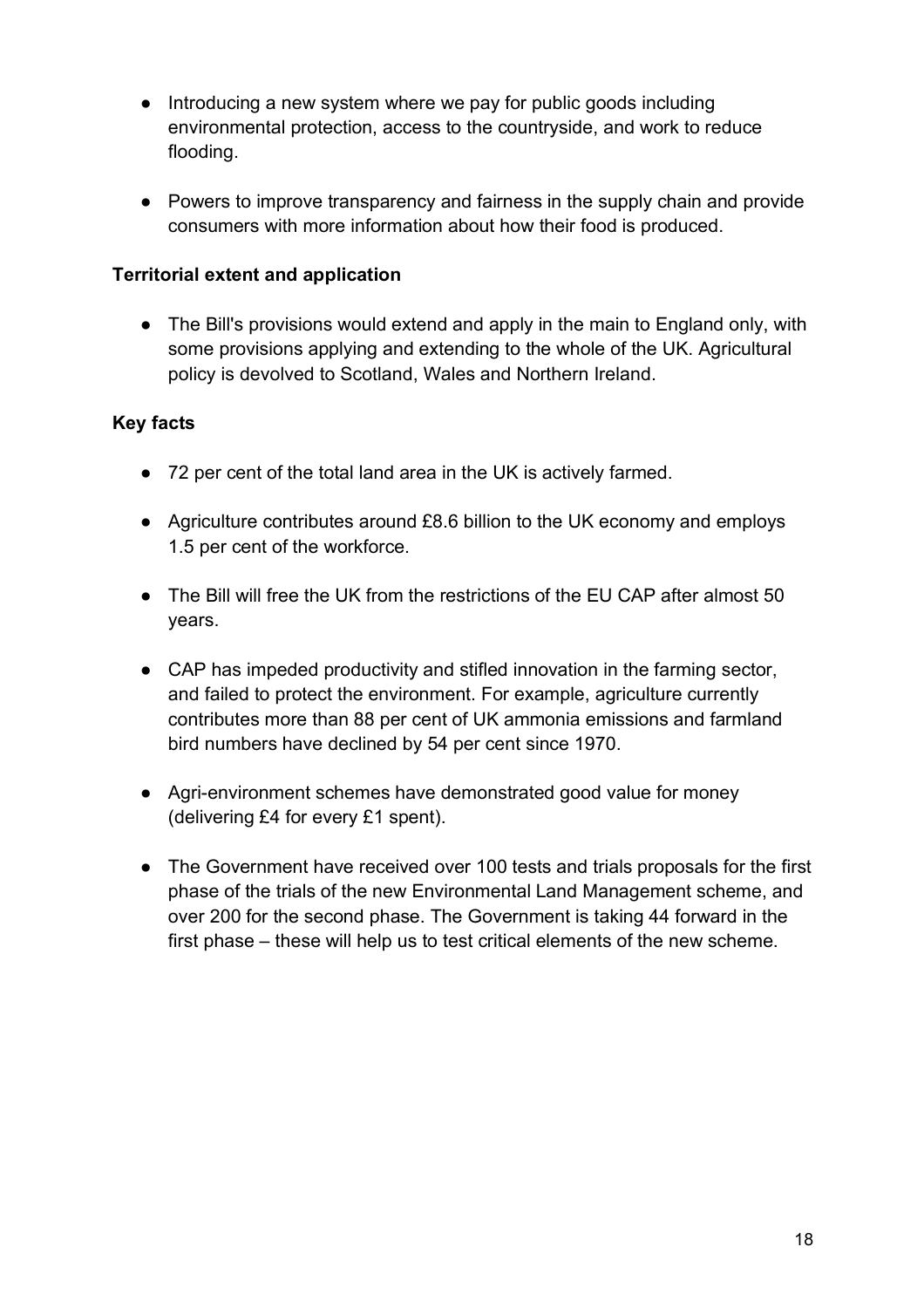## **Fisheries Bill**

*"My ministers will bring forward legislation to ensure the United Kingdom's exit on that date and to make the most of the opportunities that this brings for all the people of the United Kingdom."*

#### **The purpose of the Bill is to:**

- Deliver on the Government's manifesto commitments to fishing sustainably, safeguarding our precious marine resources and ecosystem for current and future generations.
- Enshrine in primary legislation the powers to take back control of our waters by the end of the Implementation Period, develop plans to restore fish stocks to sustainable levels (known technically as Maximum Sustainable Yield) and to more effectively manage our fisheries in the longer term.
- Provide powers for the Devolved Administrations to manage their fisheries in the way that works for them and their industries.

## **The main benefits of the Bill would be:**

- Providing the legal framework for the UK to operate as an independent coastal state after Brexit, no longer bound by the Common Fisheries Policy.
- Enabling a better deal for our fishers and the marine environment through a new sustainable fisheries policy after Brexit.

#### **The main elements of the Bill are:**

- Delivering on the manifesto commitment to establish legal commitments to fishing sustainably and the legal requirement for the plan to achieve maximum sustainable yield for each stock.
- Ensuring equal and fair access for English, Welsh, Scottish, and Northern Irish boats across UK waters.
- Providing powers to licence foreign vessels in UK waters, although they will have no automatic right to access.
- Creating powers to determine fishing opportunities (quota or days at sea) for the UK, so that we can move away from the unfair Common Fisheries Policy. These powers will enable us to preserve and seek to increase fish stocks.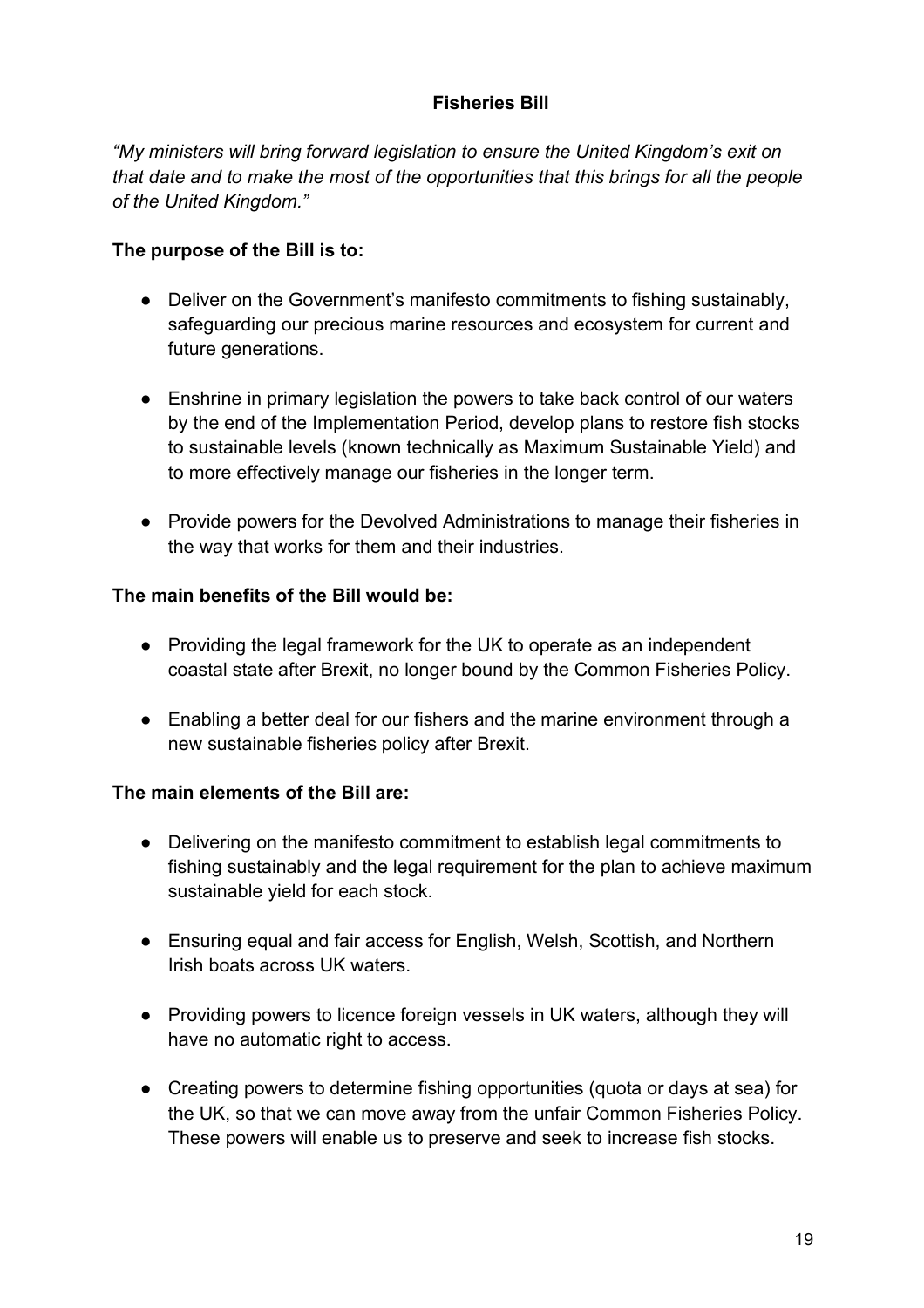- Powers to provide grants to fishermen to conserve, enhance and restore the marine and aquatic environment, and to regulate fishing in order to protect the marine environment.
- Powers to amend primary legislation (including retained EU law) to allow the UK to respond to scientific advice (for example, on fish stock levels); to maintain high standards of fish health, protecting our aquaculture industry and export markets; and to meet our international commitments relating to fisheries.

#### **Territorial extent and application**

● The majority of the Bill's provisions would extend and apply to the whole of the UK. Fisheries policy is largely devolved to Scotland, Wales and Northern Ireland. Some of the Bill's provisions would extend and apply to England only.

- The UK's seafood sector, including catching and processing employs around 33,000 people (including around 12,000 fishers) and contributes £1.5 billion to the UK economy. It is a key industry in some coastal communities. There are  $\sim$  5000 fishers in England,  $\sim$  5000 in Scotland,  $\sim$  1200 in Wales and  $\sim$  800 in Northern Ireland. In 2018, Scottish vessels accounted for 64 per cent of total landings (with English vessels accounting for 28 per cent).
- The UK has been at the forefront of pushing for more sustainable fishing, in part by advocating for reforms to Common Fisheries Policy regulations. More stocks than ever before were set at sustainable fishing levels in 2018. Leaving the Common Fisheries Policy will give the UK more flexibility to make further improvements.
- On average annually between 2012 and 2016, other EU Member States' vessels landed in the region of 749,000 tonnes of fish (£575 million revenue) caught in UK waters. UK vessels landed approximately 96,000 tonnes (£96 million revenue) caught in other Member States' waters per year in the same period.
- Worldwide, the UK exports around £1.9 billion worth of fish, and imports around £3.2 billion.
- The UK exports around £600 million worth of fish to non-EU countries and import over £2.1 billion from them.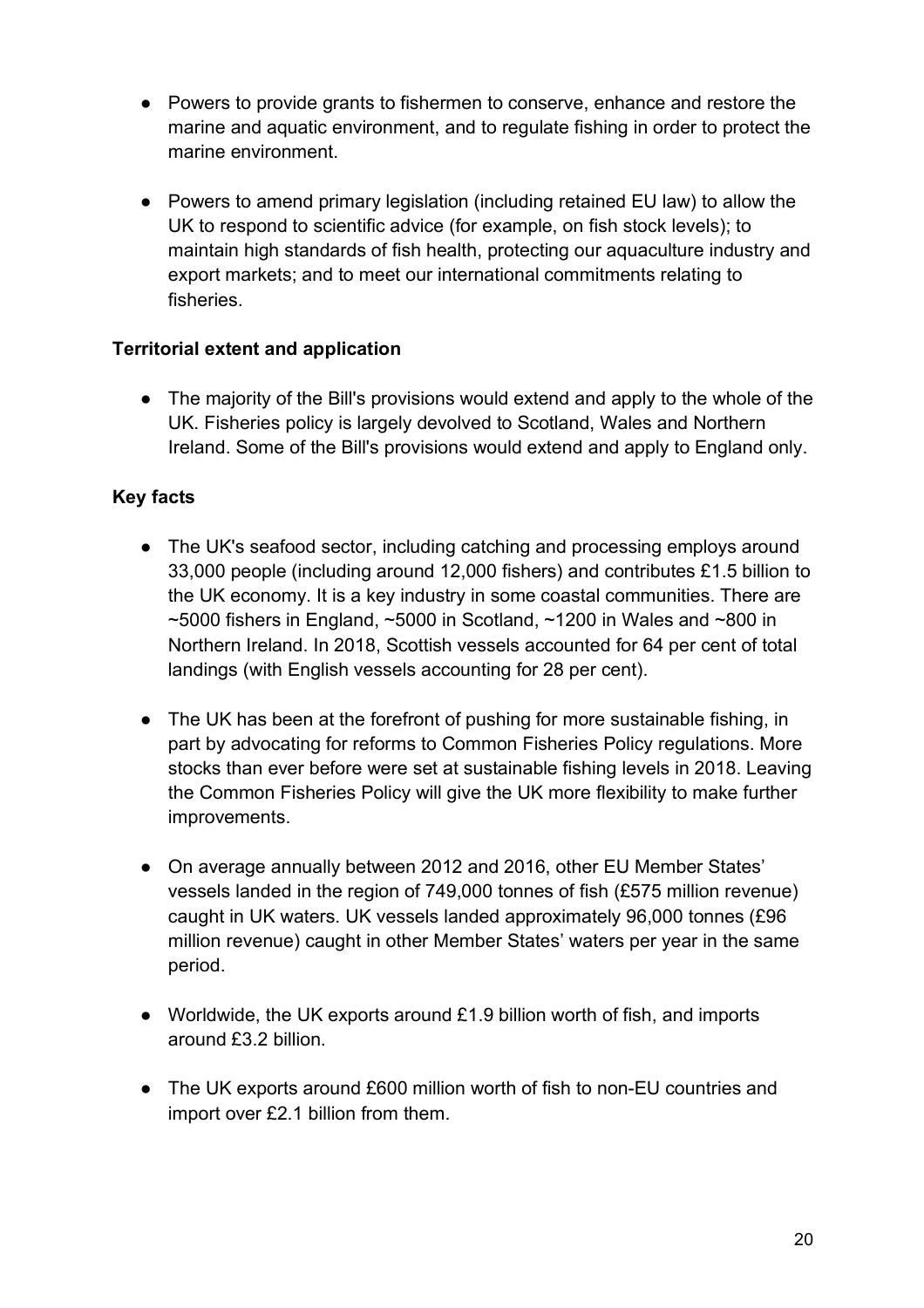## **Trade Bill**

*"My ministers will bring forward legislation to ensure the United Kingdom's exit on that date and to make the most of the opportunities that this brings for all the people of the United Kingdom."*

#### **The purpose of the Bill is to:**

● Make the most of new opportunities that come from having an independent trade policy after Brexit.

#### **The main benefits of the Bill would be:**

- Delivering the best international trading framework for the UK after Brexit by establishing in UK law the fundamental tools needed to do this.
- Ensuring that our trade policy reflects the needs and potential of the whole of the UK and helps to create a country that is more united and more outwardlooking than ever before.
- Enhancing the UK's central role in driving positive global change through trade.

#### **The main elements of the Bill are:**

- Creating powers so that the UK can transition trade agreements we are party to through our membership of the EU, ensuring continuity for businesses.
- Establishing a new independent UK body, to protect UK firms against injury caused by unfair trade practices and unforeseen surges in imports.
- Giving UK businesses continued access to £1.3 trillion per annum of procurement opportunities in 47 countries, by creating the powers for the UK to implement the World Trade Organization Agreement on Government Procurement.
- Ensuring the UK government has legal powers to gather and share trade information as evidence to support UK firms against surges in imports and unfair practices.

# **Territorial extent and application**

• The Bill's provisions would extend and apply to the whole of the UK.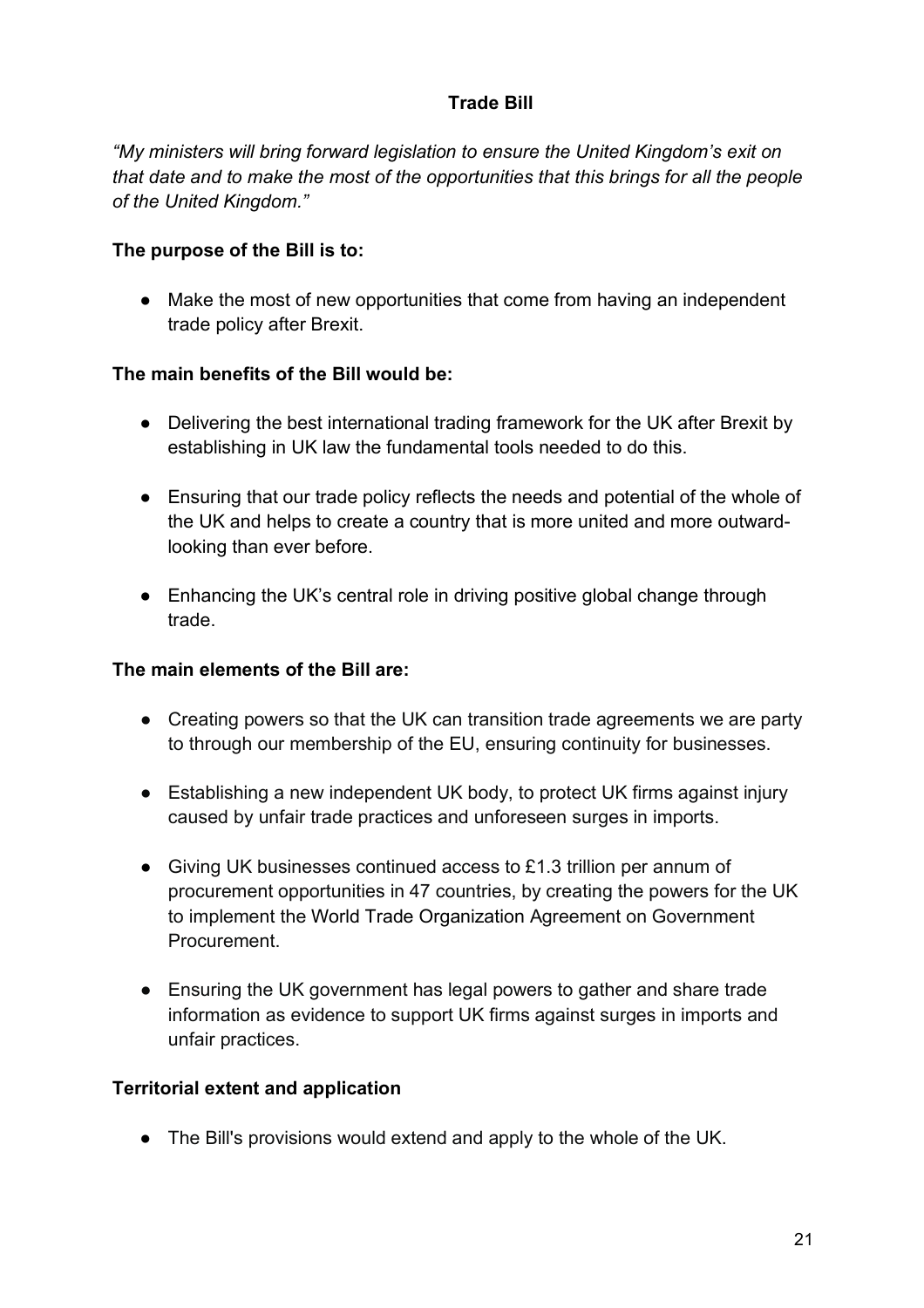# **Key facts**

● According to calculations based on International Monetary Fund data, 90 per cent of world output growth in 2020 will come from outside the EU.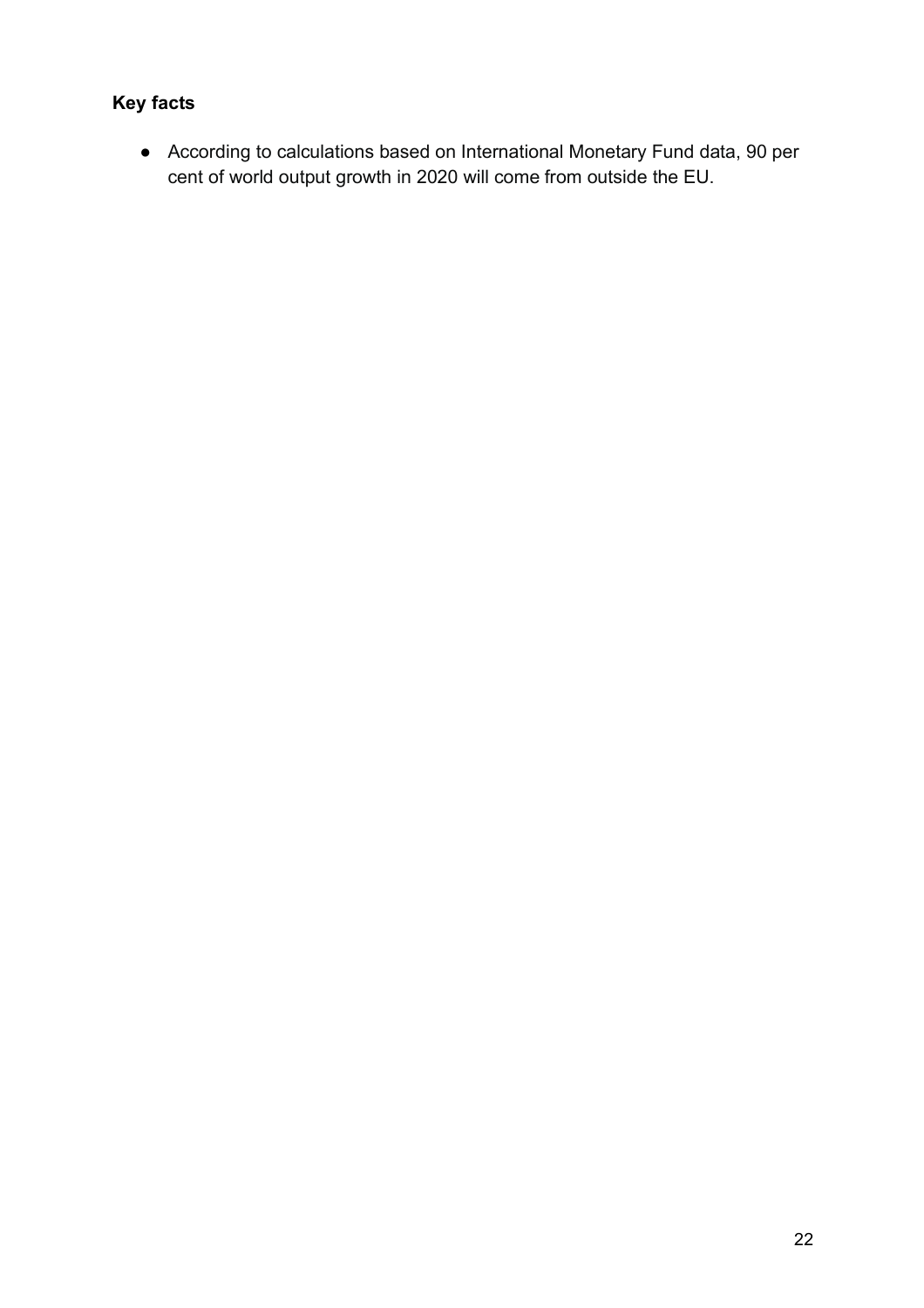## **Immigration and Social Security Co-ordination (EU Withdrawal) Bill**

*"A modern, fair, points-based immigration system will welcome skilled workers from across the world to contribute to the United Kingdom's economy, communities and public services."*

#### **The purpose of the Bill is to:**

- Bring an end to free movement in UK law, to ensure that the Government can deliver a new Australian-style points-based immigration system from 2021.
- Make EU citizens arriving from 2021 subject to the same UK immigration controls as non-EU citizens, to enable the Government to deliver a single global immigration system based on people's skills.
- Protect the long-standing immigration status of Irish citizens when free movement ends.
- Enable the Government to deliver future changes to social security coordination policy.

#### **The main benefits of the Bill would be:**

- Paving the way for a new points-based immigration system, which will be based on people's skills and contributions to the UK, so that we attract the brightest and best people from the whole world following the UK's departure from the EU.
- Ensuring that the UK can set new rules on access to benefits and social security co-ordination that are in the national interest, including the ability to align the entitlement of EU citizens arriving after January 2021 to access taxpayer funded benefits with that of non-EU citizens.

#### **The main elements of the Bill are:**

- Ending the free movement of EU citizens under UK law.
- The power to align the treatment of EU citizens with non-EU citizens from 2021.
- The power to make changes to the current rules for access to benefits and social security co-ordination.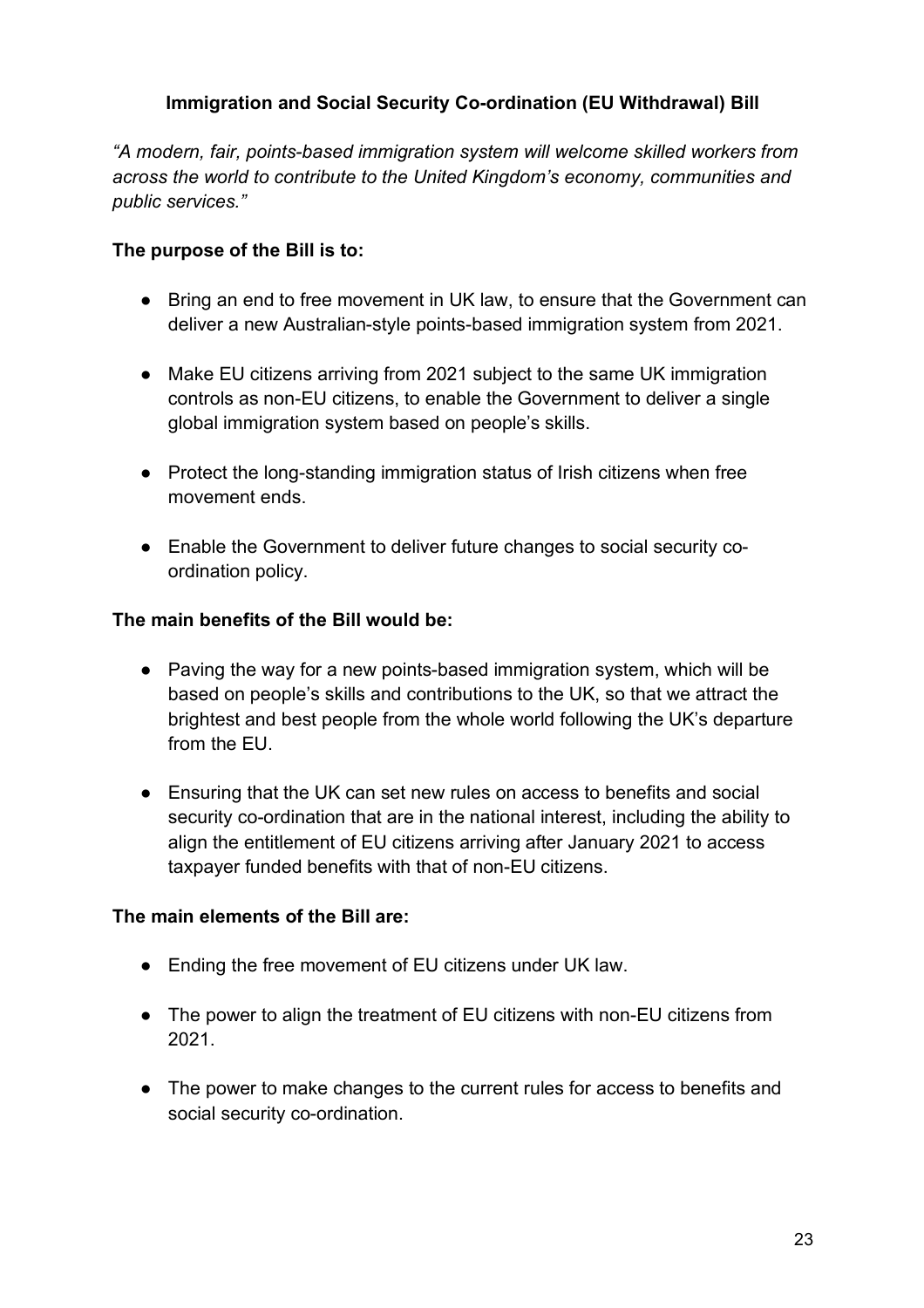#### **Territorial extent and application**

● The Bill's provisions would extend and apply to the whole of the UK. Immigration policy is a reserved matter, with some social security policy devolved to Scotland and Northern Ireland.

#### **Wider measures**

- In addition to the Immigration Bill, the Government will create visa schemes for new migrants who will fill shortages in our public services, including a fasttrack NHS scheme. We will also increase the annual quota for the Seasonal Agricultural Workers Scheme we are piloting from 2,500 to 10,000.
- Our new immigration system will require new arrivals to contribute to the funding of the NHS and we will increase the health surcharge, for those staying in the UK for more than six months, to ensure it covers the full cost of use.

- The Home Secretary has commissioned the Migration Advisory Committee (the MAC) to consider points-based systems, including the Australian immigration system and other international comparators. The MAC is due to report in January 2020.
- Developing and reinforcing UK immigration controls and ending free movement will give the Government greater control to reduce the overall number of migrants coming to the UK, with fewer lower skilled migrants. Our new single system will allocate points on a range of criteria in three broad categories and it will be focused on skills and talents, not nationality:
	- Migrants who have received world-leading awards or otherwise demonstrated exceptional talent and sponsored entrepreneurs setting up a new business or investors.
	- Skilled workers who meet the criteria of the points-based system and have a job offer.
	- Sector-specific workers who enter on schemes for low-skilled work, youth mobility or short-term visits. These provide no route to permanent settlement and will be revised on an ongoing basis based on expert advice from the MAC.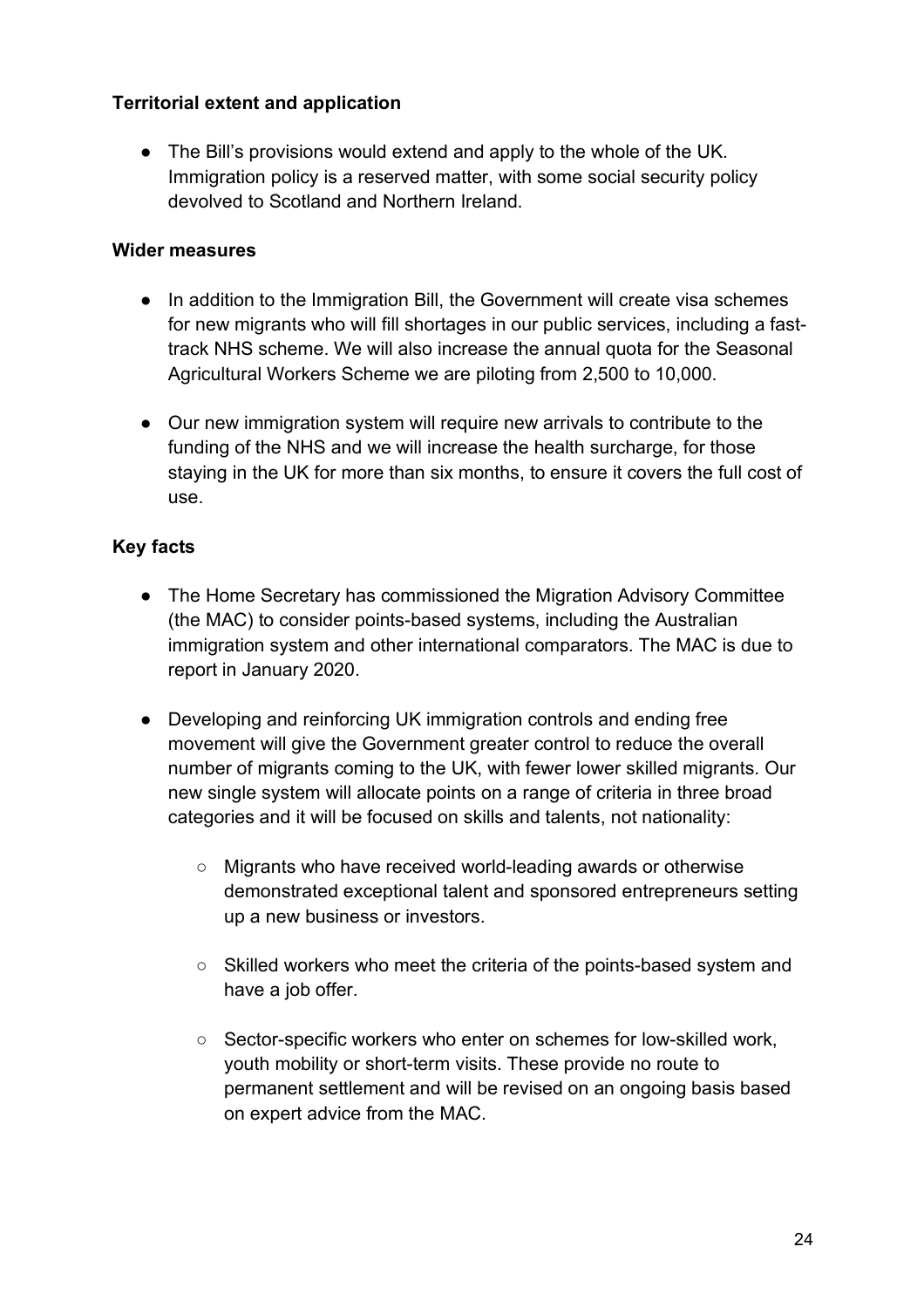- We will outline further details of a new immigration and border system in due course.
- The European Union (Withdrawal Agreement) Bill will include measures to ensure that resident European citizens, who have built their lives in, and contributed so much to, the United Kingdom, have the right to remain.
- There are an estimated 3.4 million EU, EEA and Swiss citizens, and their family members, living in the UK.
- The Government is delivering certainty to these individuals through the EU Settlement Scheme which has been established in Immigration Rules made under the Immigration Act 1971.
- The EU Settlement Scheme is working well: Home Office figures show that by the end of November, nearly 2.6 million applications have been made and over 2.2 million people have been granted status under UK law.
- The UK immigration status granted under the Scheme guarantees that EU citizens and their family members can carry on with their lives here broadly as before we left the EU.
- For Irish citizens, there will be no change to their rights to freely enter and live in the UK. Restrictions will continue to exist as they do now if they are subject to a deportation order, exclusion order or international travel ban.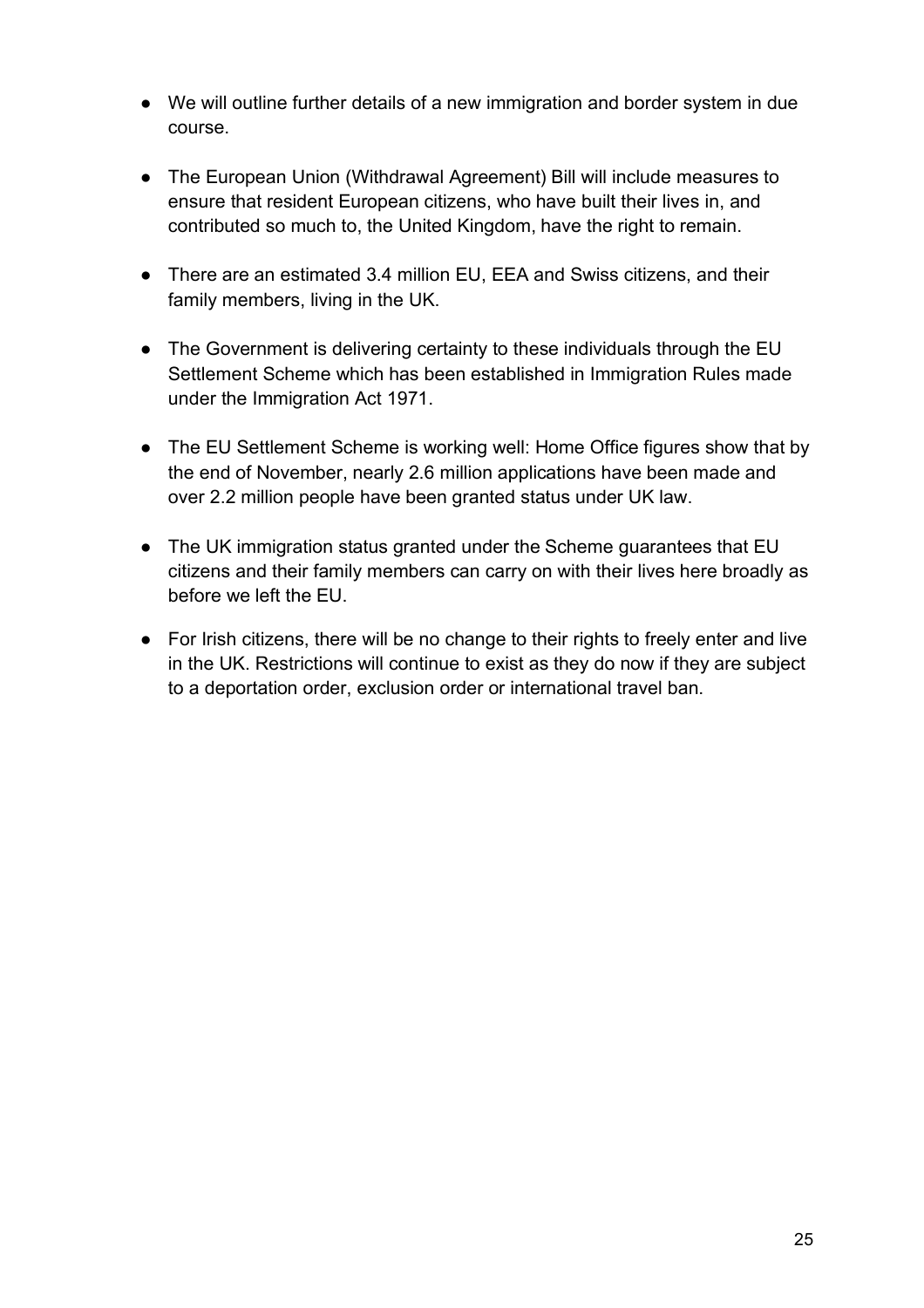#### **Financial services legislation**

*"My ministers will bring forward legislation to ensure the United Kingdom's exit on that date and to make the most of the opportunities that this brings for all the people of the United Kingdom."*

#### **The purpose of the legislation is to:**

● Ensure that the UK maintains its world-leading regulatory standards and remains open to international markets after we leave the EU.

## **The main benefits of the legislation would be:**

- Supporting the UK's position as an international financial services centre.
- Enhancing the competitiveness of the UK's financial services sector, while maintaining high standards to protect UK consumers so that they can use financial services products with confidence.
- The Government will set out further measures to ensure the UK maintains its worldleading regulatory standards and remains open to international markets after we leave the EU in due course.

#### **The main elements of the legislation are:**

- Delivering our commitment for long-term market access between the UK and Gibraltar for financial services firms.
- Simplifying the process which allows overseas investment funds to be sold in the UK to maintain our position as a centre of asset management and provide more choice to UK consumers, in line with commitments made during our preparations for leaving the EU.
- Enable us to implement the Basel standards to strengthen the regulation of global banks, in line with previous G20 commitments.

# **Territorial extent and application:**

● The legislation's provisions would extend and apply to the whole of the UK. Fiscal, economic and monetary policy is a reserved matter.

# **Key facts:**

● The financial services sector is critical to the UK economy: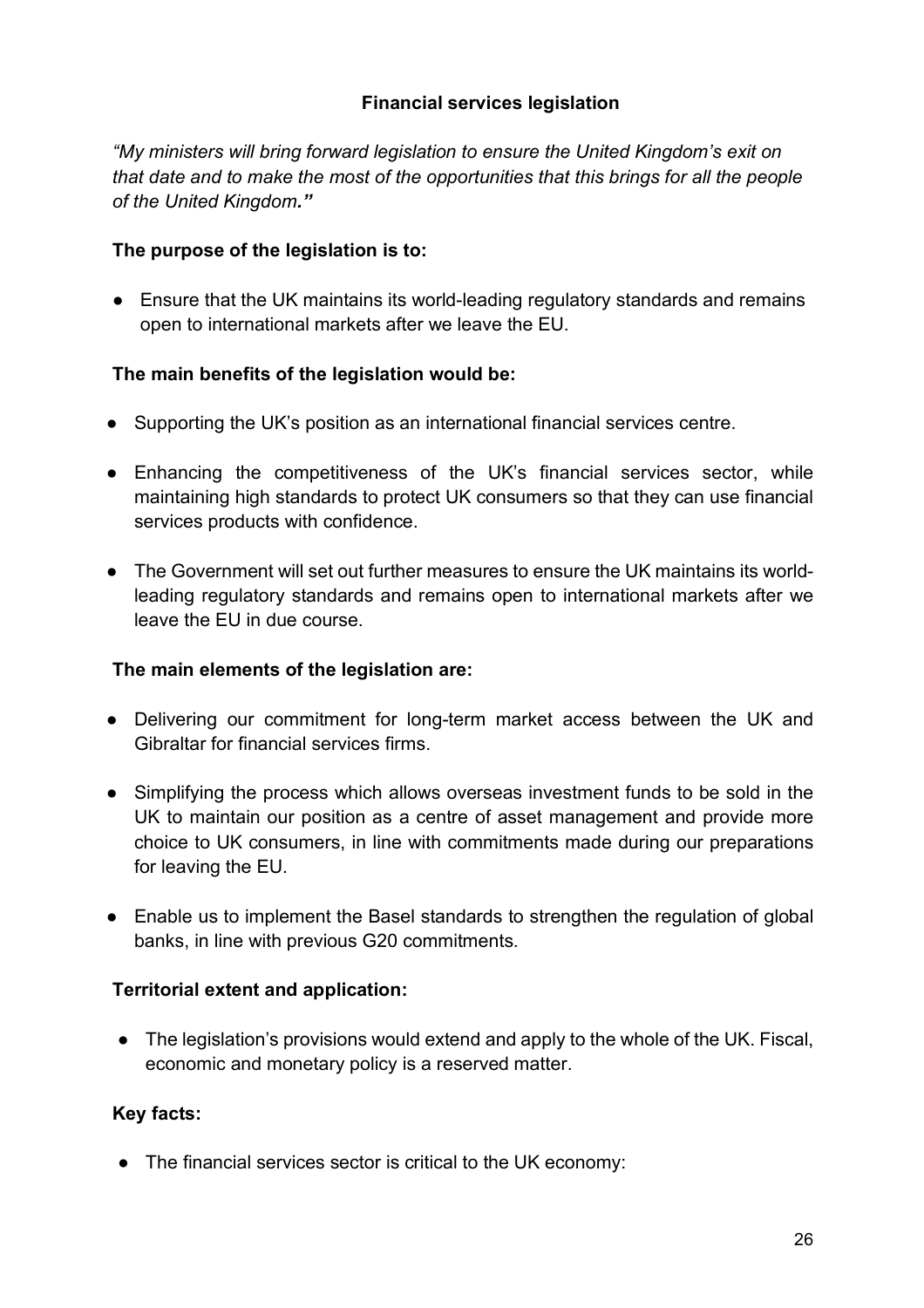- It employs more than 1 million people across regional hubs in all four of our nations.
- It contributes more than £127 billion to our national economy per year.
- Our financial services trade surplus is over £61 billion.
- This legislation will build on the extensive secondary legislation that the Government brought forward under the EU (Withdrawal) Act 2018 to ensure the effective operation of retained EU law, and thereby support the financial services sector.
- Key recent steps taken by the Government to support the financial services sector include:
	- Reforming the previous financial services regulatory architecture which failed during the 2008 financial crisis, through the creation of new 'twin peaks' system.
	- Promoting competition by making it easier to switch banks and encouraging new banks.
	- Ensuring the UK is a world leader in FinTech through the Sector Strategy.
	- Ensuring the financial services sector helps meet the government's commitments on climate change.
- The Government will also continue to progress legislation to combat money laundering and achieve greater transparency in the UK property market (the Registration of Overseas Entities Bill).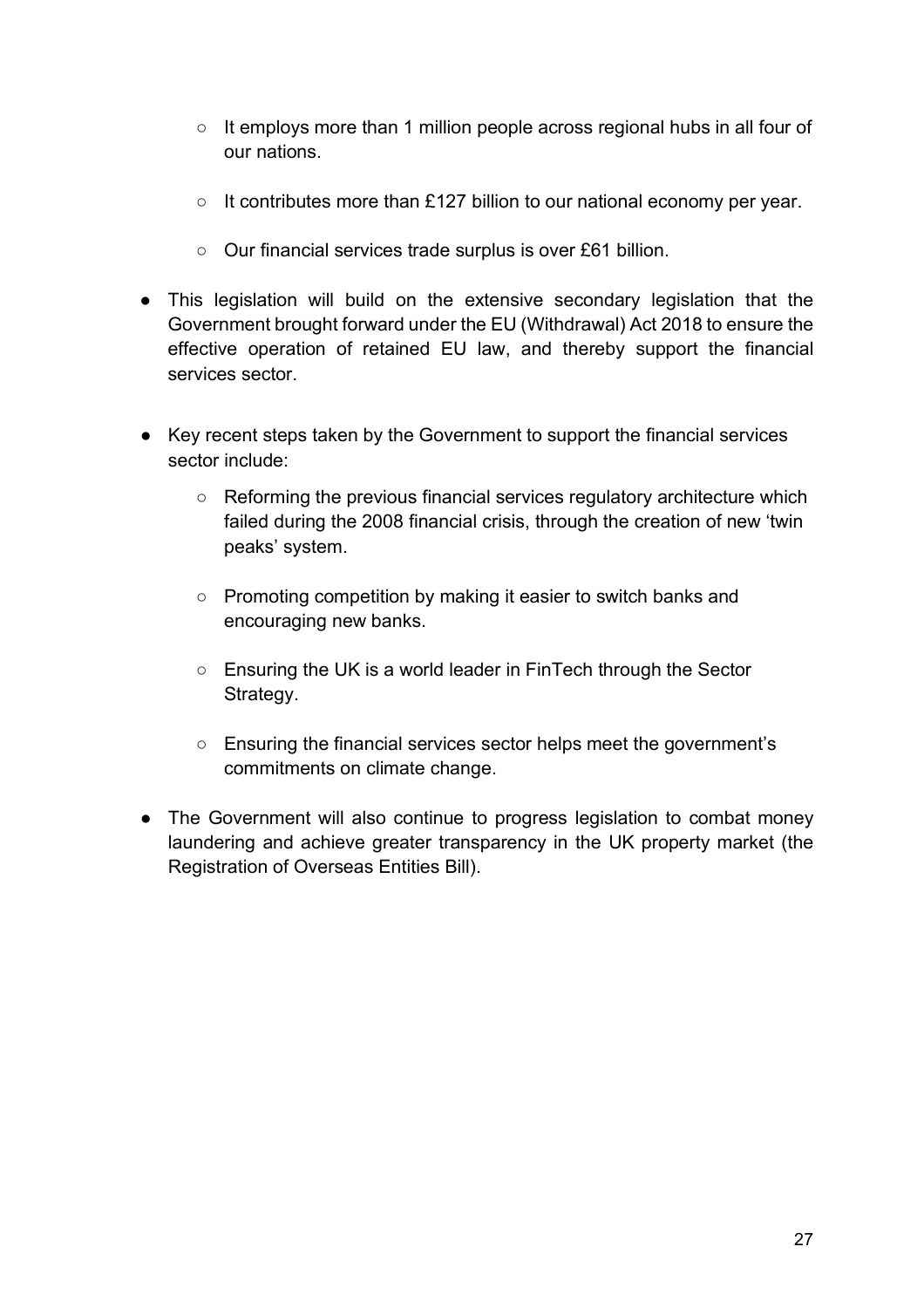## **Private International Law (Implementation of Agreements) Bill**

*"My ministers will bring forward legislation to ensure the United Kingdom's exit on that date and to make the most of the opportunities that this brings for all the people of the United Kingdom."*

## **The purpose of the Bill is to:**

- Maintain and strengthen the UK's role as a world leader in delivering justice across borders on civil and family justice issues.
- Make it easier for UK individuals and families who become involved in international legal disputes to access justice.

#### **The main benefits of the Bill would be:**

- Implementing key international agreements to ensure that after Brexit we continue to have clear and effective legal rules agreed between the UK and other countries.
- Helping families and businesses find efficient, predictable solutions to legal disputes that occur when businesses trade abroad or family relationships breakdown and parents move abroad.
- Giving the Government the power to implement further agreements on Private International Law, which will allow the UK to remain at the forefront of delivering legal certainty and access to justice internationally.
- Giving UK citizens greater confidence to live, work and trade internationally, further enhancing the UK's status as a favoured place to resolve international civil, commercial and family disputes.

#### **The main elements of the Bill are:**

- Clarifying in legislation the domestic implementation of three vital Conventions in Private International Law. These are:
	- The 1996 Hague Convention which improves the protection of children in cross-border disputes. It helps people to resolve issues around custody of and contact with children where parents live in different countries.
	- The 2005 Hague Convention which provides legal certainty in disputes relating to cross-border contracts, ensuring there is no confusion over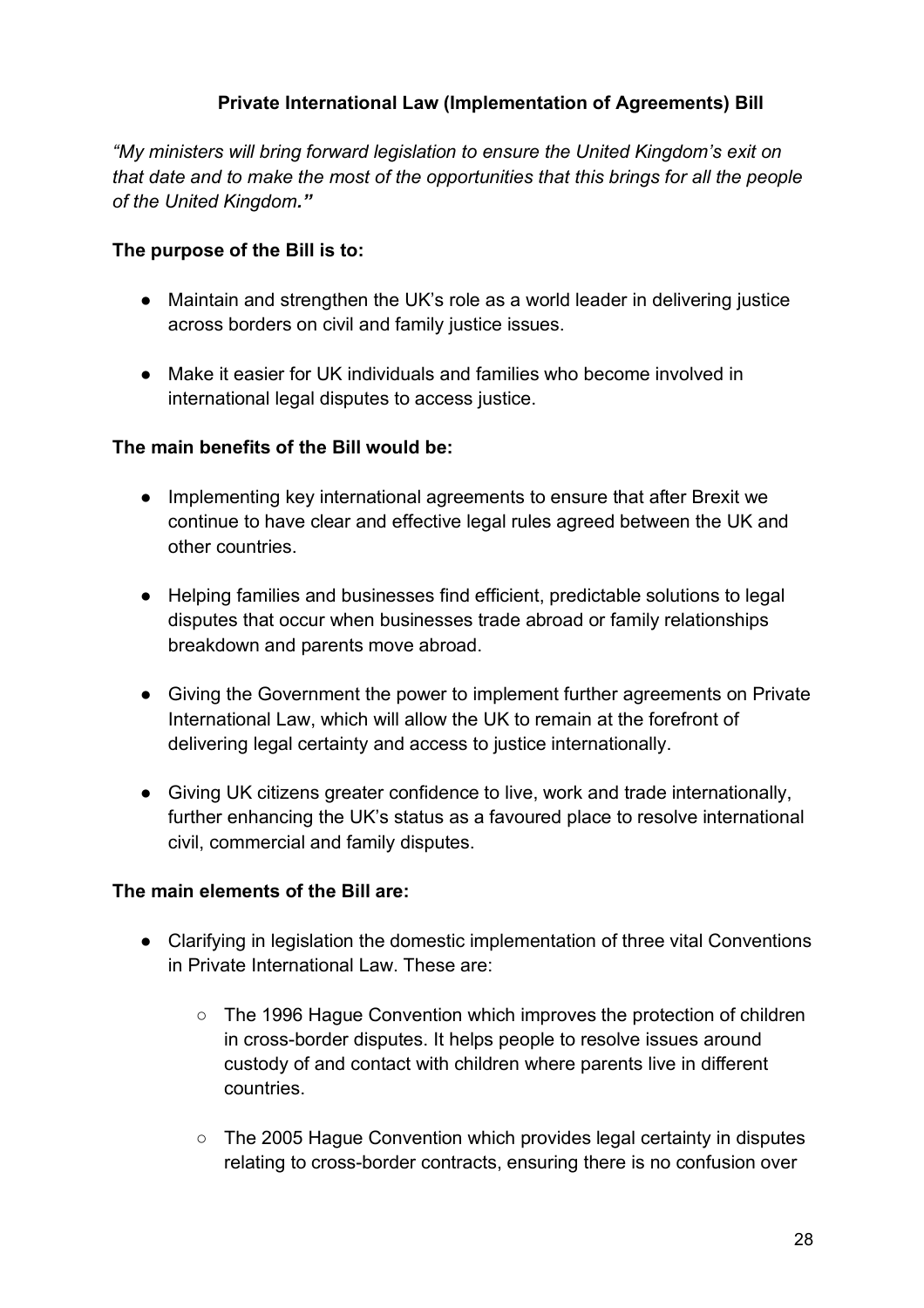where a case should be heard, and that any resulting decision can be recognised and enforced in other countries.

- The 2007 Hague Convention which provides rules for the international recovery of child support and other forms of family maintenance. This makes it harder for parents who live abroad to avoid their maintenance obligations.
- Providing the power for the Government to implement further international agreements on Private International Law. This will allow the UK to maintain its status as a world leader in facilitating international co-operation on civil justice issues.

#### **Territorial extent and application**

● The aim is for the Bill's provisions to extend and apply to the whole of the UK (subject to agreement from the DAs).

- Legal services contribute over £25 billion per annum to the UK economy.
- The UK accounts for around 6.5 per cent of global legal services fee revenue.
- Over 50 states participate in the 1996 Hague Convention including all EU member states, Australia, Switzerland and Norway.
- 31 states participate in the 2005 Hague Convention including all EU member states, Montenegro, Singapore and Mexico.
- Nearly 40 states participate in the 2007 Hague Convention including all EU member states (bar Denmark), the United States of America, Norway and Brazil.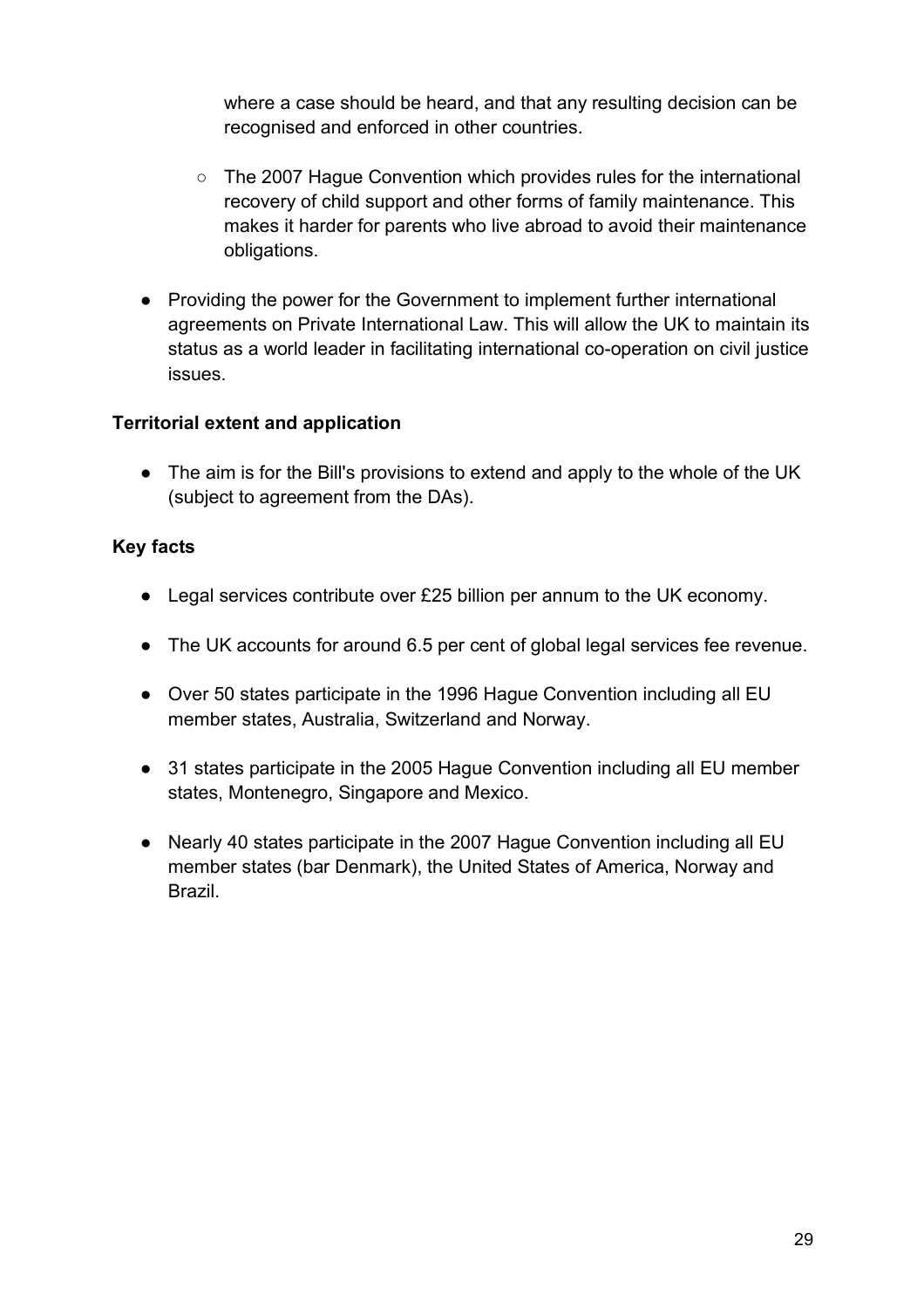#### **SUPPORTING OUR PUBLIC SERVICES**

## **NHS Funding Bill and NHS Long Term Plan**

*"For the first time, the National Health Service's multi-year funding settlement, agreed earlier this year, will be enshrined in law. Steps will be taken to grow and support the National Health Service's workforce and a new visa will ensure qualified doctors, nurses and health professionals have fast-track entry to the United Kingdom. Hospital car parking charges will be removed for those in greatest need."*

#### **NHS FUNDING BILL**

- The Government is committed to increasing investment to deliver a worldclass health service that provides high quality care for all.
- Early legislation will be brought forward to enshrine in law the multi-year funding settlement for the NHS, agreed earlier this year, that will see a £33.9 billion increase in cash terms by 2023-24.
- This is the largest cash settlement in NHS history and the first time any Government has delivered such a commitment in legislation.

#### **DELIVERING THE NHS LONG TERM PLAN**

- In September 2019 the NHS published a set of recommendations for legislative changes that would enable the NHS to go faster and further in realising the ambitions set out in the 10-year NHS Long Term Plan.
- The Government welcomes the NHS's leadership of this work, and all the input from people across the health and care system and is committed to supporting the implementation of the NHS Long Term Plan.
- The Government is considering the NHS's recommendations thoroughly and will bring forward detailed proposals shortly. This will include measures to tackle barriers the NHS has told Government it faces.
- This will lead to draft legislation that will accelerate the Long Term Plan for the NHS, transforming patient care and future-proofing our NHS.
- Wider reform will also be supported through transforming hospitals and investing in staff. This includes delivering 50,000 more nurses, with nonrepayable maintenance payments of at least £5,000 per year for nursing, midwifery and some allied health professional students, 6,000 more doctors and 6,000 more primary care professionals in general practice.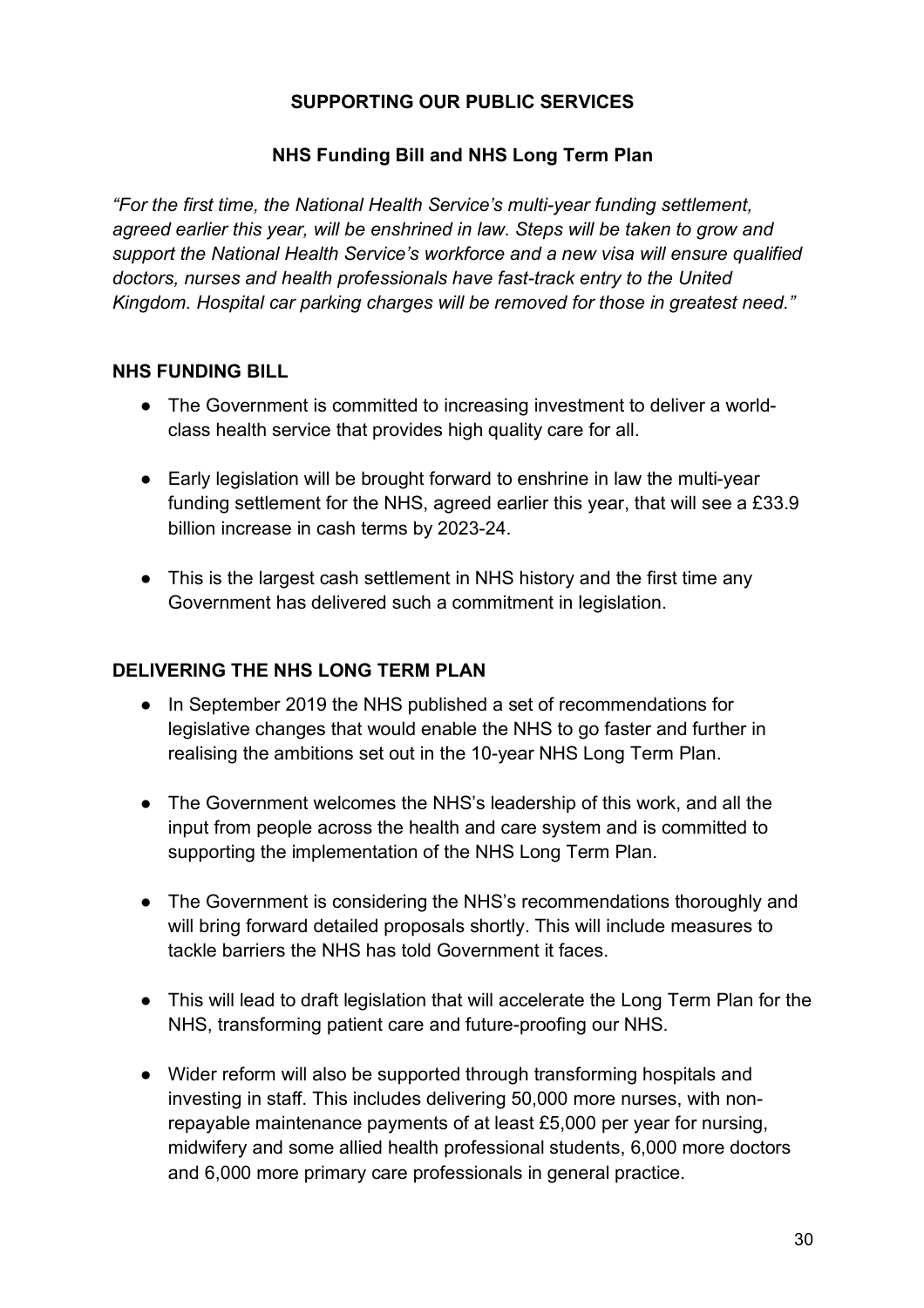• The NHS People Plan will ensure that qualified doctors, nurses and allied health professionals with a job offer from the NHS, and who have been trained to a recognised standard, will be offered fast-track entry, reduced visa fees and dedicated support to come to the UK.

#### **Other measures**

- 40 new hospitals will be funded and built over the next ten years. This is on top of the 20 hospital upgrades announced in the summer. The hospital building projects will provide a range of new healthcare facilities to replace poor estate and provide better patient environment, including emergency and specialist care, and women's and children's services.
- Under this Government there will be 50 million more appointments in GP surgeries every year. These will enable more people to access care and reduce the time that patients are left waiting.
- The Government will deliver its commitment to providing free hospital parking for those in greatest need. The Government will prioritise and carefully define those groups subject to a more detailed assessment of financial impact and those already identified in the NHS Car Parking Principles. This will include blue badge holders; frequent outpatient attendees; visitors with relatives who are gravely ill or have an extended stay in hospital, or carers of such where appropriate and; staff working shifts that mean public transport cannot be used.
- With cross-government support, the Government will aim to introduce legislation at the earliest possible opportunity in 2020 to increase the surcharge to ensure it covers the full costs to the NHS of treating surcharge payers, in line with the manifesto commitment.
- As the UK leaves the EU, we will forge strong new trade deals with countries around the world. However, the NHS is not, and never will be, for sale. The Government is committed to the guiding principles of the NHS – that it is universal and free at the point of need. The price the NHS pays for drugs is not on the table.

#### **Territorial extent and application**

• Legislation to enshrine the NHS funding settlement and to implement the NHS Long Term Plan would extend and apply to England only. NHS and health policy is devolved to Scotland, Wales and Northern Ireland.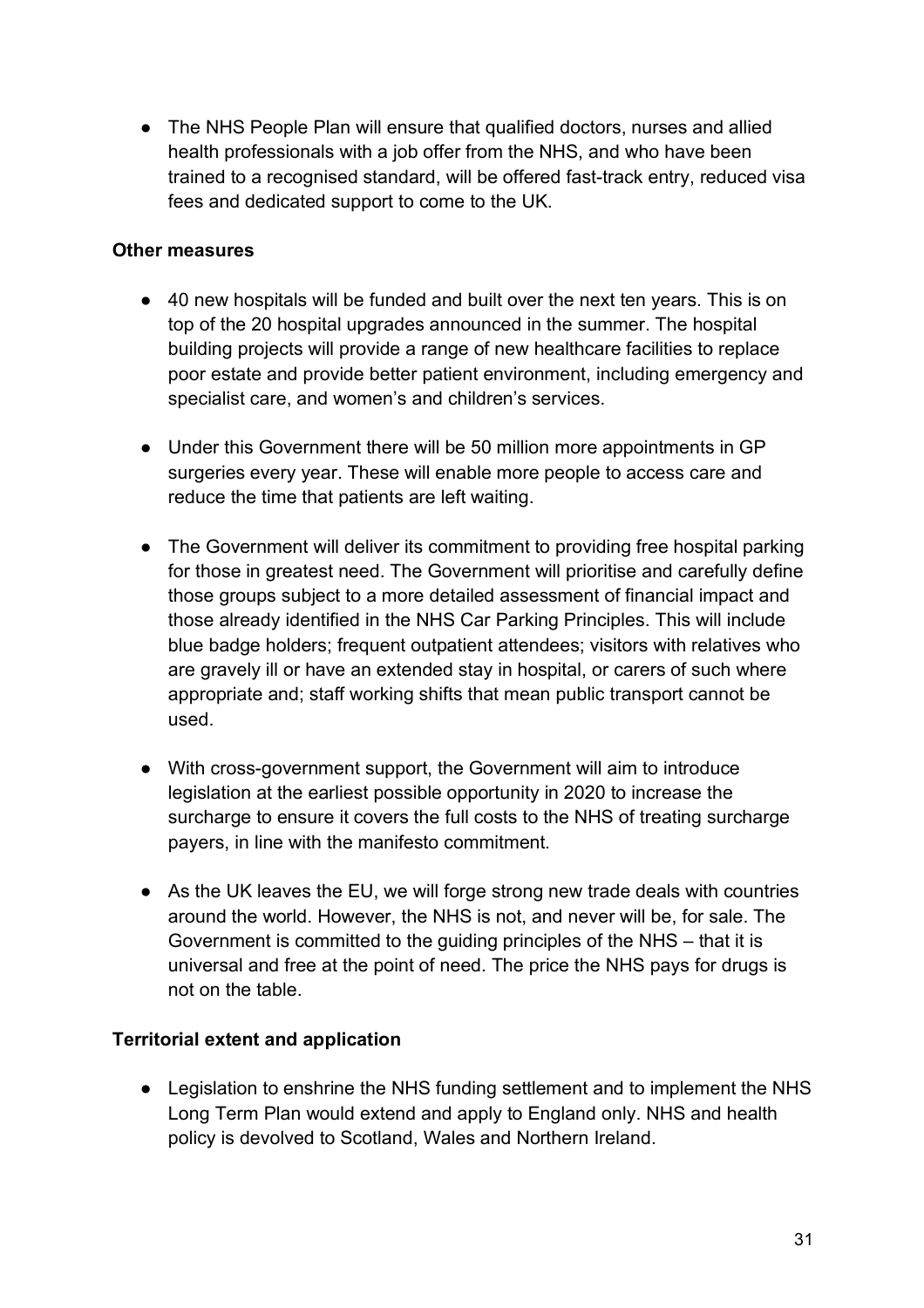- The NHS were asked where legislative change could help speed up the implementation of the Long Term Plan. On 26 September 2019, the NHS put forward its recommendations, which were endorsed by key leaders in the health and care system, including UNISON, the LGA and the Royal College of Nurses.
- NHS England and NHS Improvement carried out an engagement process before making these recommendations with over 190,000 written responses from individuals, and organisations representing different parts of the health and social care system.
- The Long Term Plan sets out how the Government will improve the prevention, detection, treatment and recovery of major diseases, including cancer, heart attacks and strokes. In 10 years, 55,000 more people each year will survive cancer for at least five years and up to 150,000 heart attacks, strokes & dementia cases will have been prevented.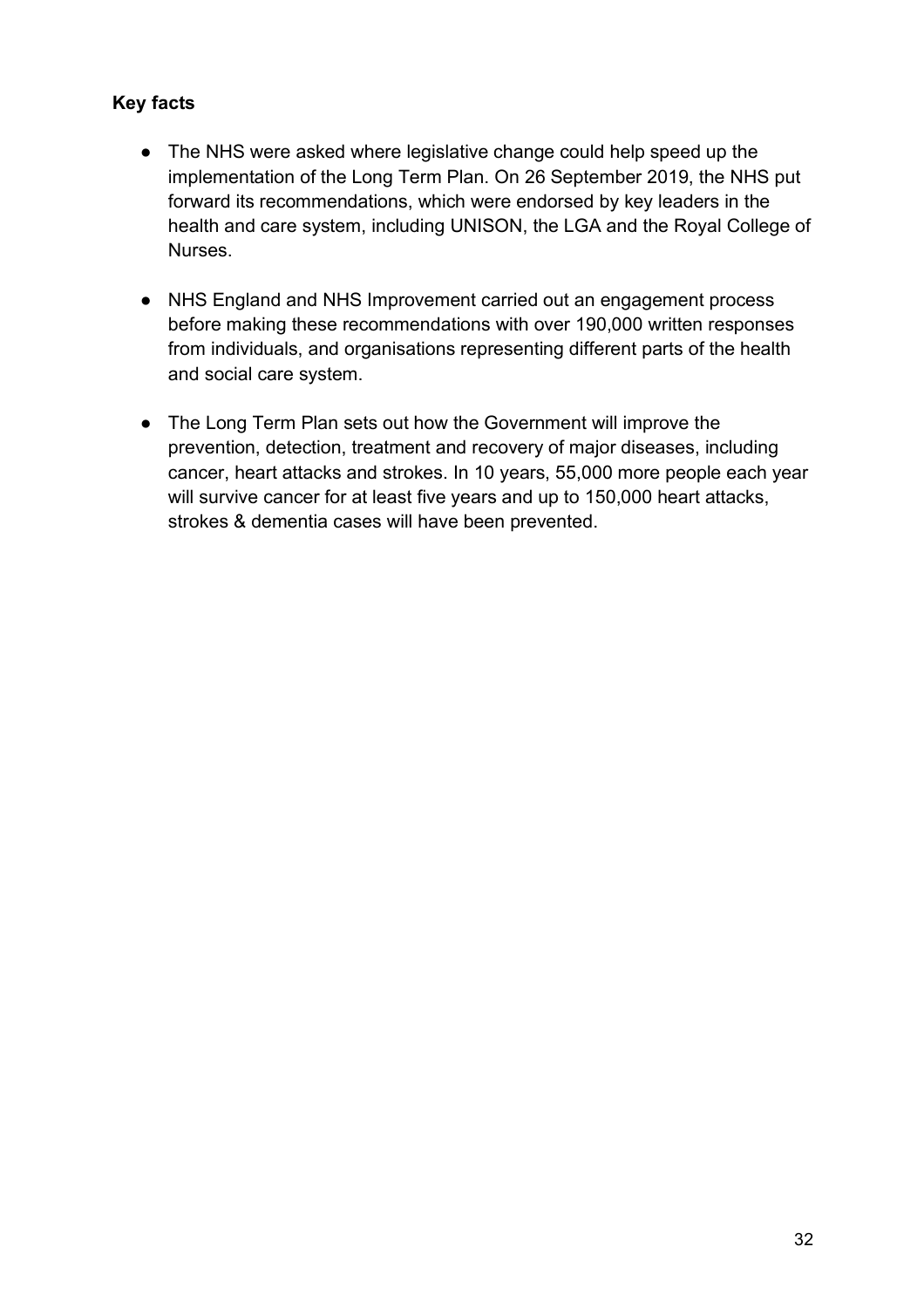#### **Medicines and Medical Devices Bill**

#### **The purpose of the Bill is to:**

● Ensure that our NHS and patients have faster access to the best innovative medicines while supporting the growth of the UK life sciences sector to ensure we remain at the forefront of the global life sciences industry. Allow the UK to take a leading role in global research to develop rapid diagnostics and advanced therapies and devices to provide transformational care for patients around the world after Brexit.

#### **The main benefits of the Bill would be:**

- Making it simpler for NHS hospitals to manufacture and trial the most innovative new personalised and short life medicines, as their usage increases, and they are taken up in local clinics and theatres.
- Developing a streamlined, internationally competitive approach to the licensing and regulation of innovative medicines and devices, to give patients access to the best possible treatments and support the UK's life sciences industry.
- Updating safety requirements relating to medical devices, medicines, veterinary medicines, new innovative practices and clinical trials, in response to new evidence or risks, and as we agree the future global relationship of the UK.

#### **The main elements of the Bill are:**

- Removing unnecessary bureaucracy for the lowest risk clinical trials, to encourage rapid introduction of new medicines.
- Protecting public health by implementing a scheme to combat falsified medicines entering supply chains, and a registration scheme to set standards for online sellers.
- Increasing the range of professions able to prescribe and supply certain medicines to make the most effective use of the NHS workforce where recommended by experts, as well as developing more innovative ways of dispensing medicines in local pharmacies.
- Enabling our regulators, the Medicines and Healthcare products Regulatory Agency and the Veterinary Medicines Directorate, to develop innovative regulatory approaches to respond quickly to developments such as artificial intelligence in treatments and ensure the UK can break new ground in complex clinical trials.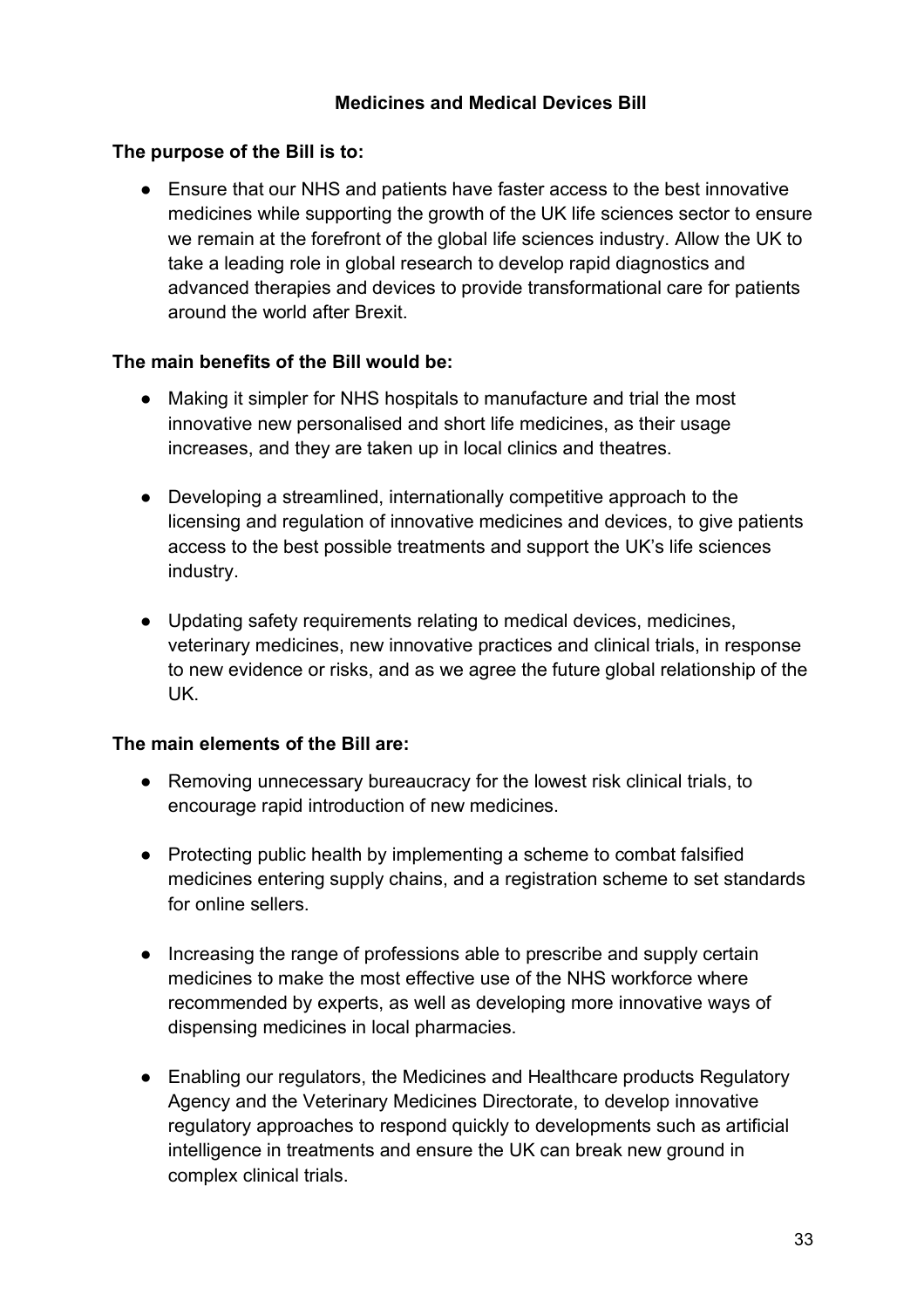● Simplifying and strengthening the system of enforcement where medical devices regulations are breached.

## **Territorial extent and application**

• The Bill's provisions would extend and apply to the whole of the UK. Human and veterinary medicines are reserved in the case of Scotland and Wales, but are devolved to Northern Ireland.

- The life sciences sector, encompassing pharmaceuticals, medical devices and medical technology, is worth over £74 billion per annum. The sector also employs close to 250,000 people.
- In 2018, there were more than 950 UK clinical trials of investigational medicinal products and over a million new participants were recruited in research trials.
- We have created the Accelerated Access Collaborative to increase the use proven technologies and treatments within the NHS, which have the potential to benefit up to 500,000 patients and save the NHS up to £30 million and is selecting more products to realise the benefits of innovation in the NHS year on year.
- The Government have launched two Life Science Sector Deals, which include over £500 million of government funding and over £2 billion of industry investment leveraged through new partnerships and strategic commitments to secure the future of the UK's life sciences sector.
- The Prime Minister recently announced a £200 million investment programme to support the scale-up of the very best and most innovative life sciences companies. This is expected to leverage a further £400 million in private sector investment and will help ensure the UK life sciences sector remains dynamic and robust.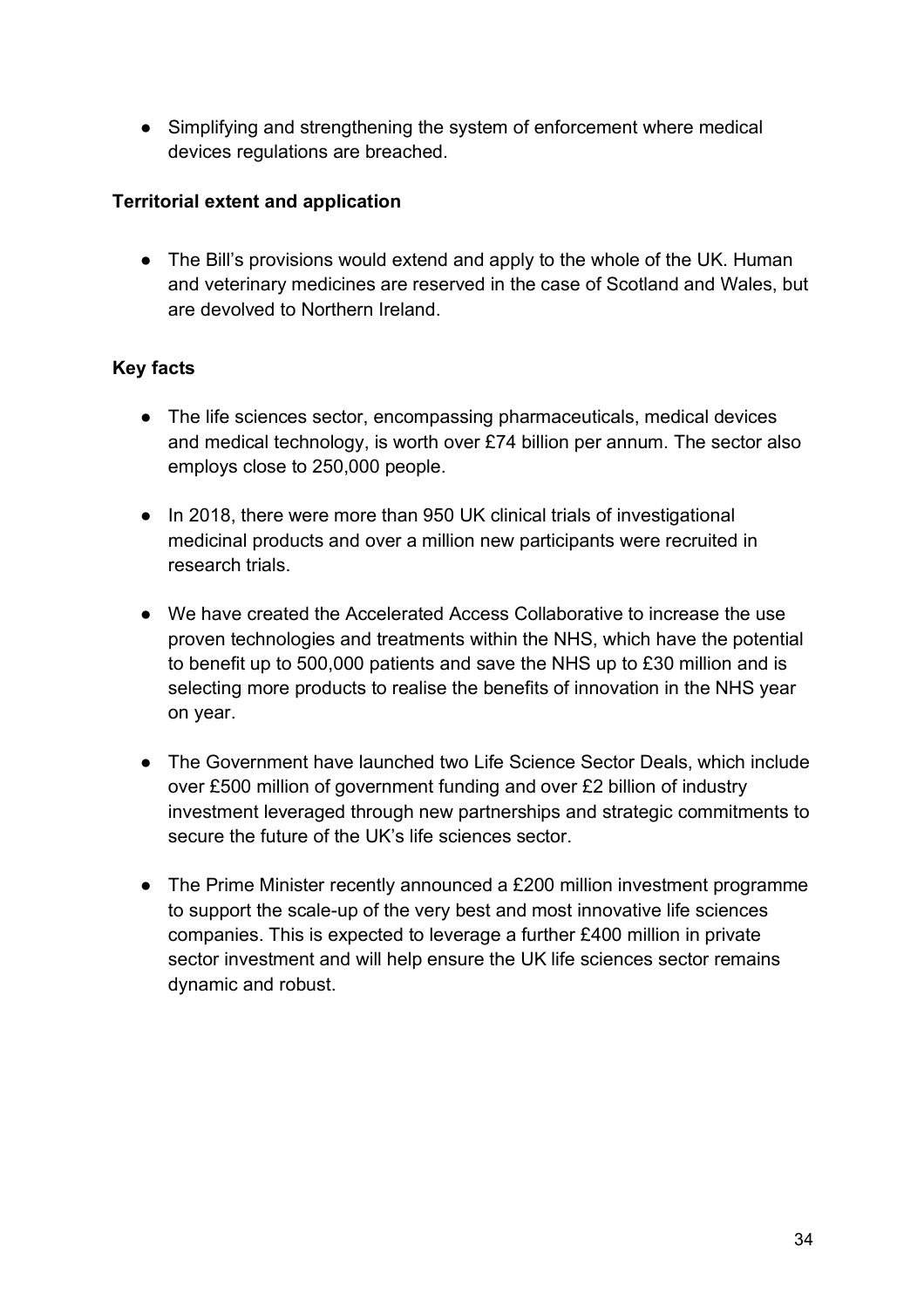# **Health Service Safety Investigations Bill**

## **The purpose of the Bill is to:**

• Establish the world's first independent body - the Health Service Safety Investigations Body (HSSIB) - to investigate patient safety concerns and share recommendations to prevent similar incidents recurring.

#### **The main benefits of the Bill would be:**

- A transformation in the way in which patient safety incidents in the NHS are investigated. Drawing on the approaches used in other safety-critical sectors, HSSIB investigations will be independent and professionally led. They will be done for the purpose of learning and not attribute blame or find fault. They will ensure the root causes for mistakes can be identified and the lessons are widely shared. This should prevent similar events happening again and improve the safety in the NHS.
- Ensuring that enough Medical Examiners are appointed in the healthcare system in England to enable them to carry out their functions of scrutiny to identify and deter poor practice; and to ensure that their performance is monitored.

#### **The main elements of the Bill are:**

- To establish the Health Service Safety Investigations Body (HSSIB) as a new Executive Non-Departmental Public Body, with powers and independence to conduct investigations into incidents that occur during the provision of NHS services and have, or may have, implications for the safety of patients.
- To prohibit the disclosure of information held by HSSIB, except in limited circumstances. This will allow participants to be candid in the information they provide and enable thorough investigations.
- To improve the quality and effectiveness of local investigations by developing standards, providing advice, guidance and training to organisations
- To amend the Coroners and Justice Act 2009, giving English NHS bodies the power to appoint Medical Examiners and placing a duty on the Secretary of State to ensure that enough Medical Examiners are appointed in the healthcare system in England. The introduction of medical examiners is designed to strengthen safeguards by providing additional scrutiny of the medical circumstances and cause of deaths in non-coronial cases. It will also improve the quality of death certification and avoid unnecessary distress for the bereaved.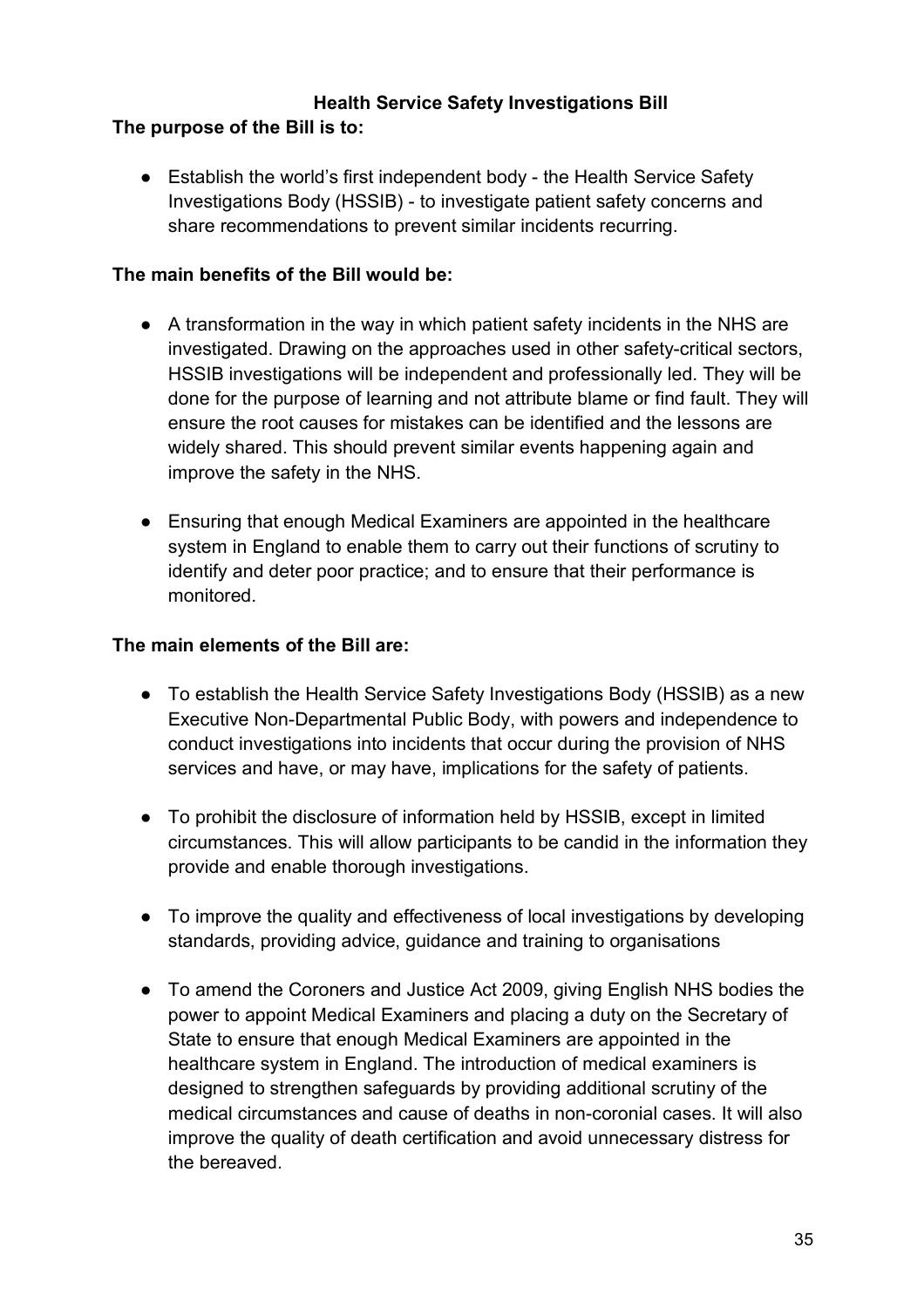#### **Territorial extent and application**

• The Bill's provisions would extend and apply in the main to England. One provision (on data protection) would extend and apply to the whole of the UK. Health policy is devolved to Scotland, Wales and Northern Ireland.

- Patient harm is estimated to be among the top 10 leading causes of the global disease burden. The UK government has been leading a global effort to improve the safety of healthcare worldwide, securing commitment to Global Action on Patient Safety by all countries and the WHO.
- In July 2017, in a comparison of the top 11 healthcare systems worldwide, the Commonwealth Fund named the NHS as the safest healthcare system in the world.
- Around 20,000 serious NHS incidents are reported in England each year. Reporting of incidents is an essential part of the NHS's ability to learn and protect the safety of patients in the future.
- Large scale public inquiries cost the NHS millions and divert valuable NHS resources from frontline services. For example, the Francis inquiry into Mid Staffordshire NHS Foundation Trust was £19.7 million.
- The Parliamentary and Health Service Ombudsman has reported that in their assessment of the quality of NHS investigations, 40 per cent were not adequate at finding out what had happened.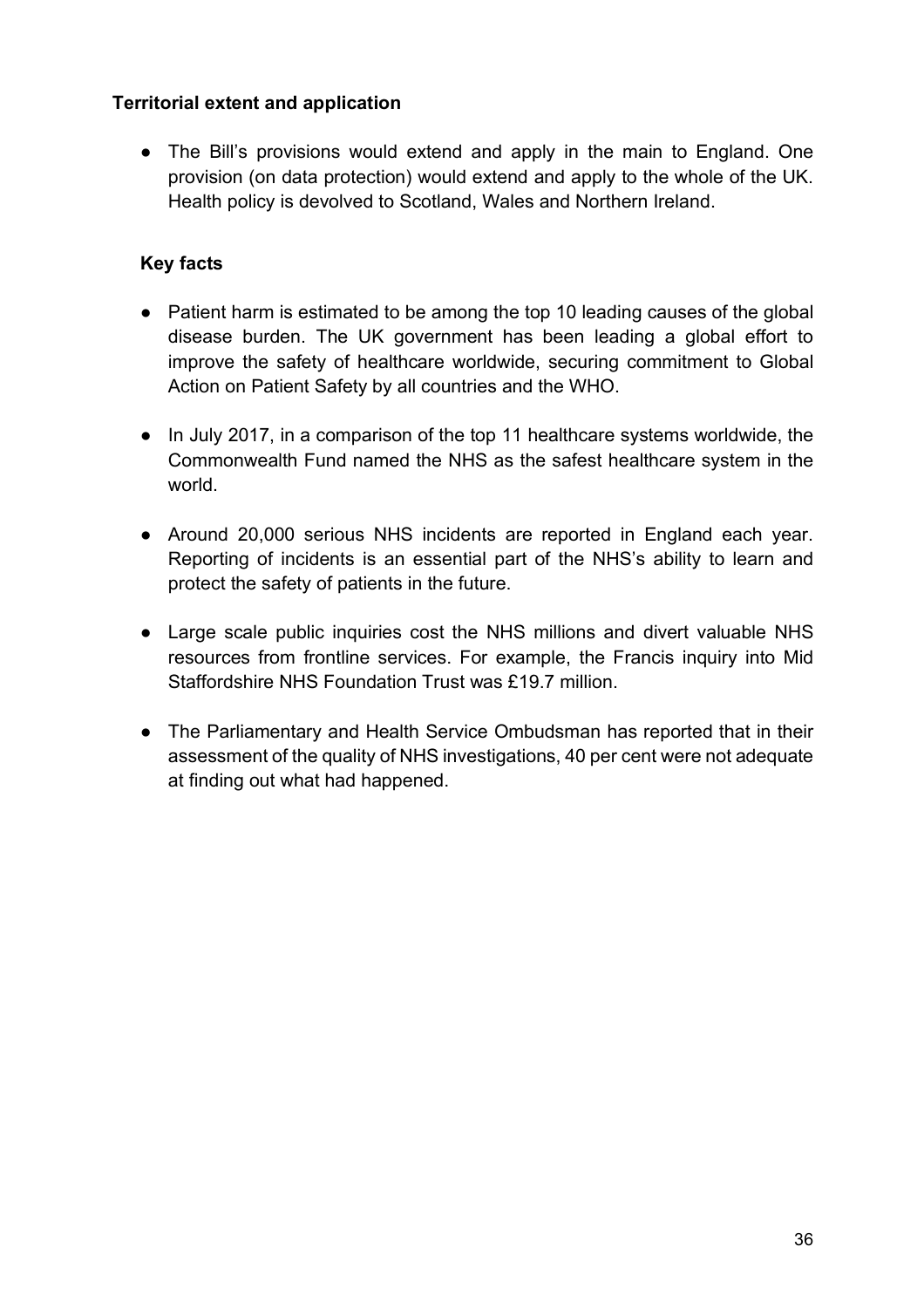## **Social care reform**

*"My ministers will seek cross-party consensus on proposals for long term reform of social care. They will ensure that the social care system provides everyone with the dignity and security they deserve and that no one who needs care has to sell their home to pay for it."*

- Putting social care on a sustainable footing is one of the biggest long-term challenges facing society.
- The UK needs a long-term solution that will stand the test of time, and so we are committed to an ambitious three-point plan:
	- The Government is providing councils with an additional £1 billion for adults and children's social care in every year of this Parliament. In addition, the government will consult on a 2 per cent precept that will enable councils to access a further £500 million for adult social care for 2020-21. This funding will support local authorities to meet rising demand and continue to stabilise the social care system. This will help pay for more social care staff and better infrastructure, technology and facilities.
	- The Government will urgently seek a cross-party consensus in order to bring forward the necessary proposals and legislation for long-term social care reform in England.
	- In doing so, the Government will ensure that nobody needing care will be forced to sell their home to pay for it.

- With 1.5 million more over 75s expected in the next 10 years, we have to find a way of caring for them.
- Care costs are unpredictable and can be very high, which can make it difficult for people to prepare.
- A person aged 65 can expect to have care costs paid for by the state or the individual of around £40,000 on average over later life.
- Around one in ten people will have care costs paid for by the state or the individual of more than £100,000 before accommodation costs, while around one in four will have no costs at all.
- There is normally no way to predict a person's future care costs and not all risk is shared across society.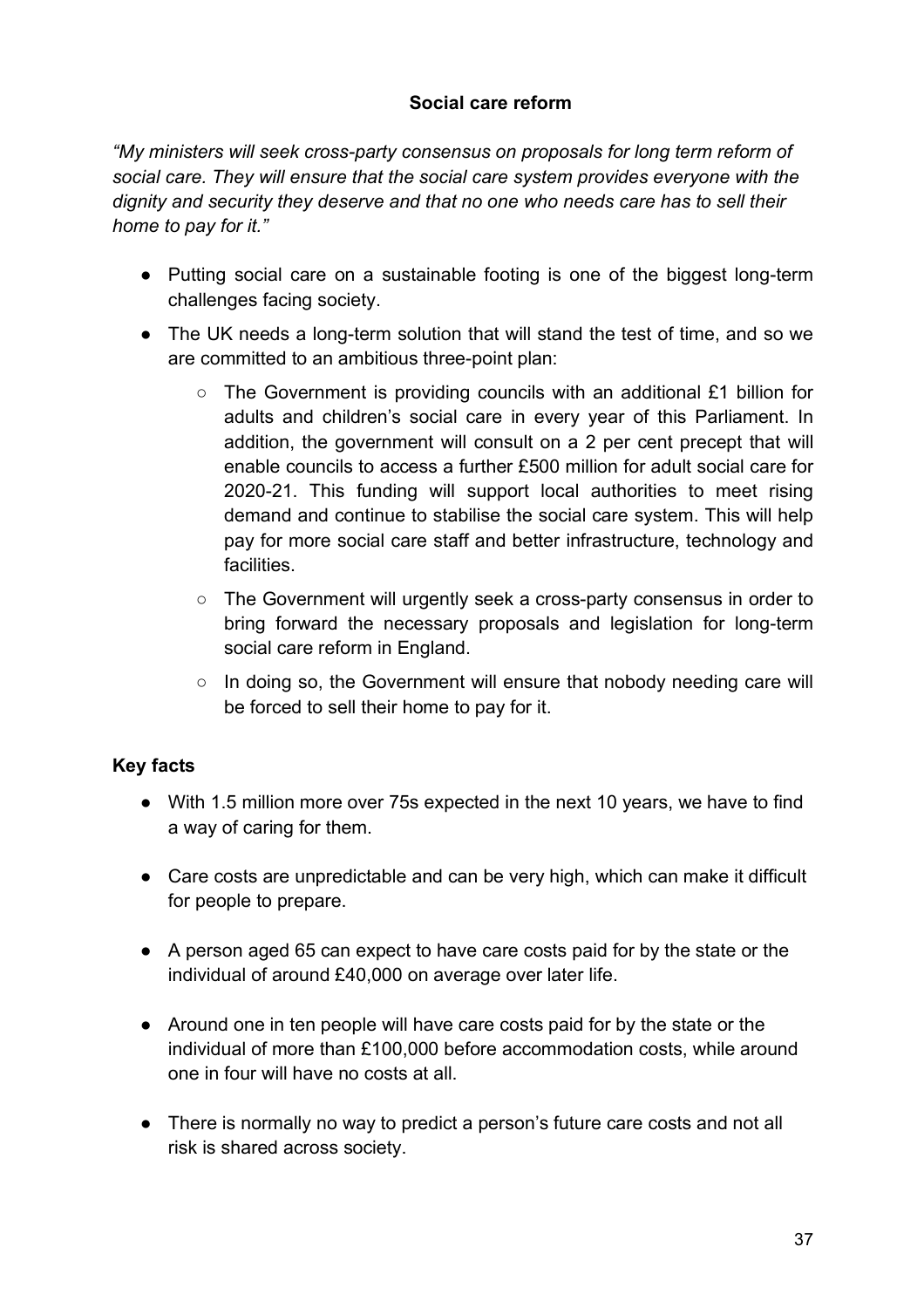- This means many people risk spending the majority of the wealth for which they have worked hard to save. If they need care they will only get financial help with their costs when they have spent all but £23,350 of their life savings. Most people are unprepared for this, because the reality of care costs is not widely understood.
- The number of people aged below 65 who have care needs is also growing. In 2018-19 over half of the public spending on adult social care was on those who are under 65, including people with learning and/or physical disabilities and mental ill health.
- As well as committing to a long-term solution for social care, the Government has also committed to a number of other measures; doubling the funding for dementia research, providing £74m over three years for additional capacity in community care settings for those with learning disabilities and autism, and extending the leave entitlement for unpaid carers to one week.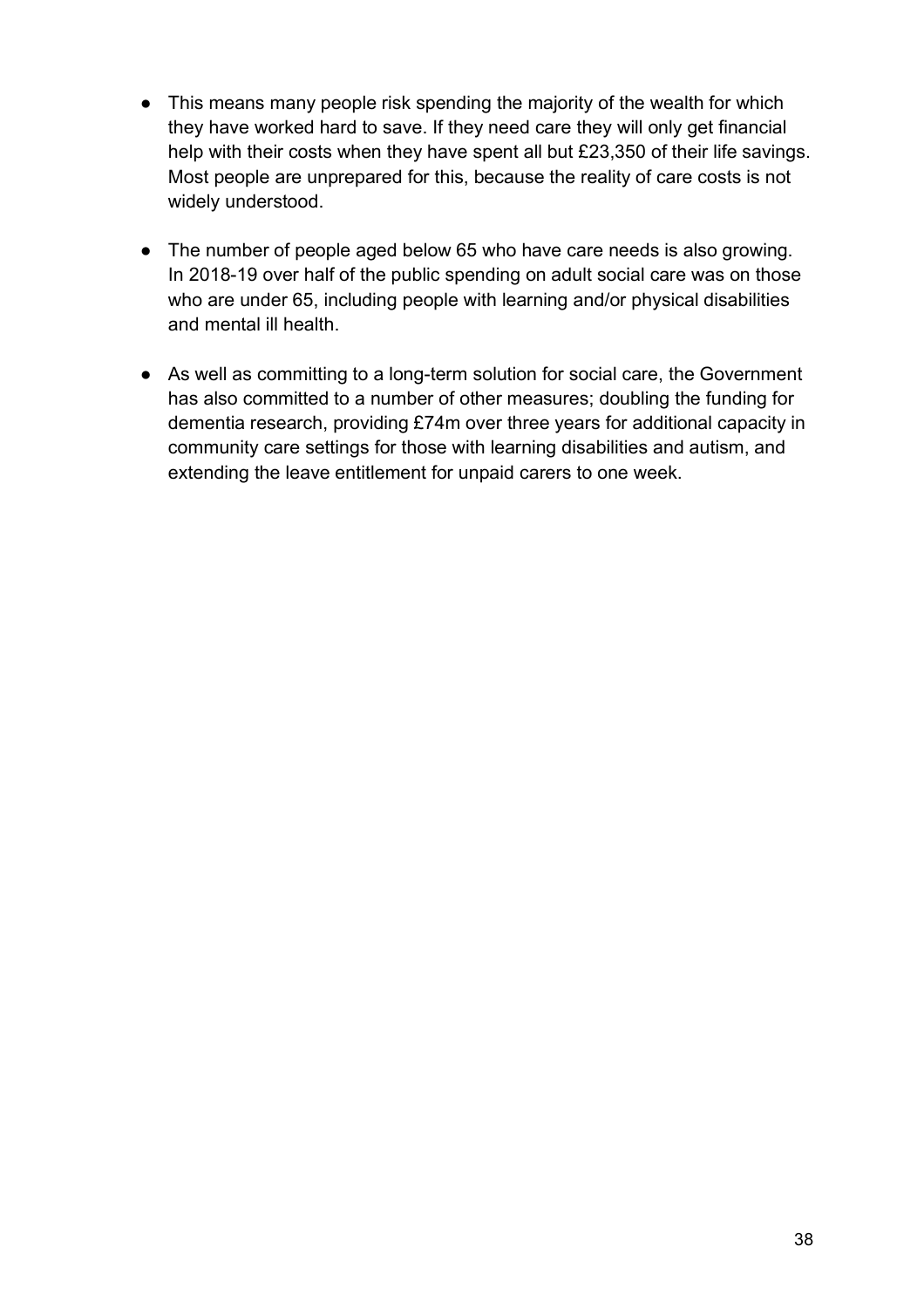## **Mental health reform**

*"My ministers will continue work to reform the Mental Health Act."*

- The Government needs to modernise the Mental Health Act to ensure people have greater control over their treatment and receive the dignity and respect they deserve.
- People subject to the Act will receive better care and have a much greater say in that care.
- Patients will have greater choice and autonomy, including the ability to set out their preferences around care and treatment in advance.
- The Government will reform the process for detention, improve care and treatment whilst someone is detained and give them better support to challenge detention .
- The Government commissioned the Independent Review of the Mental Health Act to look at rising rates of detention under the Act; the disproportionate number of people from black and minority ethnic groups detained under the Act; and processes that are out of step with a modern mental health care system. We will respond to the Review's recommendations through a White Paper in the new year followed by legislation when Parliamentary time allows.
- The Government will make it easier for people with learning disabilities and autism to be discharged from hospital and improve how they are treated in law.

- The Mental Health Act 1983 sets out the legal framework in England and Wales for the treatment and detention of people with mental ill health, including when such action may be compulsory.
- The Government commissioned an Independent Review of the Mental Health Act in 2017, and it reported on 6th December 2018.
- A White Paper will be published early next year, setting out the government's response in full, and will pave the way for a bill to amend the Act.
- Mental health spending is at a record high, reaching £12.5 billion in 2018-19.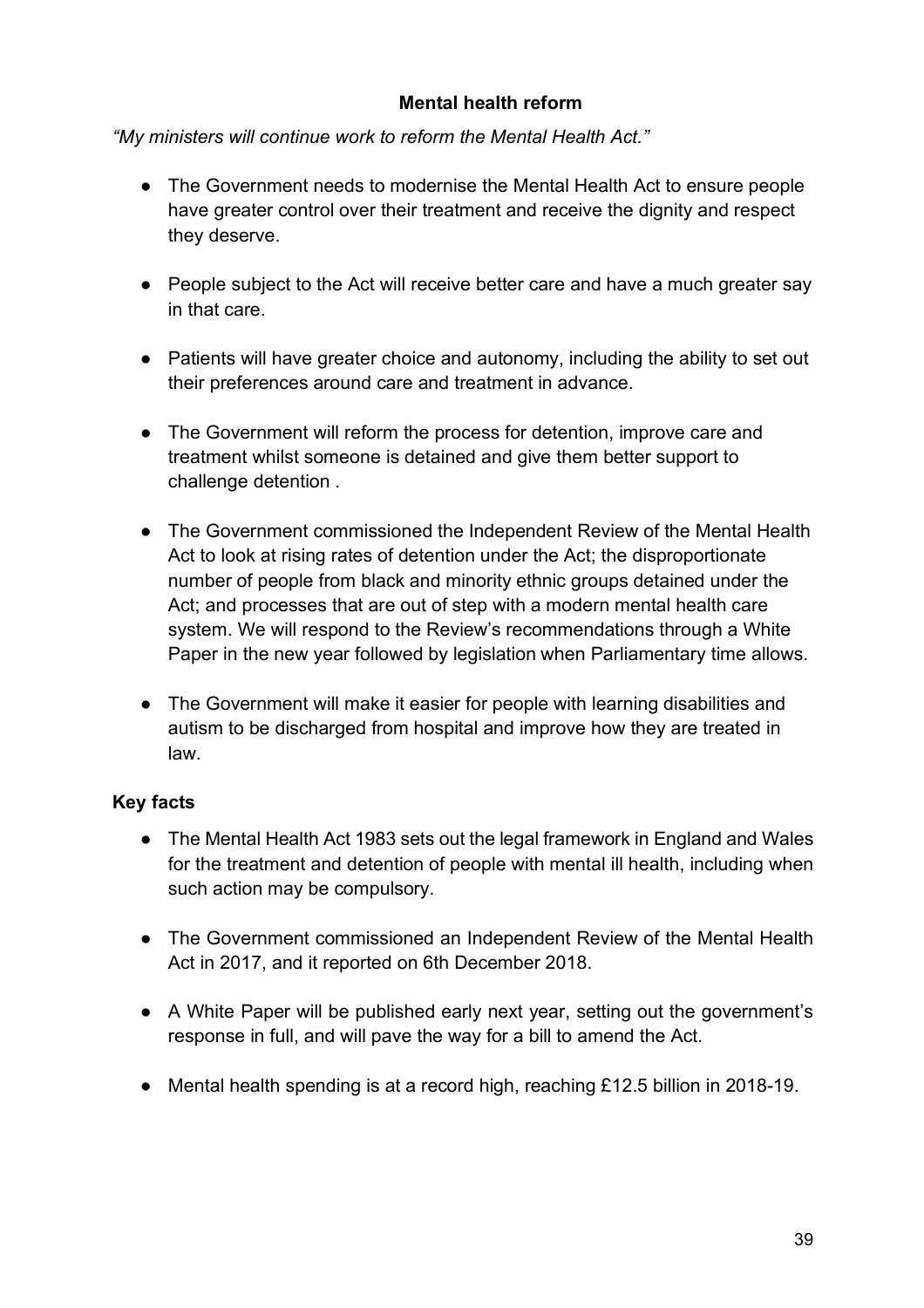## **Education**

"*To ensure every child has access to a high-quality education my ministers will increase levels of funding per pupil in every school."*

- A great education is fundamental to the success of children, their families and our communities, as well as the success of our country.
- The Government is giving schools a multi-billion pound boost, investing a total of £14 billion more over three years, on top of £4.5 billion for teacher's pensions. Overall, that translates to £150 million a week. The core schools budget will be £7.1 billion higher in 2022-23 compared to this year.
- Every school will have more money for every child and we will level up minimum per-pupil funding for secondary schools to £5,000, and primary schools to £3,750 next year, and £4,000 the year after.
- From next year, we will legally require all local authorities to deliver the minimum per-pupil funding in their local area. And that will be an important first step towards delivering this funding directly to schools, through a single national formula, so that it is fair and equitable for every school in the country.
- It is vital we ensure that the pay offer for teachers is positioned at the top of the graduate labour market – ensuring we recruit and retain a world class profession – and that is why we have announced plans to significantly raise starting pay to £30,000 nationally by September 2022.
- The Government will also continue to expand the successful free schools programme, promoting choice, innovation and higher standards to kick-start wider improvement.
- The Government wants to bring renewed focus to further and technical education, and will ensure our post-16 education system enables young people and adults to gain the skills required for success and to help the economy.
- This means an extra £400 million for 16-19 year-old education next year, an increase of 7 per cent overall in 16-19 year-old funding and the biggest injection of new money in a single year since 2010.
- There will also be additional investment in T Levels, supporting continued preparation for these courses with the first three starting from September 2020.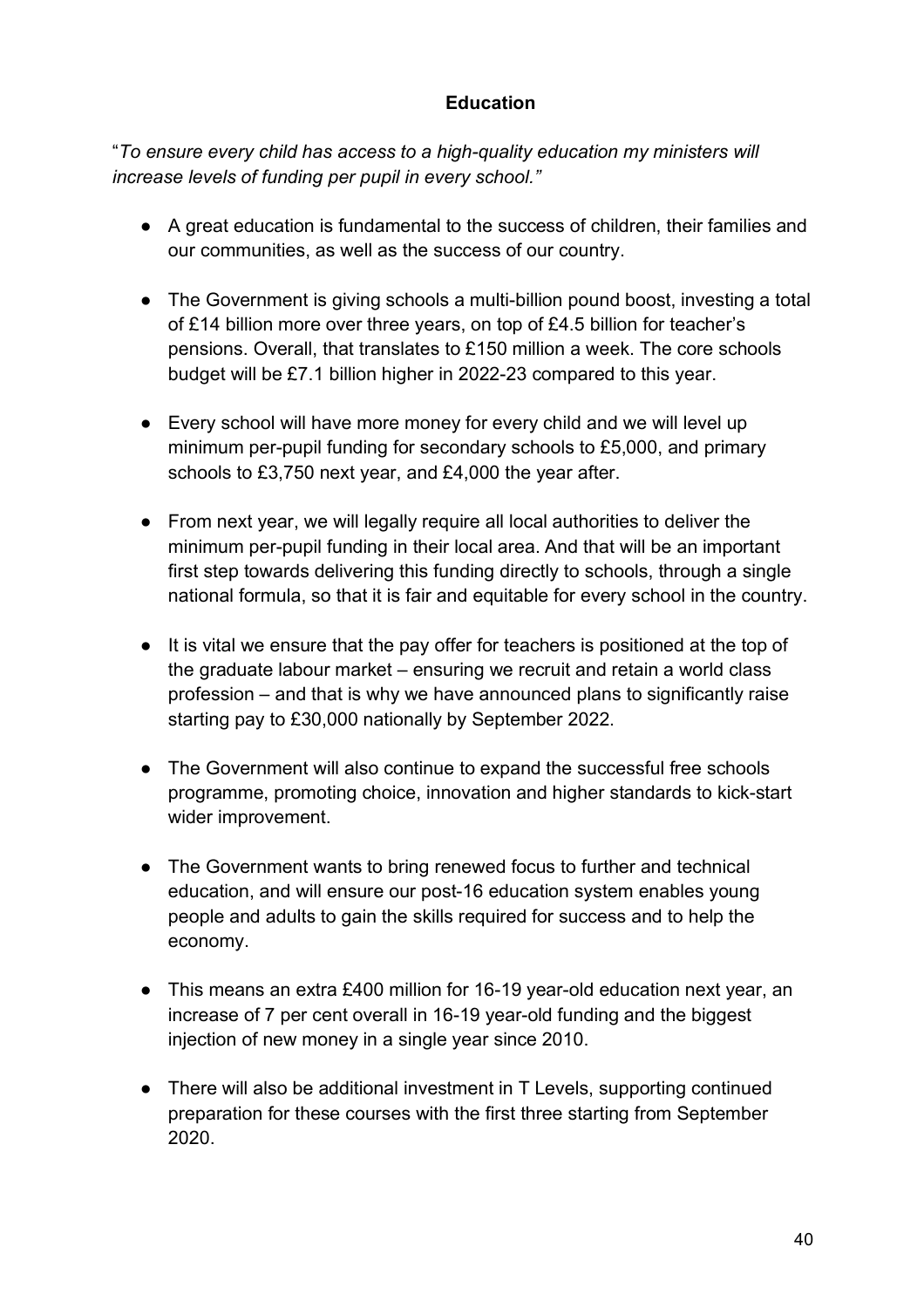- This means that funding is increasing even faster for 16-19 year-old schooling than for 5-16 year-old schooling.
- The Government will invest an additional £3 billion over the course of this Parliament to support the creation of a 'National Skills Fund'.
- The Government will invest £1.8 billion over five years in a rebuilding programme to upgrade the entire further education college estate.
- The Government are also planning to establish 20 Institutes of Technology across England- unique collaborations between further education colleges, universities, and employers — offering higher technical education and training in science, technology, engineering and maths subjects, to give people the skills they need for key sectors such as digital, construction, advanced manufacturing and engineering.
- The Government is committed to making sure higher education funding reflects a sustainable model that supports high quality provision, maintaining our world-leading reputation for higher education and delivering value for money for both students and the taxpayer.
- The Government will ensure that our universities are places where free speech can thrive, and will strengthen academic freedoms.
- The Government wants to ensure we deliver better value for students in post-18 education, have more options that offer the right education for each individual, and remove barriers to access for disadvantaged young people.
- The Government is considering the thoughtful recommendations made in the Augar Review carefully.
- The Government will boost Ofsted inspection so that parents can be confident they have the fullest picture of quality at their child's school. We will consult on lifting the inspection exemption so that outstanding schools are inspected routinely.
- To ensure children are getting an active start to life, The Government will invest in primary school PE teaching and ensure that it is being properly delivered. The Government wants to do more to help schools make good use of their sports facilities and to promote physical literacy and competitive sport.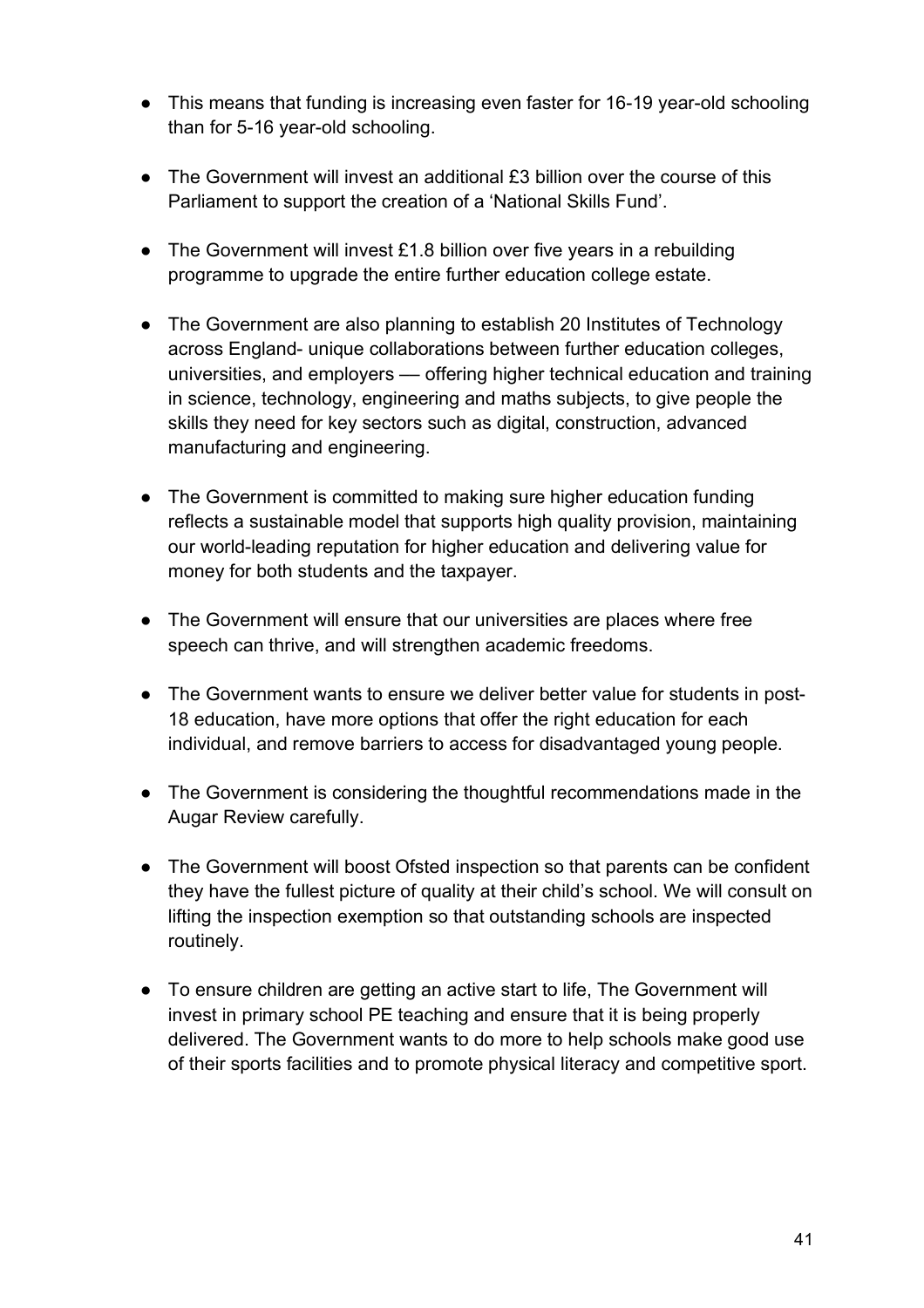## **Key Facts**

- This year the core schools budget is £43.5 billion. Additional funding will allow for a cash increase of £2.6 billion next year, £4.8 billion in 2021-22, and £7.1 billion in 2022-23, compared to this year. This is in addition to the £1.5 billion per year we will continue to provide to fund additional pension costs for teachers over the next three years. By 2022-23 the core schools budget will rise to £52.2 billion.
- The schools NFF allocates core funding for mainstream schools and will provide primary schools at least £3,750 per pupil next year, and secondary schools at least £5,000 per pupil. Special schools, pupil referral units, and alternative provision academies are funded separately through the high needs formula, at a rate of £10,000 per place. Local authorities can also provide topup funding in respect of individual pupils in these settings.
- In 2020-21 alone, school funding will increase by 5 per cent overall compared to in 2019-20 – with the lowest-funded schools seeing higher gains.
- As part of this investment, we are providing £780 million of additional funding for complex special educational needs specifically next year – that is a 12 per cent increase.
- Secondary free schools are amongst some of the highest performing statefunded schools in the country. In 2018, seven of the top 15 provisional Progress 8 scores for state-funded schools in England were achieved by free schools, including three in the top five.
- Record proportion of 16 and 17 year-olds are participating in education or apprenticeships, the highest since consistent records began.
- In 2019, the proportion of English 18-year olds entering higher education increased to a record entry rate of 35.0 per cent.
- The proportion of English 18 year-olds from disadvantaged backgrounds entering HE increased from 11.3 per cent in 2006 to 21.6 per cent in 2019. (Full time undergraduate study).
- In 2019, £38 million was made available to help the first T level providers to build new classrooms, refurbish buildings and upgrade their equipment in readiness to deliver the new qualifications from September 2020.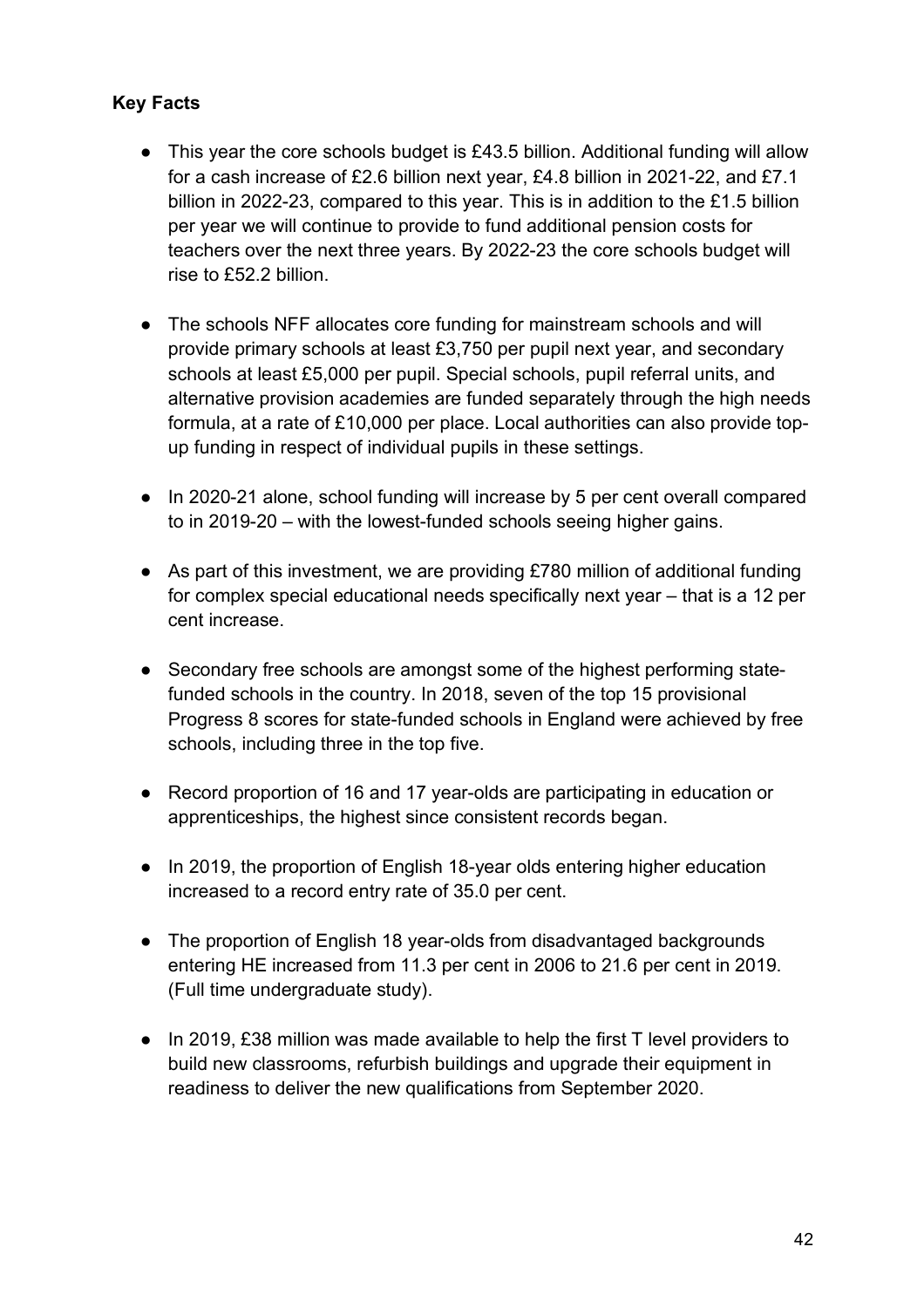## **SUPPORTING WORKERS AND FAMILIES**

## **Employment Bill**

*"Measures will be brought forward to encourage flexible working, to introduce the entitlement to leave for unpaid carers..."*

### **The purpose of the Bill is to:**

- Protect and enhance workers' rights as the UK leaves the EU, making Britain the best place in the world to work.
- Promote fairness in the workplace, striking the right balance between the flexibility that the economy needs and the security that workers deserve.
- Strengthen workers' ability to get redress for poor treatment by creating a new, single enforcement body.
- Offer greater protections for workers by prioritising fairness in the workplace, and introducing better support for working families.
- Build on existing employment law with measures that protect those in low-paid work and the gig economy.

#### **The main benefits of the Bill would be:**

- Better support for working families and workplace participation for all, alongside establishing a new £1 billion fund to help create more high quality childcare.
- Ensuring fairness by protecting the majority of businesses who strive to do the right thing by their workers from being undercut by the small minority who seek to avoid their responsibilities.
- Encouraging flexible working, ensuring that both employers and employees get the maximum benefits from flexible working.
- Contributing to an environment of high employment and high standards, aligning with an increasingly automated economy undergoing rapid changes to business and employment models.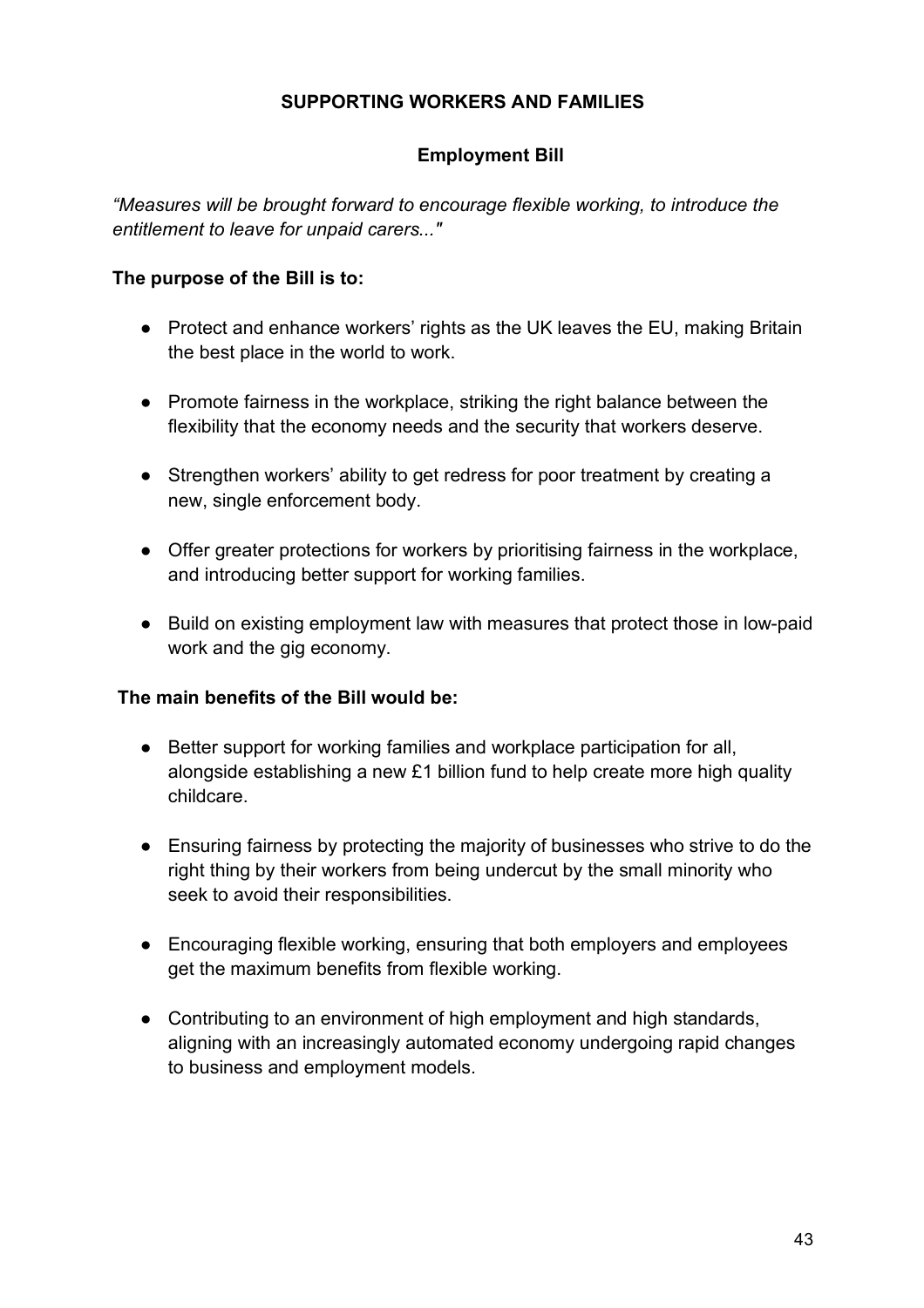### **The main elements of the Bill are:**

- Creating a new, single enforcement body, offering greater protections for workers.
- Ensuring that tips left for workers go to them in full.
- Introducing a new right for all workers to request a more predictable contract.
- Extending redundancy protections to prevent pregnancy and maternity discrimination.
- Allowing parents to take extended leave for neonatal care; and introducing an entitlement to one weeks leave for unpaid carers.
- Subject to consultation, the Bill will make flexible working the default unless employers have good reason not to.

#### **Other measures**

- We want Britain to be the best country in the world to start and grow a business – a place where entrepreneurs know they can build on their ideas and find success.
- We will clamp down on late payment more broadly and strengthen the powers of the Small Business Commissioner to support small businesses that are exploited by their larger partners.
- Good regulation is essential to successful businesses: we will strive to achieve the right regulatory balance between supporting excellent business practice and protecting workers, consumers and the environment.
- We will also develop proposals on company audit and corporate reporting, including a stronger regulator with all the powers necessary to reform the sector. These proposals aim to improve public trust in business, following the three independent reviews commissioned in 2018. It will also help workers employed by a large company in future to know how resilient it is.

## **Territorial extent and application**

• The Bill's provisions would extend and apply in the main to England, Wales, and Scotland. Employment law is devolved to Northern Ireland.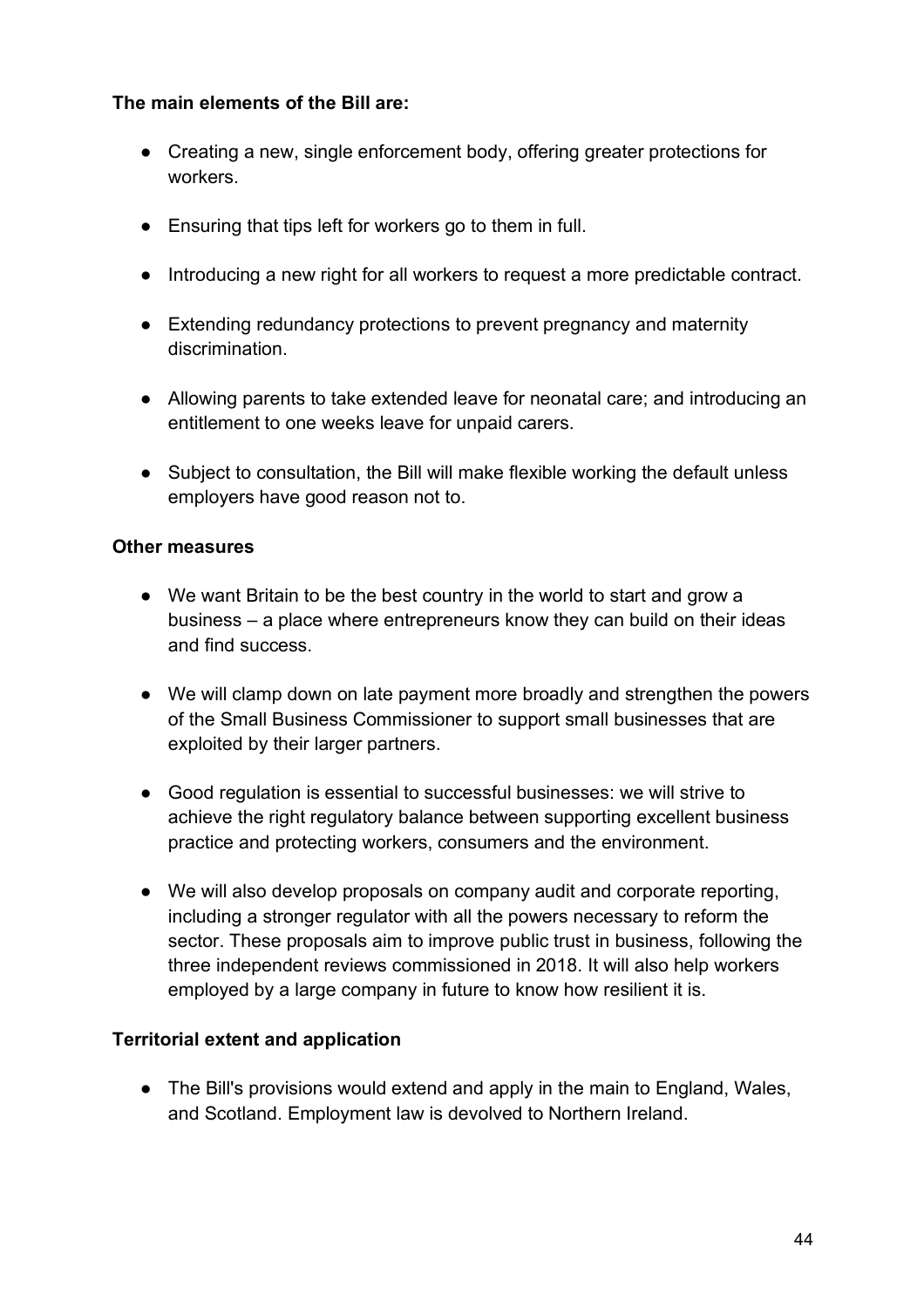- Employment rates in the UK are at an record high and unemployment is at its lowest level since 1974. Economic participation is also at a record high, demonstrating that our flexible labour market is working.
- Over the last year, unemployment has continued to fall, even as average real wages have increased.
- Since 2010, the Government has helped more than 1,000 people on average into work every day.
- The majority of jobs created since 2010 were based outside London and the South East and were full-time and high quality.
- The Government has already made significant progress in implementing recommendations arising from the Taylor Review, including legislating for stronger protections for vulnerable agency workers and extending the right to a written statement to workers, ensuring all workers have the right to a written record of their core terms of employment.
- The three reviews of audit commissioned by the Government in 2018 were:
	- The Independent Review of the Financial Reporting Council, led by Sir John Kingman, published on 18 December 2018;
	- The Competition and Markets Authority's study of competition in the audit market, published in April 2019; and,
	- The Independent Review into the quality and effectiveness of audit led by Sir Donald Brydon, published on 18 December 2019.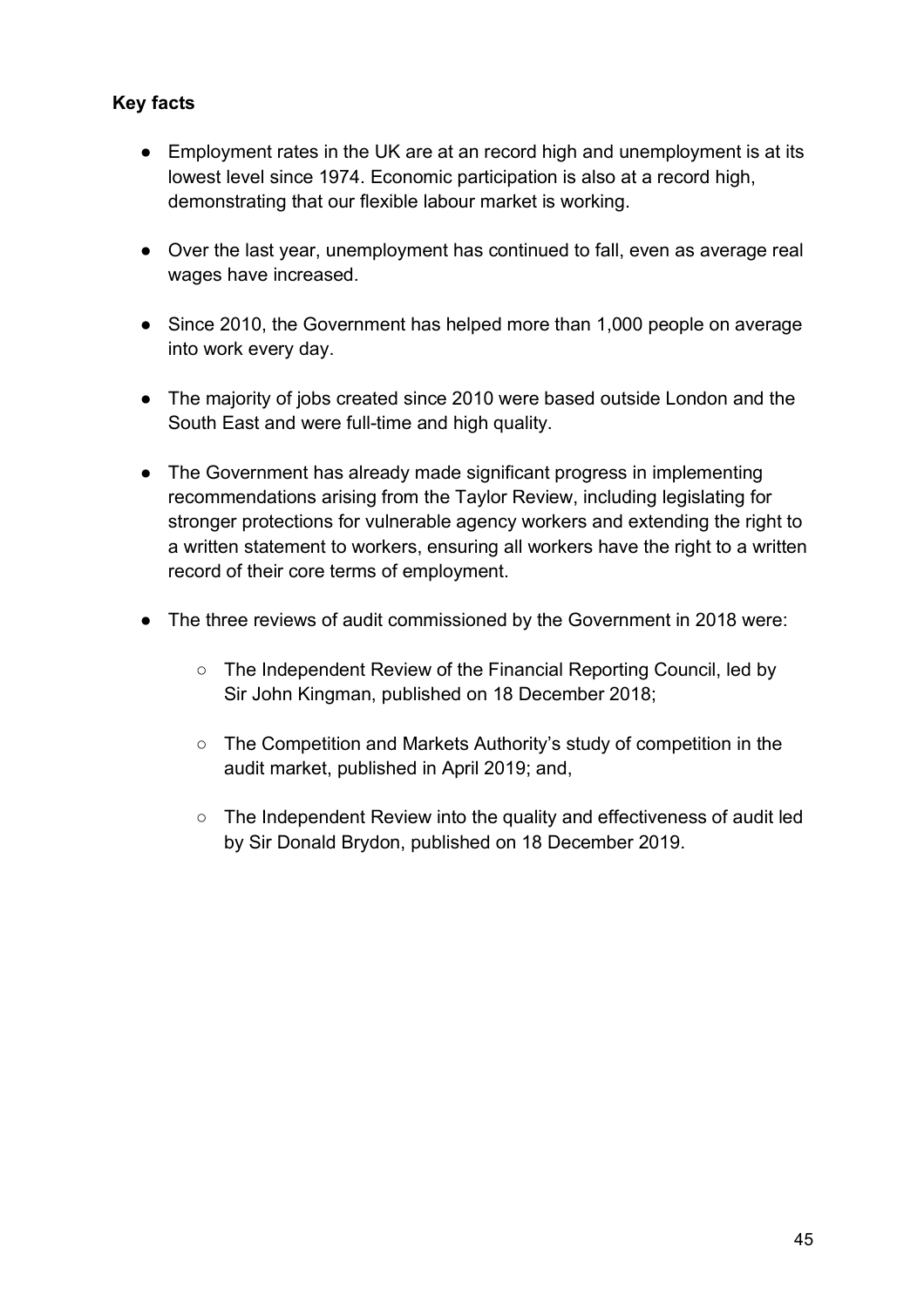## **Renters' Reform Bill**

*"New measures will be brought forward to protect tenants..."*

## **The purpose of the Bill is to:**

● Introduce a package of reforms to deliver a fairer and more effective rental market.

## **The main benefits of the Bill would be:**

- Improving security for tenants in the rental sector, delivering greater protection for tenants and empowering them to hold their landlord to account.
- Strengthening the rights of landlords who need to gain possession of their property when they have a valid reason to do so.
- Improving the experience of those living in the private rental sector and the affordability for tenants when moving from one tenancy to the next by introducing a new lifetime deposit.
- Improving standards in rented accommodation, driving out rogue landlords and helping to professionalise the sector, with all tenants having a right to redress if their rented properties are not safe and healthy.
- Professionalise letting agents, to the benefit of tenants and landlords.

## **The main elements of the Bill are:**

- Abolishing the use of 'no fault' evictions by removing section 21 of the Housing Act 1988 and reforming the grounds for possession.
- Giving landlords more rights to gain possession of their property through the courts where there is a legitimate need for them to do so by reforming current legislation. In addition to this we will also work to improve the court process for landlords to make it quicker and easier for them to get their property back sooner.
- Introducing a new lifetime deposit so that tenants don't need to save for a new deposit every time they move house.
- Alongside these, we will continue to develop and implement measures to wider access to and expand the scope of the database of rogue landlords and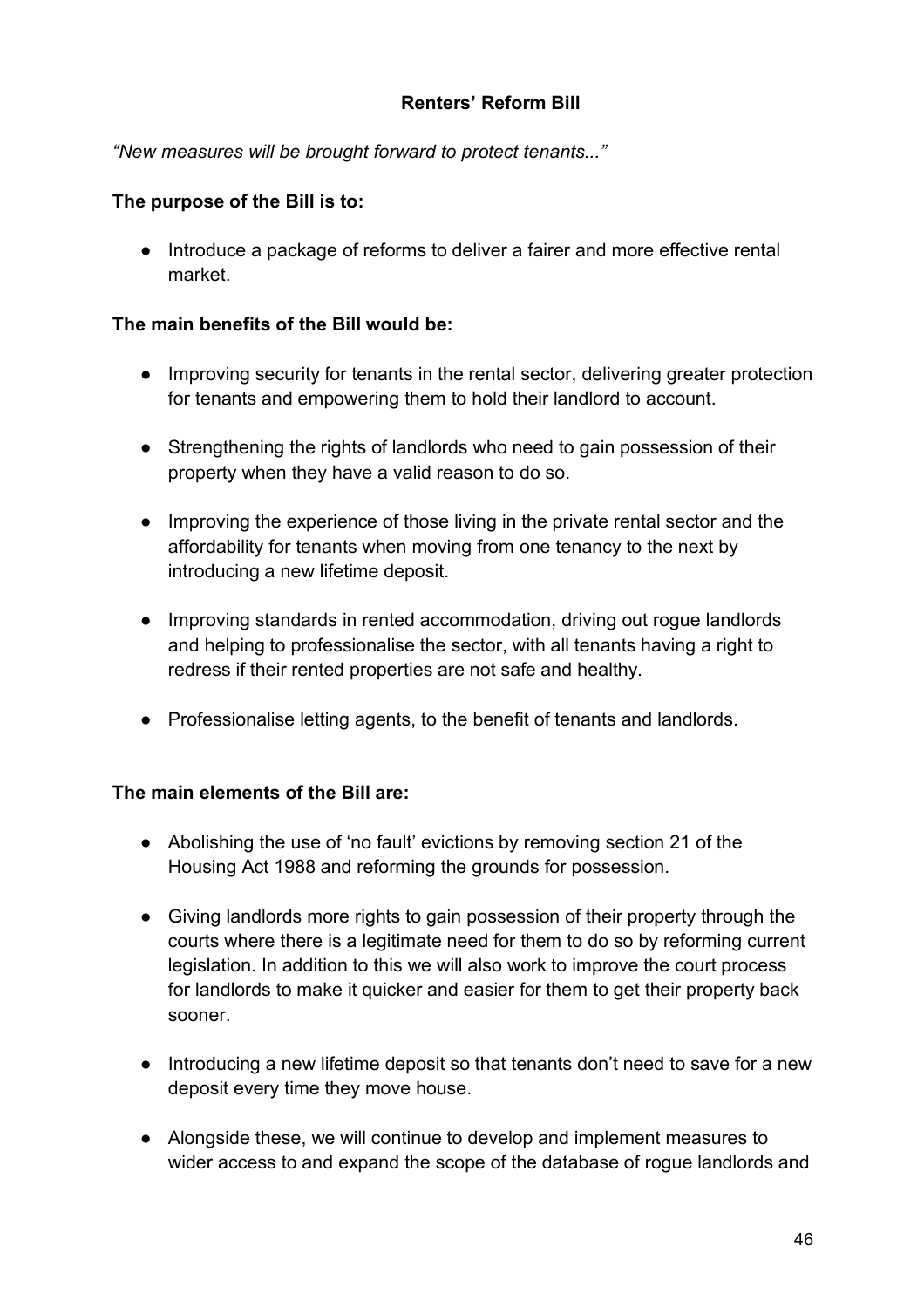property agents. Giving greater powers to drive improvements in standards, and empowering tenants to make an informed choice about who they rent from.

## **Territorial extent and application**

• The Bill's provisions would extend and apply to England only. Housing policy is devolved to Scotland, Wales and Northern Ireland.

## **Key facts**

- The English Housing Survey 2017-18 found that the average length of residence in the private rented sector is 4.1 years. An earlier government consultation on longer tenancies showed that 79 per cent of tenants had only been offered tenancies of 12 months or less.
- Research by YouGov for Shelter showed that in the last five years, 1 in 5 families renting privately have moved at least three times.
- Under the current system, following the end of a fixed term, many tenants will move to a periodic tenancy where they could be asked to leave with only two months' notice, with no reason given. A twelve-week consultation on tenancy reform closed on 12 October. The responses to the consultation will be used to inform the legislation, and the Government will respond fully in due course.
- According to the English Housing Survey, around three quarters of private renters paid a deposit at the start of their current tenancy. The Tenant Fees Act, which came into force in June 2019, capped deposits to 5 weeks' rent where the annual rent is under £50,000 per year. A Call for Evidence on deposit reform closed on 12 October. The responses to the consultation will be used to inform the legislation, and the Government will respond fully in due course.

## Additional reforms

• The Government has committed to giving access to information on the database of rogue landlords and property agents to tenants, and has consulted on widening the scope for entries on the database.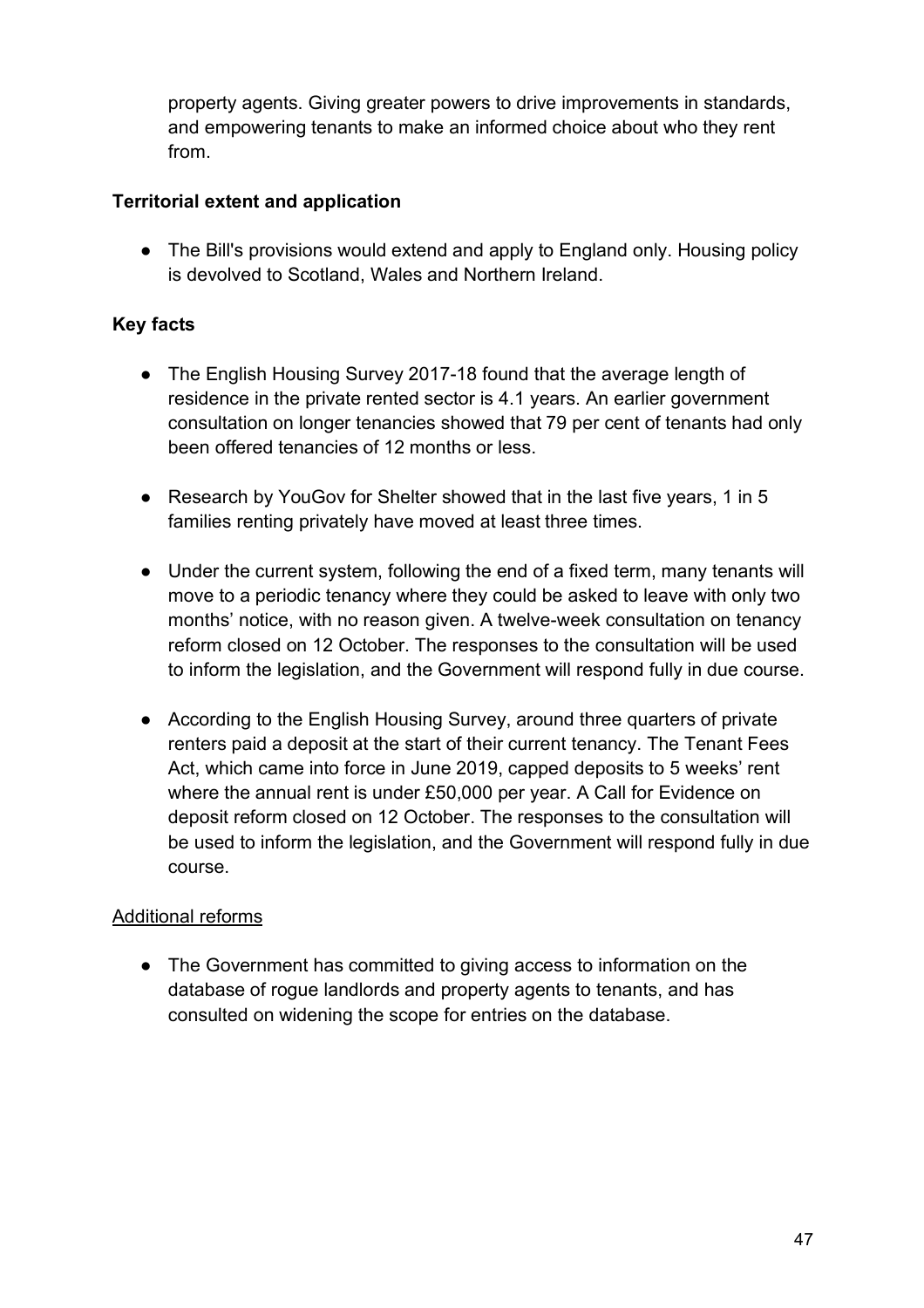### **Housing**

*"My government will take steps to support home ownership, including by making homes available at a discount for local first-time buyers."*

- The Government will support people to realise the dream of homeownership. One of the biggest divides in our country is between those who can afford their own home and those who cannot.
- The Government will shortly launch a consultation on First Homes. This will provide homes for local people and key workers at a discount of at least 30 per cent - saving them tens of thousands of pounds.
- The discount on First Homes will be secured through a covenant. This means these homes will remain discounted in perpetuity, supporting people now and in the future who aspire to own a home of their own.
- The Government will also renew the Affordable Homes Programme, building hundreds of thousands of new homes for a range of people in different places. This will help us prevent people from falling into homelessness while also supporting further people into homeownership.
- We will introduce a new, reformed Shared Ownership model, making buying a share of a home fairer and more transparent. This new model will be simpler to understand and better able shared owners to buy more of their property and eventually reach full ownership.
- To deliver on the homes this country needs, the Government is committed to building at least a million more homes over this Parliament. In the coming months we will set out further steps to achieve this, including an ambitious Planning White Paper and funding for critical infrastructure.
- The Planning White Paper will make the planning process clearer, more accessible and more certain for all users, including homeowners and small businesses. It will also address resourcing and performance in Planning Departments.
- The new £10bn Single Housing Infrastructure fund will provide the roads, schools and GP surgeries needed to support new homes. Alongside First Homes, this will ensure local people truly benefit from house building in their area and build support for new developments
- To help those who rent, the Government will build a rental system that is fit for the modern day – supporting landlords to provide high quality homes while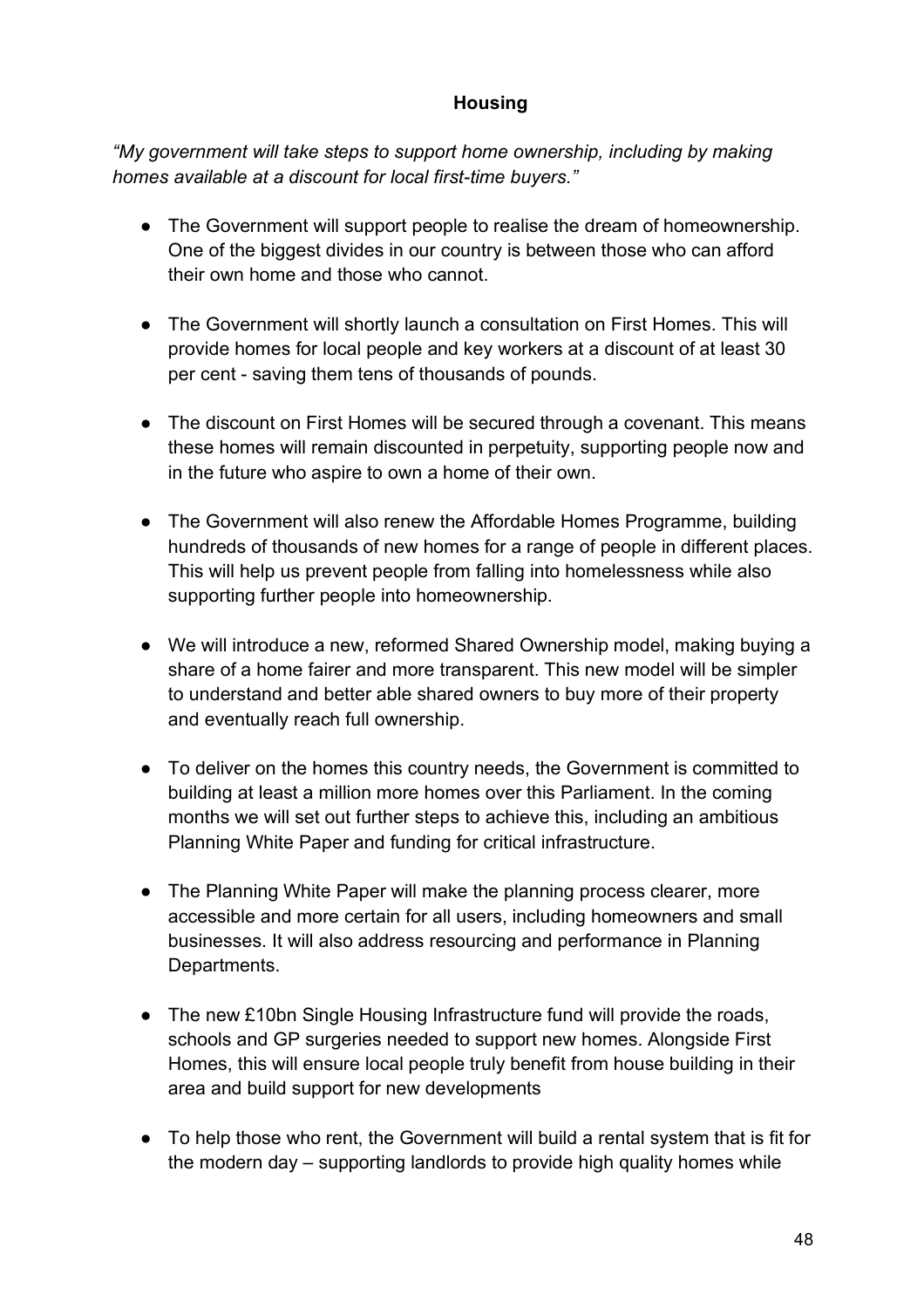protecting tenants. The Government's Better Deal for Renters will fulfil our manifesto commitments to abolish 'no fault' evictions and to introduce lifetime deposits, alongside further reforms to strengthen the sector for years to come.

- The Government is taking forward a comprehensive programme of reform to end unfair practices in the leasehold market. This includes working with the Law Commission to make buying a freehold or extending a lease easier, quicker and more cost effective – and to reinvigorate commonhold and Right to Manage.
- The Government will ensure that if a new home can be sold as freehold, then it will be. We will get rid of unnecessary ground rents on new leases and give new rights to homeowners to challenge unfair charges. The Government will also close legal loopholes to prevent unfair evictions and make it faster and cheaper to sell a leasehold home.
- For those in the social rented sector, we will bring forward a Social Housing White Paper which will set out further measures to empower tenants and support the continued supply of social homes. This will include measures to provide greater redress, better regulation and improve the quality of social housing.
- This Government has committed to end rough sleeping by the end of this Parliament. The Government will continue to invest in key rough sleeping interventions, building on the progress that we made last year in reducing rough sleeping numbers. The Government will also continue to support those at risk of homelessness and rough sleeping through the continued enforcement of the Homelessness Reduction Act.

## **Key facts**

## Home Ownership

- In 2018 the number of first-time buyers reached nearly 360,000 an eleven year annual high and an increase of 84 per cent since 2010.
- First Homes are a new initiative which will deliver homes below market prices prioritised for local first-time buyers. This means that these homes will continue to benefit the local community every time they are resold. We will consider both planning changes and legislation in order to deliver this.
- The discounts on these homes will be funded by developers. These developer contributions are an established mechanism for ensuring that new developments deliver benefits for local communities.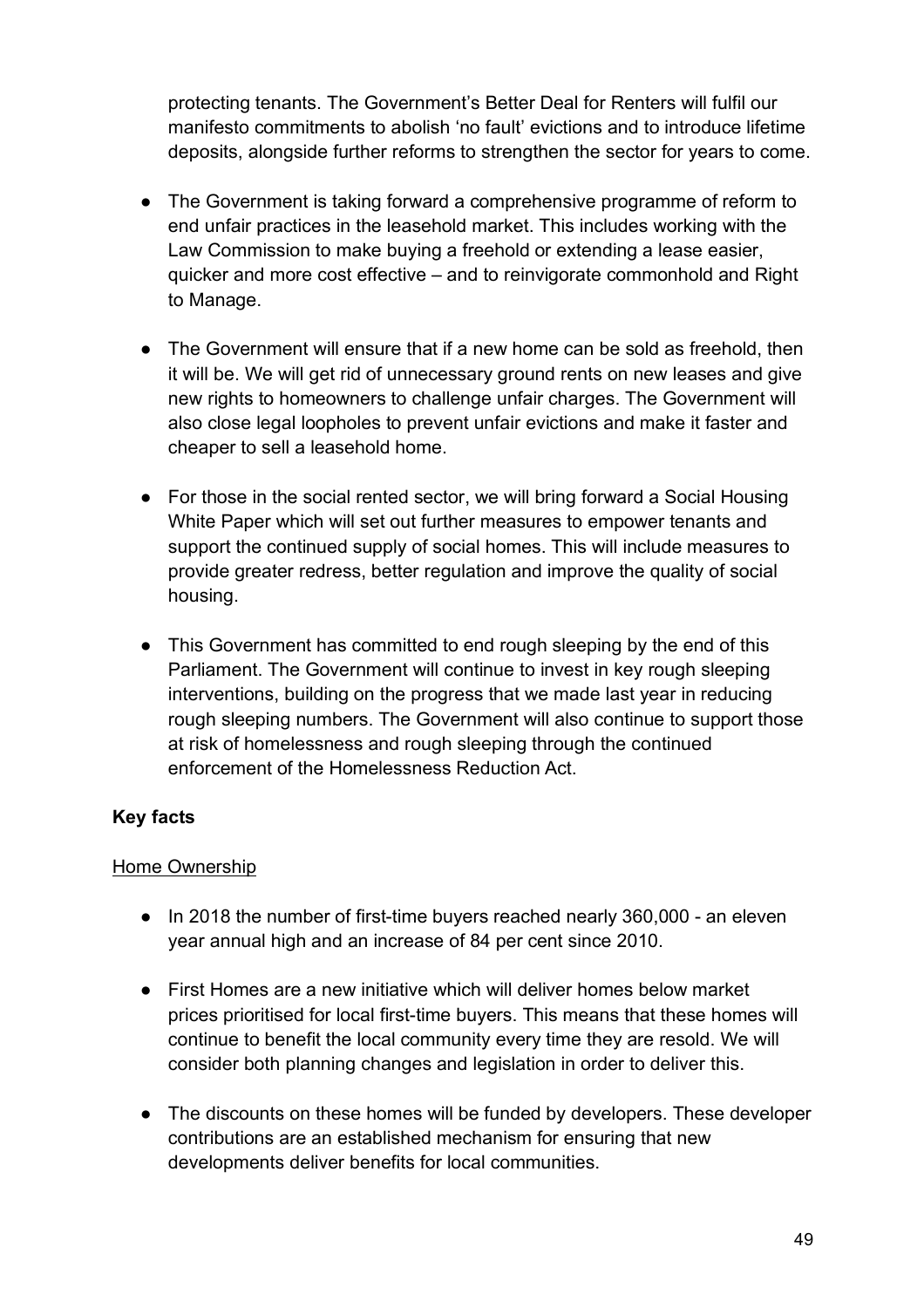## Housing Supply/Affordable Homes

- Annual net additions in England reached over 241,000 in 2018-19, the highest in over 30 years.
- Since 2010, we have delivered over 464,500 new affordable homes, including over 331,800 affordable homes for rent.
- Through the Housing Infrastructure Fund, the Government has already allocated £3.07 billion to unlock over 280,000 homes.

# **Leasehold**

● The proportion of new build houses in England and Wales sold as leasehold rose from 7 per cent in 1995 to 15 per cent in 2016, and has subsequently fallen to 2 per cent in Q2 2019.

# Private Rented Sector

- There are currently 4.5m households in the private rented sector making it the second largest tenure (19 per cent of households).
- $\bullet$  The quality of rented housing has improved over the past decade the number of private rented homes failing to meet the Decent Homes Standard is down 15 per cent since 2010.

## Homelessness and rough sleeping

- The total number of people counted or estimated to be sleeping rough on a single night was 4,677 in 2018. This represents a 2 per cent reduction on the 2017 single night snapshot but an increase of 165 per cent since 2010.
- As of June 2019, there were 86,130 households in temporary accommodation, including 61,800 families with 127,370 children.
- Local authorities accepted homeless applications from 173,870 single households last year.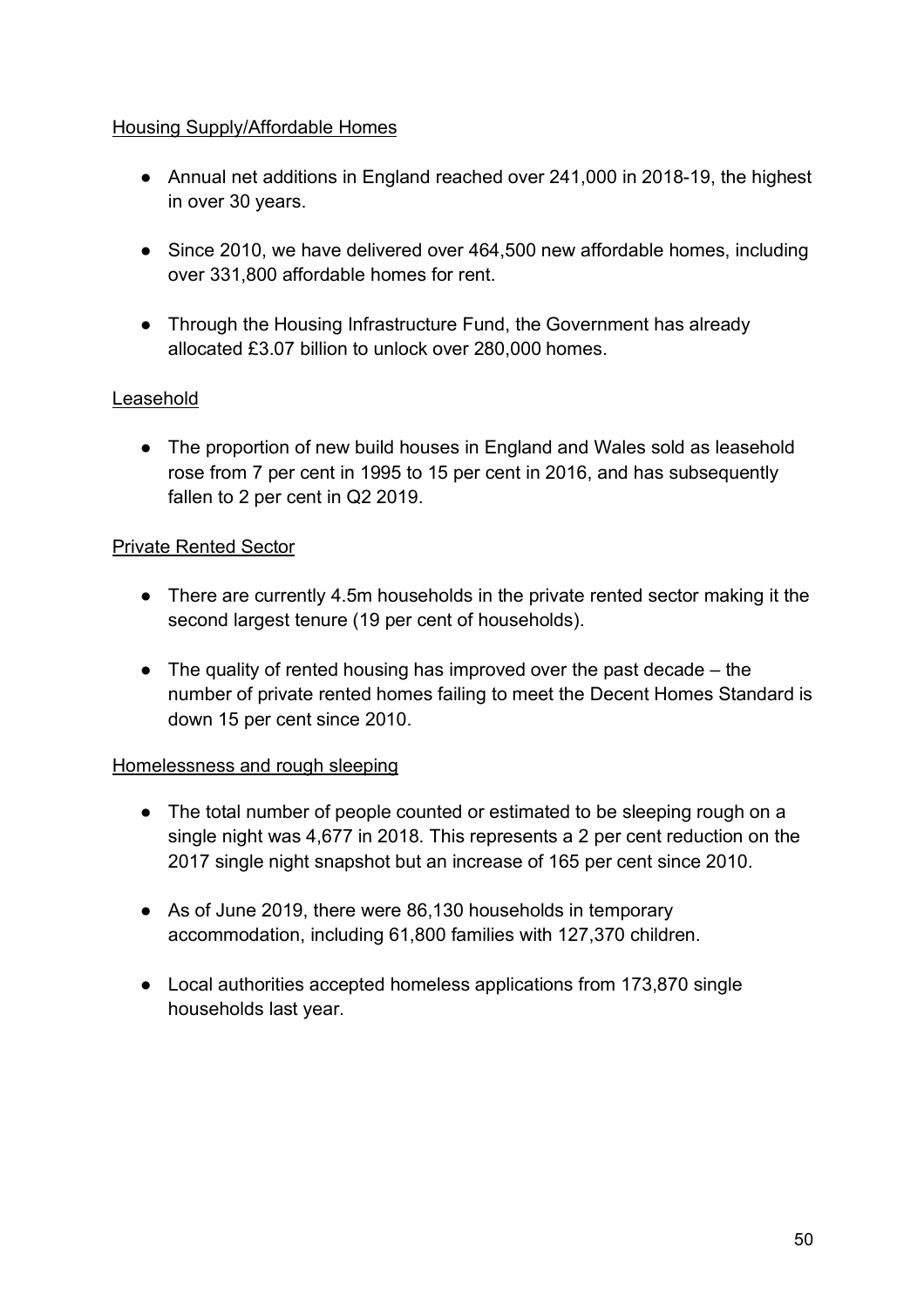# **Building Safety Bill**

*"New measures will be brought forward...to improve building safety."*

## **The purpose is to**:

● Put in place new and enhanced regulatory regimes for building safety and construction products, and ensure residents have a stronger voice in the system.

### **The main benefits would be:**

- Learning the lessons from the Grenfell Tower fire and strengthening the whole regulatory system for building safety, including fundamental changes to the regulatory framework for high rise residential buildings.
- Changing the industry culture to ensure accountability and responsibility and ensuring residents are safe in their homes.

#### **The main elements would be:**

- An enhanced safety framework for high-rise residential buildings, taking forward the recommendations from Dame Judith Hackitt's independent review of building safety, and in some areas going further by:
	- Providing clearer accountability and stronger duties for those responsible for the safety of high-rise buildings throughout the building's design, construction and occupation, with clear competence requirements to maintain high standards.
	- Giving residents a stronger voice in the system, ensuring their concerns are never ignored and they fully understand how they can contribute to maintaining safety in their buildings.
	- Strengthening enforcement and sanctions to deter non-compliance with the new regime, hold the right people to account when mistakes are made and ensure they are not repeated.
	- Developing a new stronger and clearer framework to provide national oversight of construction products, to ensure all products meet high performance standards.
	- Developing a new system to oversee the whole built environment, with local enforcement agencies and national regulators working together to ensure that the safety of all buildings is improved.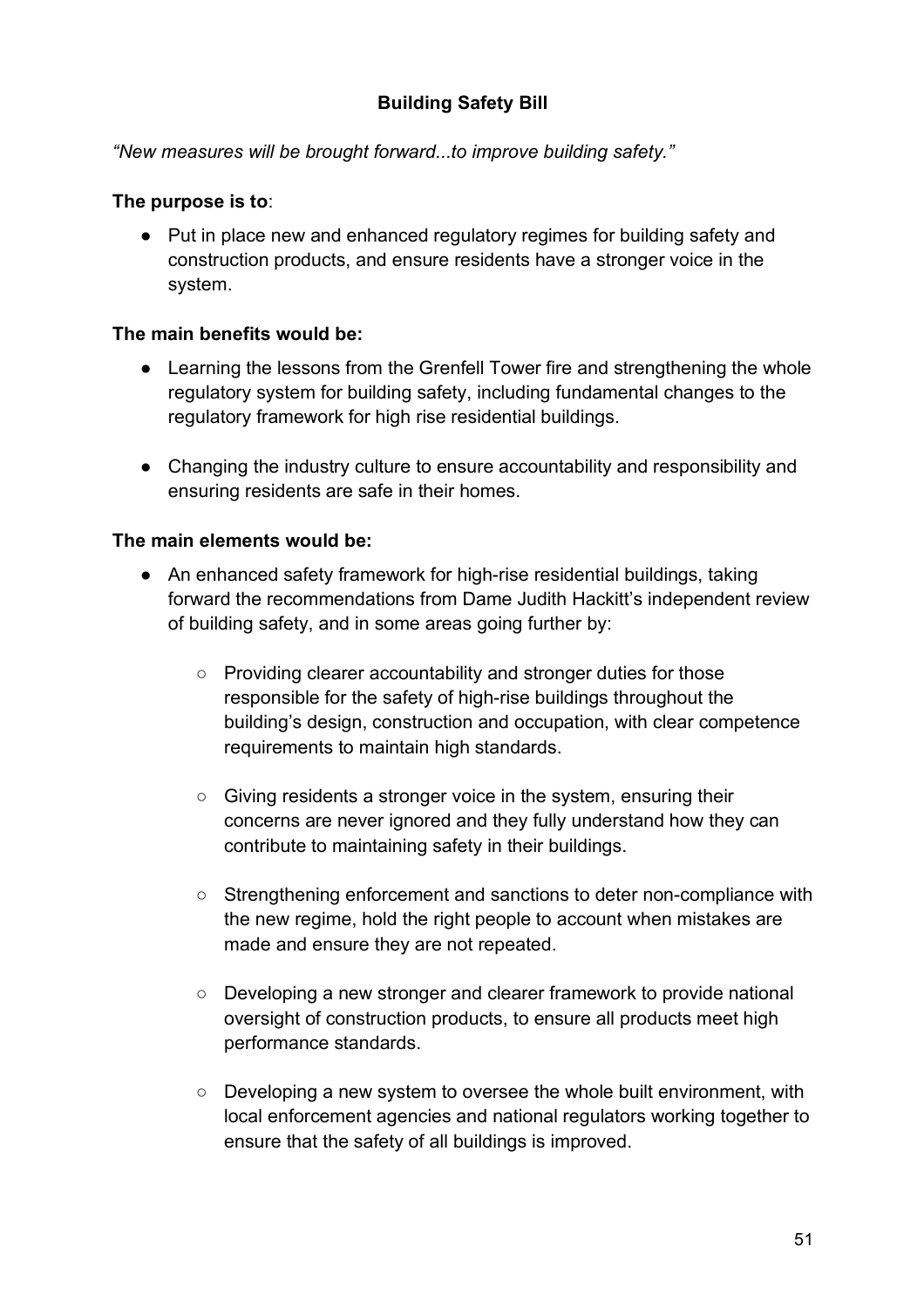● We will also legislate to require that developers of new build homes must belong to a New Homes Ombudsman.

# **Territorial extent and application**

● The Bill's provisions would therefore extend and apply in the main to England only. Building regulations, housing policy and fire safety are devolved to Scotland, Wales and Northern Ireland. Amendments to the Building Act 1984 apply to England and Wales. Some reserved provisions (relating to the construction of products and the Architects Act 1997) will extend and apply to the whole of the UK.

- Dame Judith Hackitt's review found that the current regulatory system is not fit for purpose in relation to high-rise and complex buildings. We are taking forward all 53 of Dame Judith's recommendations and in some areas going further.
- In the recent Government consultation, we estimated that an enhanced regime for high rise residential buildings will apply to over 11,000 high rise buildings, rising to almost 15,000 buildings within 10 years. This estimate will be refined as the detail of the legislation is finalised and a full impact assessment is completed.
- The Phase One report from the Grenfell Tower Inquiry made a number of recommendations on related areas including development of evaluation plans and provision of information to residents. The Government has accepted in principle the findings of the report and aims to respond to Sir Martin Moore-Bick's recommendations in advance of the beginning of the Inquiry's phase 2 hearings, due to start on 27 January 2020.
- Since the fire at Grenfell, we have taken forward a wide range of improvements that have not required legislation, including:
	- Identifying over 400 high rise buildings with unsafe Aluminium Composite Material (ACM) cladding, like the type used on Grenfell Tower, and working with local authorities and fire and rescue authorities to ensure that appropriate interim safety measures are in place.
	- Making £600 million funding available for the replacement of unsafe ACM cladding on high-rise residential homes in the social and private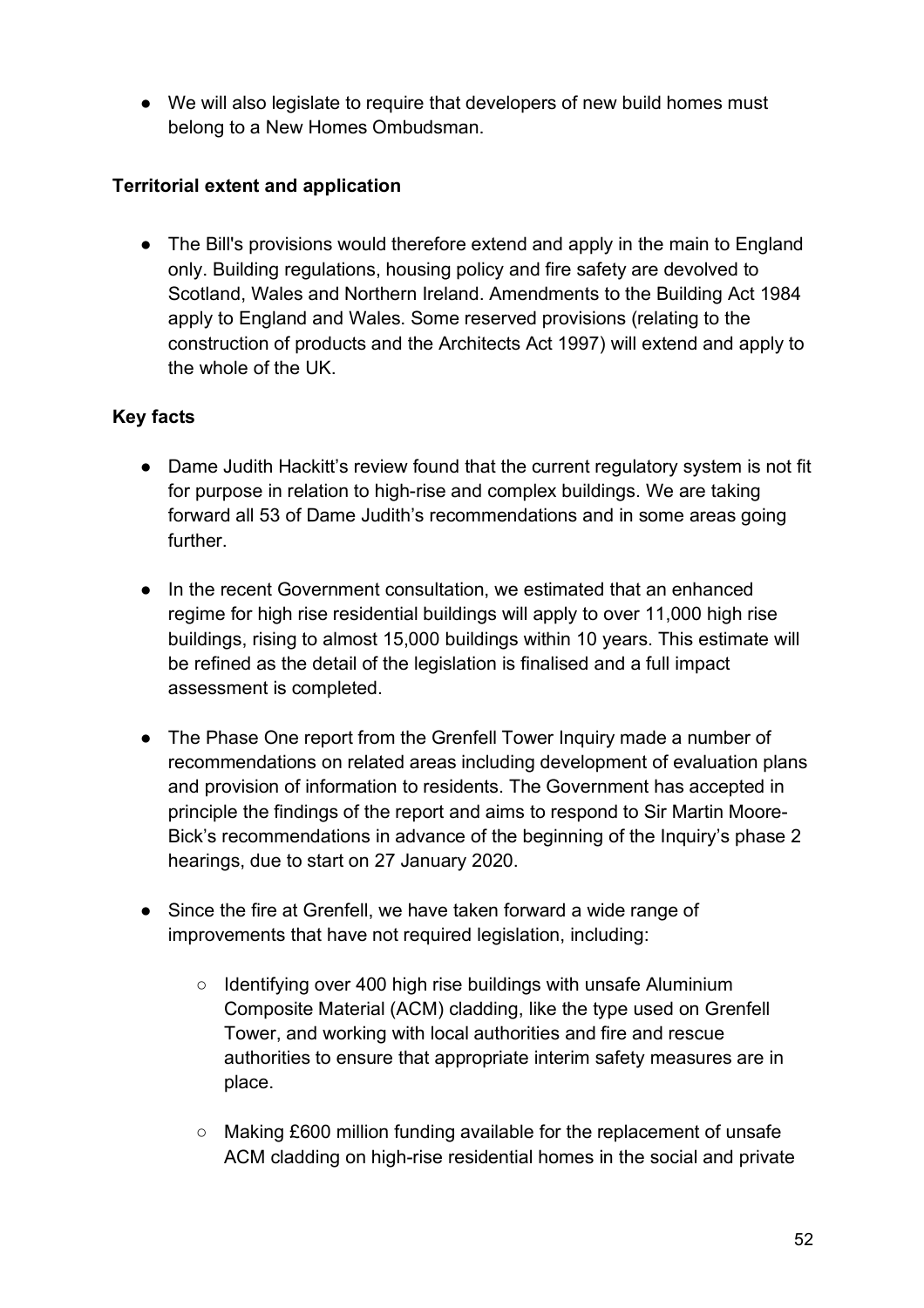sectors. The private sector remediation fund launched on 12 September 2019.

- Providing further funding for tailored building checks and inspections on all high-risk residential buildings in England by 2021, backed by £10 million per year of new funding.
- Laying regulations and guidance to ban the use of combustible materials on the external walls of new buildings over 18 metres containing flats, as well as new hospitals, residential care premises, dormitories in boarding schools and student accommodation over 18 metres.
- Issuing clear advice to building owners on a range of fire safety issues, including other (non-ACM) types of cladding, to help them meet their legal obligations to keep buildings and residents safe; and issuing amended guidance to restrict the use of assessments in lieu of tests (also known as desktop studies).
- The Government has published a revised, clarified version of the Building Regulations' fire safety guidance (Approved Document B) and issuing a call for evidence as the first step in a full technical review of the guidance.
- Consulting on changes to the Building Regulations guidance on fire safety, primarily lowering the height threshold for sprinklers. Inviting views on how residents are supported to meet their safety responsibilities; and launching the Social Sector (Building Safety) Engagement Best Practice Group, to develop better ways to engage residents in keeping their buildings safe.
- Commissioning research to support further understanding of the fire performance of non-ACM external wall systems.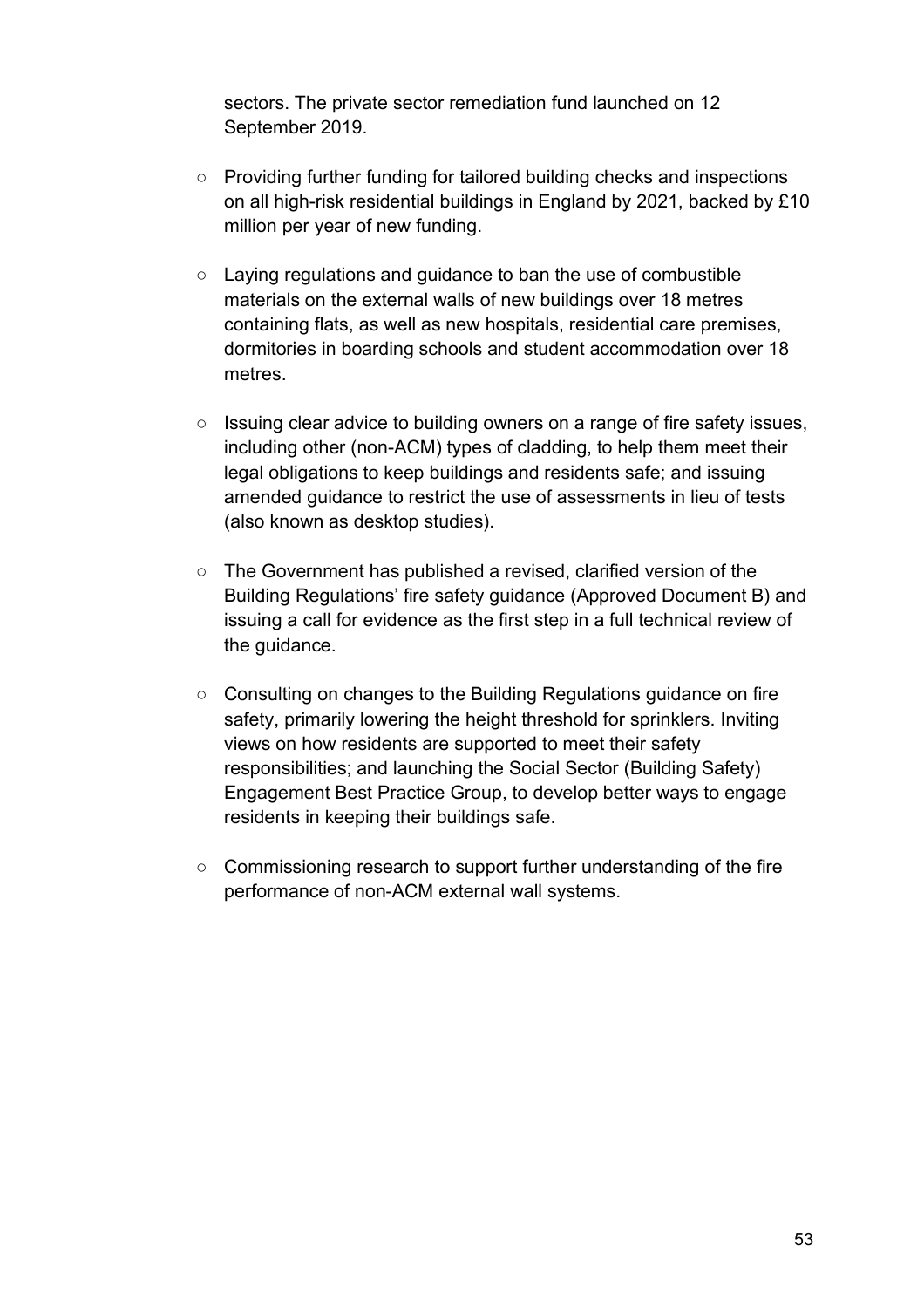# **Fire Safety Bill**

*"New measures will be brought forward...to improve building safety."*

## **The purpose of the Bill is to**:

- Deliver meaningful change to ensure an appalling tragedy like Grenfell can never happen again.
- Implement the relevant legislative recommendations of the Grenfell Tower Public Inquiry Phase 1 Report.
- Put beyond doubt that the Fire Safety Order will require building owners and managers of multi-occupied residential premises of any height to fully consider and mitigate the risks of any external wall systems and fire doors.

#### **The main benefits of the Bill would be:**

- Providing residents in these properties with reassurance that the Government is learning lessons from the Grenfell tragedy and taking steps to improve their safety.
- Ensuring that building owners and managers are clear that they are responsible for assessing the risks of external walls and fire doors in buildings of any height.
- Making clear Fire and Rescue Services' role to undertake enforcement against dangerous cladding and fire doors in residential buildings.

## **The main elements of the Bill are:**

- Clarifying that the scope of the Fire Safety Order includes the external walls of the building, including cladding, and fire doors for domestic premises of multiple occupancy.
- Strengthening the relevant enforcement powers to hold building owners and managers to account.
- Providing a transitional period for building owners and managers (the "responsible person") and Fire and Rescue Services to put in place the infrastructure for these changes.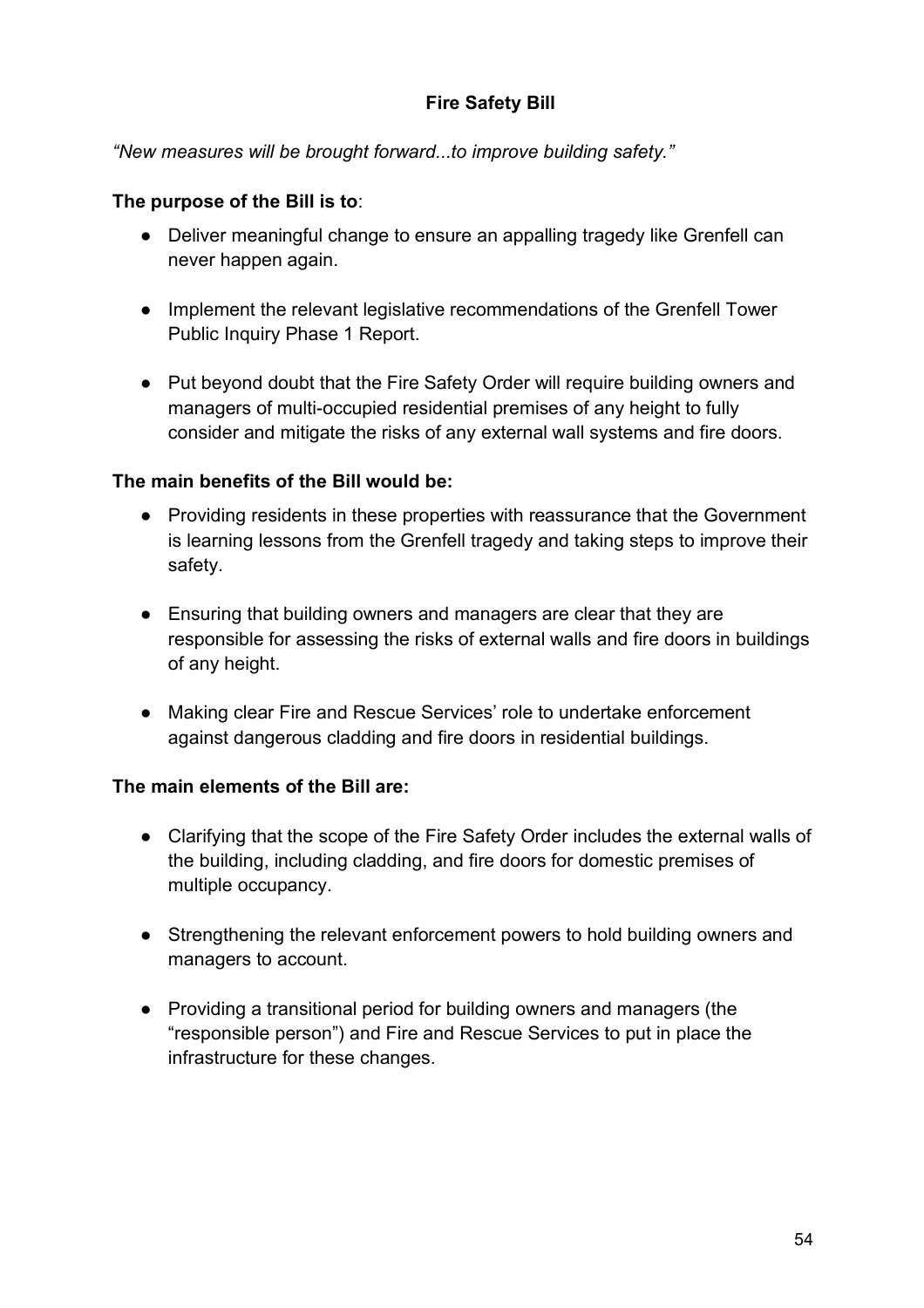# **Territorial extent and application**

• The Bill's provisions would extend and apply to England only. Fire safety policy and fire and rescue services are devolved to Scotland, Wales and Northern Ireland.

- Dame Judith Hackitt's review found that the current regulatory system is not fit for purpose in relation to high-rise and complex buildings. The Government has agreed to take forward all 53 of Dame Judith's recommendations and in some areas going further.
- Since the fire at Grenfell, we have taken forward a wide range of improvements that have not required legislation.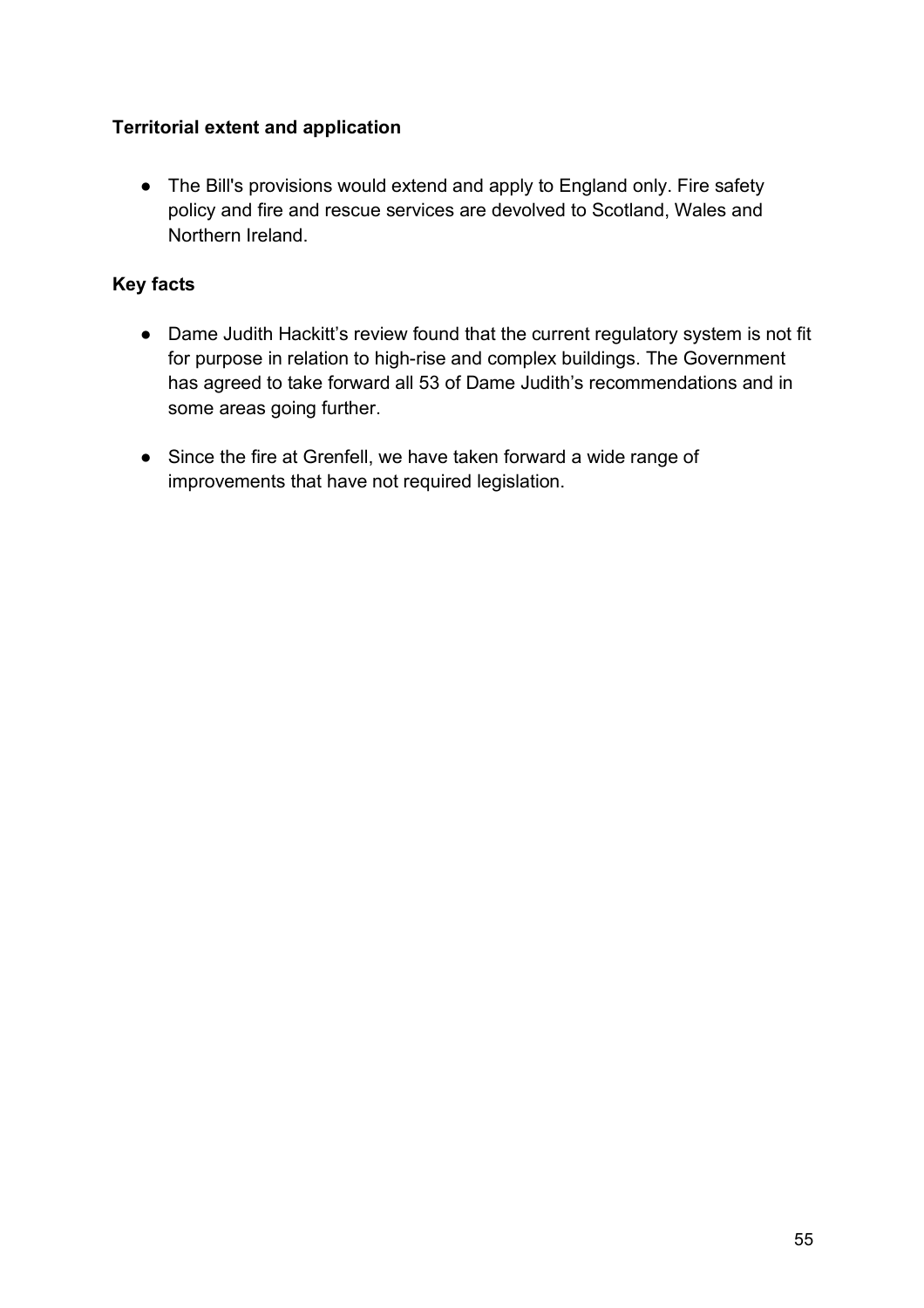## **Pension Schemes Bill**

*"Measures will be brought forward...to help people save for later life."*

## **The purpose of the Bill is to:**

- Support pension saving in the 21st century, putting protection of people's pensions at its heart.
- Create a legislative framework for the introduction of pensions dashboards to allow people to access their information from most pensions schemes in one place online for the first time.

## **The main benefits of the Bill would be:**

- Creating a new pension scheme to give greater choice for employers and enable people to adequately save for retirement and better predict their income in later life.
- Enhancing the Pensions Regulator's powers so it can respond earlier when employers fail to take their pension responsibilities seriously, including putting lengthy jail terms on the table for reckless bosses who plunder people's pension pots, thereby building greater trust for saving in pensions.
- Providing savers with a much simpler oversight of their pensions savings by paving the way for the introduction of online pensions dashboards, giving people plain information about all of their pensions in one place for the first time.

## **The main elements of the Bill are:**

- Providing a framework for the establishment, operation and regulation of collective money purchase schemes (commonly known as collective defined contribution pensions).
- Strengthening the Pensions Regulator's powers and the existing sanctions regime. This will include introducing new criminal offences, with the most serious carrying a maximum sentence of seven years' imprisonment and a civil penalty of up to £1 million.
- Giving the Regulator powers to obtain the right information about a scheme and its sponsoring employer in a timely manner, ensuring that it is able to gain redress for pension schemes and members when things go wrong.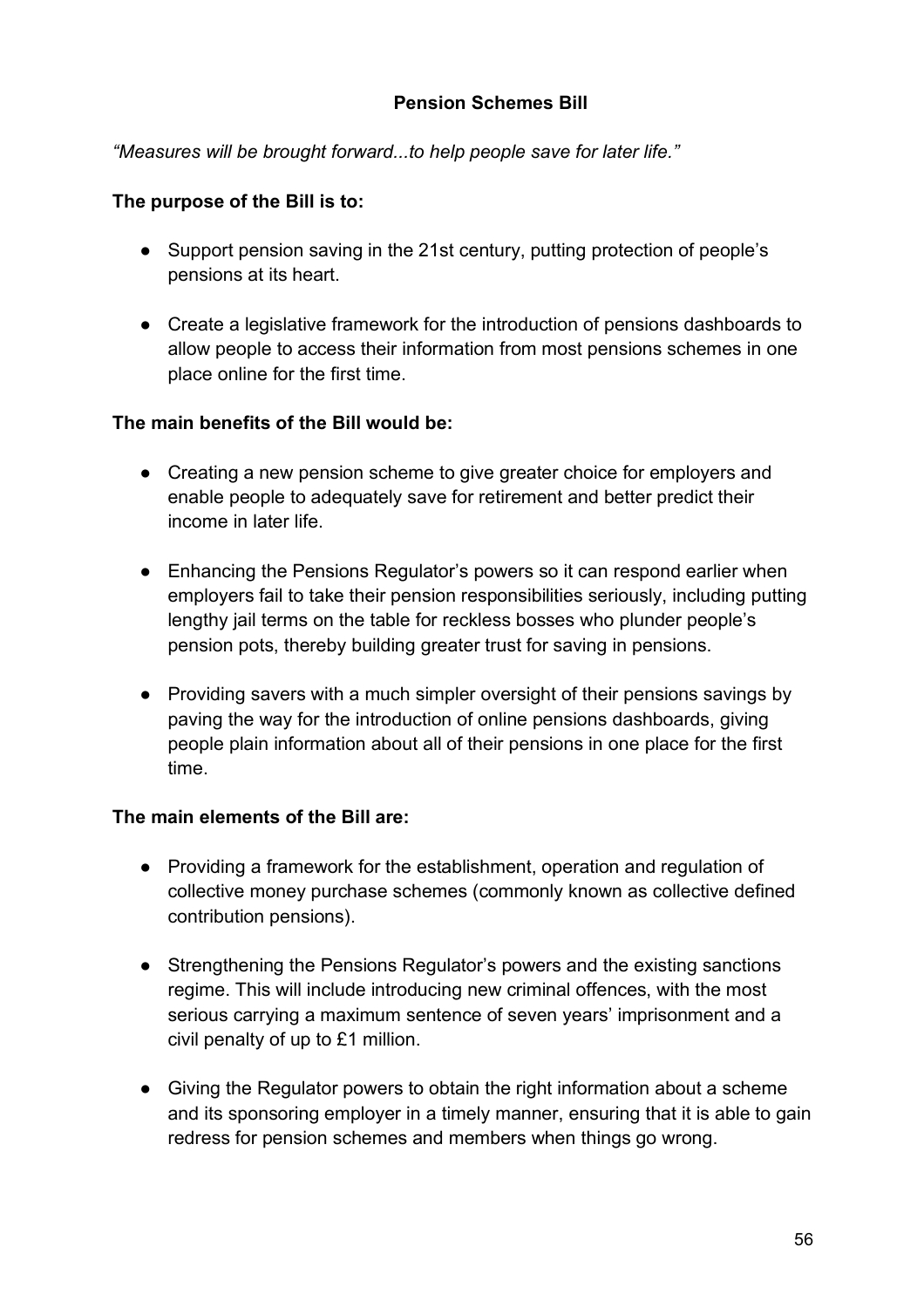- Providing a framework to support pensions dashboards, including new powers to compel pension schemes to provide accurate information to consumers. This will include provisions for the Regulators to ensure relevant schemes comply.
- Creating regulations to set out circumstances under which a pension scheme member will have the right to transfer their pension savings to another scheme.
- Providing clearer scheme funding requirements for defined benefit schemes, and strengthening the Regulator's scheme funding powers.
- Amending the legislation for the Pension Protection Fund compensation regime to enable the Fund to continue to apply the regime as intended, and amending the definition of administration charges.

## **Territorial extent and application**

• The Bill's provisions would extend and apply to the whole of the UK. Pensions policy is reserved in Scotland and Wales, but devolved to Northern Ireland.

- Automatic enrolment was introduced in October 2012 and has since boosted the pension prospects of 10 million people.
- The Pensions Regulator and Scheme Funding measures are designed to protect millions of members of private sector defined benefit schemes, as well as approximately £1.5 trillion held in them.
- The Pensions Regulator estimated there were 100,000 transfers out of defined contribution schemes in 2017-18.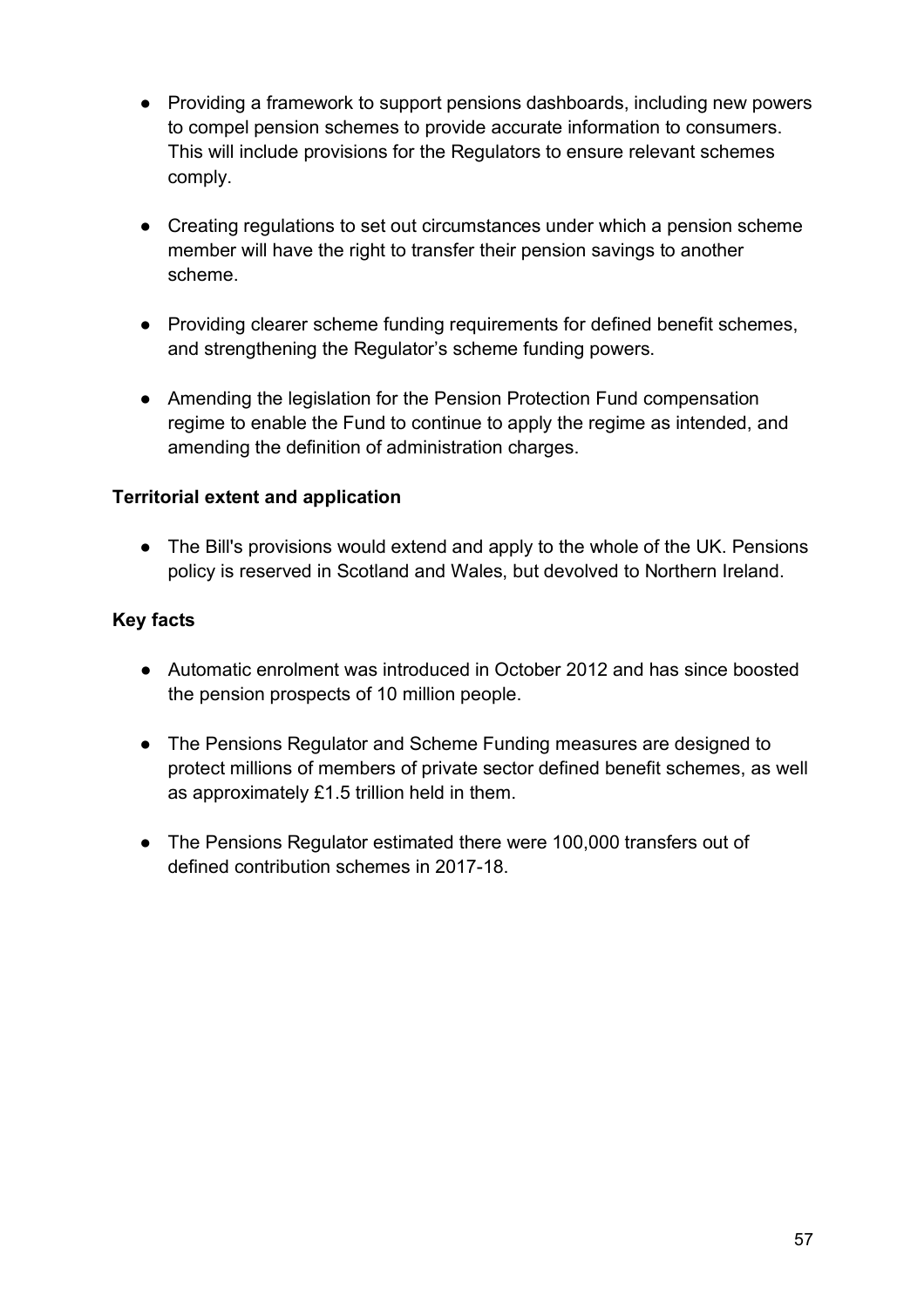## **Online Harms**

*"My ministers will develop legislation to improve internet safety for all."*

- Britain is leading the world in developing a comprehensive regulatory regime to keep people safe online, protect children and other vulnerable users and ensure that there are no safe spaces for terrorists online.
- The April 2019 Online Harms White Paper set out the Government's plan for world-leading legislation to make the UK the safest place in the world to be online. The Government will continue work to develop this legislation, alongside ensuring that the UK remains one of the best places in the world for technology companies to operate.
- The proposals, as set out in the White Paper were:
	- A new duty of care on companies towards their users, with an independent regulator to oversee this framework.
	- The Government want to keep people safe online, but we want to do this in a proportionate way, ensuring that freedom of expression is upheld and promoted online, and that the value of a free and independent press is preserved.
	- The Government is seeking to do this by ensuring that companies have the right processes and systems in place to fulfil their obligations, rather than penalising them for individual instances of unacceptable content.

## **Next steps:**

- The public consultation on this has closed and the Government is analysing the responses and considering the issues raised. The Government is working closely with a variety of stakeholders, including technology companies and civil society groups, to understand their views.
- The Government will prepare legislation to implement the final policy in response to the consultation.
- Ahead of this legislation, the Government will publish interim codes of practice on tackling the use of the internet by terrorists and those engaged in child sexual abuse and exploitation. This will ensure companies take action now to tackle content that threatens our national security and the physical safety of children.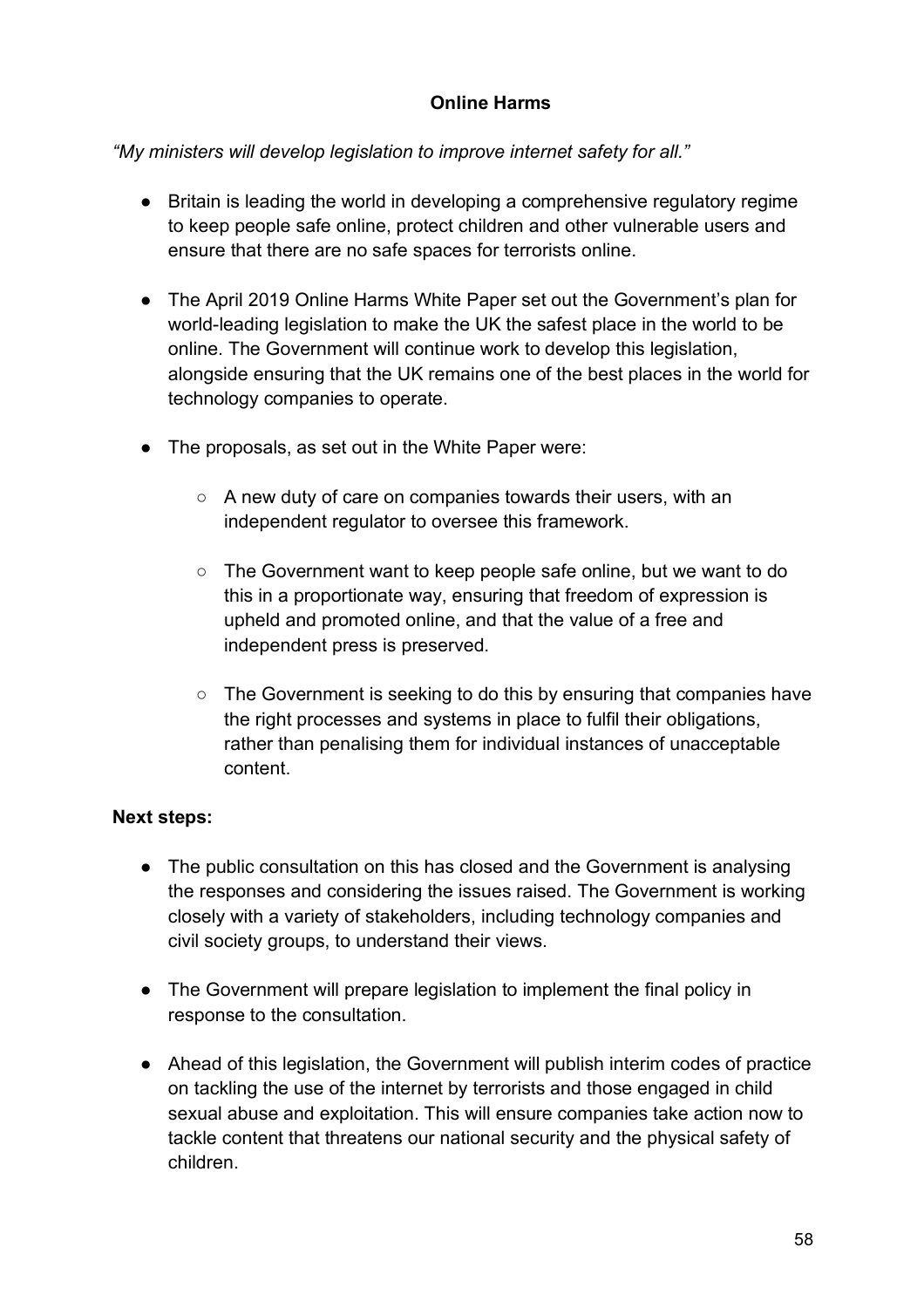- The Government will publish a media literacy strategy to empower users to stay safe online.
- The Government will help start-ups and businesses to embed safety from the earliest stages of developing or updating their products and services, by publishing a Safety by Design framework.
- The Government will carry out a review of the Gambling Act, with a particular focus on tackling issues around online loot boxes and credit card misuse.

- There is a growing threat presented from online Child Sexual Exploitation and Abuse. In 2018, there were over 18.4 million referrals of child sexual abuse material by US tech companies to the National Center for Missing and Exploited Children. Of those, there were 113,948 UK related referrals, up from 82,109 in 2017.
- Terrorists also continue to use online services to spread their vile propaganda and mobilise support. All five terrorist attacks in the UK during 2017 had an online element. There is majority support among adult internet users for increased regulation of social media (70 per cent), video sharing (64 per cent) and Instant Messaging services (61 per cent).
- What the Government has done so far:
	- The joint DCMS-Home Office Online Harms White Paper was published in April 2019. The Government also published the Social Media Code of Practice, setting out the actions that social media platforms should take to prevent bullying, insulting, intimidating and humiliating behaviours on their sites.
	- In November 2018 the Government established a new UK Council for Internet Safety. This expanded the scope of the UK Council for Child Internet Safety, and was guided by the Government's Internet Safety Strategy.
	- The UK has been championing international action on online safety. The Prime Minister used his speech at the United Nations General Assembly to champion the UK's work on online safety.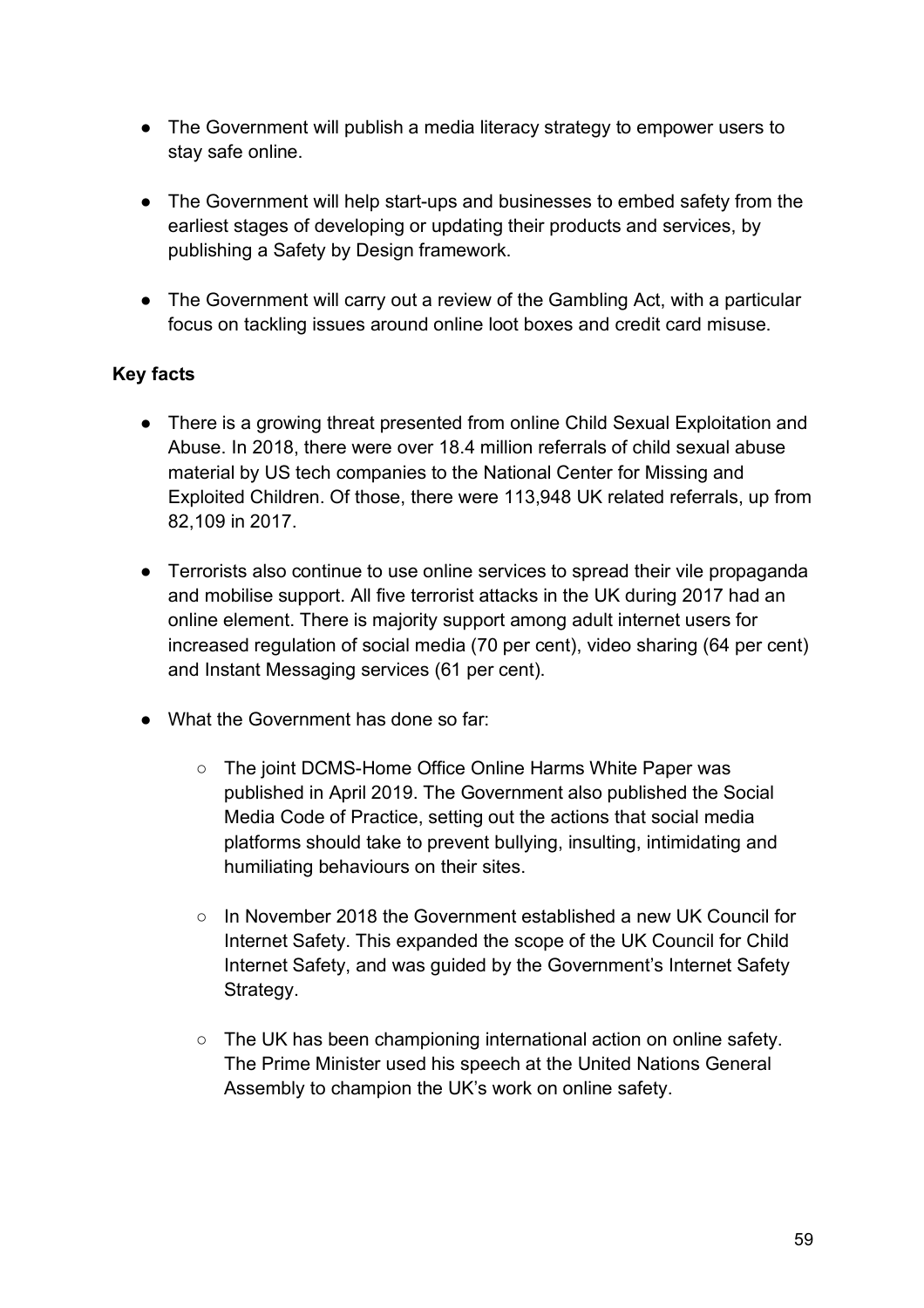# **Cost of living**

*"My government will bring forward measures to support working families, raising the National Insurance threshold and increasing the National Living Wage."*

## **National Living Wage**

- The Chancellor has pledged that the National Living Wage will increase, reaching two-thirds of median earnings within five years (projected to be around £10.50 an hour in 2024), provided economic conditions allow.
- The Government plans to expand the reach of the National Living Wage which currently applies to people over the ages of 25, to those aged 21 and over within five years.
- These changes are expected to benefit around 4 million low paid workers.

## **National Insurance Contributions**

• The Government is committed to cutting taxes for hard-working families by **raising the National Insurance threshold to £9,500 next year.** This will be a tax cut for 31 million people, with a typical employee paying around £100 less in 2020-21.

## **Childcare**

- **The Government will establish a new £1 billion fund** to help create more high quality, affordable childcare, including before and after school and during the holidays.
- The funding will go to schools and childcare providers to open up more options to families. Our ambition is for 250,000 more primary school children to get onsite childcare over the summer holidays.

## **Taxes**

• The Government has committed to not raise rates of VAT, income tax and National Insurance.

## **Older people**

• The Government has committed to keep the triple lock, the winter fuel payment the older person's bus pass and other pensioner benefits.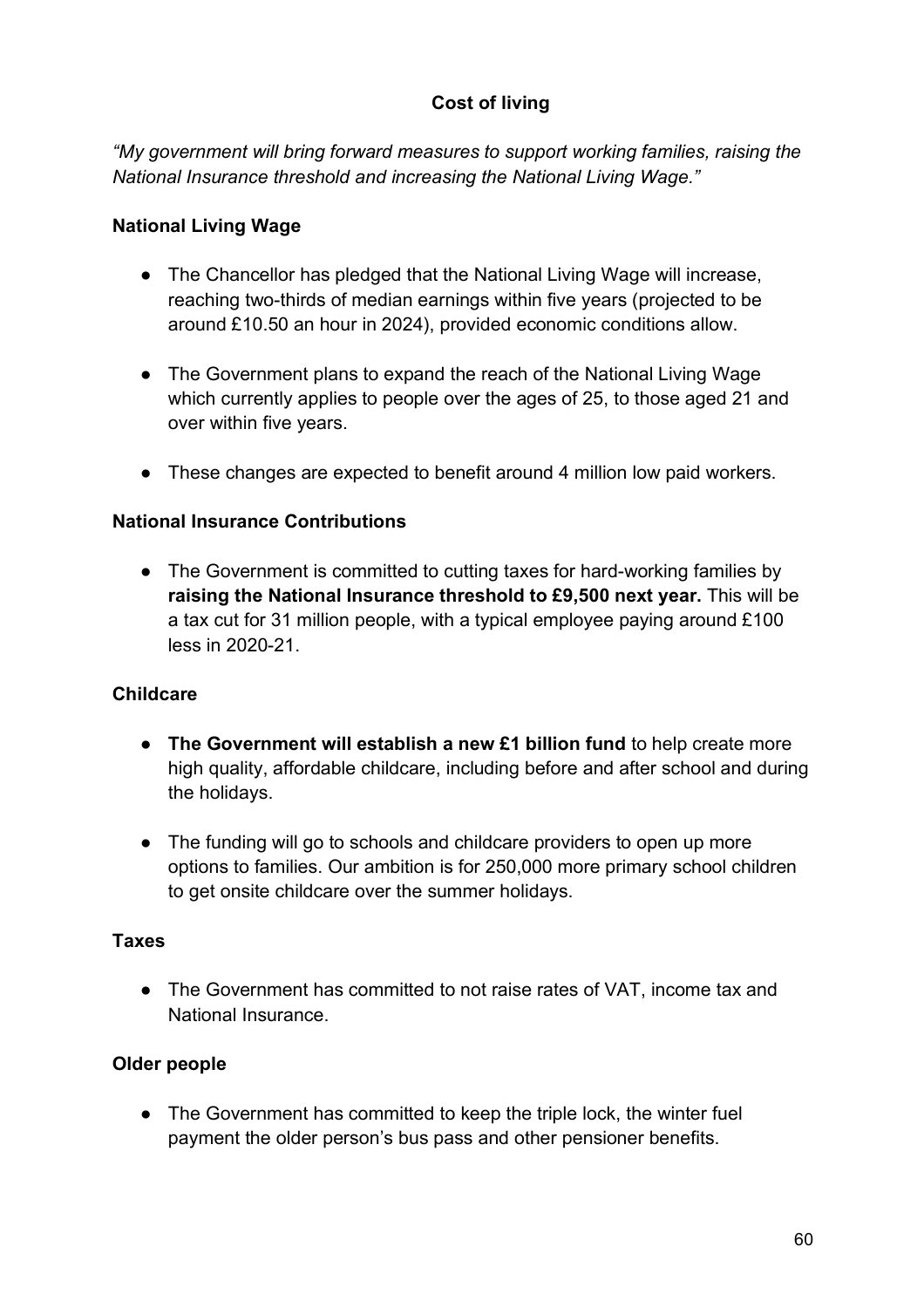## **Measures already announced and/or implemented**

- These commitments build on the measures already implemented, including:
	- Freezing fuel duty for the ninth consecutive year, which by April 2020 will have saved the average car driver a cumulative £1,000 compared to pre-2010 plans. The average driver will be paying £7 less fuel duty per tank compared to the pre-2010 plans.
	- Introducing a new temporary energy price cap on default Standard Variable Tariffs this year, protecting 11 million customers from poor value energy bills.
	- Doubling free childcare for eligible working parents of three and four year-olds, saving parents who take up full entitlement around £5,000 a year per child.
	- Giving local people the final say on council tax, giving them the power to veto excessive rises.
	- Meeting our commitment to raise the Personal Allowance to £12,500 and Higher Rate Threshold to £50,000 from April 2019, one year earlier than planned.
	- Because of increases to the Personal Allowance and Higher Rate Threshold, compared to 2015-16:
		- **32 million** individuals will see their income tax bill reduced this year.
		- **1.74 million** individuals will be taken out of income tax altogether this year.

- As we have cut the costs of living, people's real incomes have also gone up:
	- Median household incomes are up by nearly £1,100 in real terms since 2010.
	- $\circ$  The lowest paid workers have seen the fastest real wage growth over the last four years. This is higher than at any other point across the earnings distribution, supported by the introduction of the National Living Wage in April 2016.
	- The Office for Budget Responsibility is forecasting real wage growth in each of the next four years.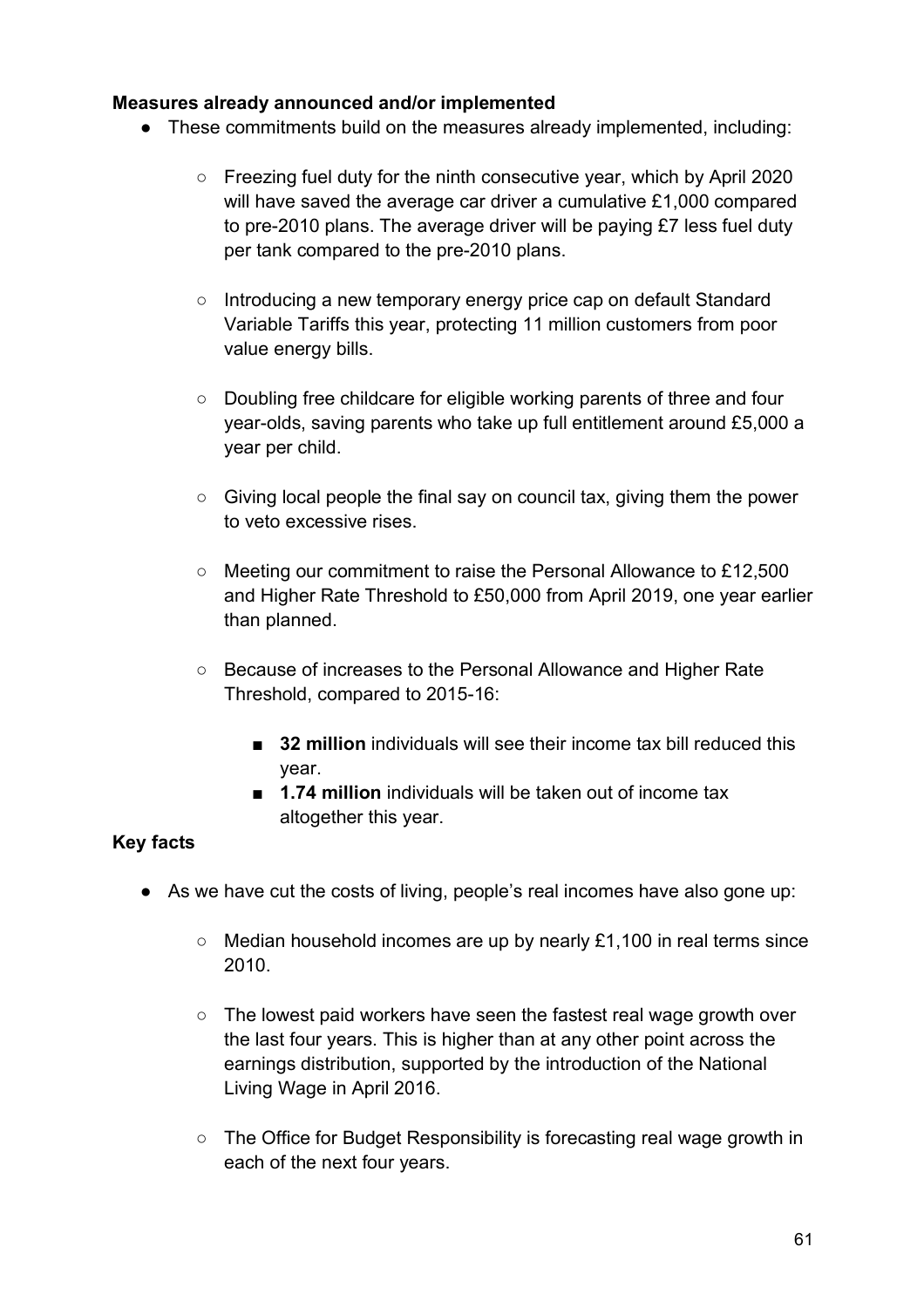## **National disability strategy**

- We want to transform the lives of disabled people, ensuring they have access to opportunities and are able to achieve their potential. We will publish a National Strategy for Disabled People in 2020 to ensure disabled people can lead a life of opportunity and fulfilment. Our strategy will be ambitious, supporting disabled people in all aspects and phases of their life.
- The strategy will set out practical proposals on the issues that matter most to disabled people and we will use all the levers of Government to support disabled people to achieve their potential.
- The strategy, to be developed with disabled people, disability organisations and charities, will include housing, education & transport.
- The benefits aspects of the National Disability Strategy will be considered in a Green Paper, and will consider how we can ensure the benefits system and wider DWP support can best help disabled people.
- The consultation "health is everyone's business" will set out measures to encourage employers to play their role in retaining disabled people and people with health conditions in the workplace. We will be bringing forward detailed proposals later next year in light of the consultation feedback.
- We will reduce the disability employment gap. We have always been clear that no single measure can capture everything that we want to achieve and we will continue to monitor improvements in the employment rate gap and other measures alongside the existing goal to see an increase of 1 million disabled people in work between 2017 and 2027.
- We are introducing a minimum award length for the Personal Independence Payment because we know that the assessment process can be burdensome for some disabled people and we want the benefit system to work better for those it supports. We will ensure no one will be reassessed for at least 18 months from their last review, unless they tell us their needs have changed. This will provide greater certainty for those in receipt of PIP.
- We will end unfair hospital car parking charges by making parking free for those in greatest need, including disabled people. We will make it easier for people with learning disabilities and autism to be discharged from hospital and improve how they are treated in law as well as legislating so that patients suffering from mental health conditions, including anxiety or depression, have greater control over their treatment and receive the dignity and respect they deserve.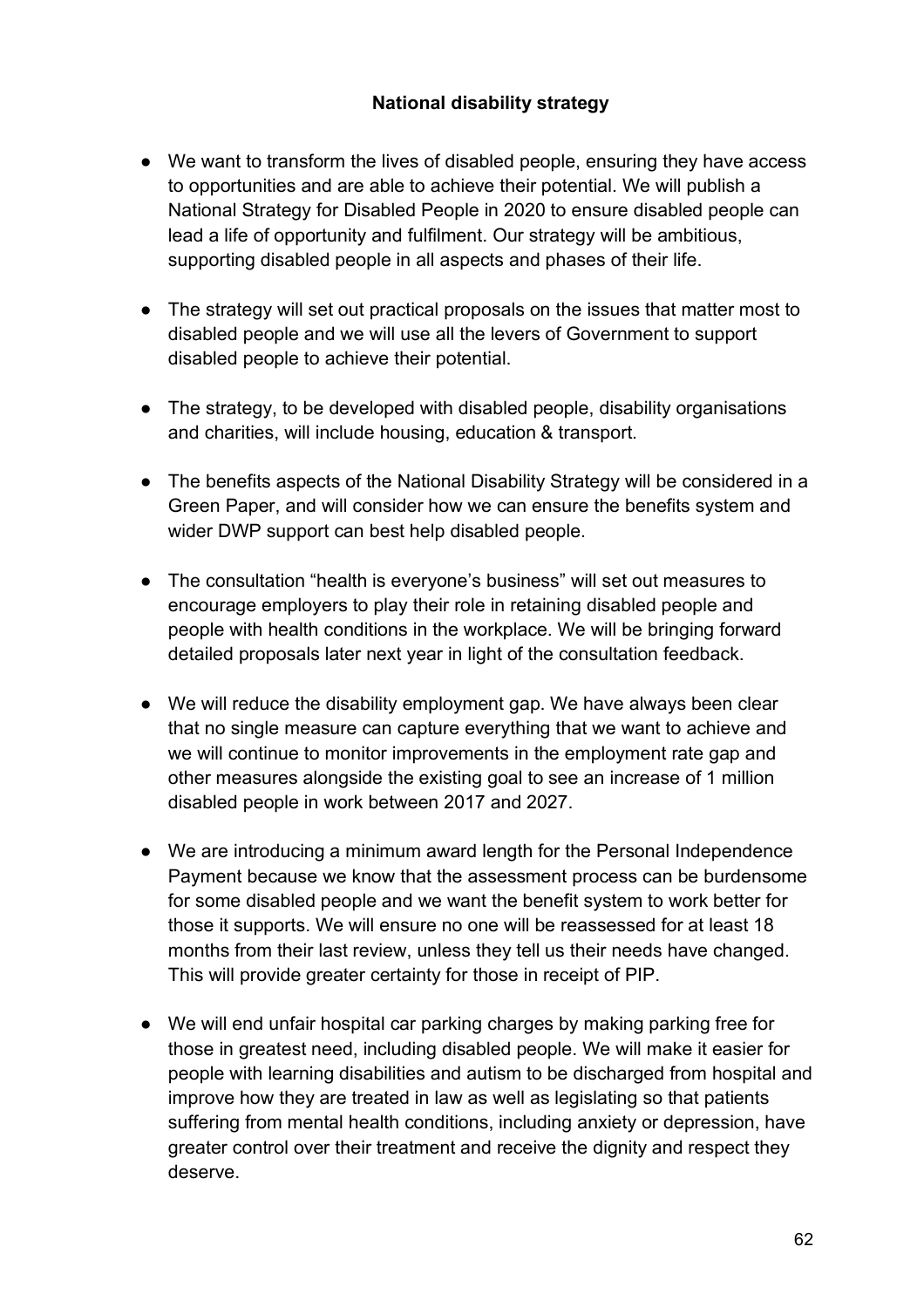- Over the past six years, we have seen 1.3 million more disabled people in work. The employment rate gap between disabled and non-disabled people has narrowed by 5.6 percentage points over the same period. However, the disability employment gap remains large at 28.6 per cent.
- The Government is spending over £55 billion this year on benefits to support disabled people and those with health conditions.
- This is around 2.5 per cent of GDP, and over 6 per cent of Government spending.
- This year (2019-20) spending on the main disability benefits PIP, DLA and Attendance Allowance – will be £6 billion higher in real terms than in 2010.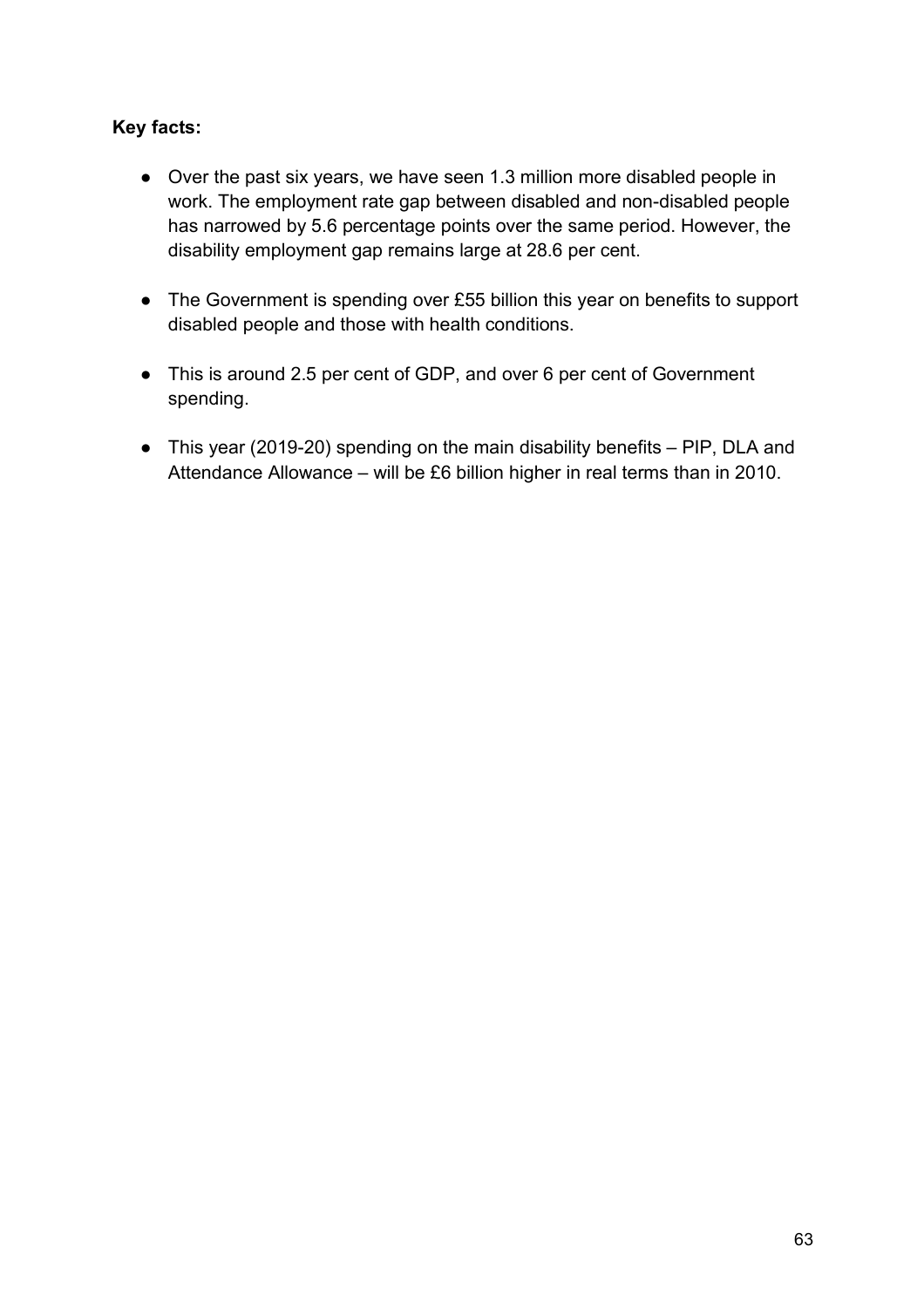# **STRENGTHENING THE JUSTICE SYSTEM**

## **Counter Terrorism (Sentencing and Release) Bill**

*"New sentencing laws will ensure the most serious violent offenders, including terrorists, serve longer in custody"*

## **The purpose of the Bill is:**

● To ensure that the most serious terrorist offenders stay in prison for longer.

## **The main benefits of the Bill would be:**

- To give the public greater confidence that the sentences served by terrorists reflect the severity of their offending and the risk they present.
- To ensure the most serious and dangerous terrorist offenders spend longer in prison before they are released on licence.

## **The main elements of the Bill are:**

- Tougher sentences for the most serious terrorist offenders and a 14-year minimum for the worst terrorist offenders.
- Removing the possibility of any early release from custody for dangerous terrorist offenders who receive an Extended Determinate Sentence (EDS).
- Moving the earliest point for discretionary release by the Parole Board from half-way to two thirds for terrorist offenders who are not deemed "dangerous" and therefore do not receive an EDS.
- Measures to strengthen licence supervision for terrorist offenders.

## **Territorial extent and application**

• The current intention is that the Bill's provisions would extend and apply across the whole of the UK. Although the creation of terrorism offences and penalties are reserved matters, sentencing policy is devolved to Scotland and Northern Ireland. UKG will therefore consult with the relevant DAs in relation to any changes to their own regimes for dealing with dangerous offenders.

## **Key facts and statistics**

● In the year to 30 September 2019 there were 44 convictions for terrorismrelated offences. 17 received custodial sentences of between four and ten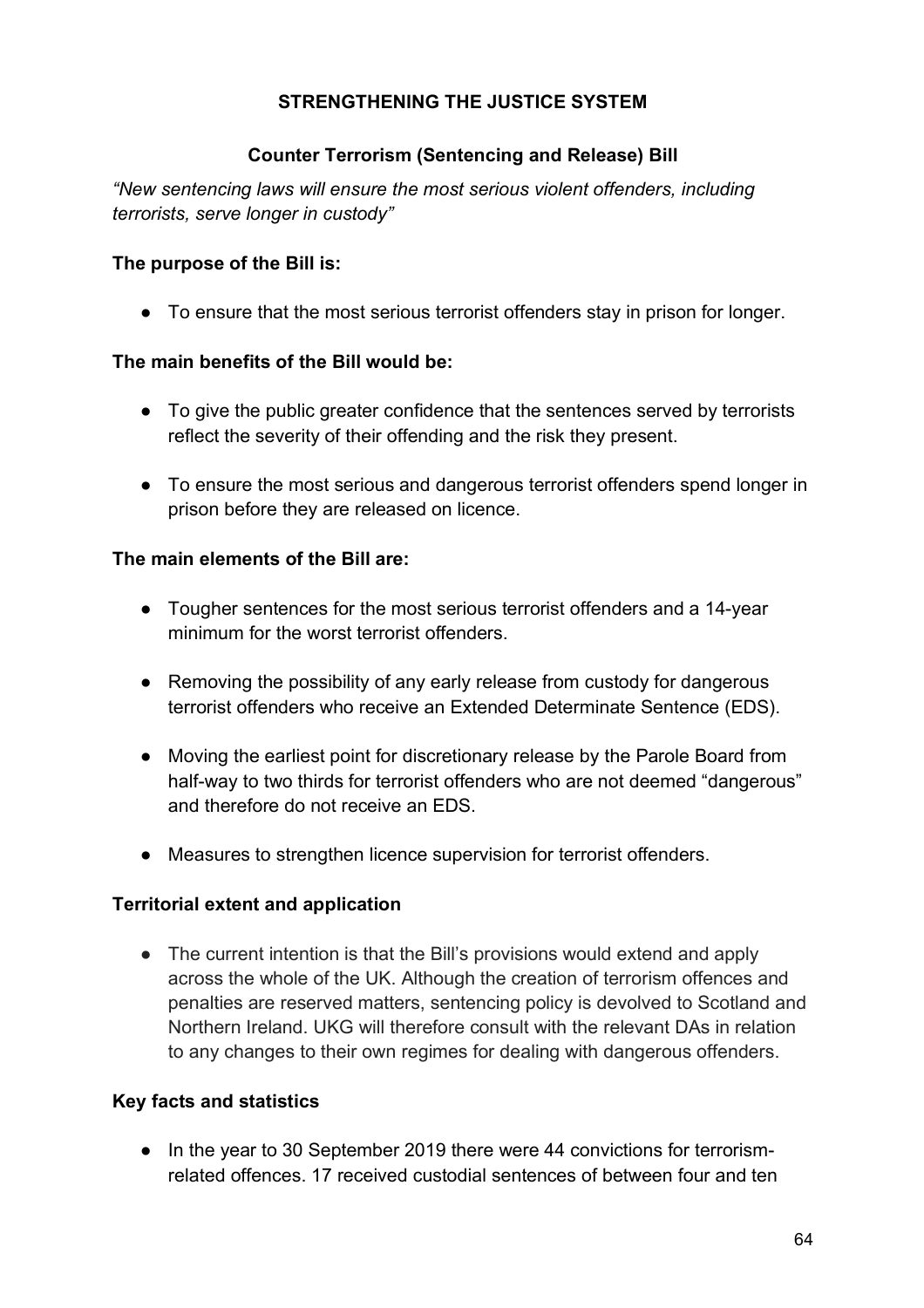years, five received a sentence of ten years or more, and one offender received a life sentence.

- There is a range of sentences available for serious terrorist offenders:
	- $\circ$  A life sentence offender spends minimum period or "tariff" in prison before considered for release by the Parole Board. The offender may therefore never be released. If released, offenders spend the rest of their life on licence and can be recalled to custody.
	- o Extended Determinate Sentence offender becomes eligible to be considered for release by the Parole Board from the two-thirds point but can serve the full term in prison if assessed not to be safe to release earlier. The custodial term is followed by an extended period on licence for on-going public protection (of up to eight years for terrorist offenders).
	- o Sentence for Offenders of Particular Concern Release is at the discretion of the Parole Board between the half-way and end point of the custodial period, with an additional 12 months licence period at the end.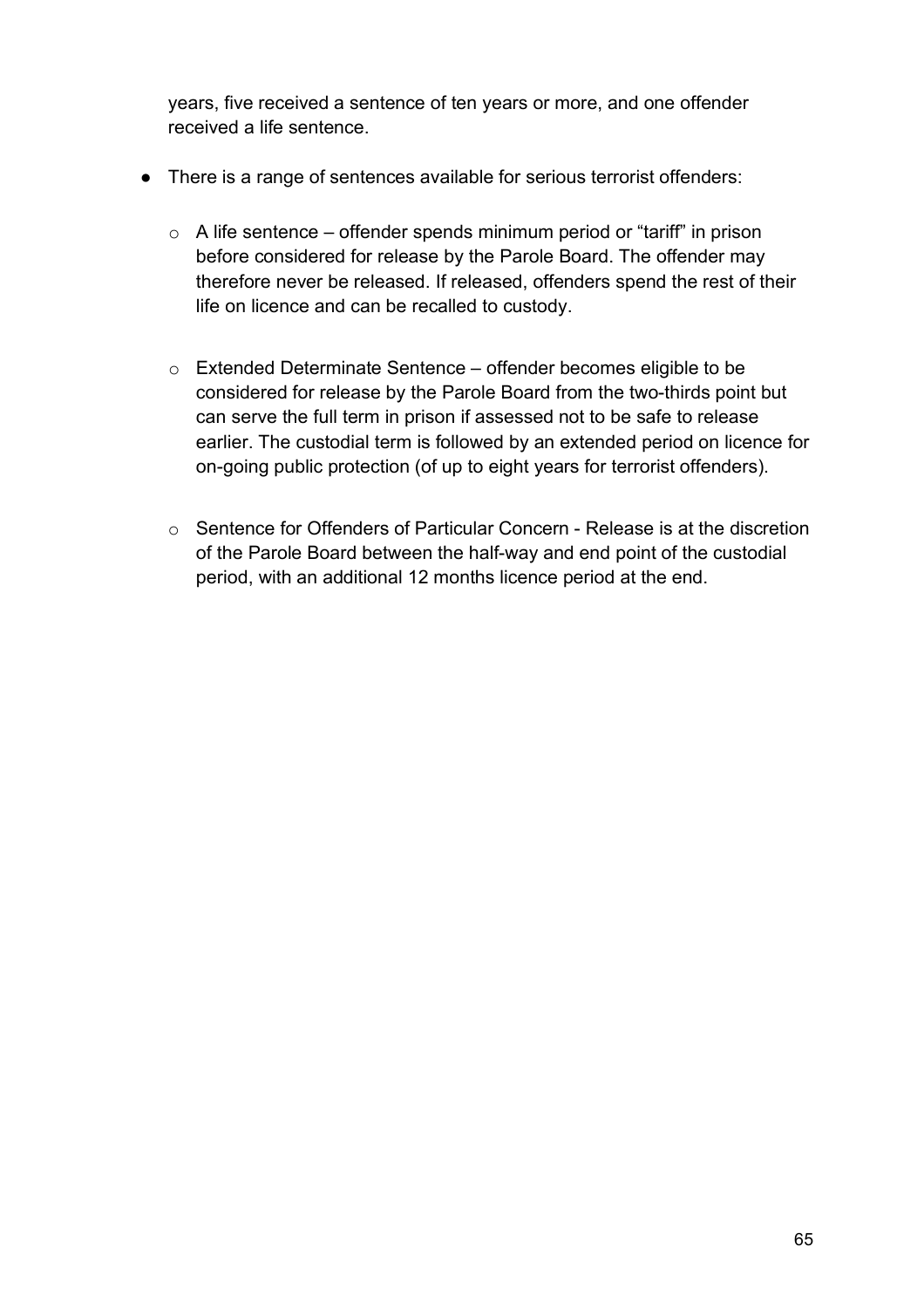## **Sentencing Bill**

*"New sentencing laws will ensure the most serious violent offenders, including terrorists, serve longer in custody."*

### **The purpose of the Bill is to:**

- Ensure that the most serious violent and sexual offenders spend time in prison that matches the severity of their crimes, protecting victims and giving the public confidence.
- Tackle repeat and prolific offenders through robust community sentences which punish and also address offenders' needs.

#### **The main benefits of the Bill would be:**

- To protect the public and give greater confidence to victims by ensuring that serious violent and sexual offenders spend more of their sentence in prison and are properly rehabilitated.
- To give the public greater confidence that community sentences will be robust and flexible enough to punish offenders appropriately, whilst addressing offender needs where required.

#### **The main elements of the Bill are:**

- Changing the automatic release point from halfway to the two-thirds point for adult offenders sentenced for serious violent or sexual offences, bringing this in line with the earliest release point for those considered to be dangerous.
- Aligning how life tariffs are calculated with the extended release points for serious violent and sexual offenders.
- Tougher community sentences that include longer curfews and more hours of unpaid work.
- Extending the range of circumstances where the starting point for the sentence in cases of murder is a whole life order. This will particularly focus on those who have murdered children.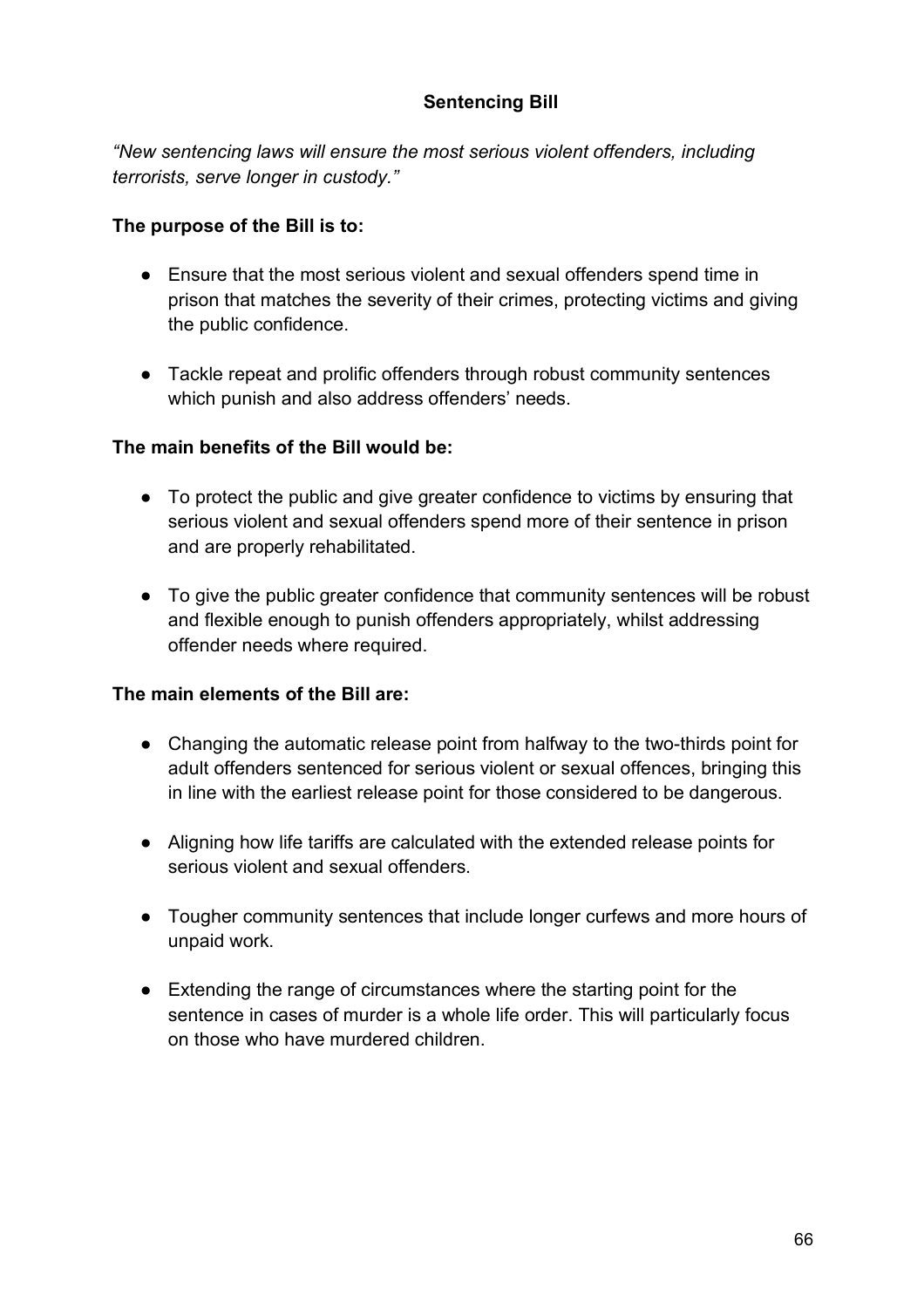## **Territorial extent and application**

● Subject to the final provisions included, we would expect the Bill to extend and apply to England and Wales only, because sentencing is devolved to Scotland and Northern Ireland.

# **Key facts**

- There are range of sentences available for serious violent and sexual offenders which include:
	- $\circ$  A life sentence a minimum period or "tariff" in prison before they are considered for release by the Parole Board. The offender may therefore never be released. If released, offenders spend the rest of their life on licence and can be recalled to custody.
	- Extended Determinate Sentence eligible to be considered for release by the Parole Board from the two-thirds point but can serve the full term in prison if not assessed to be safe to release earlier. The custodial term is followed by an extended period on licence for ongoing public protection (of up to eight years for sex or terrorist offenders and five years for violent offenders).
	- Sentence for Offenders of Particular Concern Release is at the discretion of the Parole Board between the halfway and end point of the custodial period, with an additional 12 months licence period at the end.
	- Standard Determinate Sentence the offender will be automatically released at the halfway point in this sentence and be on licence in the community for the second half of the sentence.
- The vast majority of offenders, including those who are sentenced for serious violent and sexual offences receive a Standard Determinate Sentence.

## Whole Life Order

- Schedule 21 of the Criminal Justice Act 2003 sets out particular types of murder that, for sentencing purposes, are deemed to have an appropriate starting point of a whole life order.
- Currently when sentencing an offender for one of these particular types of murder, a judge must consider whether a whole life order should be imposed but he or she has a discretion not to do so.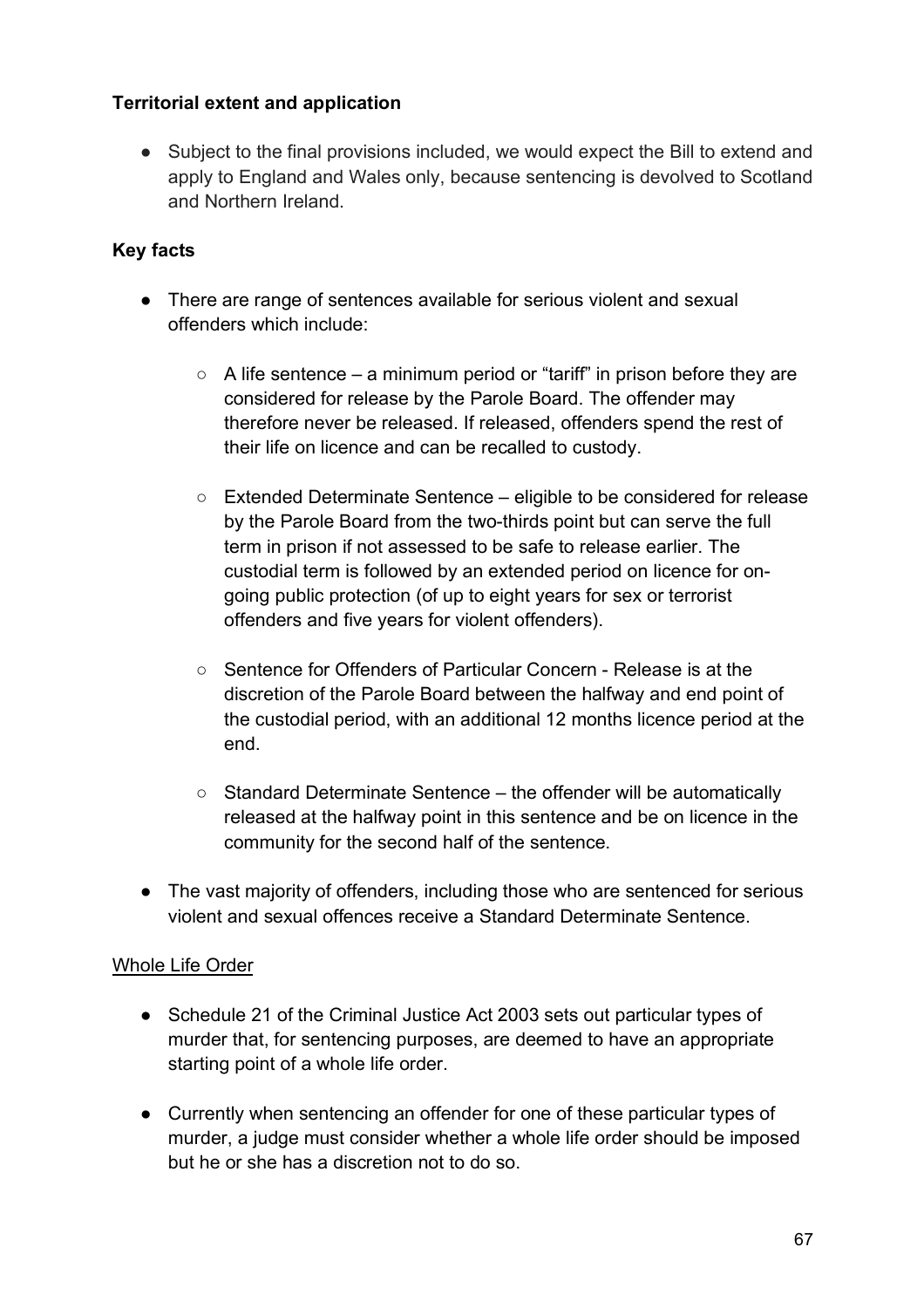- The existing schedule already sets out that a whole life order is a starting point for the murder of a child that involves the abduction of the child or sexual or sadistic motivation.
- The whole life order also currently applies to offenders aged 21 and over and a child victim is defined as a person under 18.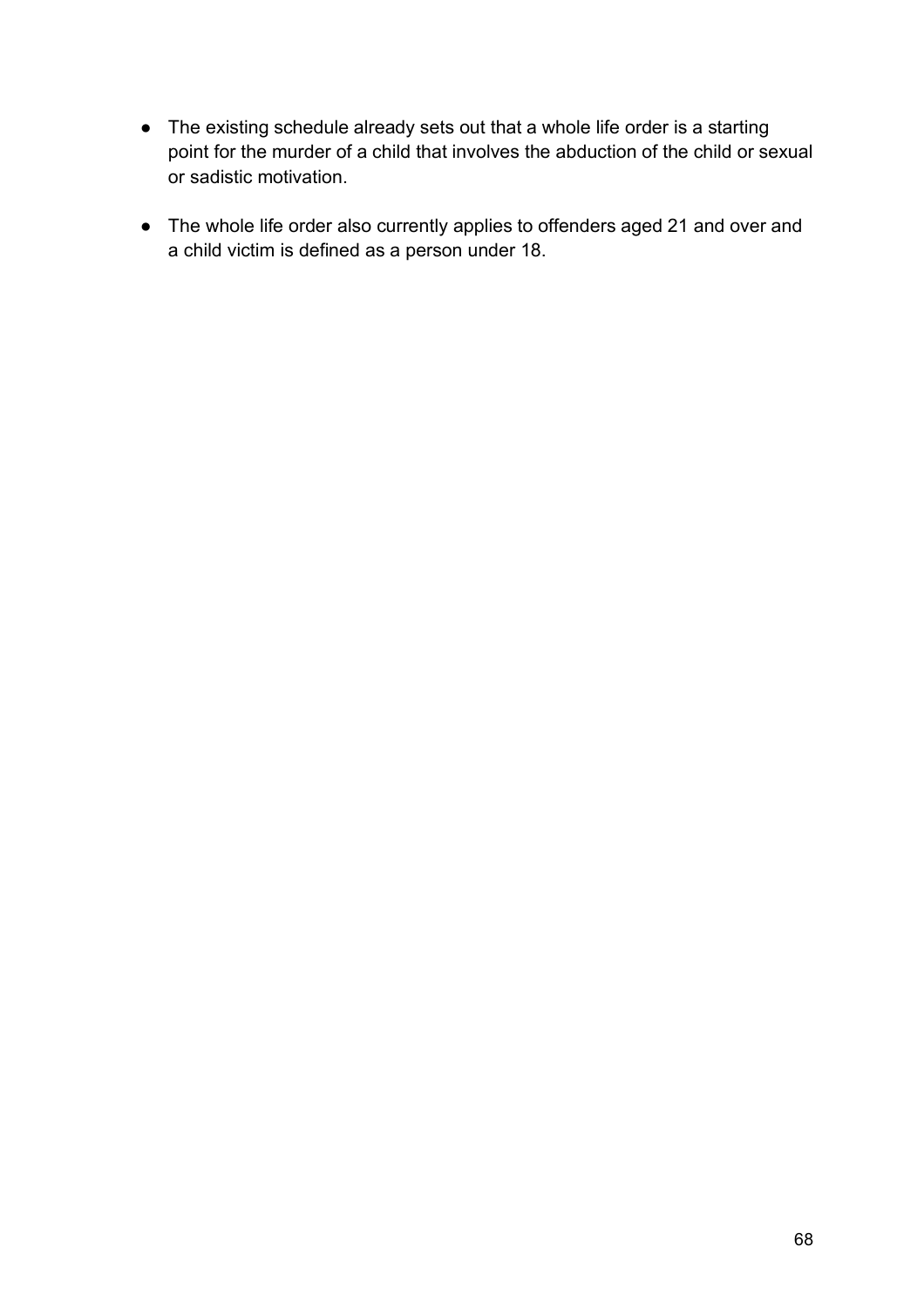## **Serious Violence Bill**

*"New laws will require schools, police, councils and health authorities to work together to prevent serious crime.''*

## **The purpose of the Bill is to:**

- Create new duties on a range of specified agencies across different sectors, such as local government, youth offending, and health and probation, to work collaboratively, share data and information, and put in place plans to prevent and reduce serious violence within their communities.
- Amend the Crime and Disorder Act 1998 to ensure that serious violence is an explicit priority for Community Safety Partnerships, which include local police, fire and probation services, as well as local authorities and wider public services.
- Ensure the police have the powers they need to keep weapons off our streets.

## **The main benefits of the Bill would be:**

- A multi-agency approach to tackle the root causes of violent crime by placing an emphasis on intervention with young people and acknowledging that law enforcement alone cannot tackle violence.
- Complementing the Government's investment in Violence Reduction Units in the areas most affected by serious violence by ensuring that agencies work effectively together.
- Deterring people from carrying weapons, by introducing new court orders to target known knife carriers, to make it easier for the police to stop and search those convicted for knife crime offences.

#### **The main elements of the Bill are:**

- Placing duties on relevant public agencies and bodies to work together to prevent and reduce serious violence.
- Providing sufficient flexibility so that the relevant organisations will engage and work together in the most effective local partnership for any given area, whether that be a Community Safety Partnership or other multi-agency partnership such as local safeguarding arrangements. Statutory guidance will also be published that will set out the likely implications on a sector-by-sector basis.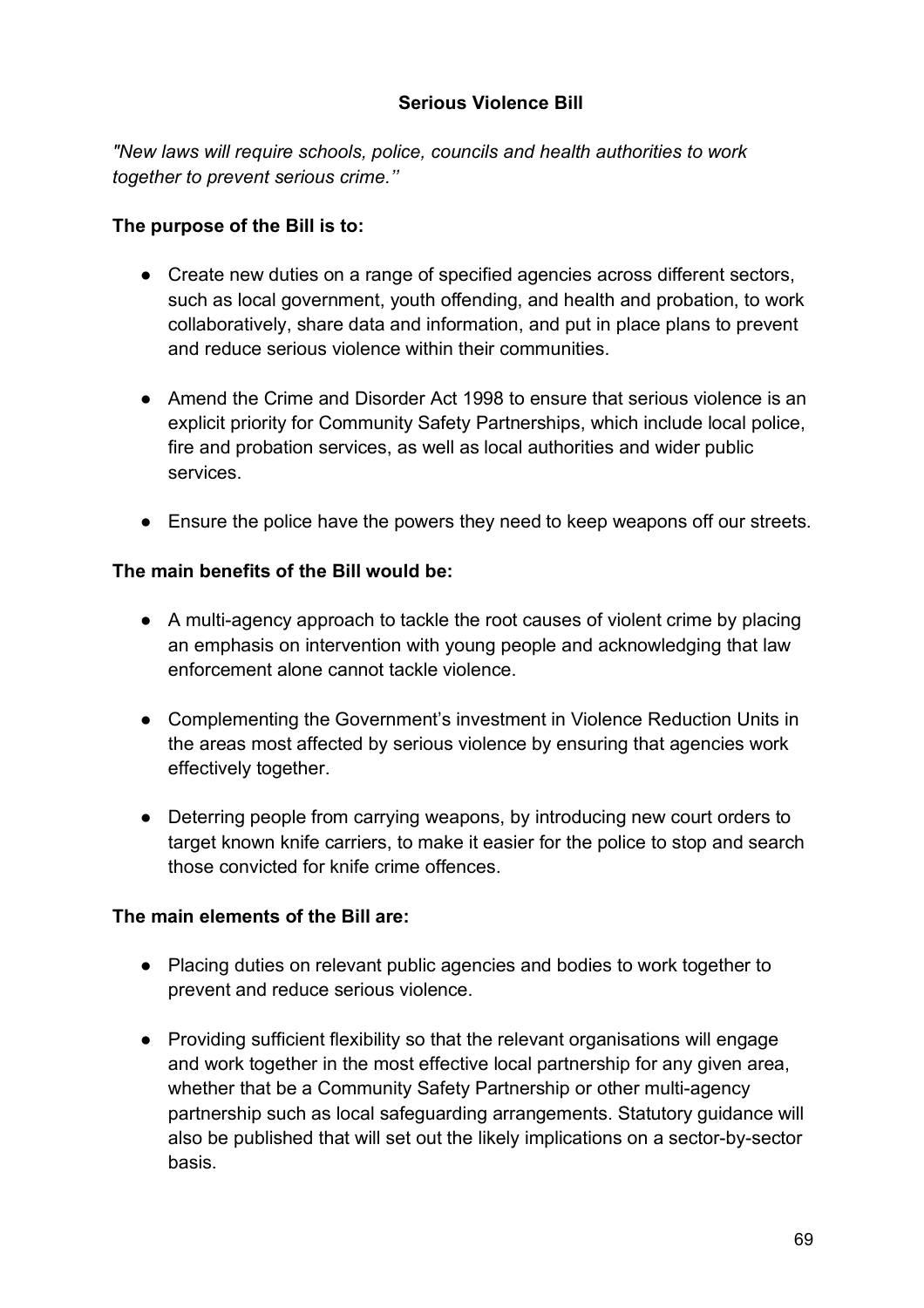- Amending section 6(1) of the Crime and Disorder Act 1998, which sets out the strategies Community Safety Partnerships must formulate and implement, to explicitly include serious violence.
- New court orders to target known knife carriers, to make it easier for the police to stop and search those convicted for knife crime offences. The power will apply only to those convicted of a knife related offence.

### **Territorial extent and application**

● The Bill's provisions would extend and apply to England and Wales only.

- In 2018 the Government published the Serious Violence Strategy to address serious violence and in particular the recent increase in knife crime, gun crime and homicide. The Serious Violence Strategy made 61 commitments which we have made progress in delivering.
- On 26 July, the Prime Minister and the Home Secretary announced plans to recruit an additional 20,000 police officers over the next three years – the biggest police recruitment drive in decades. The Government announced funding to support the recruitment of the first wave of up to 6,000 additional officers by the end of financial year 2020-21.
- There were 681 homicides in the 12 months ending June 2019, a 5 per cent fall (from 719) compared with the previous year. The rate of homicide remains very low, at 12 homicides per 1 million people.
- The measures will complement the Government's wider response to serious violence, including the investment of £35 million of the Serious Violence Fund in Violence Reduction Units. These Units are operating in the areas worst affected by serious violence to tackle the root causes of violent crime by ensuring that local agencies work effectively together.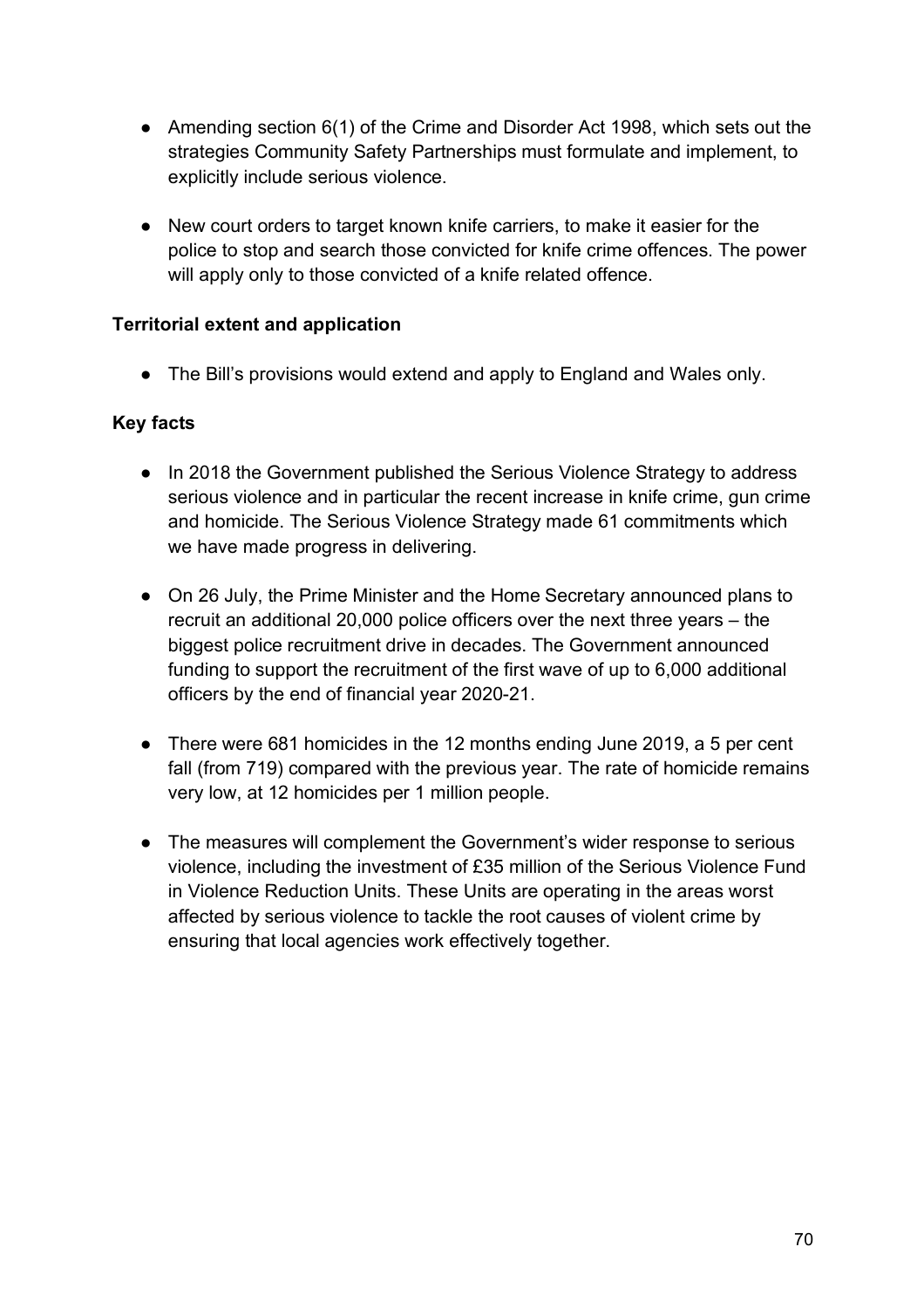## **Sentencing (Pre-consolidation Amendments) Bill**

#### **The purpose of the Bill is to:**

● Make technical changes to the law which pave the way for the Law Commission's Sentencing Code, which will consolidate the law on sentencing procedure in England and Wales.

#### **The main benefits of the Bill would be:**

- Assisting judges and legal professionals in identifying and applying the law and helping the public to better understand the sentencing process.
- Increasing trust, transparency and efficiency across the criminal justice system, as a result of bringing greater clarity to sentencing law, reducing errors and delays.

#### **The main elements of the Bill are:**

- Introducing a technical device called the 'clean sweep' which will allow judges to apply the new Sentencing Code to all sentencing decisions. Courts currently have to establish which provisions apply for each particular offender, depending when the offence was committed. This is a complex exercise which can lead to error and unlawful sentences being passed in consequence.
- Amending existing legislation that will be consolidated by the Sentencing Code, via "pre-consolidation amendments". These pre-consolidation amendments to the law are generally limited to correcting minor errors and streamlining sentencing procedural law so that it can be consolidated in the Sentencing Code.
- Neither this Bill nor the Sentencing Code introduce any new sentencing law, or alter the maximum penalties available for an offence. Substantive reforms in a future Sentencing Bill are distinct from the important task of making sure that sentencing procedural law is clear and accessible to those that need to use it.

#### **Territorial extent and application**

• The Bill's provisions would extend and apply in the main to England and Wales, with Schedule 2 in part applying to Scotland and Northern Ireland.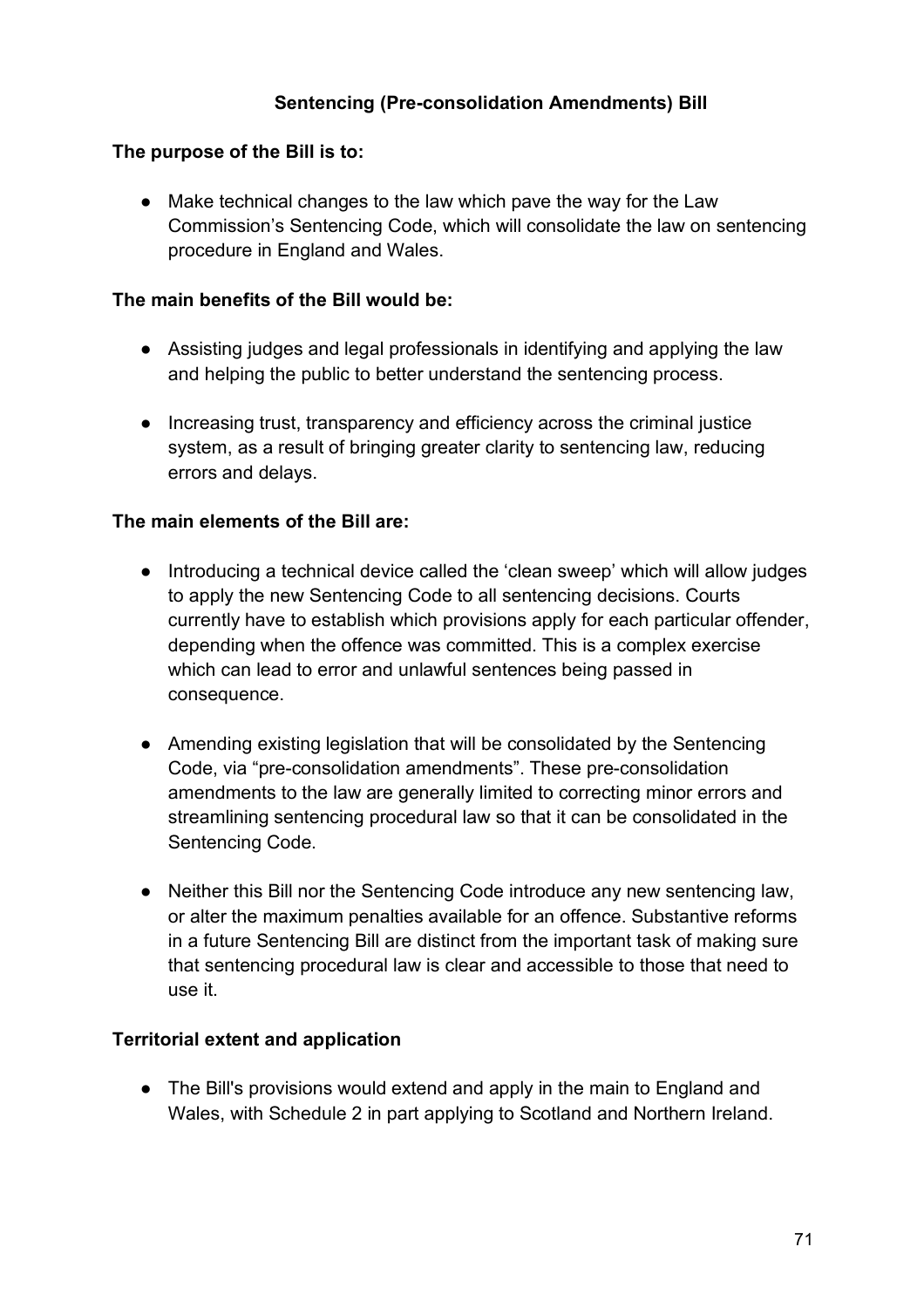- A 2012 analysis of 262 randomly selected cases in the Court of Appeal (Criminal Division) found that 95 (38 per cent) of those cases involved unlawful sentences i.e. the type of sentence imposed was simply wrong in law.
- A study by the Criminal Appeal Office of 52 cases listed in the week commencing 24 June 2019 found that 14 (27 per cent) of the sentences contained some unlawful element.
- In 2014, the coalition government agreed that the Law Commission should undertake a project designed to consolidate the law relating to sentencing procedure. The Law Commission published its final report on the Sentencing Code project, alongside a draft Sentencing Code Bill and an earlier draft of this Sentencing (Pre-consolidation Amendments) Bill, in November 2018.
- The Sentencing Code is a consolidation of legislation governing sentencing procedure in England and Wales. It aims to ensure that the law relating to sentencing procedure is readily comprehensible and operates within a clear framework as efficiently as possible. It will provide the courts with a point of reference which can be amended and adapted to changing needs.
- This pre-consolidation amendments Bill was originally introduced in the 2017- 19 Parliament as a Law Commission Bill, which is a bill which purely gives effect to Law Commission recommendations and is subject to a special parliamentary procedure. It reached the Lords Report stage but fell on dissolution.
- Pre-consolidation amendments are a standard feature of Bills that enable subsequent consolidation to take place. The amendments are limited to those which facilitate the consolidation or are otherwise desirable, in that they clarify and/or streamline provisions in connection with the consolidation in the Sentencing Code. Once the pre-consolidation amendments have been made, the Government will be able to bring forward the Bill that will consolidate the law on sentencing.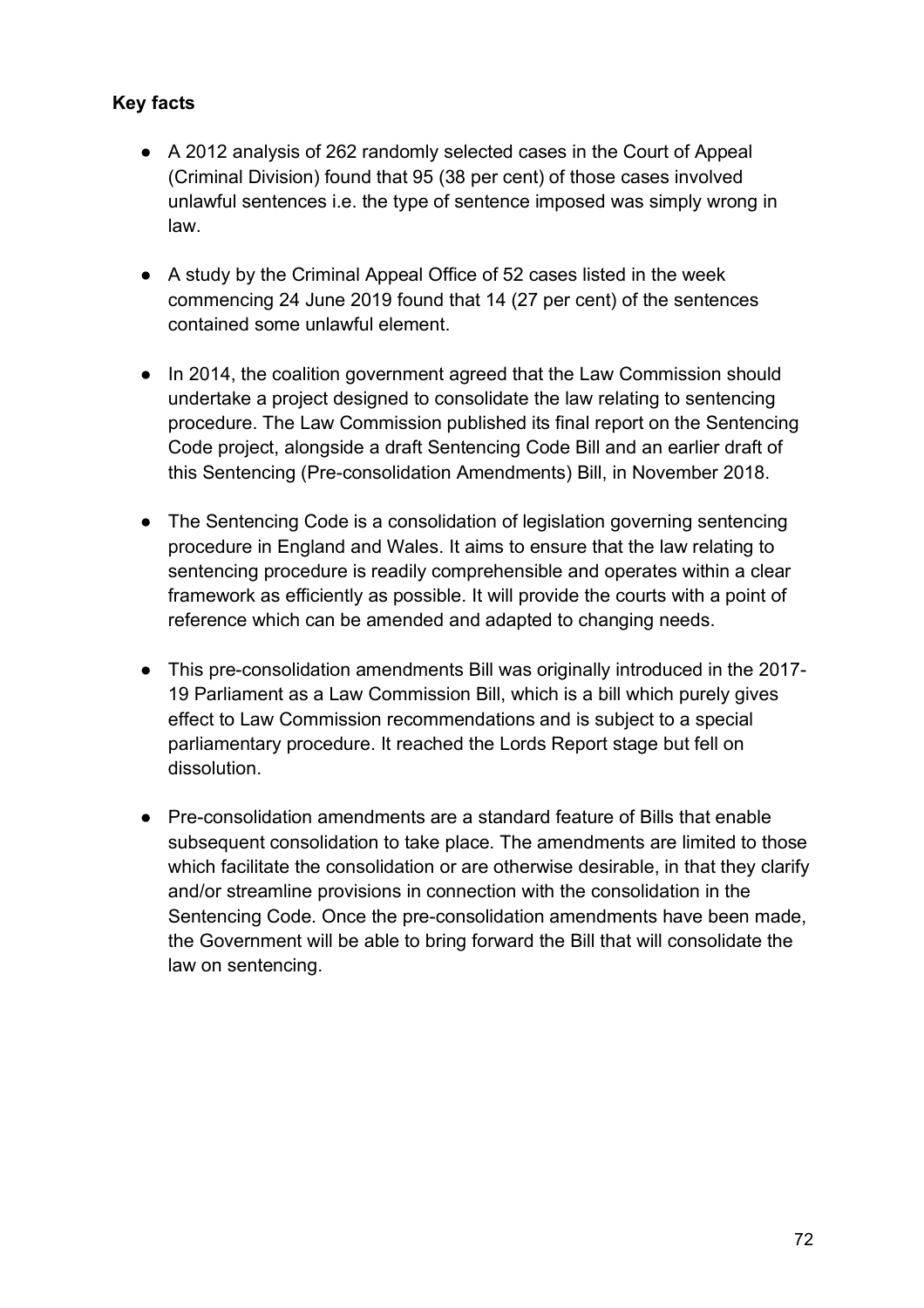## **The purpose of the Bill is to:**

• Recognise the bravery, commitment and sacrifices of police officers and empower them with additional powers, support and protection.

## **The main benefits of the Bill would be:**

- To implement the Government's commitment to establish a Police Covenant on a statutory footing and ensure that Parliament has the opportunity to scrutinise progress made against the Covenant.
- To allow special constables access to the representation and support afforded to Police Federation members, for example when a special constable faces disciplinary proceedings.
- To ensure that the law provides highly trained police drivers with the necessary legal protection when driving in accordance with their training when pursuing suspects and apprehending criminals on the roads.
- To strengthen the powers available to the police to allow them to tackle unauthorised encampments, including consideration of broadening the existing categories of criminal trespass.

## **The main elements of the Bill are:**

- Introducing a statutory requirement for the Home Office to report annually on progress made against the Police Covenant.
- Measures to allow special constables (fully warranted volunteer police officers) to join the Police Federation so that they can benefit from the additional protection and support afforded to members.
- Introducing a new test to assess the standard of driving of a police officer, so that their skills and training can be taken into account should there be any subsequent investigations into their actions.
- Potential measures to criminalise the act of trespassing when setting up an unauthorised encampment in England and Wales, and the introduction of new police powers to arrest and seize the property and vehicles of trespassers who set up unauthorised encampments.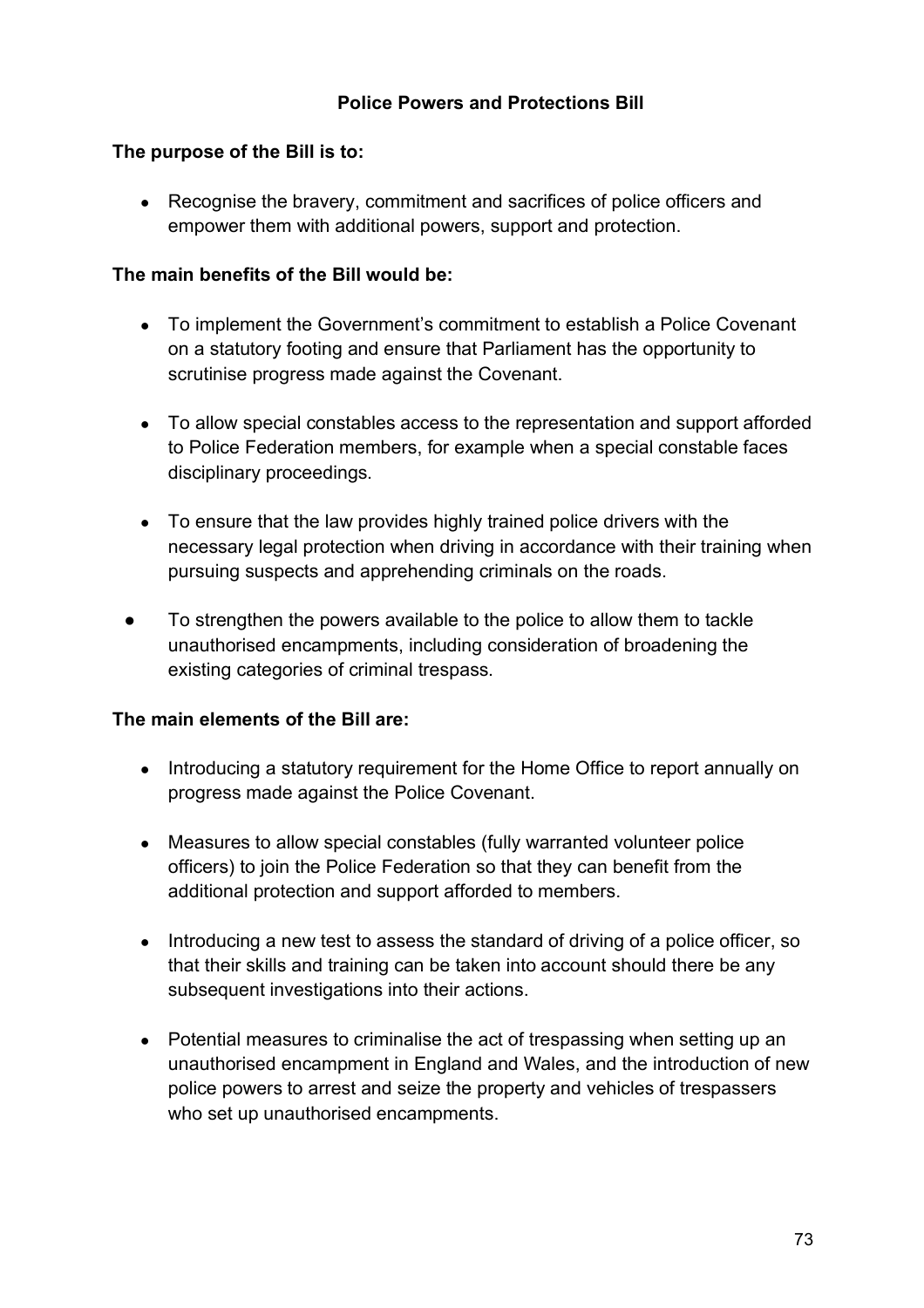## **Territorial extent and application**

• The Bill's provisions would apply in the main to England and Wales. Provisions related to introducing a new driving standards test for police officers are relevant to Scotland as road safety framework legislation is reserved and extends across Great Britain.

- In 2018-19 there were over 30,000 assaults on police officers in England and Wales (including British Transport Police), an increase of 12 per cent compared with over 27,000 assaults on police officers in the previous year.
- There are currently 10,640 special constables in England and Wales (excluding the British Transport Police). Special constables are fully warranted volunteer police officers and are becoming involved in an increasing range of specialist roles within policing.
- A 2017 survey of special constables (led by the National Police Chiefs' Council) indicated that special constables would like access to greater welfare support, like that offered by the Police Federation.
- The number of police pursuits authorised during 2016-17 was approximately 10,000, with around 500,000 police response drives. 97 independent investigations into road traffic incidents were completed between 1 April 2012 and 30 September 2017. As a result of these investigations, two officers were prosecuted for pursuit related incidents and five were prosecuted following investigations into emergency response driving.
- In July 2019, the number of recorded Traveller caravans on unauthorised sites in England and Wales, on land not owned by Travellers was 1098. Of these, 728 caravans were on land without the permission of the landowner.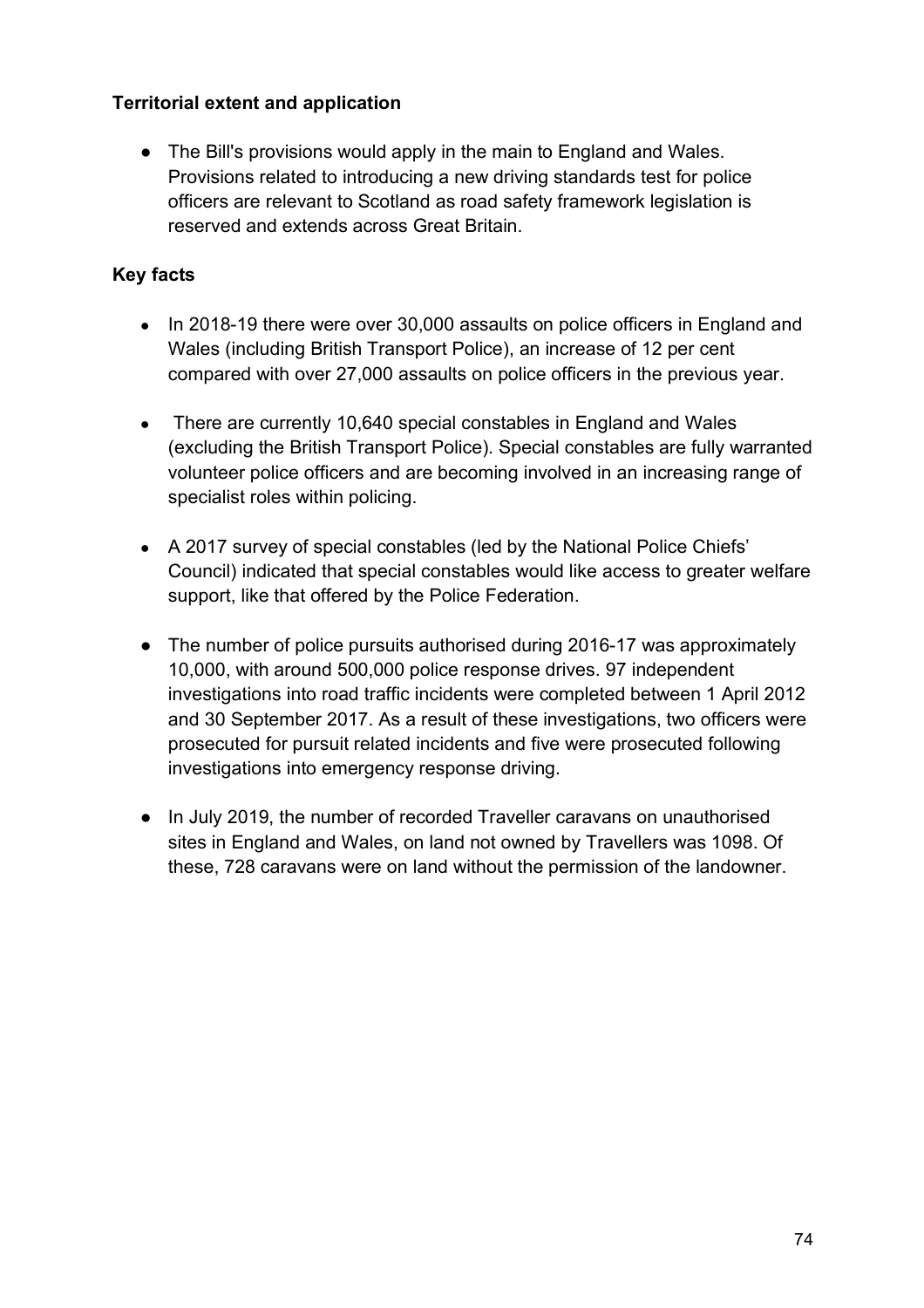# **Prisoners (Disclosure of Information About Victims) Bill**

*"Legislation will be brought forward to support victims of crime and their families."*

### **The purpose of the Bill is to:**

● Ensure that where an offender who has been convicted of murder, manslaughter or taking indecent photographs of children refuses to disclose certain details about their offences, that is considered by the Parole Board as part of their assessment as to whether that offender should be released.

### **The main benefits of the Bill would be:**

- Putting in statute, and therefore beyond doubt, the Parole Board's established practice of considering a failure by an offender to disclose specific information in these cases.
- Making this established Parole Board practice a legal obligation so families and victims will know that such issues must be taken into account as part of the Parole Board release process.

### **The main elements of the Bill are:**

- Amending the life sentence and the extended determinate sentence release test to direct the Parole Board to take into account circumstances where an offender, who has been convicted of murder or manslaughter, has not disclosed the location of a victim's remains.
- Amending the extended determinate sentence release test to direct the Parole Board to take into account circumstances where an offender, who has been convicted of taking or making indecent photographs of children, has not disclosed the identities of the child or children in the image(s).

#### **Territorial extent and application**

• The Bill's provisions would extend and apply to England and Wales. Prisons and sentencing (including release provisions) are devolved to Scotland and Northern Ireland.

## **Key facts**

● The first measure of this Bill is a version of 'Helen's Law', which has been the subject of a campaign by Marie McCourt. Her daughter, Helen, was murdered by Ian Simms in 1988 and her body has never been found.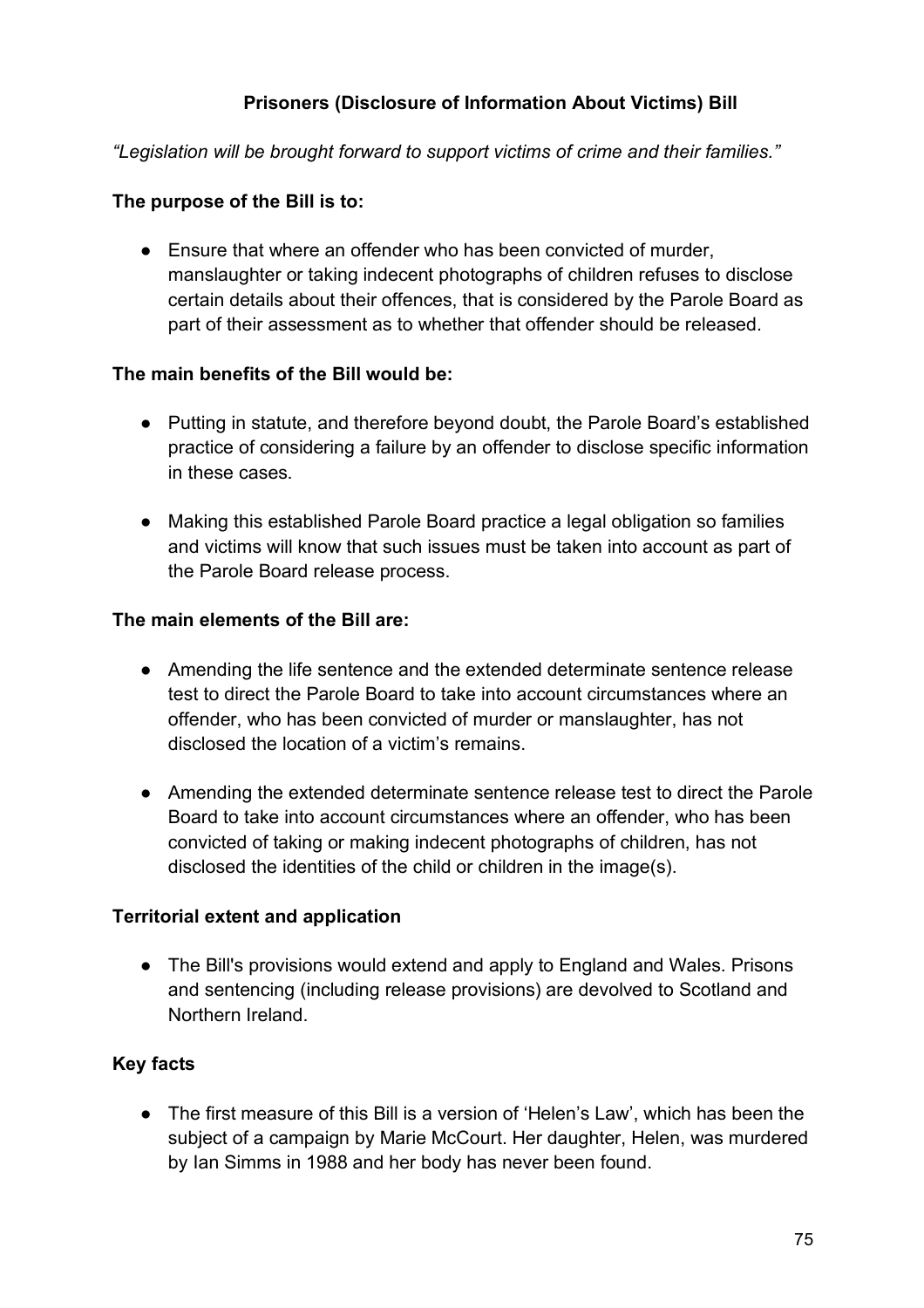● The Parole Board already has internal guidance which advises panel members to consider any failure or refusal by an offender to disclose the whereabouts of a victim's remains information when assessing release. The Bill makes this a statutory requirement.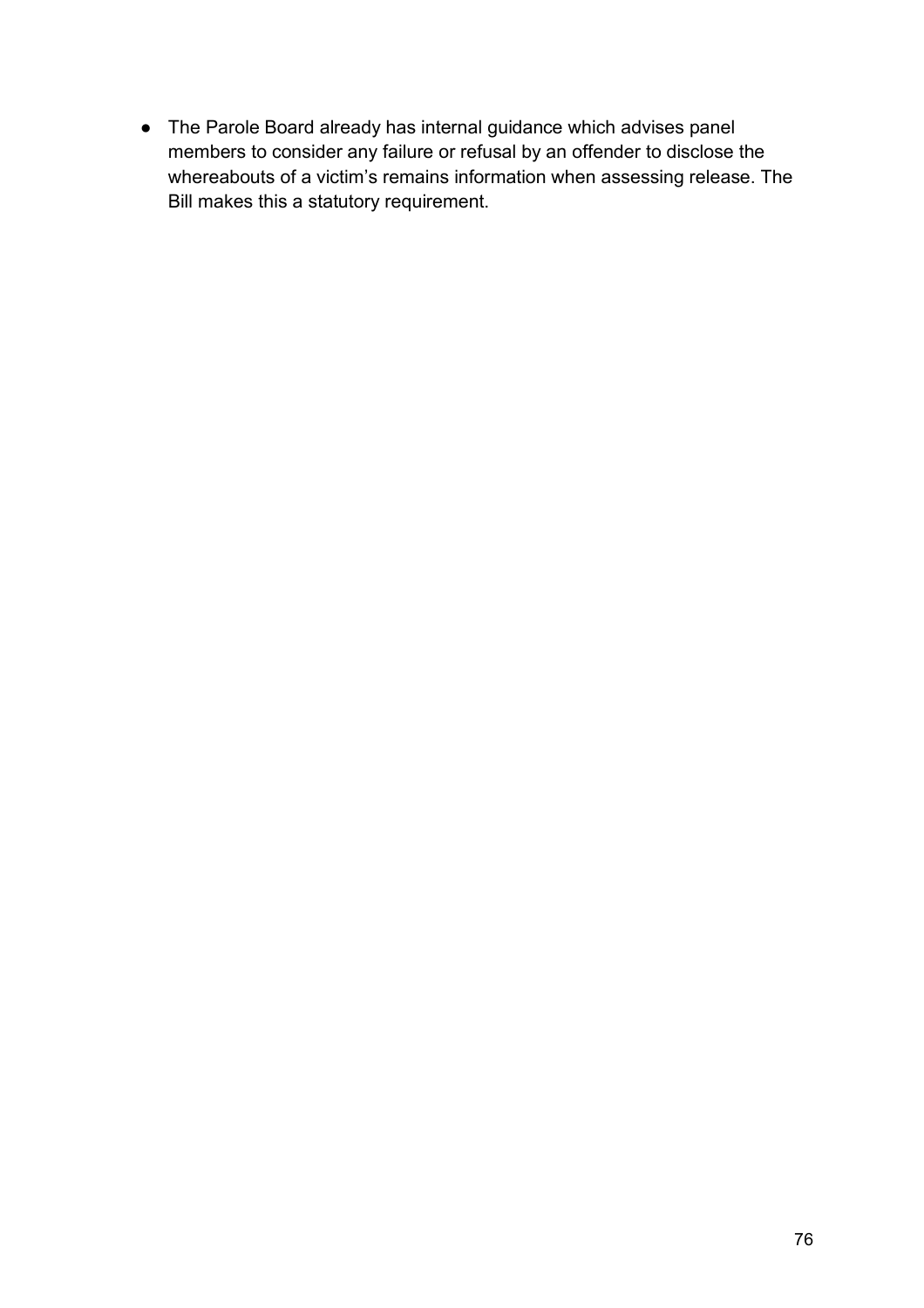## **Divorce, Dissolution and Separation Bill**

*"My government will ensure...that the courts work better for all those who engage with them..."*

## **The purpose of the Bill is to:**

● Remove issues that create conflict within the divorce process to strengthen family support.

### **The main benefits of the Bill would be:**

- Ensuring that the decision to divorce is a considered one, and reducing family conflict where reconciliation is not possible and divorce is inevitable.
- Bringing long-overdue reform that will directly benefit families by supporting the parties to focus on the future rather than raking over allegations about the past.

### **The main elements of the Bill are:**

- Retaining the sole ground of irretrievable breakdown, but replacing the requirement to also make an allegation about the other spouse's conduct or demonstrate a period of separation. Removing the possibility of contesting the decision to divorce.
- Introducing a new minimum period of 20 weeks between the start of proceedings and applying for the conditional order , so that couples are encouraged to be as constructive as possible. (The six-week period between conditional and final order – currently called decree nisi and decree absolute – will remain).
- Introducing a new option for a joint application in cases where the decision to divorce is a mutual one.

#### **Territorial extent and application**

● The Bill's provisions would extend and apply to England and Wales, with some consequential effects in Scotland and Northern Ireland. Civil law is reserved in the case of Wales, but devolved to Scotland and Northern Ireland.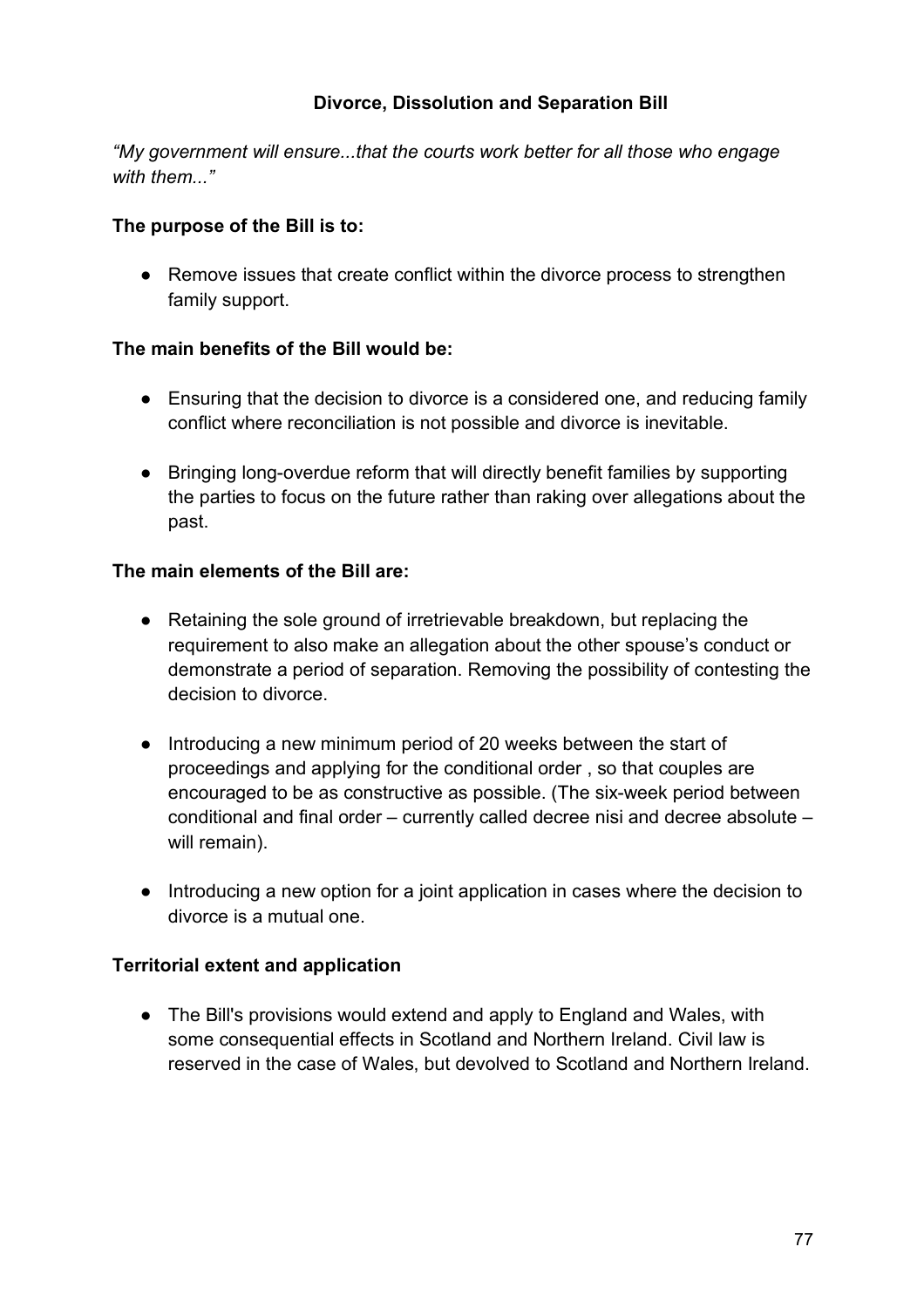- In 2018, the court received 118,141 petitions for divorce. People applying for a divorce must currently have been separated for at least two years or otherwise make allegations about their spouse's conduct. Around three out of five divorce applications are based on allegations about the respondent's behaviour or adultery.
- Only around two per cent of respondents contest the divorce application. Of these, only a handful go on to contest ("defend") the divorce at a court hearing.
- Between 2011 and 2018, around two thirds of cases reached conditional decree within our proposed minimum of 20 weeks. This includes approximately one in ten cases within eight weeks, and four in ten cases between nine and 16 weeks.
- The Government is committed to reducing the levels of harmful conflict between parents – whether the parents are together or have separated – through the £39 million Reducing Parental Conflict programme.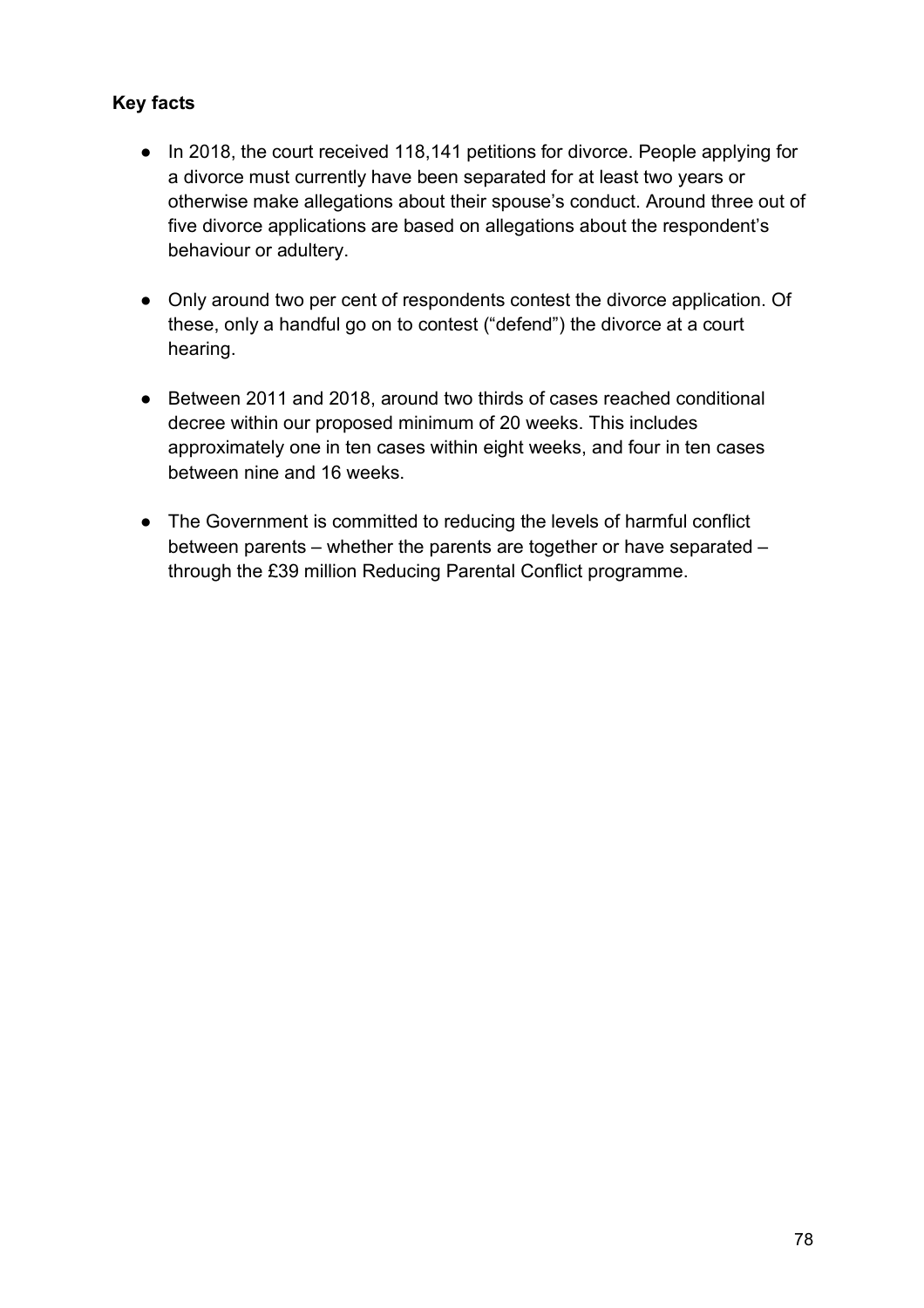### **Domestic Abuse Bill**

*"My government will ensure...that the courts work better for all those who engage with them, including victims of domestic abuse."*

### **The purpose of the Bill is to:**

● Transform the response to domestic abuse to better protect victims and their children, ensuring that they have the support they need and offenders are brought to justice.

### **The main benefits of the Bill would be:**

- Changing the justice system so it better serves victims of domestic abuse.
- Reducing offending and re-offending.
- Strengthening the support for victims and their children provided by local authorities and other statutory agencies.

### **The main elements of the Bill are:**

- Creating a statutory definition of domestic abuse, emphasising that domestic abuse is not just physical or sexual violence, but can also involve emotional, coercive or controlling, and economic abuse.
- Establishing in law the Domestic Abuse Commissioner to: stand up for victims and survivors; raise public awareness; monitor the response of local authorities, the justice system and other statutory agencies; and hold them to account in tackling domestic abuse.
- Providing for a new Domestic Abuse Protection Notice and Domestic Abuse Protection Order - placing restrictions and other requirements on perpetrators in order to better protect victims.
- Placing a duty on tier one local authorities in England (County Councils, Metropolitan and Unitary Authorities, the Greater London Authority) to provide support to victims of domestic abuse and their children in refuges and other safe accommodation.
- Creating a statutory presumption that victims of domestic abuse are eligible for special measures in the criminal courts (for example, to enable them to give evidence via a video link).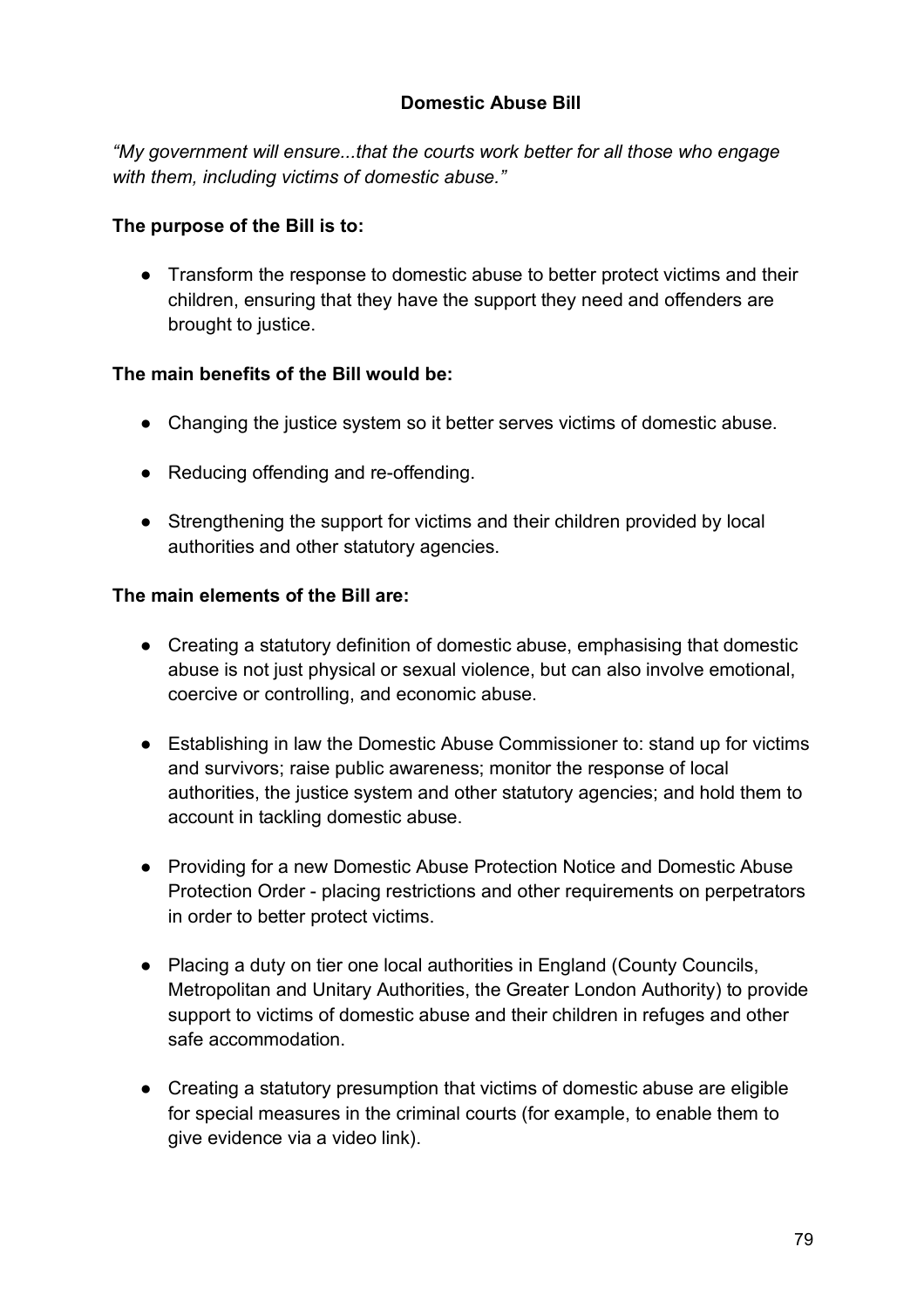- Placing the guidance supporting the Domestic Violence Disclosure Scheme ("Clare's Law") on a statutory footing.
- Creating a new domestic abuse offence in Northern Ireland to criminalise controlling or coercive behaviour.
- Prohibiting perpetrators of abuse from cross-examining their victims in person in the family courts.
- Extending the extra-territorial jurisdiction of the UK courts so that, where appropriate, UK nationals and residents who commit certain violent and sexual offences outside the UK may be brought to trial in the UK.

## **Territorial extent and application**

• The Bill's provisions would extend and apply in the main to England and Wales. Some provisions would extend and apply to the whole of the UK. Domestic abuse policy is devolved to Scotland, Wales and Northern Ireland. Criminal justice policy is devolved to Scotland and Northern Ireland.

## **Integrated Domestic Abuse Courts**

● In our manifesto we also committed to piloting integrated domestic abuse courts. We want the courts to deliver the best outcomes they can for victims of domestic abuse and are considering how we achieve that.

- The offence of controlling or coercive behaviour in an intimate or family relationship was introduced in 2015.
- In the year ending March 2019, an estimated 2.4 million adults aged 16 to 74 experienced domestic abuse (1.6 million women and 786,000 men).
- Around one in five children have been exposed to domestic abuse.
- The police recorded 746,219 domestic abuse-related crimes in the year ending March 2019, an increase of 24 per cent from the previous year. This increase may reflect factors related to reporting and recording and does not provide a reliable indication of current trends.
- For the year ending March 2017, the cost of domestic abuse for victims was estimated to be approximately £66 billion in England and Wales (this includes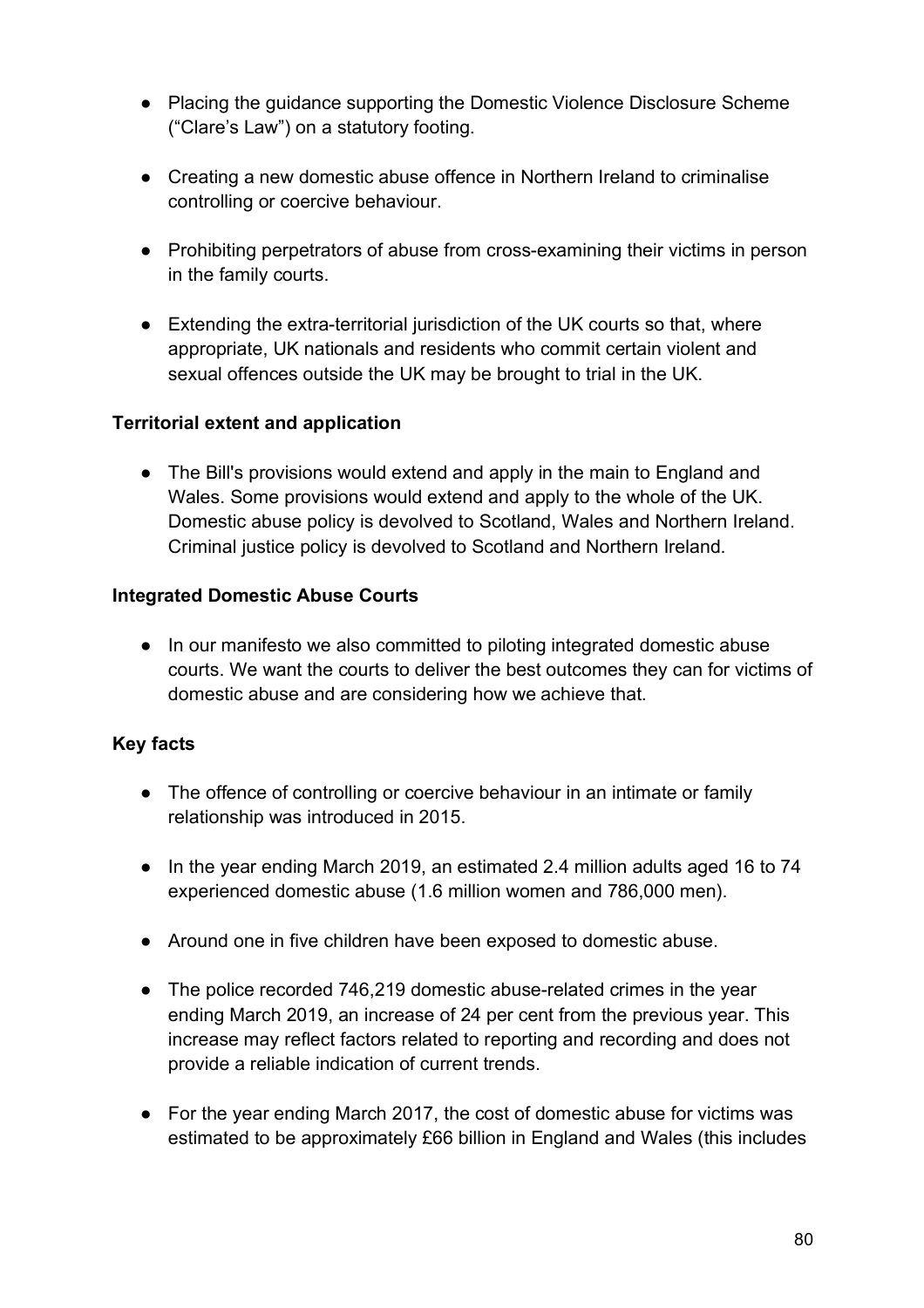the impact of physical and emotional harms in terms of lost output, health services and police costs).

● On 18 September 2019, Nicole Jacobs (former CEO of Standing Together Against Domestic Violence) was appointed as Designate Domestic Abuse Commissioner.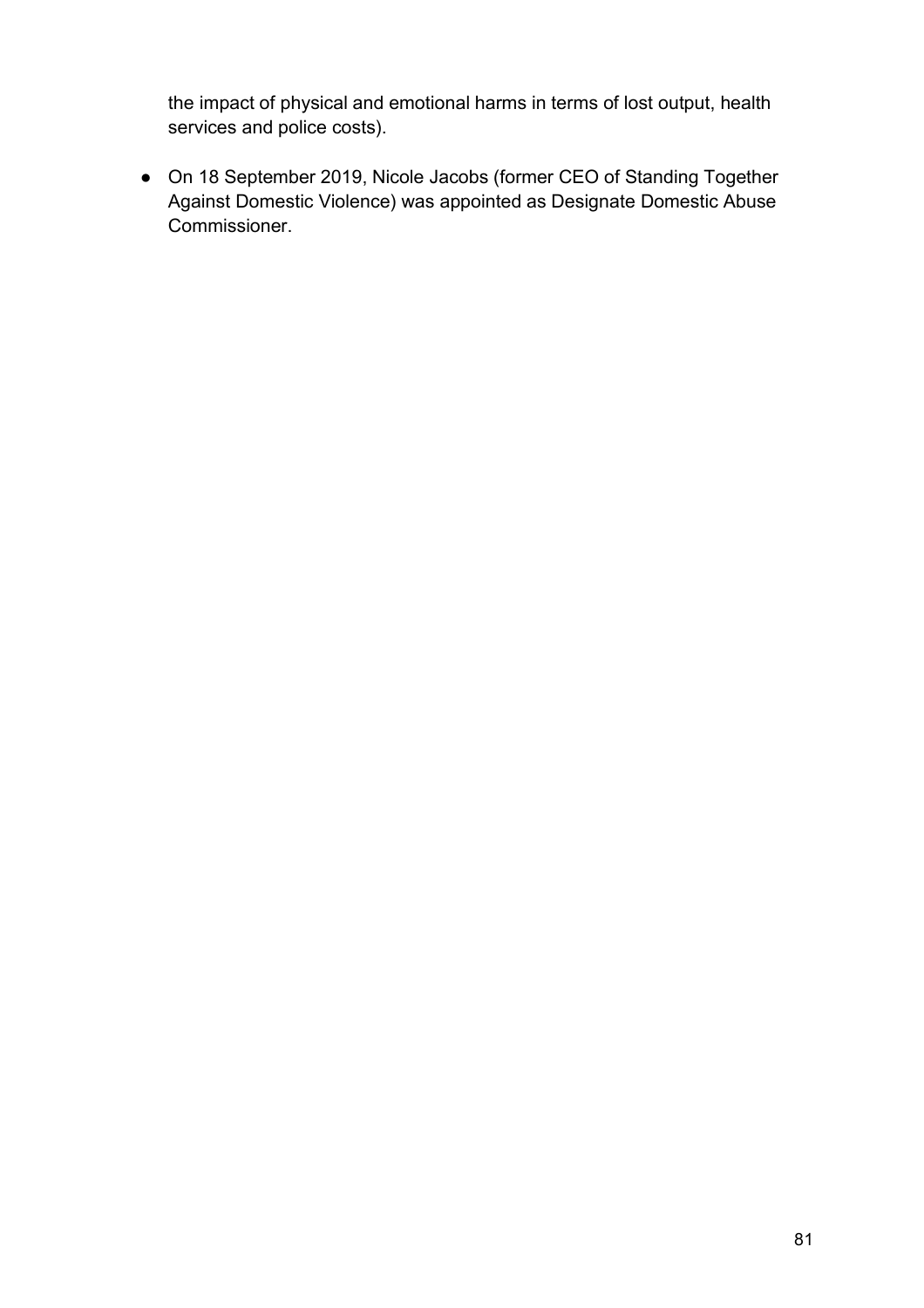# **Extradition (Provisional Arrest) Bill**

### **The purpose of the Bill is to:**

● Ensure the police have the power to arrest potentially dangerous individuals then and there, to get them off the streets and into the court system within 24 hours of arrest.

### **The main benefits of the Bill would be:**

- Enabling a police officer to arrest someone they know is wanted for a serious crime that took place in a trusted country outside the UK, without having to apply to a court for a warrant first.
- Ensuring that a person wanted by authorities in a trusted country for a serious crime is arrested quickly, just as they would be if they were wanted for an offence in the UK.
- Preserving the role of the courts in extradition proceedings, which will be unaffected by this Bill. A wanted person will still be brought before the court within 24 hours of their arrest. But the current risk of absconding during the period between being encountered by the police and applying for a warrant will be removed.
- In the event that the UK no longer had access to the European Arrest Warrant after leaving the EU, the Bill could be amended to apply to some or all EU Member States subject to parliamentary approval.

#### **The main elements of the Bill are:**

- A new power to enable the immediate arrest of an individual for a serious offence and wanted by trusted partners, in whose use of Interpol Notices and criminal justice systems we have a high level of confidence.
- The power to add countries to the list of specified countries at any point, subject to parliamentary approval, if it is considered that there is a good reason to do so.

#### **Territorial extent and application**

• The Bill's provisions would extend and apply to the whole of the UK. Extradition and immigration policy is a reserved matter.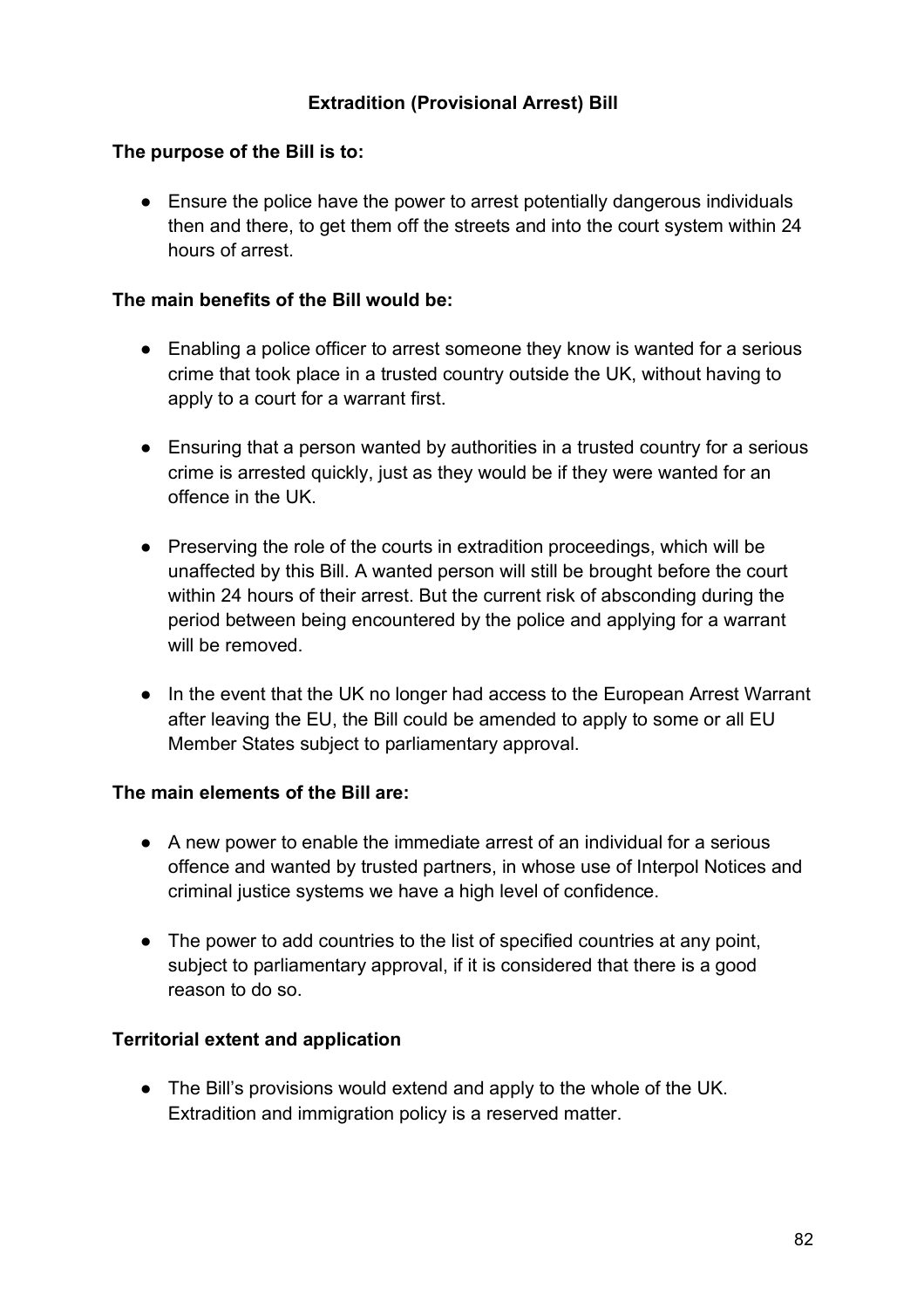- The legislation will contain safeguards to ensure that the power is only used in relation to requests sent by specified countries and for serious offences. These are countries in whose use of Interpol notices and criminal justice systems we have a high level of confidence (initially the United States, Canada, New Zealand, Australia, Lichtenstein and Switzerland are specified).
- Many like-minded countries already provide the ability for the police to arrest on the basis of Interpol alerts, for example many EU member states, Norway and Switzerland.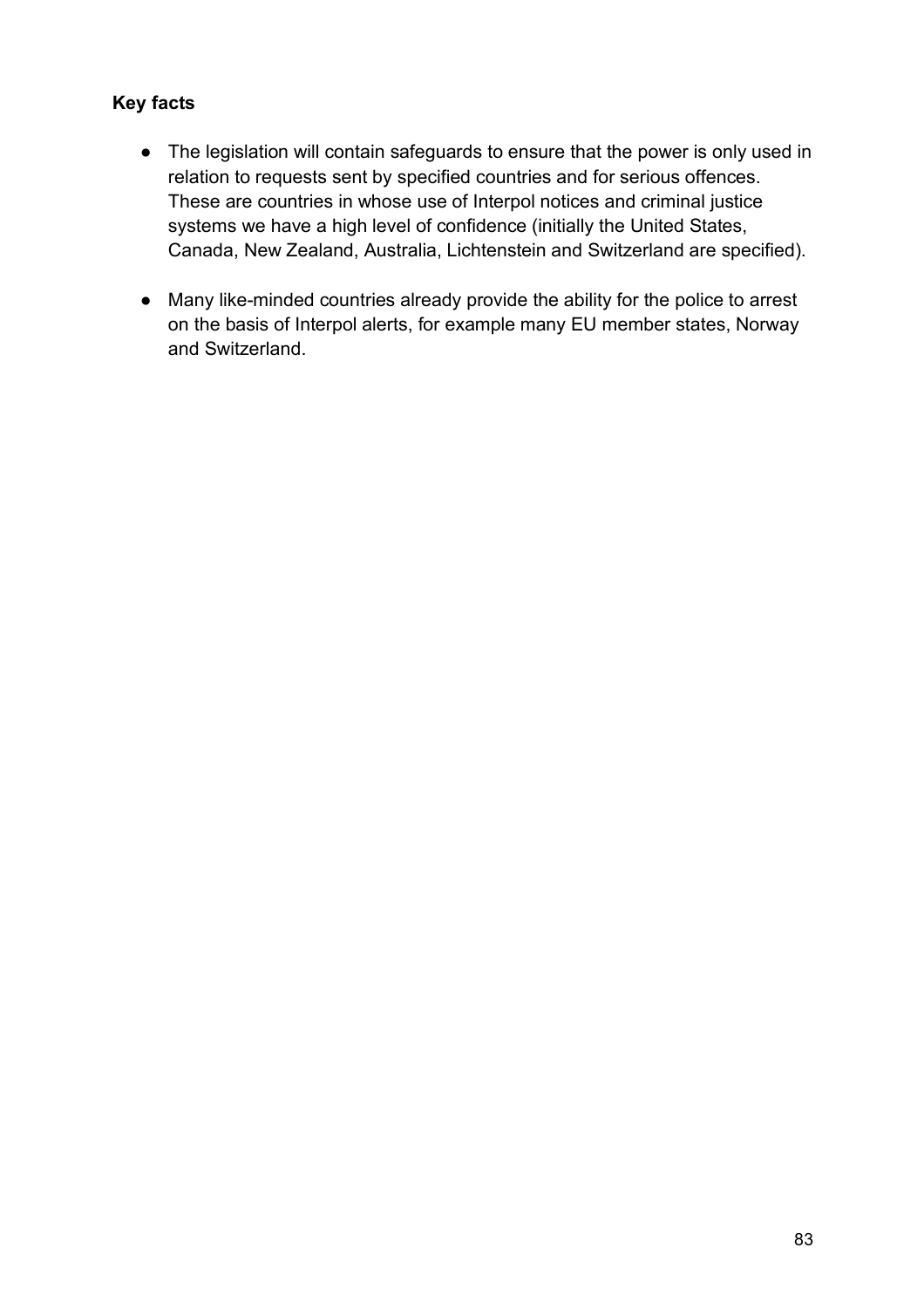# **Foreign national offenders legislation**

### **The purpose of the legislation is to:**

● Enhance our ability to deal effectively with foreign national offenders (FNOs).

### **The main benefits of the legislation would be:**

- Disrupting the activities of increasingly mobile and sophisticated organised criminal networks which facilitate the illegal return of foreign national offenders.
- Maximising the removal of foreign national offenders and deterring them from returning to the UK.

#### **The main elements of the legislation are:**

- Increasing the maximum penalty for foreign national offenders who return to the UK in breach of a deportation order.
- Other measures may be brought that will make it easier to deport foreign national offenders.

#### **Territorial extent and application**

● The legislation's provisions would extend and apply to the whole of the UK. Immigration policy is a reserved matter.

- Foreign nationals who abuse our hospitality by committing crimes in the UK should be in no doubt of our determination to deport them.
- The Government has removed more than 50,000 foreign national offenders since the start of the financial year 2010-11.
- We removed 5,322 foreign national offenders in the last financial year (2018-19), of whom 3,633 were EEA foreign national offenders. This includes over 2,000 Foreign National Offenders removed directly from prison under the Early Removal Scheme.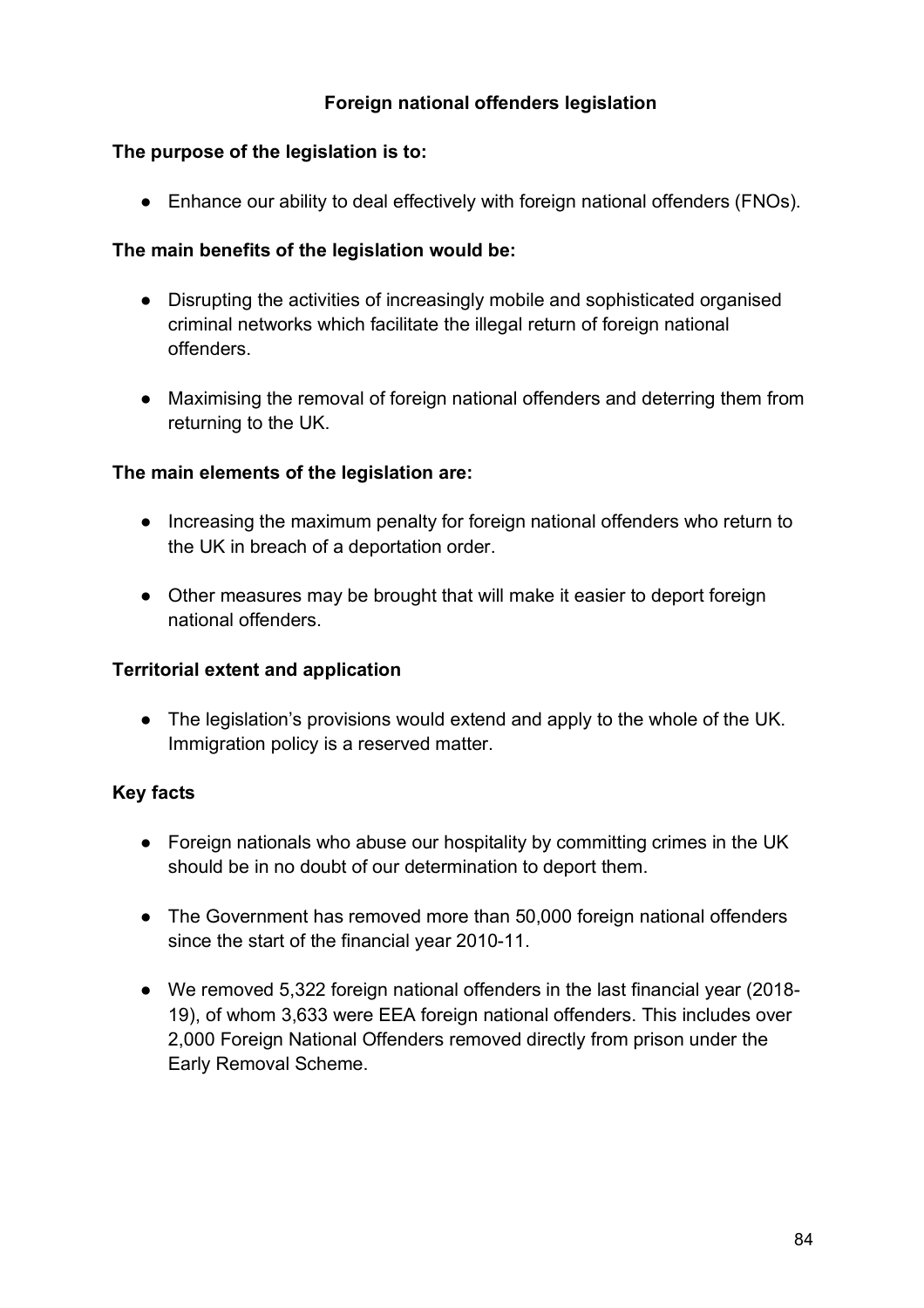## **Victims law reform**

- $\bullet$  How victims of crime and their families are subsequently treated within the justice system can make a huge difference in helping them to recover.
- The Government is committed to continuing to develop and implement a Victims' Law that guarantees victims' rights and the level of support they can expect. We will consult on this early next year.
- A revised Victims' Code, which will clearly set out the minimum level of service victims can expect from criminal justice agencies,will also be published in early 2020.
- This follows commitments made in the first-ever cross-Government Victims' Strategy to improve the support on offer at every stage of the criminal justice system. These changes will ensure that victims of crime receive the very best support, as well as the information they need, at every stage of the criminal justice system.
- The main elements on which the Government expects to consult are:
	- Strengthening the Victims' Code so that it keeps pace with the changing nature of victims' needs and addresses the complexity and accessibility of the criminal justice system.
	- Exploring enhancing powers for the Victims' Commissioner so that they can better hold the Government to account.
- In addition to these elements, we are enhancing protections for victims of domestic abuse and where offenders cause additional distress to victims by not disclosing certain details about their offences, we will ensure that this is considered by the Parole Board as part of their assessment as to whether that offender should be released.
- The Government has also committed to exploring how we can strengthen support offered to survivors of terrorism and their families.

## **Key facts**

• Only 18 per cent of victims were aware of the Victims' Code in the year ending March 2017. We are working to address the lack of awareness of their rights among victims.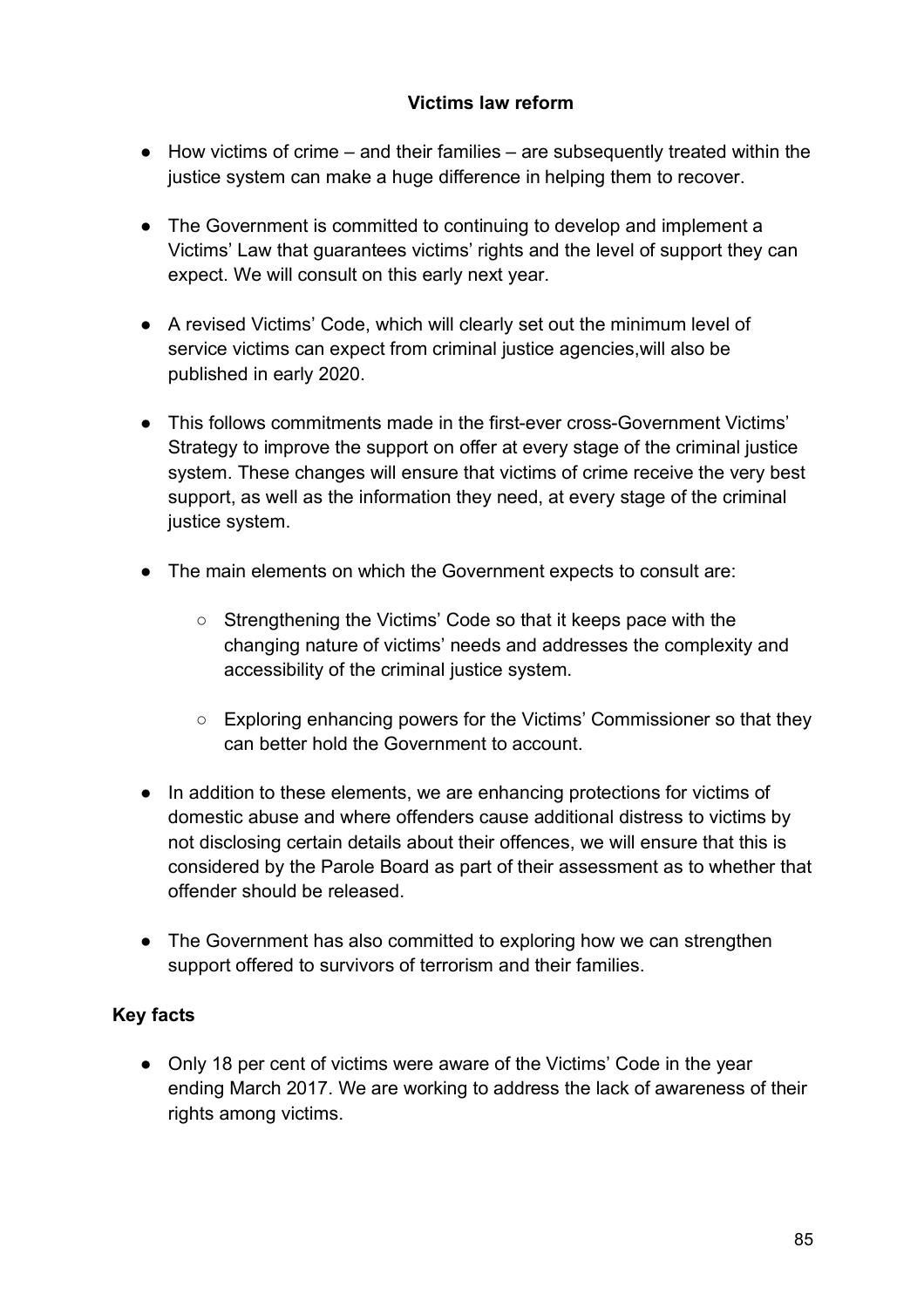● Only 15 per cent of victims recalled being given the opportunity by the police to make a Victim Personal Statement in the year ending March 2017.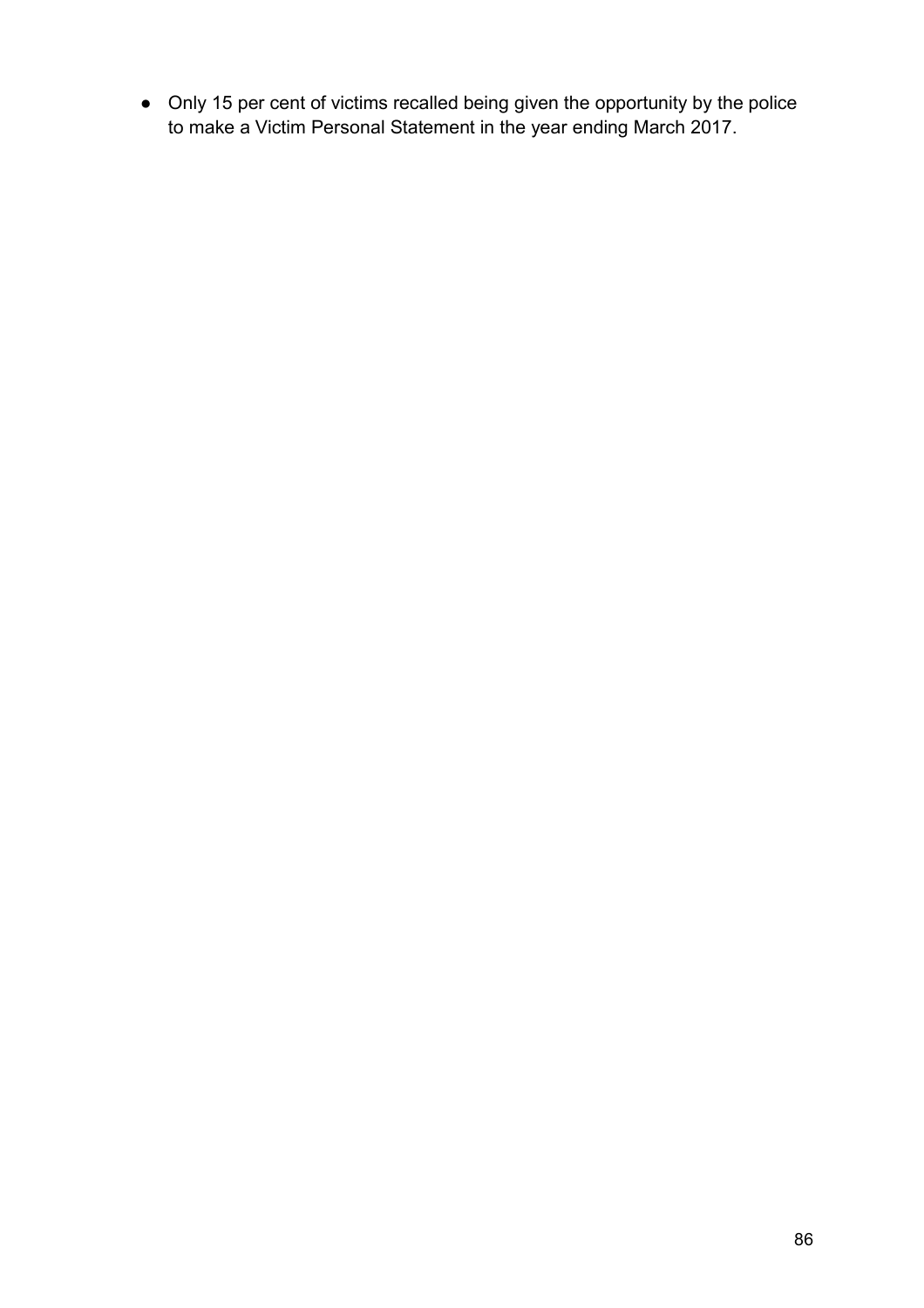## **Espionage legislation**

### **The purpose of the legislation is to:**

● Provide the security services and law enforcement agencies with the tools they need to disrupt Hostile State Activity.

#### **The main benefits of the legislation would be:**

- Strengthening our response to reduce the threat posed by Hostile State Activity in the UK.
- Making the UK a harder environment for adversaries to operate in.
- Ensuring the security services and law enforcement agencies continue to have the necessary powers to meet current and evolving threats to the UK, both domestically and overseas from Hostile State Activity.

### **The main elements of the legislation are:**

- Modernising existing offences, to deal more effectively with the espionage threat.
- Creating new offences, to criminalise other harmful activity conducted by, and on behalf of states.

## **Territorial extent and application**

- The legislation's provisions would extend and apply to the whole of the UK. National security and defence policy are reserved matters.
- The Government would look to apply certain offences extraterritorially in order to protect our assets overseas and protect the UK mainland against actors operating overseas.

## **Key facts**

● This work is delivering on a commitment made by the former Prime Minister in the wake of the Salisbury attack, and would bring together new and modernised powers, giving our security services the legal authority they need to tackle the evolving hostile state threat now and in the future.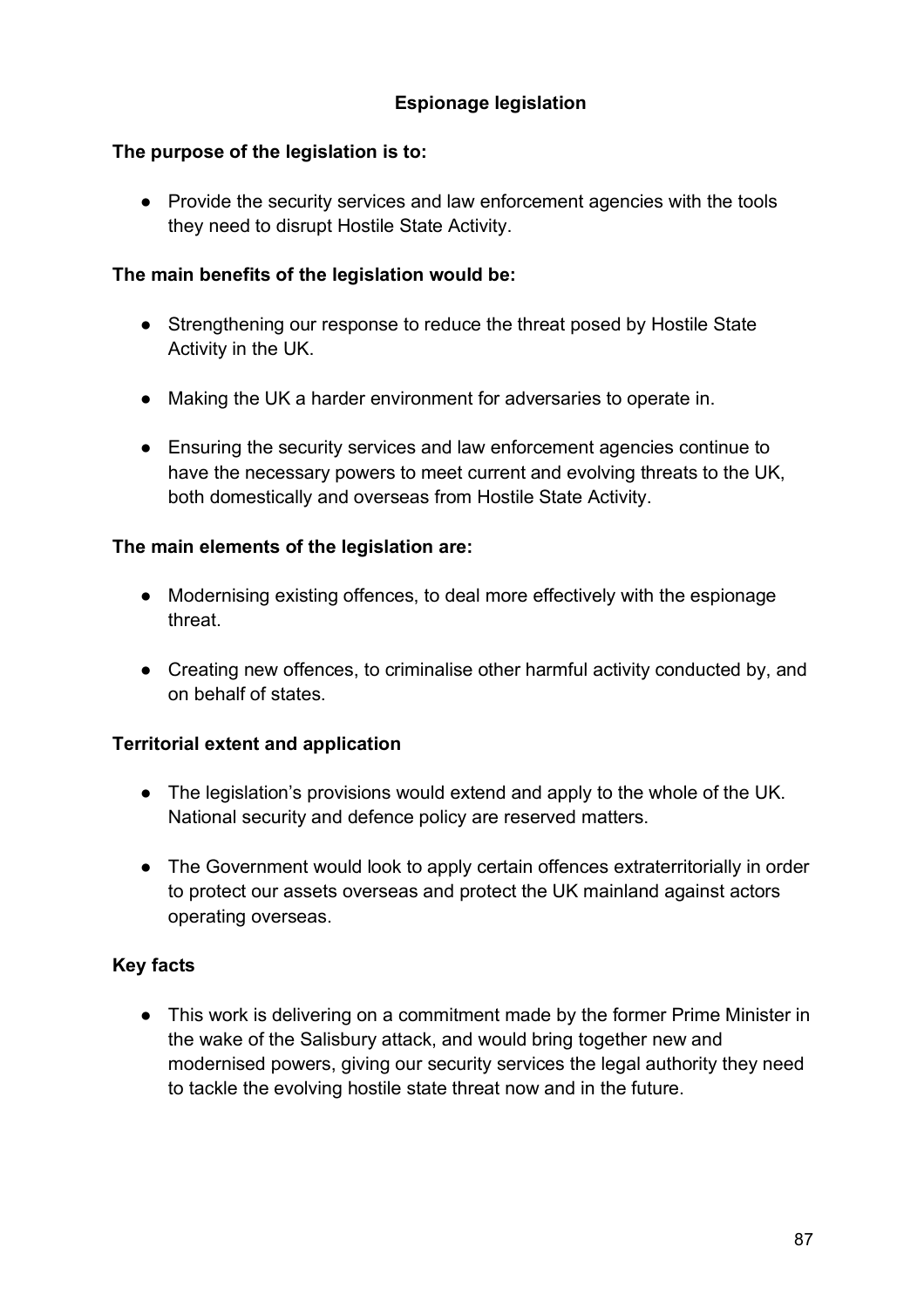- As part of this, the Government is considering whether to follow allies in adopting a form of foreign agent registration, updating the Official Secrets Acts for the 21st century, as well as the case for updating treason laws.
- The Law Commission have been commissioned by the Government to review the Official Secrets Acts. The Official Secrets Acts are the only pieces of UK legislation that currently exist to specifically address Hostile State Activity such as espionage, sabotage and subversion, other than the ports stop power we included in the Counter-Terrorism and Border Security Act 2019. The Government will reflect on their final recommendations when published.
- The Government is also considering like-minded international partners' legislation, to see whether the UK would benefit from adopting something similar. This includes the US and Australia.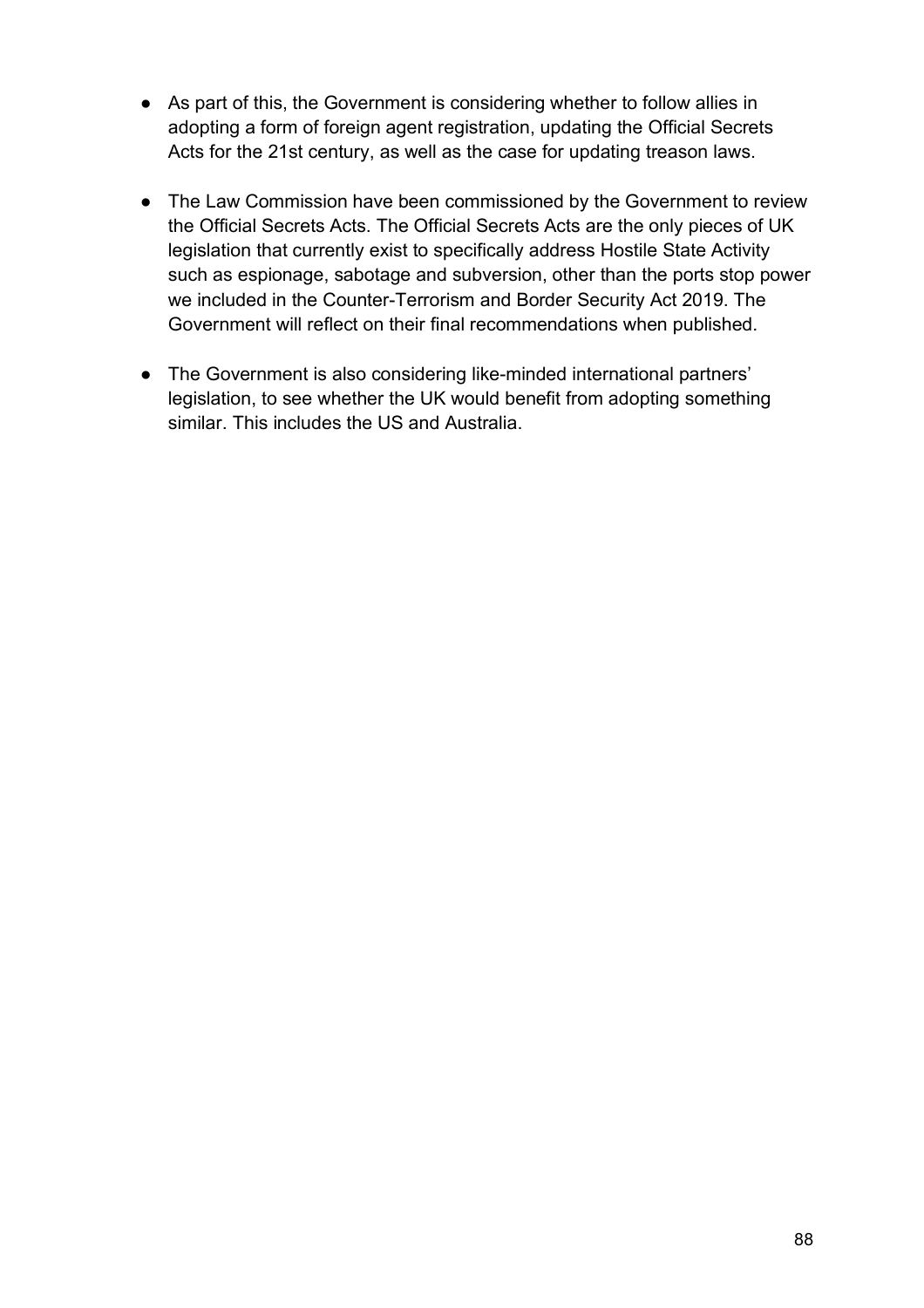## **Royal Commission on the Criminal Justice Process**

*"My ministers will establish a Royal Commission to review and improve the efficiency and effectiveness of the criminal justice process."*

- The Government is committed to ensuring a fair justice system that works for the law-abiding majority and gives a second chance to those who wish to make a fair start.
- As set out in the manifesto, we will establish a Royal Commission on the criminal justice process in England and Wales.
- This will deliver a fundamental review of the key issues affecting the system, both today and in the future.
- The Commission's recommendations should help deliver improvements to the criminal justice process to make it more efficient and effective.
- The Government will set out the terms of reference for the Royal Commission in due course, which will include details on the scope, duration and membership of the Commission.

- The last Royal Commission on the justice system was the Royal Commission on Criminal Justice (Runciman), which was established in 1991 and reported in 1993.
- That Commission looked at the effectiveness of the criminal justice system in England and Wales, from police behaviour through to court proceedings and appeals. It led to the establishment of the Criminal Cases Review Commission in 1995.
- Once the Government has drafted the Terms of Reference for the Royal Commission, Her Majesty the Queen will then be asked to approve the Commission. One she has done so it will be established by Royal Warrant.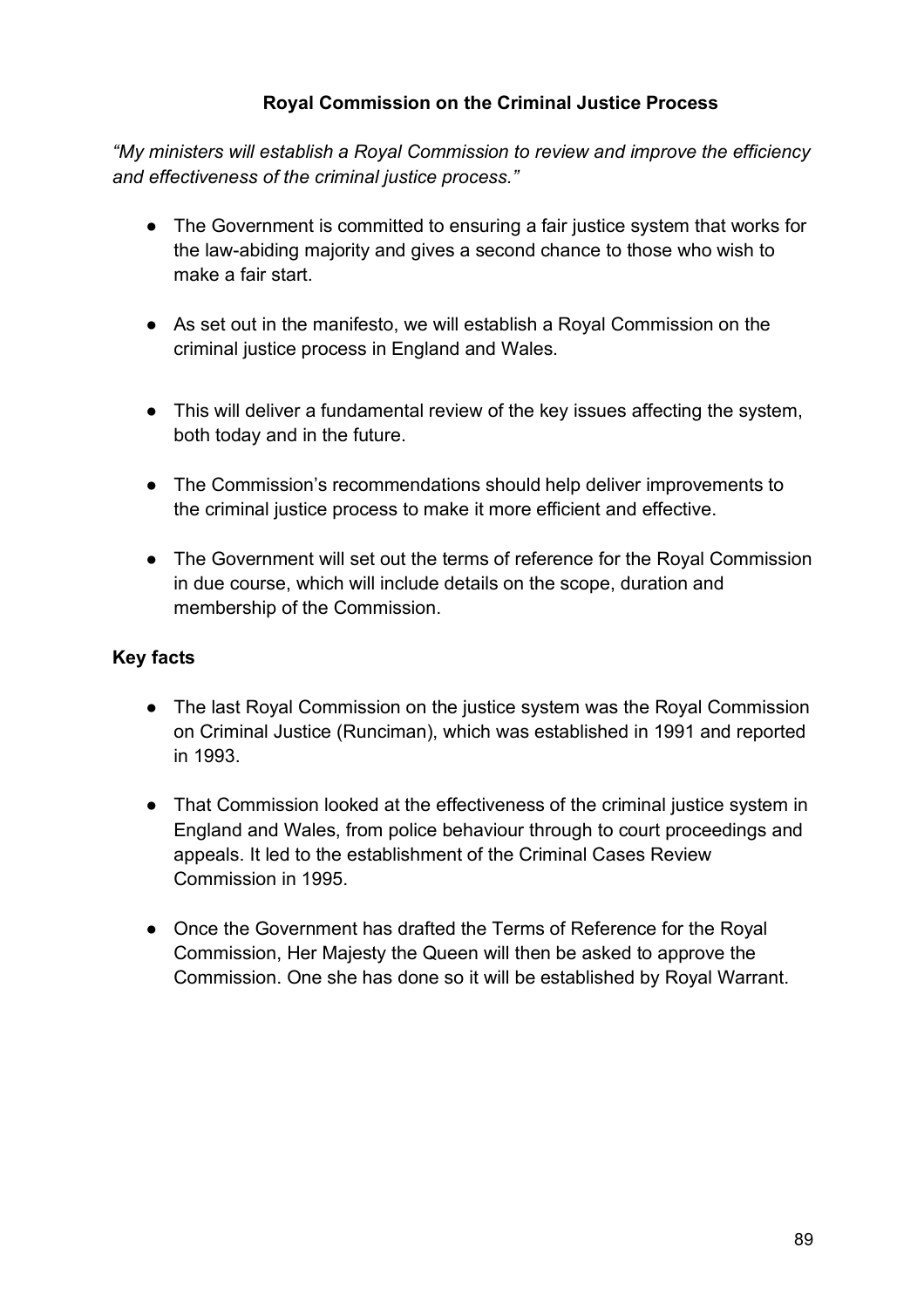# **INFRASTRUCTURE, INVESTMENT AND DEVOLUTION**

## **National infrastructure strategy**

*"My government will prioritise investment in infrastructure…"*

- The National Infrastructure Strategy will be published alongside the first Budget, and will set out further details of the Government's plan to invest £100 billion to transform the UK's infrastructure.
- The Strategy will set out the Government's long-term ambitions across all areas of economic infrastructure including transport, local growth, decarbonisation, digital infrastructure, infrastructure finance and delivery.
- The Strategy will have two key aims:
	- To unleash Britain's potential by levelling up and connecting every part of the country. Prosperity will be shared across all of the UK, and longstanding economic challenges addressed, through responsible and prudent investment in the infrastructure.
	- To address the critical challenges posed by climate change and build on the UK's world-leading commitment to achieve net zero emissions by 2050.
- The Strategy will also provide the Government's formal response to the National Infrastructure Commission's 2018 National Infrastructure Assessment, which made a series of independent recommendations to government across all sectors of economic infrastructure (transport, energy, digital, waste, water and flood management).

- The National Infrastructure Commission (the Commission) was set up in 2015 to provide the government with impartial, expert advice on the UK's long-term infrastructure priorities. It was formally established as an Executive Agency of HM Treasury in 2017.
- The Commission's first National Infrastructure Assessment was published in July 2018, and made a series of recommendations to the Government across all sectors of economic infrastructure. The Government has committed to responding to these recommendations through the publication of a National Infrastructure Strategy, which will set out plans to close the productivity gap between London and other parts of the UK and address the critical challenges posed by climate change.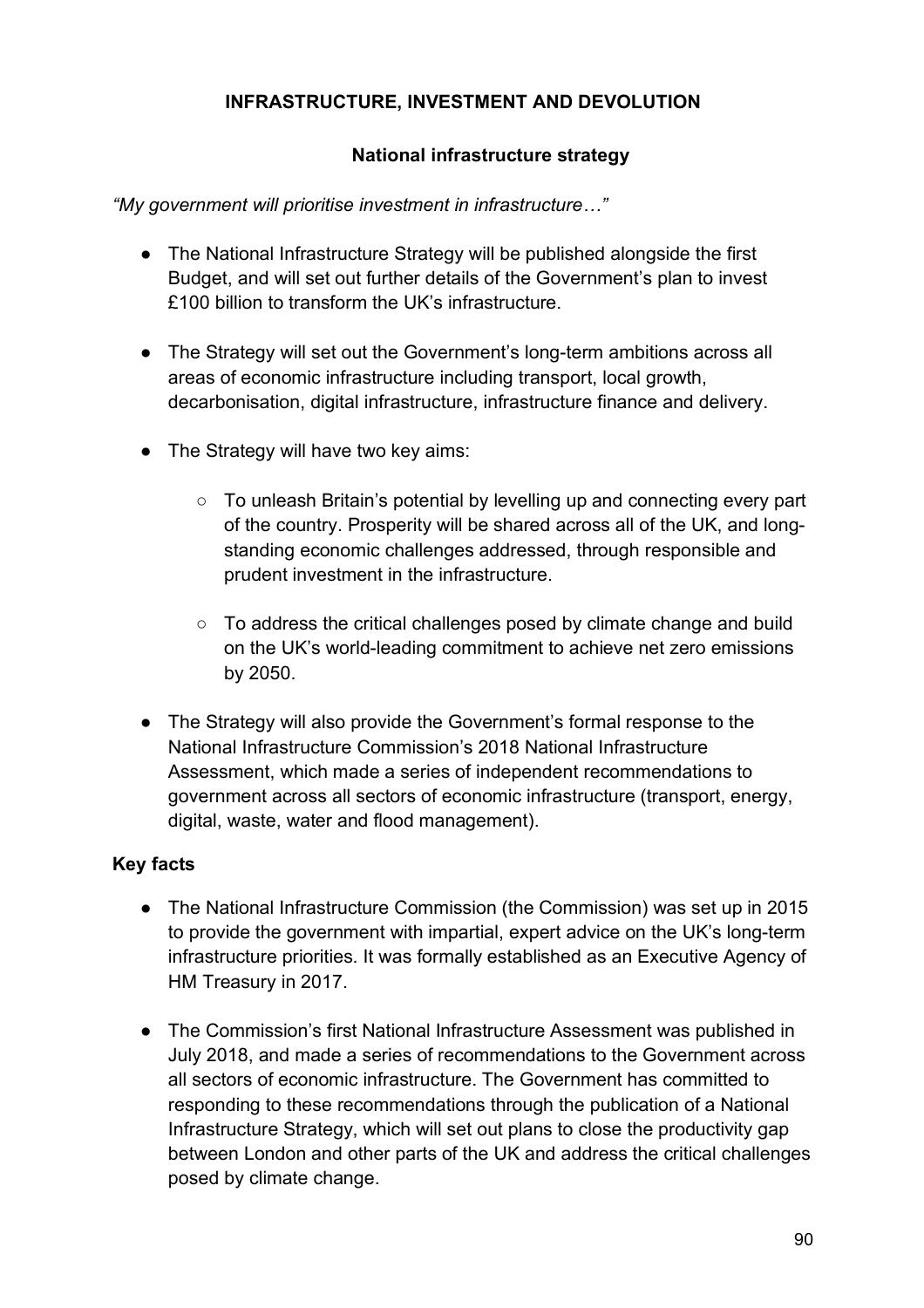- The Government will look to introduce any legislation required to deliver plans set out in the infrastructure strategy in due course.
- Much infrastructure policy is devolved. Any changes to reserved policy areas will apply across the whole of the UK, and the Devolved Administrations will benefit from Barnett allocations relating to any increase in spending.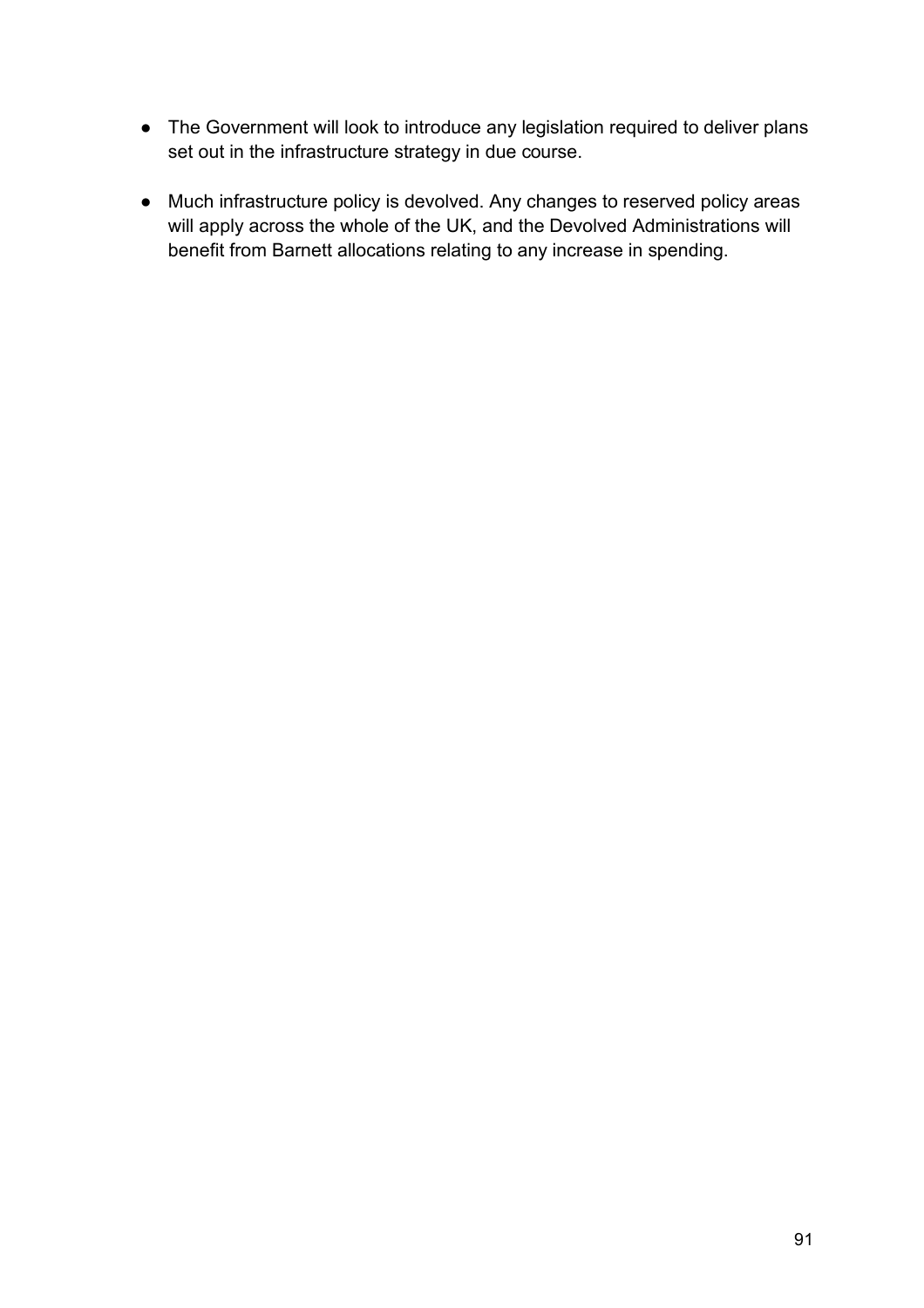## **Broadband legislation**

*"New laws will accelerate the delivery of gigabit capable broadband."*

## **The purpose of the legislation is to:**

- Support the roll out of gigabit-capable broadband across the UK to achieve nationwide coverage as soon as possible so people can reap the huge benefits of the fastest, most secure and resilient internet connections.
- Make it easier for telecoms companies to install broadband infrastructure in blocks of flats.
- Ensure that all new homes are built with reliable and fast internet speeds.

### **The main benefits of the legislation would be:**

- Faster speeds (one gigabit, i.e. 1,000 megabits per second) boosting productivity, driving innovation in our public services and giving people the fast connectivity they need to reap the benefits of the digital revolution.
- Increasing download speeds with a gigabit-capable network, which are more than 30 times the speed of superfast broadband and will allow you to download a High Definition film in fewer than 45 seconds.
- Faster and more reliable internet connections for people living in flats. New measures will also ensure that all new homes are built with the fastest connectivity available, increasing certainty for businesses investing in gigabit speed networks.

## **The main elements of the legislation are:**

- Creating a cheaper and faster light-touch tribunal process for telecoms companies to obtain interim code rights (or access rights) for a period of up to 18 months. This will mean that they can install broadband connections where the landlord has failed to respond to repeated requests for access.
- Amending legislation so that all new build homes are required to have the infrastructure to support gigabit-capable connections.
- Requiring developers to work with broadband companies to install gigabitcapable connections in virtually all new build homes, up to a cost cap.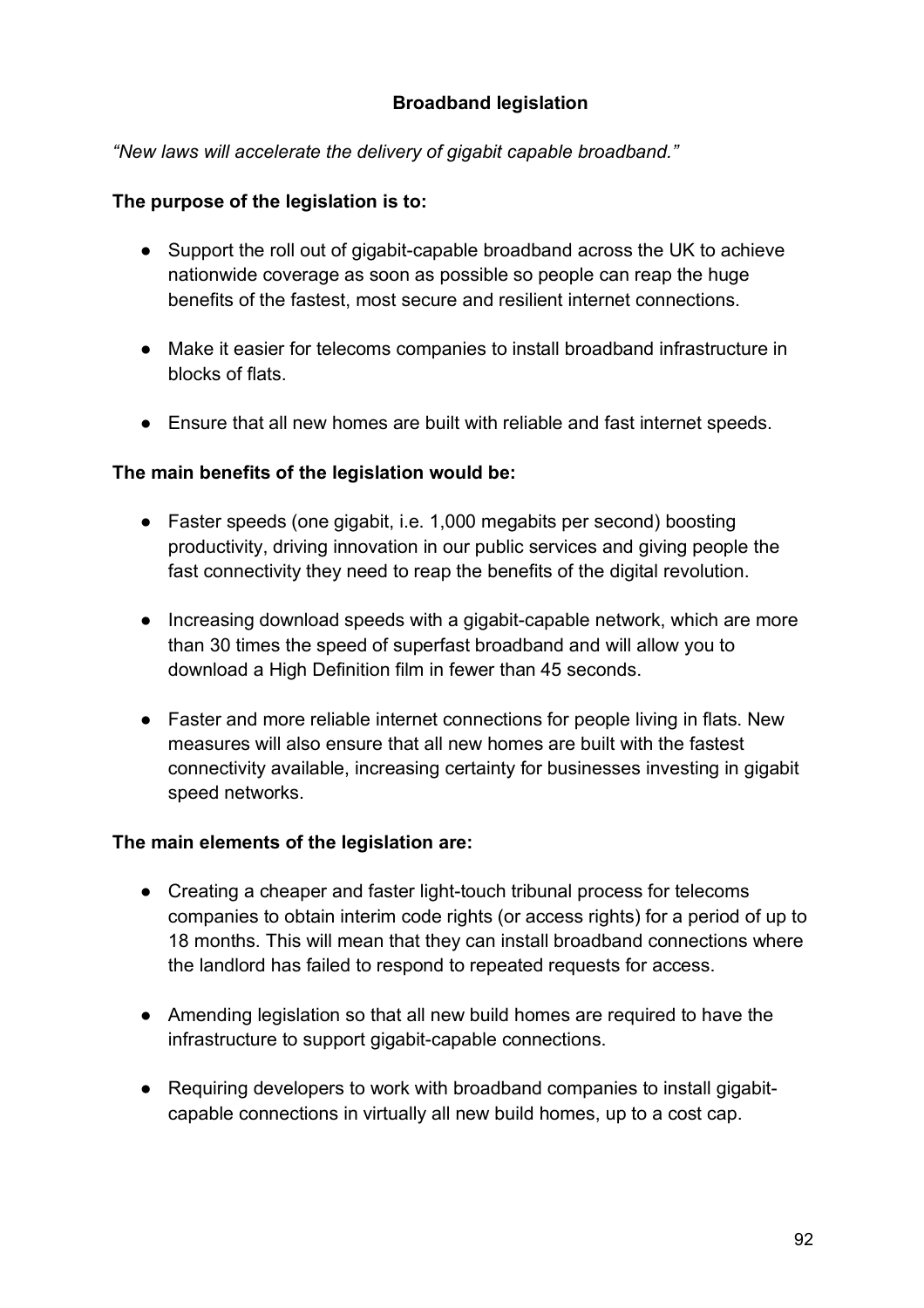## **Territorial extent and application**

● Telecommunications policy is a reserved matter. The Bill's provisions would extend and apply to the whole of the UK, with the exception of legislative proposals relating to housing, which are devolved to Scotland, Wales and Northern Ireland.

### **Other measures**

- To ensure that no part of the country is left without next-generation broadband, the Government has recently pledged £5 billion to support the rollout of gigabit-capable broadband in the hardest to reach 20 per cent of the country.
- In the two years to 2021 the Government have already committed £650 million to stimulate the market to deploy gigabit-capable connections in urban and rural areas through:
	- The £400 million Digital Infrastructure Investment Fund.
	- The £200 million Local Full Fibre Networks Programme which funds locally-led full fibre projects.
	- The £200 million Rural Gigabit Connectivity Programme which will deploy gigabit capable broadband to local hubs in rural areas, starting with primary schools.
	- The £67 million Gigabit Broadband Voucher Scheme.
- To further support the commercial environment for investment, the Government laid its Statement of Strategic Priorities for Ofcom in Parliament, formally confirming the regulation needed to maximise the deployment of gigabit-capable broadband.
- The Government has committed to spend £1.8 billion to bring superfast broadband to over 96 per cent of the country, with thousands of homes and businesses connected each week.
- Not all areas of the country have decent broadband. To tackle this the Government has introduced the Universal Service Obligation of 10 megabits per second. This is due to come into force in March next year and will give every home and business the legal right to request a decent connection up to a Reasonable Cost Threshold of £3,400 per premise.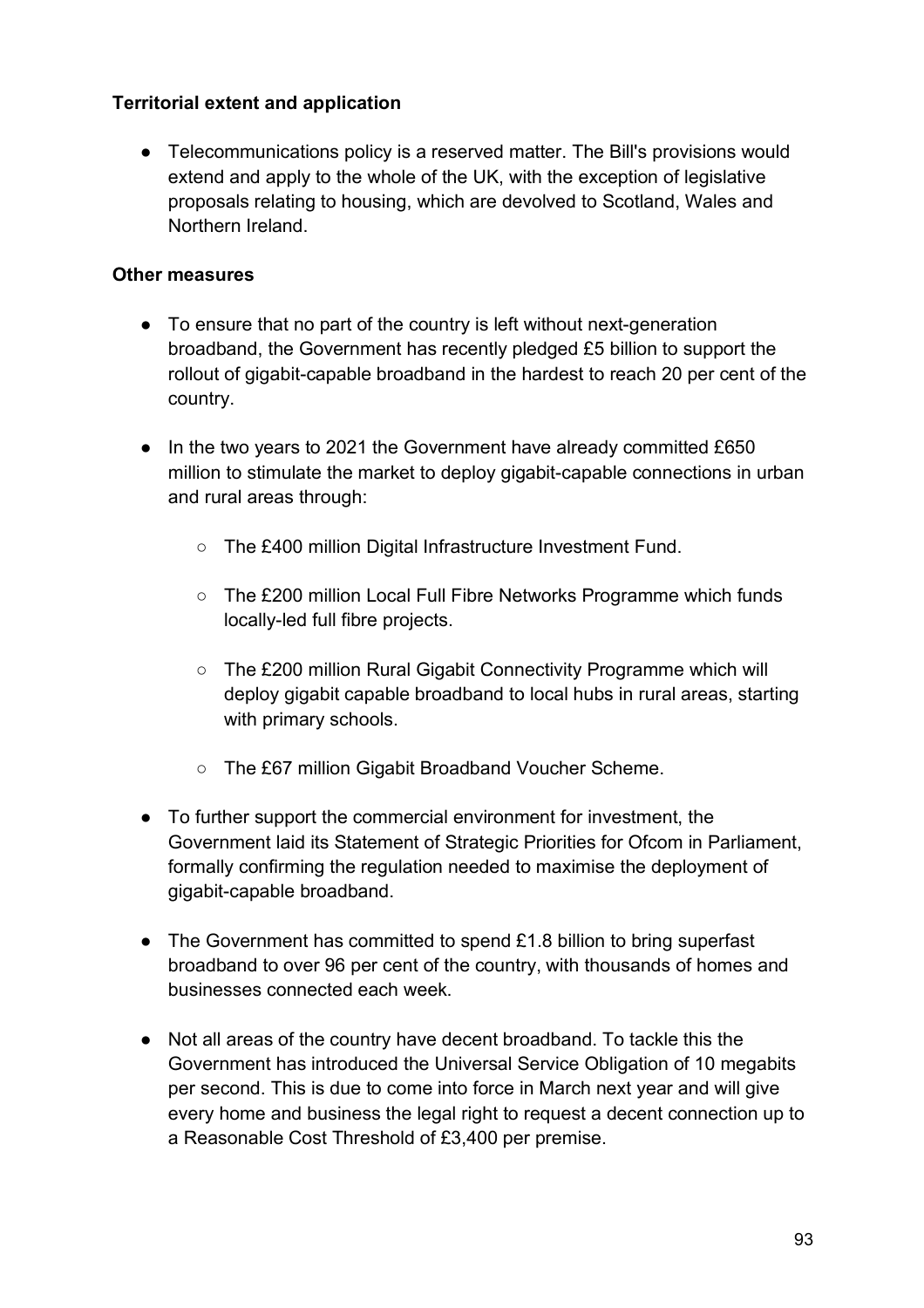- One in seven people in the UK live in flats or apartments and it is estimated there are 450,000 blocks of flats in the UK.
- 40 per cent of operators' requests seeking access from a landlord receive no response.
- It is estimated that operators will be able to connect an extra 3,000 properties a year as a result of the Leasehold Property Bill.
- 22 per cent of new build developments in 2019 have been built without a gigabit-capable connection.
- Around 40,000 new homes were built in 2019 without full fibre.
- A gigabit-capable network connection is one that is capable of achieving 1,000 megabits per second, i.e. 1 gigabits per second, download speeds.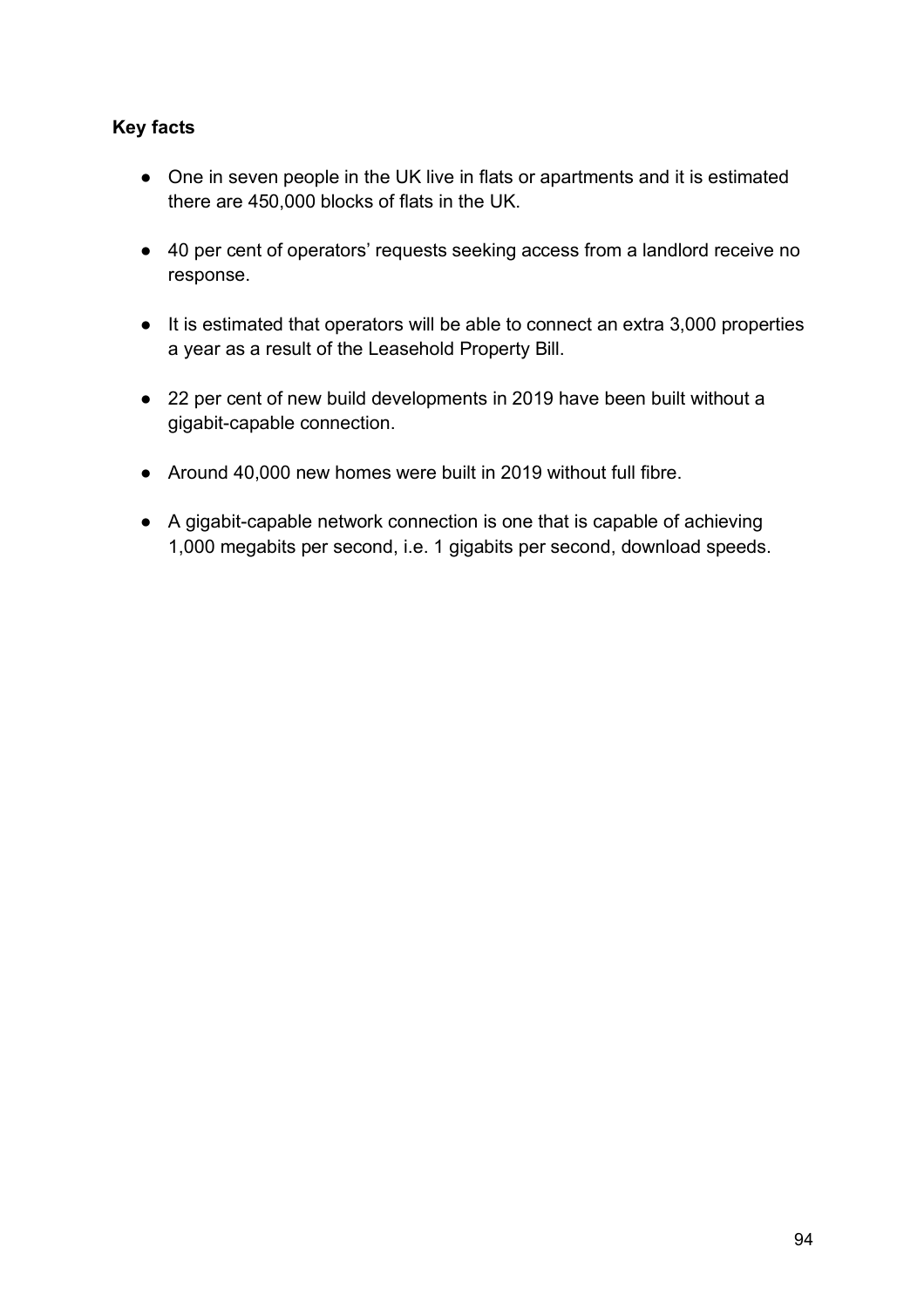# **Air Traffic Management and Unmanned Aircraft Bill**

### **The purpose of the Bill is to:**

- Maintain the UK's position as a world-leader in aviation, ensuring that regulations keep pace with new technology to support sustainable growth in a sector which directly provides over 230,000 jobs and contributes at least £22 billion to the UK economy every year.
- Ensure that the police are able to tackle effectively the unlawful use of unmanned aircraft, including drones and model aircraft.

### **The main benefits of the Bill would be:**

- Making journeys quicker, quieter and cleaner through the modernisation of our airspace.
- Improving public safety through greater police enforcement powers, deterring the unlawful use of unmanned aircraft and ensuring that offenders are quickly dealt with in the appropriate manner.

### **The main elements of the Bill are:**

- New government powers to direct an airport or other relevant body to prepare and submit a proposal to the Civil Aviation Authority to modernise their airspace, enabling more efficient, quieter and greener flights.
- Modernising the licensing framework for air traffic control.
- New police powers to tackle the unlawful use of unmanned aircraft. These include the ability to require a person to land an unmanned aircraft and enhanced stop and search powers where particular unmanned aircraft related offences have taken place.

#### **Territorial extent and application**

● The Bill's provisions would extend and apply to the whole of the UK. Civil aviation and airspace are reserved matters.

## **Key facts**

● Many of the UK's air routes and air traffic management practices were designed when commercial flight first became widespread in the 1950s, and for lower-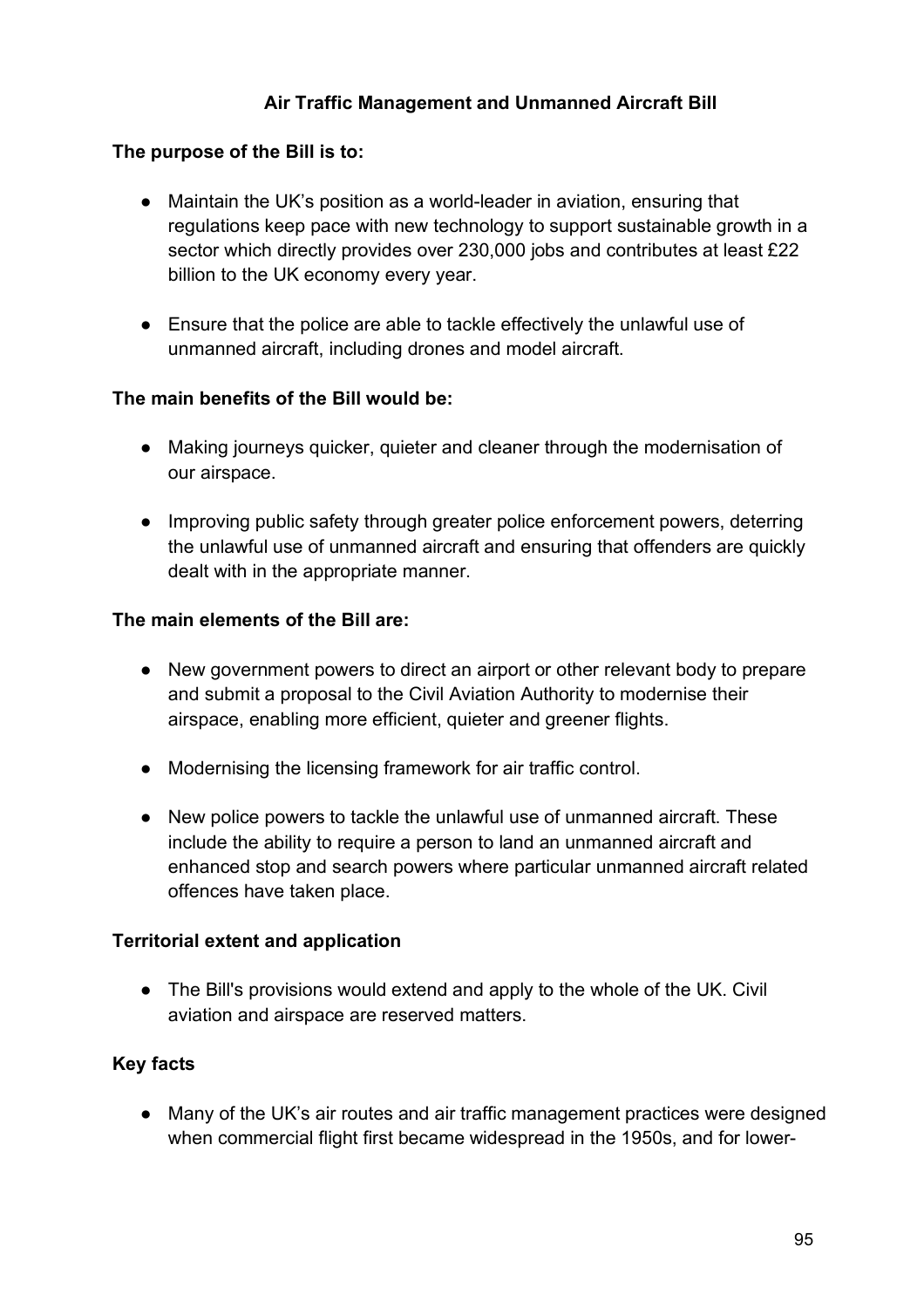powered, less efficient aircraft with far poorer safety, surveillance and control systems than now.

- These 1950s flightpaths often constrain aircraft climb performance (by, for instance, requiring them to climb in stages rather than fly straight up) meaning that more time is taken to reach their optimum cruising altitude, more fuel is burned, more emissions and noise are created. Other practices include stacking, where aircraft circle in an airborne 'queue' to enter busy airports such as Heathrow. Such practices limit the number of flights the airspace can safely accommodate.
- The Department for Transport's Strategic Case for Airspace Modernisation, published in February 2017, set out that if nothing is done there could be a delay of 30 minutes for 1 in 3 flights by 2030, which would be 72 times higher than in 2015. This would cost the UK around £250 million per year. Modernisation can also deliver major noise and carbon reduction benefits.
- The Civil Aviation Authority last year published an Airspace Modernisation Strategy, setting out general principles and methods. The next step is individual airports drawing up their own airspace modernisation plans.
- The Bill will give the Secretary of State, or Civil Aviation Authority, a power to direct those involved in airspace change, for example airport operators, to progress an airspace change proposal, failing which they could be fined.
- It will also hand the police powers to tackle the unlawful use of unmanned aircraft, including requiring a person to land an unmanned craft, and new stop and search powers.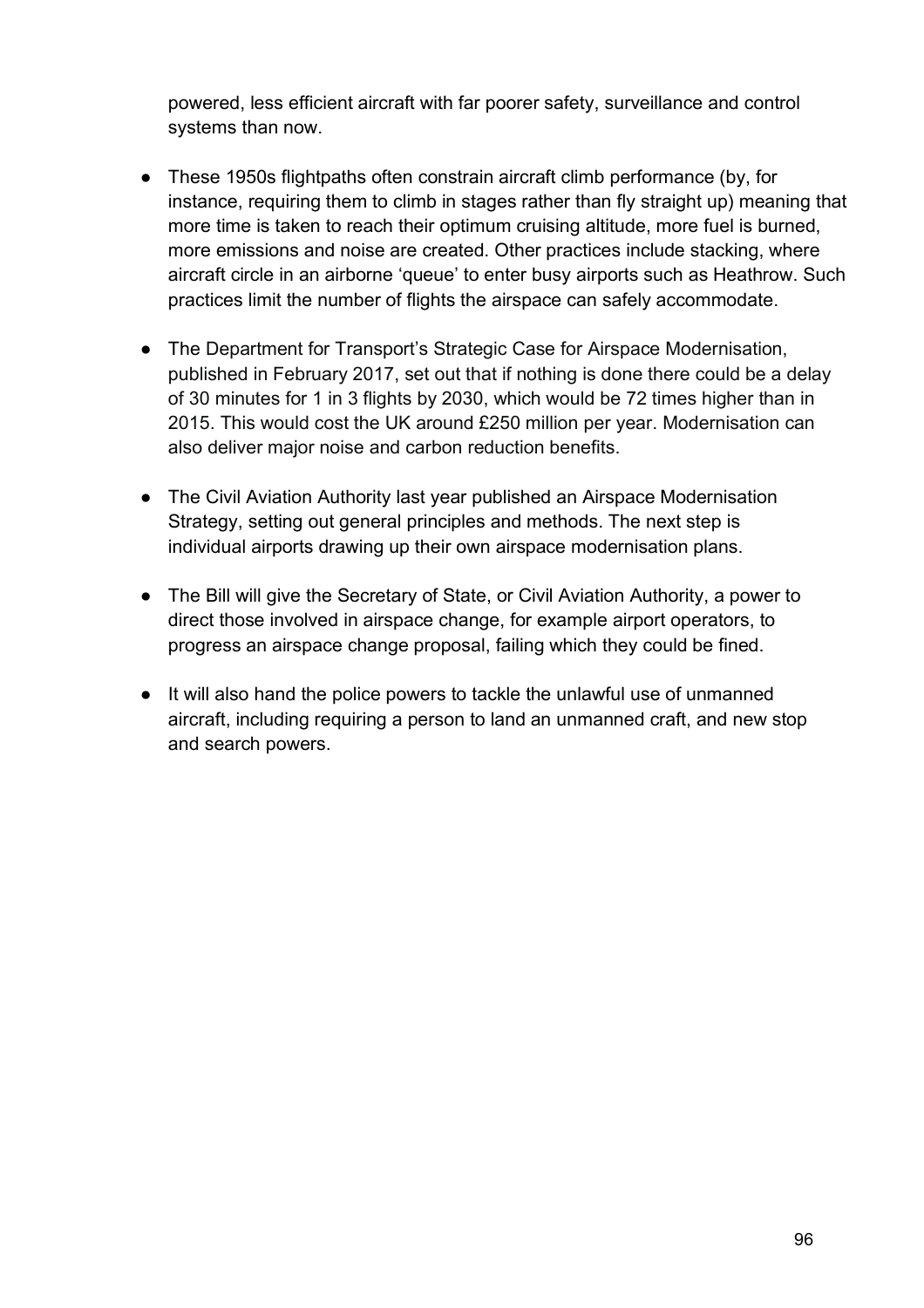## **Airline insolvency legislation**

### **The purpose of the legislation would be to:**

● Protect passengers in the event of an airline going bust by reforming the airline insolvency process.

### **The main benefits of the legislation would be:**

● Making sure the industry can get passengers home quickly and effectively if and when an airline collapses. This will balance strong consumer protection with the interests of the taxpayer.

### **The main elements of the legislation are:**

- The introduction of a special administration regime for airlines to support the needs of passengers post-insolvency and to keep aircraft fleet flying long enough for passengers to be repatriated.
- Enhancing the Civil Aviation Authority's regulatory powers to improve their oversight of airlines in distress and mitigate the impacts of a future airline failure.
- Reforms to airline insolvency, to strike a better balance between strong consumer protection and the interests of taxpayers.
- Extending the Civil Aviation Authority's remit to apply to the repatriation of both ATOL and non-ATOL protected passengers. (Currently they do not have to repatriate non-ATOL passengers).
- Establishing and enhancing a repatriation 'toolkit' of mechanisms for companies and passengers, including making it easier for the Civil Aviation Authority to grant a Temporary Airline Operating Licence so that an airline can continue repatriating passengers following insolvency.

## **Territorial extent and application**

● The legislation's provisions would extend and apply to the whole of the UK. Civil aviation and insolvency are reserved matters.

## **Key facts**

• The aviation sector directly contributes at least £22 billion to the UK economy each year, supporting around half a million jobs right across the country.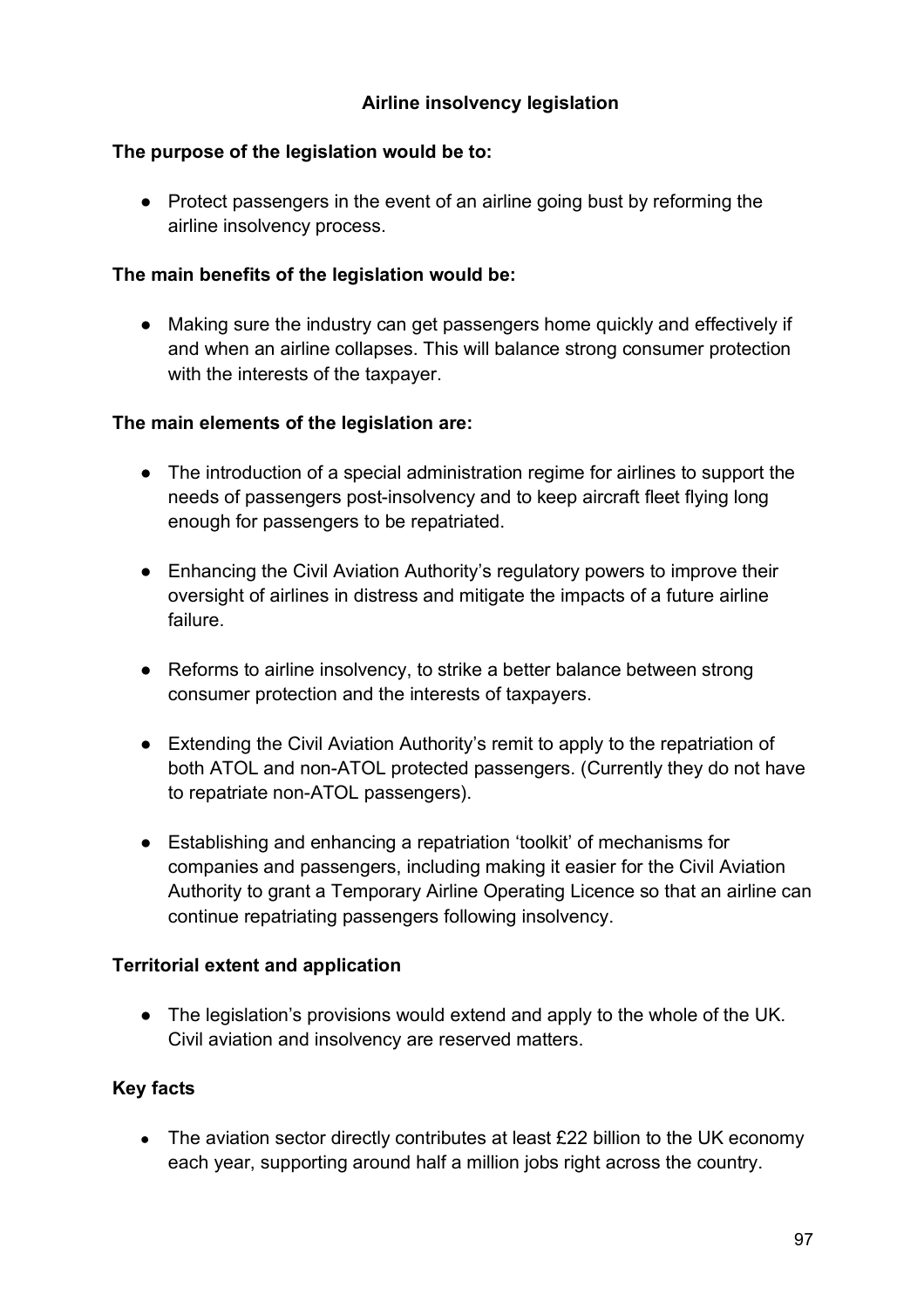- ATOL was set up in 1973 to protect UK consumers when they purchase a holiday including a flight. It ensures they will receive a refund or be brought home if the company they purchase from goes out of business. It protects over 20 million holidaymakers each year.
- As a consequence of its liquidation, Thomas Cook was unable to make payments against significant outstanding compensation awards, including for personal injury liability claims.
- Therefore, separately to reforms to Airline Insolvency laws, the Government will develop a capped statutory compensation scheme to support those customers facing the most serious hardship as a result of injuries or illness for which UK-based Thomas Cook companies would have been liable.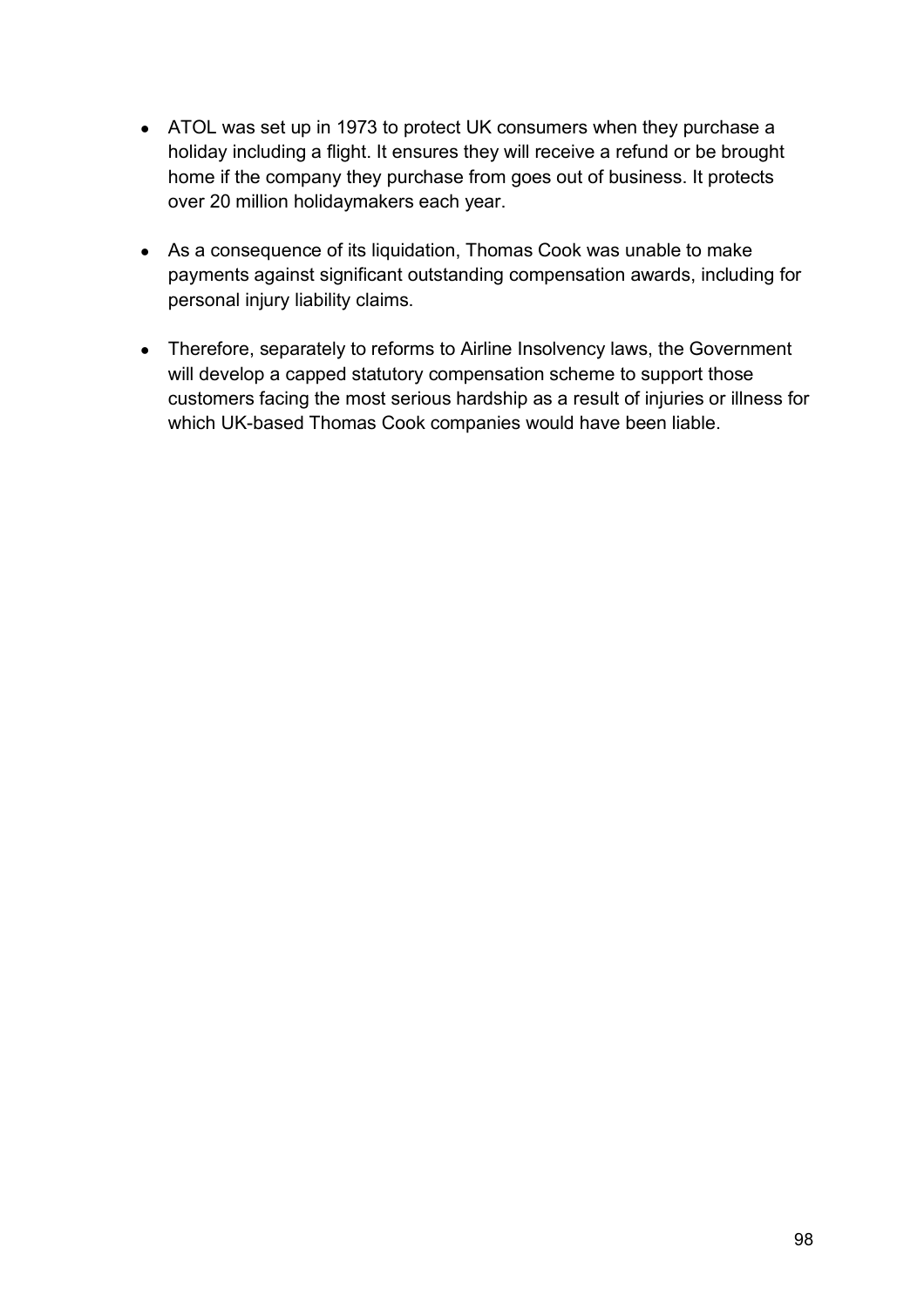## **Railways minimum service levels legislation**

*"To ensure people can depend on the transport network, measures will be developed to provide for minimum levels of service during transport strikes."*

## **The purpose of the legislation is to:**

- Reduce the disruption caused to the public during rail strikes, while preserving rail workers' right to strike.
- Allow railway companies to plan services more effectively, well in advance.

## **The main benefit of the legislation would be:**

- Maintaining a level of service that ensures the public is not disproportionately affected by strike action and can conduct their personal and/or family lives, and to access healthcare, education or employment.
- Mitigating against the overall economic cost of disrupted travel to passengers.

## **The main elements of the legislation are that:**

- Minimum Service Agreements will set out the minimum service pattern to be provided during rail strikes, and the minimum number and nature of staff who shall work to provide that service.
- Any strike against a rail employer shall be unlawful unless a Minimum Service Agreement is in place. If the Minimum Service Agreement is not honoured, the strike shall be unlawful and injunctions or damages may be sought against the union in the normal way.
- We will consult on how best to implement this in a proportionate way, including ensuring that sanctions are not directed at individual workers, and how this would interact with the wider industrial relations framework.

- Almost 200 days of rail strikes have taken place, or are in progress, since 2016.
- Transport workers went on strike over three times more than the UK average last year, causing significant disruption to passengers and the public.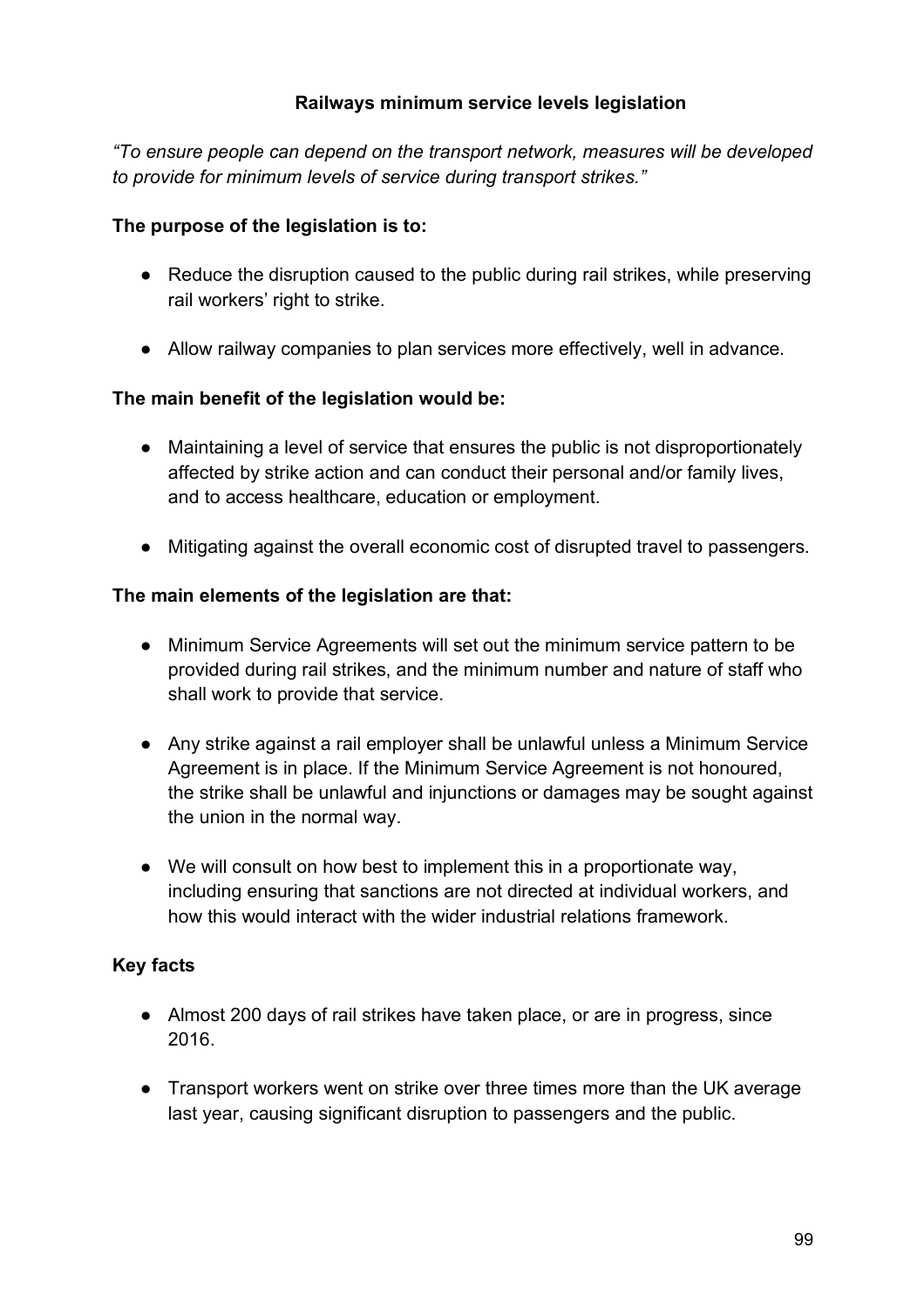● The Trade Union Act 2016 increased the thresholds required for strike action on essential public services.

## **Territorial extent and application**

● The legislation's provisions *would extend and apply to England, Wales and Scotland. Employment and trade union law is reserved in Scotland and Wales, but devolved to Northern Ireland.*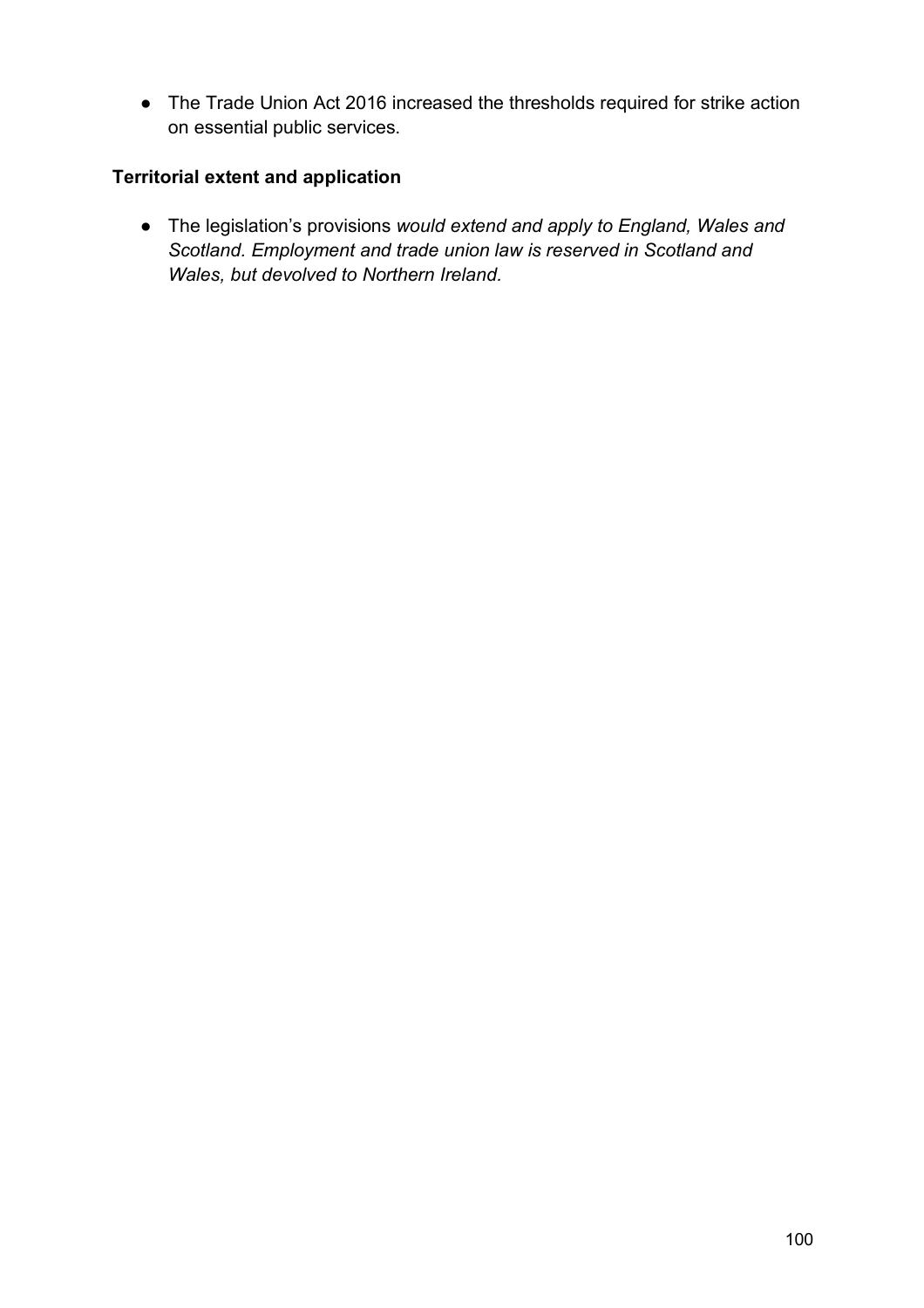# **Rail reform and High Speed Rail 2 (West Midlands - Crewe) Bill**

- Last year the Government launched a 'root and branch' review of the railways led by Keith Williams. The Review is the first comprehensive assessment of the rail system in a generation and is tasked with making ambitious proposals to reform the rail industry.
- The Review is focused on reforms that will put passengers at the heart of the railway, provide value for taxpayers and deliver economic, social and environmental benefits across Britain
- The Government will publish a White Paper informed by the recommendations next year. Among other things, this will end the complicated franchising model to create a simpler, more effective system.
- The Government has also committed to a number of major investments in the railway, including:
	- o Midlands Rail Hub, to improve services around Birmingham and throughout the West and East Midlands;
	- o Northern Powerhouse Rail;
	- o Reopening a number of the lines and stations closed under the Beeching cuts in the 1960s; and,
	- o Significant upgrades to urban commuter and regional services outside London.

- Demand for rail travel has grown faster in the UK than other major rail networks in Europe in the last 25 years. The industry has achieved enormous success, doubling passenger numbers and running more trains than any time in the railway's history. However, the UK's railway is now one of the most congested in Europe.
- The Government has responded by investing significantly in the railways including in flagship schemes such as the Midland Main Line upgrade, Thameslink and Crossrail. The Government has also committed to build Northern Powerhouse Rail between Leeds and Manchester and then focus on Liverpool, Sheffield, Leeds, Tees Valley and Hull. Government has also committed to restoring many of the Beeching lines across the country.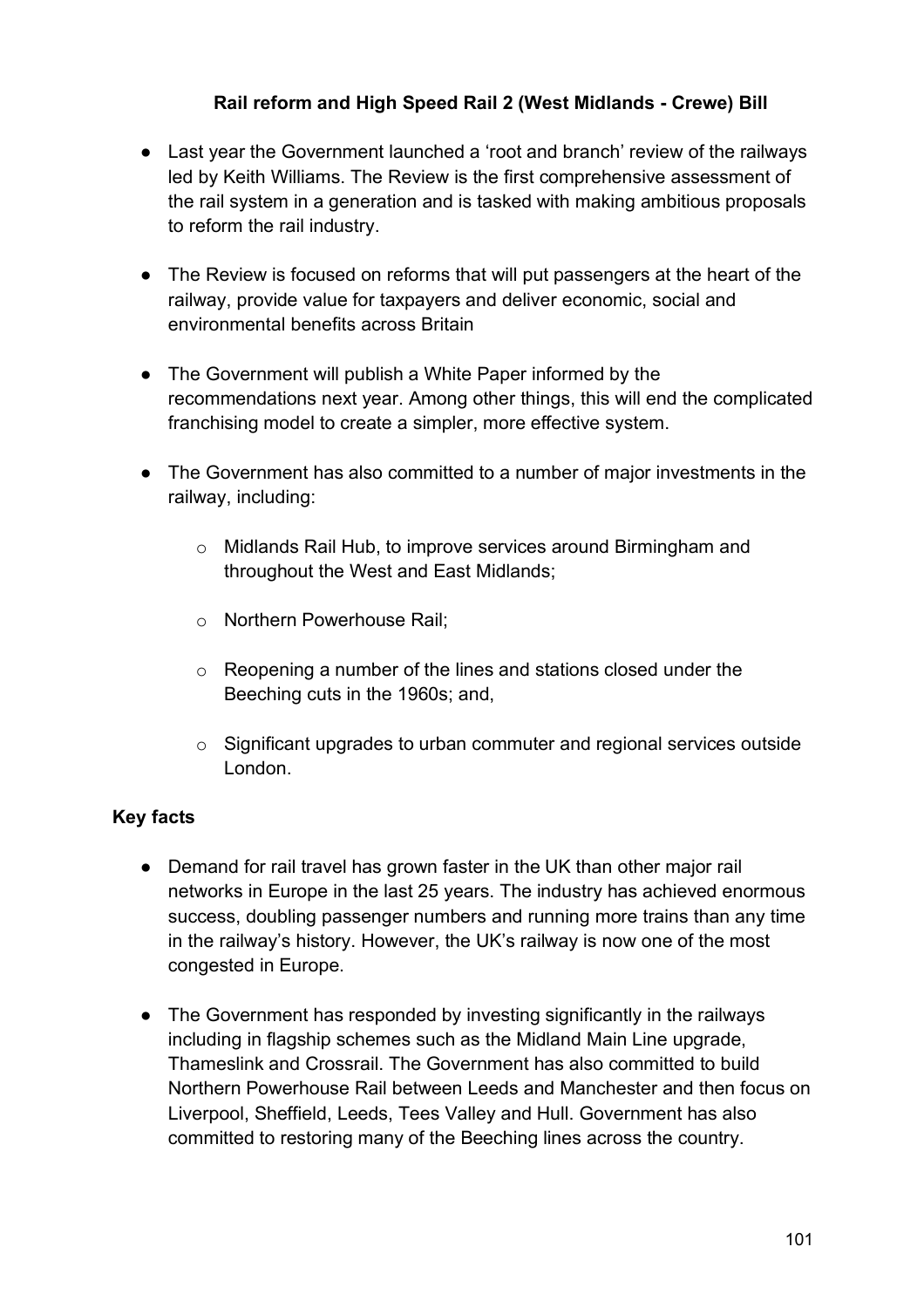- Passenger satisfaction has significantly improved since 1999 and the UK's satisfaction rates remain amongst the highest of the larger European nations,
- But, satisfaction levels dipped to a ten year low in 2018. In 2018, service levels also hit a 10-year low, and between [April and June] of this year under 65 per cent of trains arrived less than one minute late.
- Performance challenges are not unique to the UK. Train performance for longdistance passenger services in the UK is similar to levels seen in other rail networks in Europe. However, UK regional and local services perform less well in comparison to other European countries.

## **High Speed Rail (West Midlands - Crewe) Bill**

- Separate to the wider review of the railway system, the Government awaits the review, of the High Speed Two (HS2) network led by Doug Oakervee which is looking at whether and how to proceed with HS2, including the benefits and impacts; affordability and efficiency; deliverability; and scope and phasing, including its relationship with Northern Powerhouse Rail.
- Without prejudice to the Oakervee Review's findings and any Government decisions that follow, it is expected that the High Speed Rail (West Midlands – Crewe) Bill will be revived in this Parliament. The Bill was first introduced in Parliament in July 2017 and will enable Phase 2a of HS2. The Bill passed through the House of Commons and had completed Second Reading in the House of Lords before the dissolution of the previous Parliament. Following revival it would begin its next stages in the House of Lords.

## **The purpose of the Bill is to:**

● Provide the powers to build and operate the next stage of the High Speed Two (HS2) network (Phase 2a)

## **The main benefits of the Bill would be:**

● Bringing the improved connectivity of HS2 to more cities in the north, sooner.

## **The main elements of the Bill are:**

● Powers to compulsorily acquire the land needed for the railway, construct the railway, and operate it.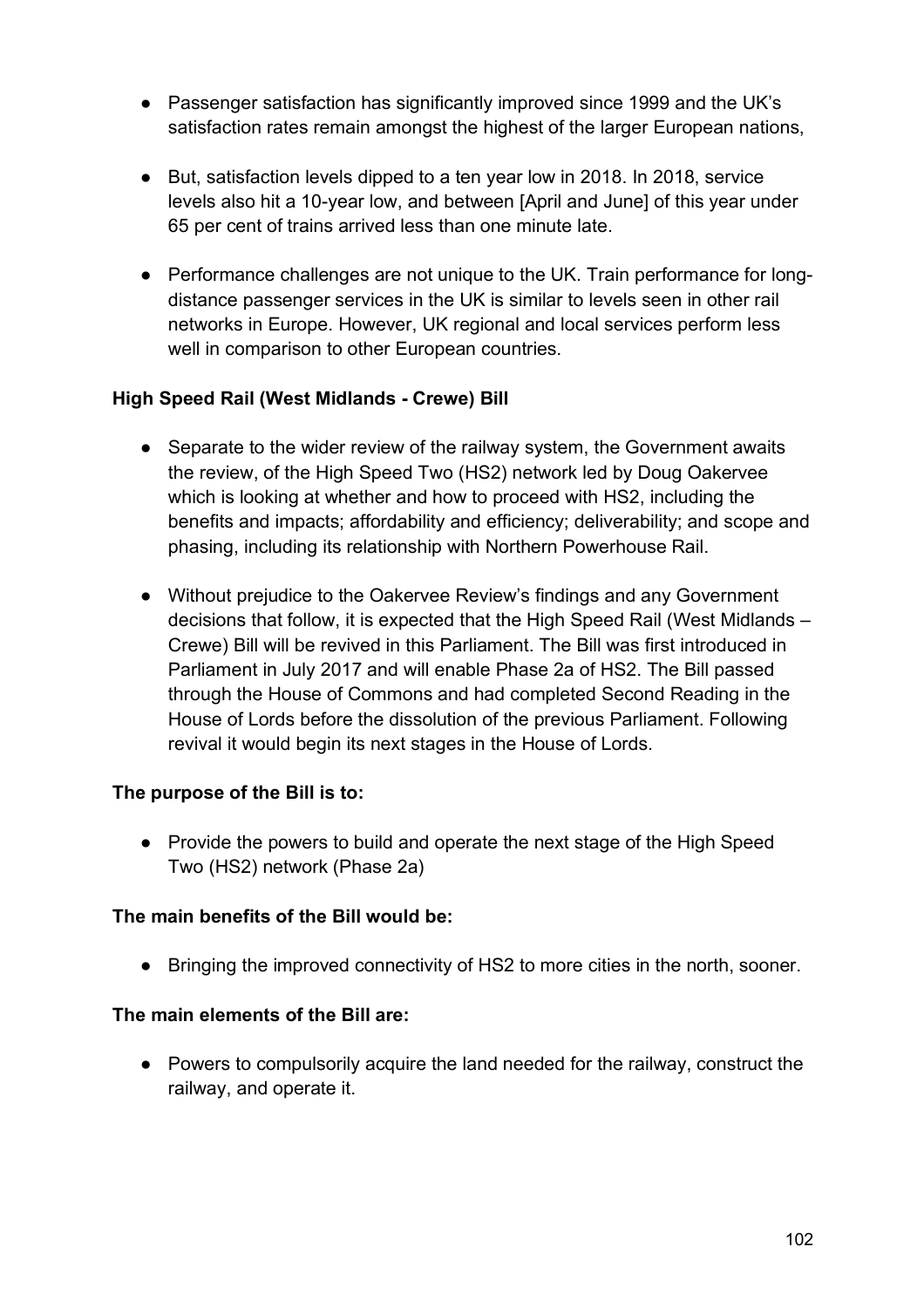- Deemed planning permission to deliver the scheme. The details of planning will be developed on a site-by-site basis in coordination with the local planning authority.
- Setting out the way railway regulation will apply to HS2.
- Modification, or disapplication, of existing legislation that would apply to construction of the scheme, reflecting the fact that the scheme will have been approved by Parliament.

## **Territorial extent and application**

● The Bill's provisions would apply in the main to England, with clauses 34-39 and schedule 28-29 extending and applying to England, Wales and Scotland.

- The Phase 2a route is 36 miles long, running from a spur from the Phase One route, at Fradley, near Lichfield. It connects to the West Coast Main Line south of Crewe.
- HS2 journeys north of Birmingham will be up to 13 minutes faster than they will be following the construction of Phase One of HS2.
- The journey time between Crewe and London will be cut from 90 minutes today, to 55 minutes.
- Trains will stop at Crewe, allowing passengers on trains to and from Crewe to connect with HS2 services.
- The Bill was introduced in the House of Commons in July 2017. There was insufficient time for it to be carried over before dissolution, so it will need to be revived in this Parliament if it is to be progressed.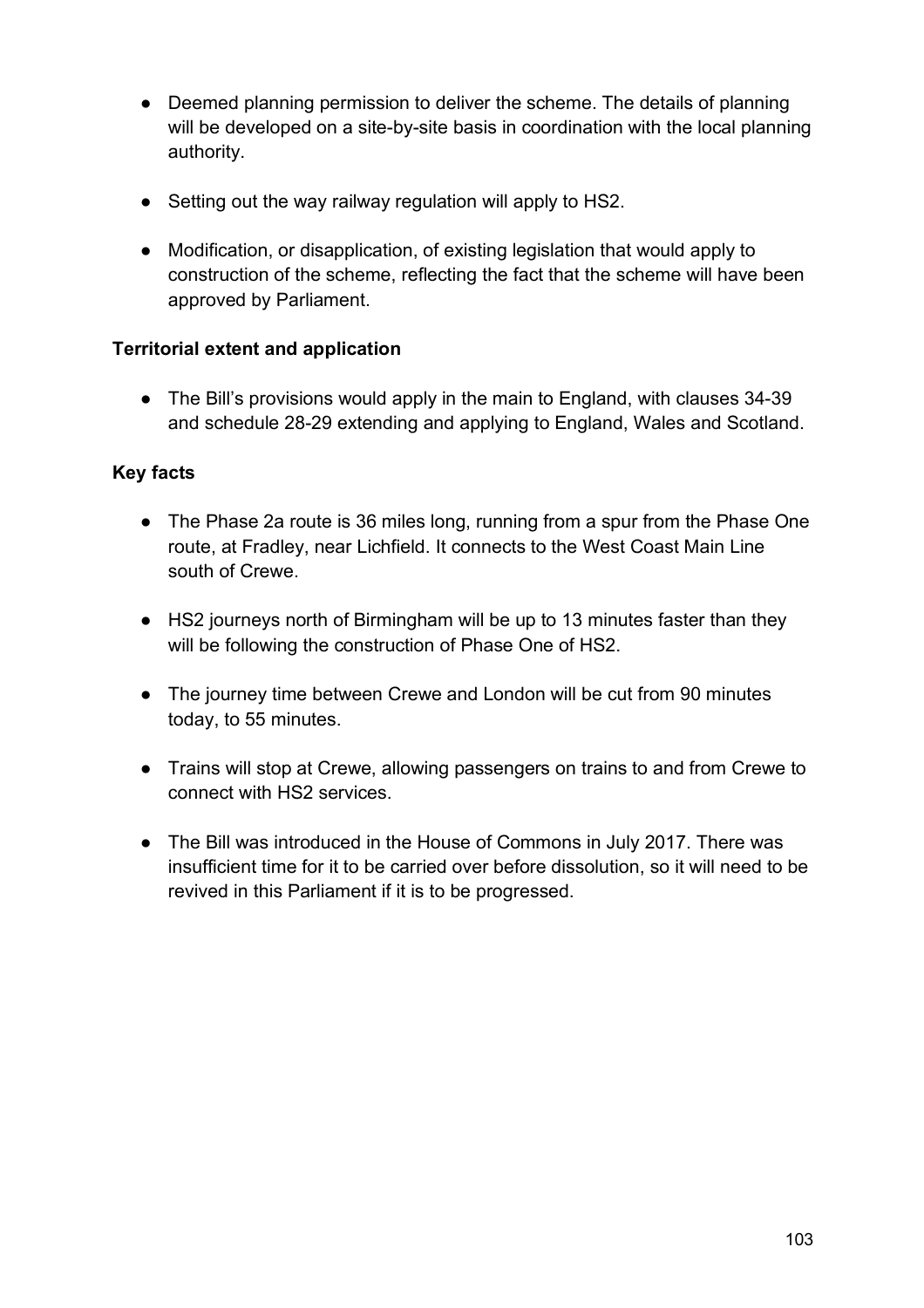## **National Security and Investment Bill**

## **The purpose of the Bill is to:**

- Strengthen the Government's powers to scrutinise and intervene in business transactions (takeovers and mergers) to protect national security.
- Provide businesses and investors with the certainty and transparency they need to do business in the UK.

### **The main benefits of the Bill would be:**

- Protecting our national security while ensuring the UK remains a global champion of free trade and investment.
- Upgrading the Government's powers to scrutinise investments and consider the risks that can arise from hostile parties acquiring ownership of, or control over, businesses or other entities and assets that have national security implications.
- Ensuring that hostile parties cannot circumvent the law by acquiring an asset that has national security implications, such as intellectual property, rather than acquiring the business itself.
- Enhancing transparency for business, which is good for growth, ensuring that the UK remains one of the most open countries in the world for innovative and dynamic investment.

#### **The main elements of the Bill are:**

- Creating a notification system whereby businesses flag transactions with potential security concerns to the Government for quick, efficient screening.
- $\bullet$  Powers to mitigate risks to national security by adding conditions to a transaction or blocking the transaction as a last resort. It will also include sanctions for non-compliance with the regime.
- A safeguarding mechanism for parties to appeal where necessary.

#### **Territorial extent and application**

• The Bill's provisions would extend and apply to the whole of the UK. National security and defence are reserved matters.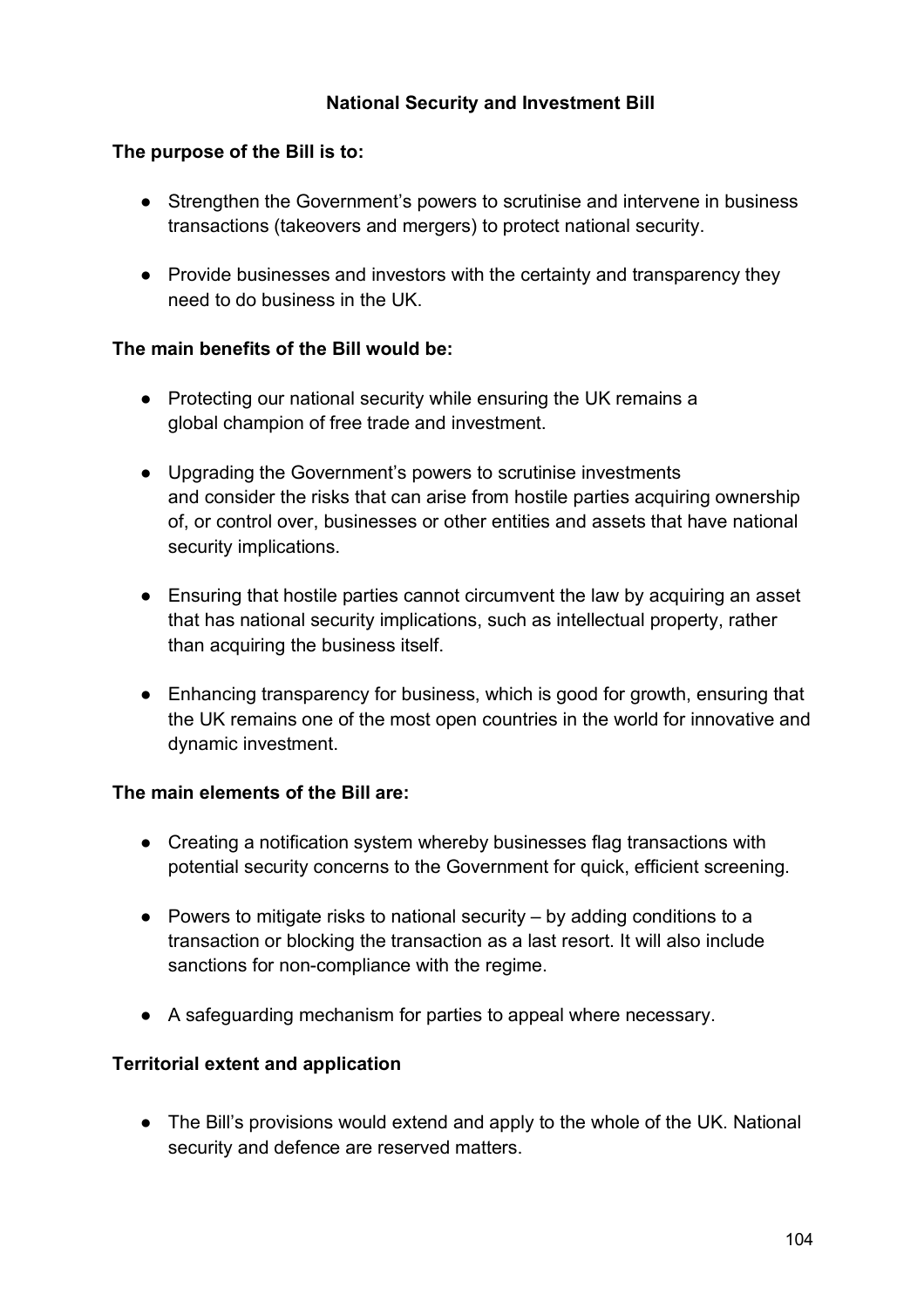- The UK has a proud and hard-won reputation as one of the most open economies in the world. We remain the top destination in Europe and third in the world for foreign investment.
- A large part of our economic success stems from our belief in open international trade and our support for foreign investment, with international investment creating around 58,000 new jobs in the UK in 2018-19.
- The legislation will upgrade the Government's powers to assess transactions that may give rise to national security risks in a way that reflects the need for flexibility to address national security risks wherever they arise.
- It will also ensure that hostile parties cannot circumvent the law by acquiring an asset that has national security implications, such as intellectual property, rather than acquiring the business itself.
- The Bill will update our powers so that they are in-line with the approach of our international partners. Key allies such as the Five Eyes partners, Germany and Japan have recently strengthened their powers to scrutinise and intervene in business transactions to protect national security.
- The vast majority of transactions raise no national security concerns and the Government expects to rule out quickly national security risks in most cases that it considers, allowing parties to proceed with certainty.
- There have been 11 public interest interventions on national security grounds since 2002.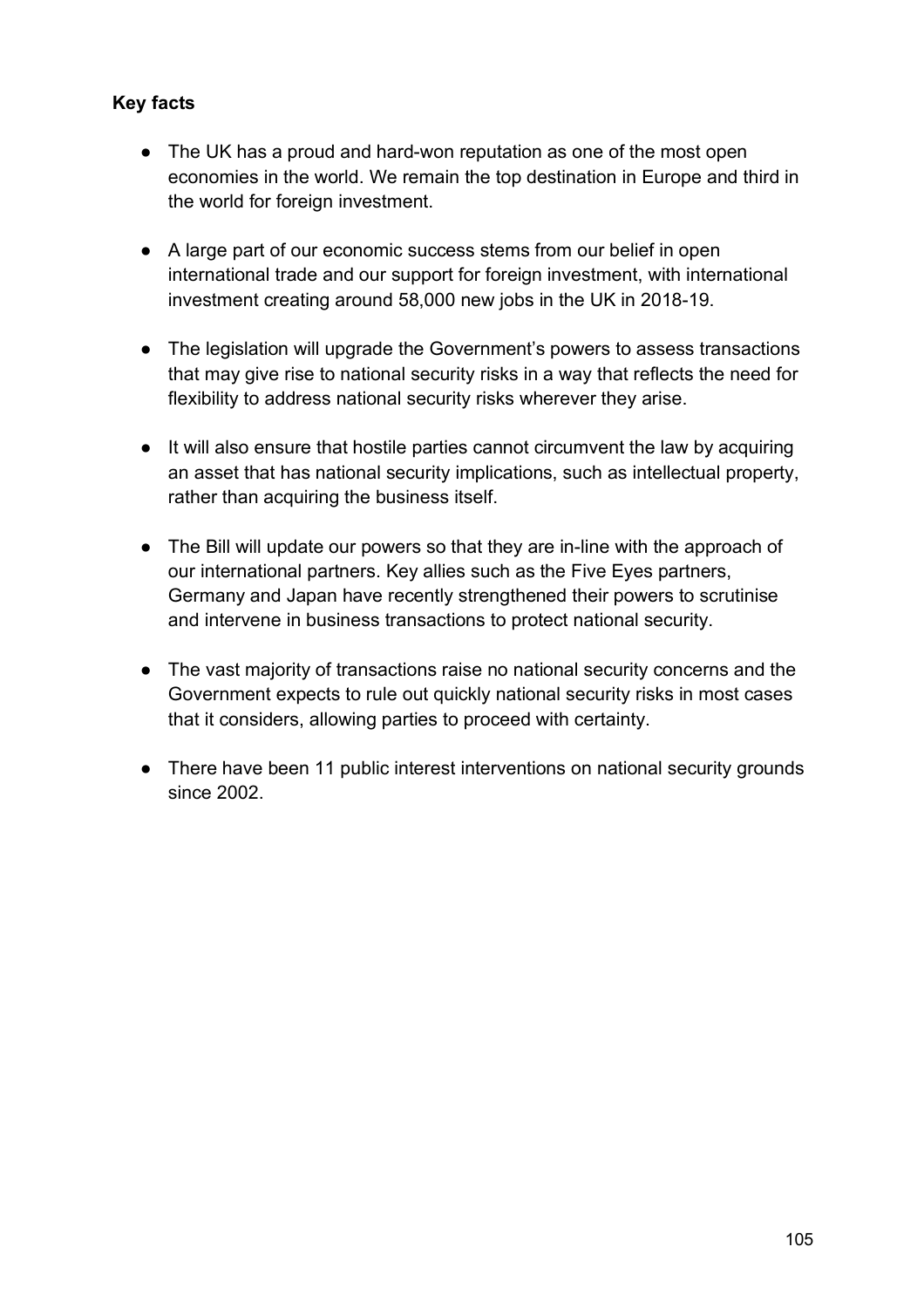#### **Science, space and research**

*"My government will prioritise investment in...world-leading science research and skills…"*

- We are committed to making the UK a global science superpower that attracts brilliant people and businesses from across the world.
- To build on our world-leading excellence in science and deliver solutions to some of the world's greatest challenges we are:
	- Setting out plans to significantly boost public R&D funding.
	- Backing a new approach to funding high-risk, high-payoff research in emerging fields of research and technology. The Government will work with industry and academics to finalise this proposal.
	- Introducing a new fast-track immigration scheme for the best and brightest scientists and researchers.
	- Reducing bureaucracy in research funding to ensure our brilliant scientists are able to spend as much time as possible creating new ideas.
	- Establishing a new National Space Council and launching a comprehensive UK Space Strategy.
- Our world-leading excellence in science is the foundation on which we can build the UK's future prosperity and productivity, and tackle some of the greatest challenges facing society – such as ending the UK's contribution to climate change, managing the adoption and use of artificial intelligence, transforming our transport systems, and embracing the changes associated with an ageing population.
- The R&D funding plans the Government will unveil will help accelerate our ambition to reach 2.4 per cent of GDP spent on R&D by 2027. This boost in funding will allow the UK to invest strategically in cutting-edge science, while encouraging the world's most innovative businesses to invest in the UK.
- Under our new funding plans the Government will prioritise investment in industries of the future where the UK can take a commanding lead – such as life sciences, clean energy, space, design, computing, robotics and artificial intelligence. The Government will drive forward development of these technologies by investing in hubs around world-leading universities.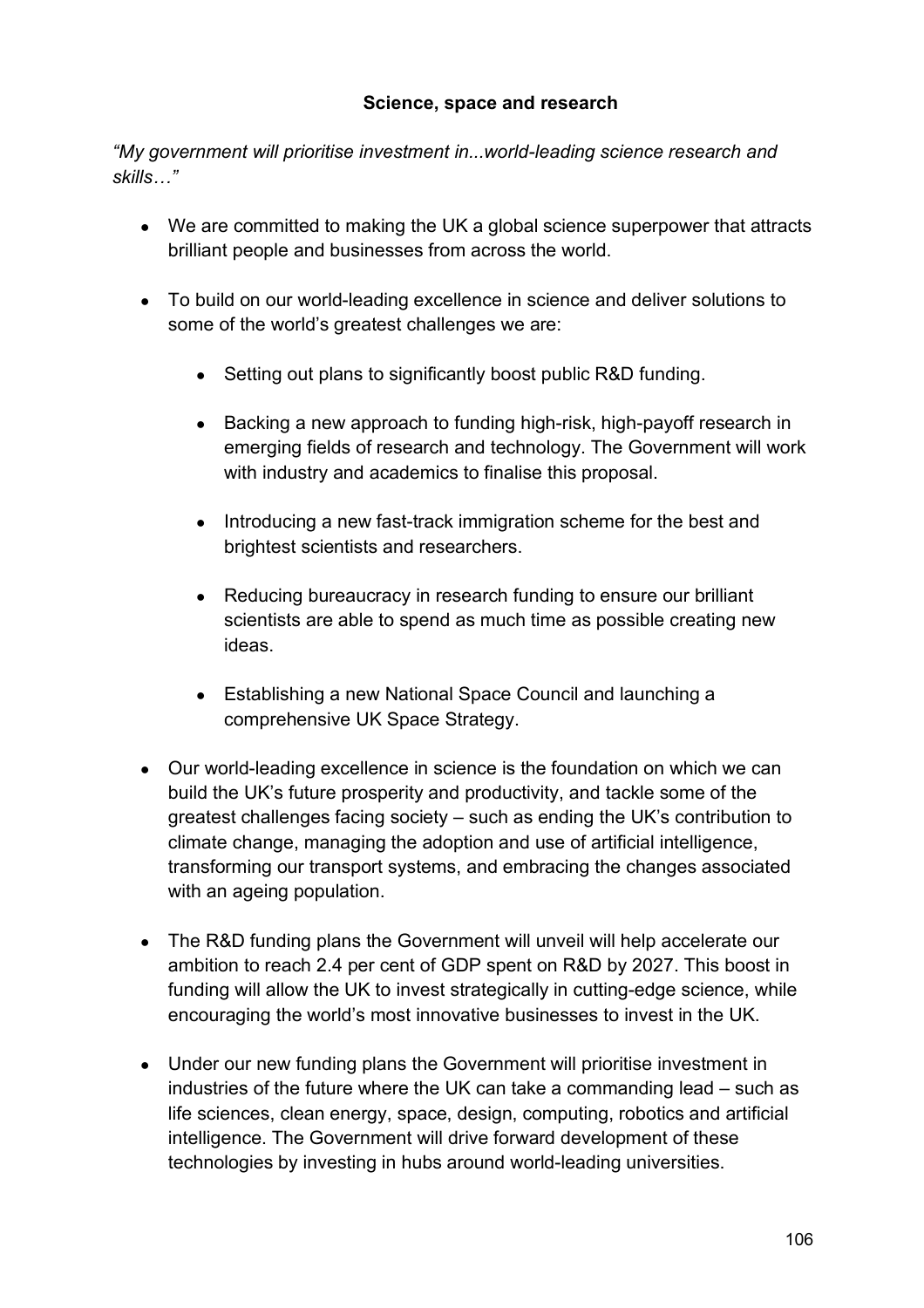- Some of this new R&D spending will go towards a new approach to funding emerging fields of research and technology. It will provide long term funding to support visionary high-risk, high-pay off scientific, engineering, and technology ideas, and will complement the UK's existing world class research system.
- The Government will increase the tax credit rate to 13 per cent and review what R&D-related costs qualify for tax credits, so that important investments in cloud computing and data, which boost productivity and innovation, are also incentivised.
- Removing unnecessary bureaucracy in the science funding system will help ensure all UK investments have the greatest possible impact by cutting the time wasted by scientists filling out forms.
- The UK's new fast-track immigration scheme for top scientists and researchers will help significantly enhance the intellectual and knowledge base of the UK. The changes to the immigration system will:
	- Abolish the cap on numbers under the Tier 1 Exceptional Talent Visas;
	- Expand the pool of UK research institutes and universities able to endorse candidates; and
	- Create criteria that confer automatic endorsement, subject to immigration checks.
- Under the current Tier 1 Visa system, the immigration system already:
	- Ensures dependents have full access to the labour market;
	- Removes the need to hold an offer of employment before arriving; and
	- Provides an accelerated path to settlement.
- This new immigration scheme will support our world-leading research by ensuring that UK teams can recruit the best skills and talent from abroad. We will continue to collaborate internationally and with the EU on scientific research, including with the EU through Horizon.
- The Government will unlock long-term capital in pension funds to invest in and commercialise our scientific discoveries, creating a vibrant science-based economy post-Brexit.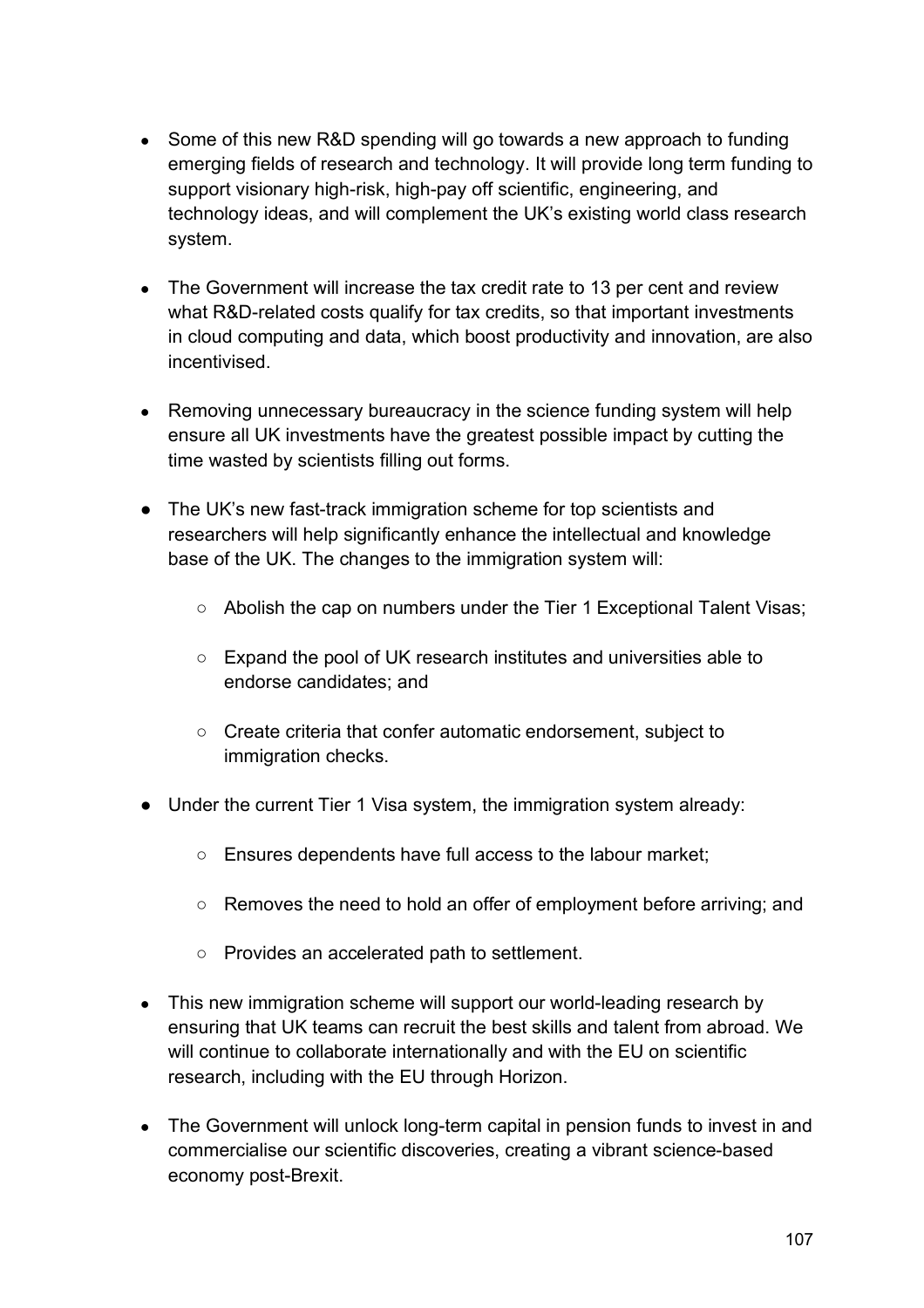- Removing unnecessary bureaucracy will help ensure all UK investments have the greatest possible impact.
- $\bullet$  Space capabilities are increasingly central to our day-to-day life  $$ underpinning a range of technologies from smartphones to navigation systems. A new National Space Council and UK Space Strategy will help the UK lead the way in this fast-growing, high-technology sector, creating thousands of jobs across the country and generating opportunities to strengthen the UK's global influence while keeping people safe.
- The Cabinet-level National Space Council will help put space at the heart of Government policy and help us deliver a UK Space Strategy. The Space Strategy will boost future funding and lead to a dedicated innovation programme to support future space exploration and exploitation of technology developments by funding cutting-edge British innovation in AI, robotics and satellites.
- The Government has also announced that the UK will accelerate efforts to realise nuclear fusion energy through investment in a new UK fusion reactor design programme, known as STEP, which aims to deliver the world's first commercially viable fusion power plant by 2040.

- The Government is already increasing public spending on R&D by £7 billion over 5 years – the biggest increase in public funding of R&D on record.
- Every £1 of public expenditure on R&D returns around £7 in broader economic benefits.
- R&D is vital to a productive economy firms that invest in R&D have around 13 per cent higher productivity than those firms that do not invest.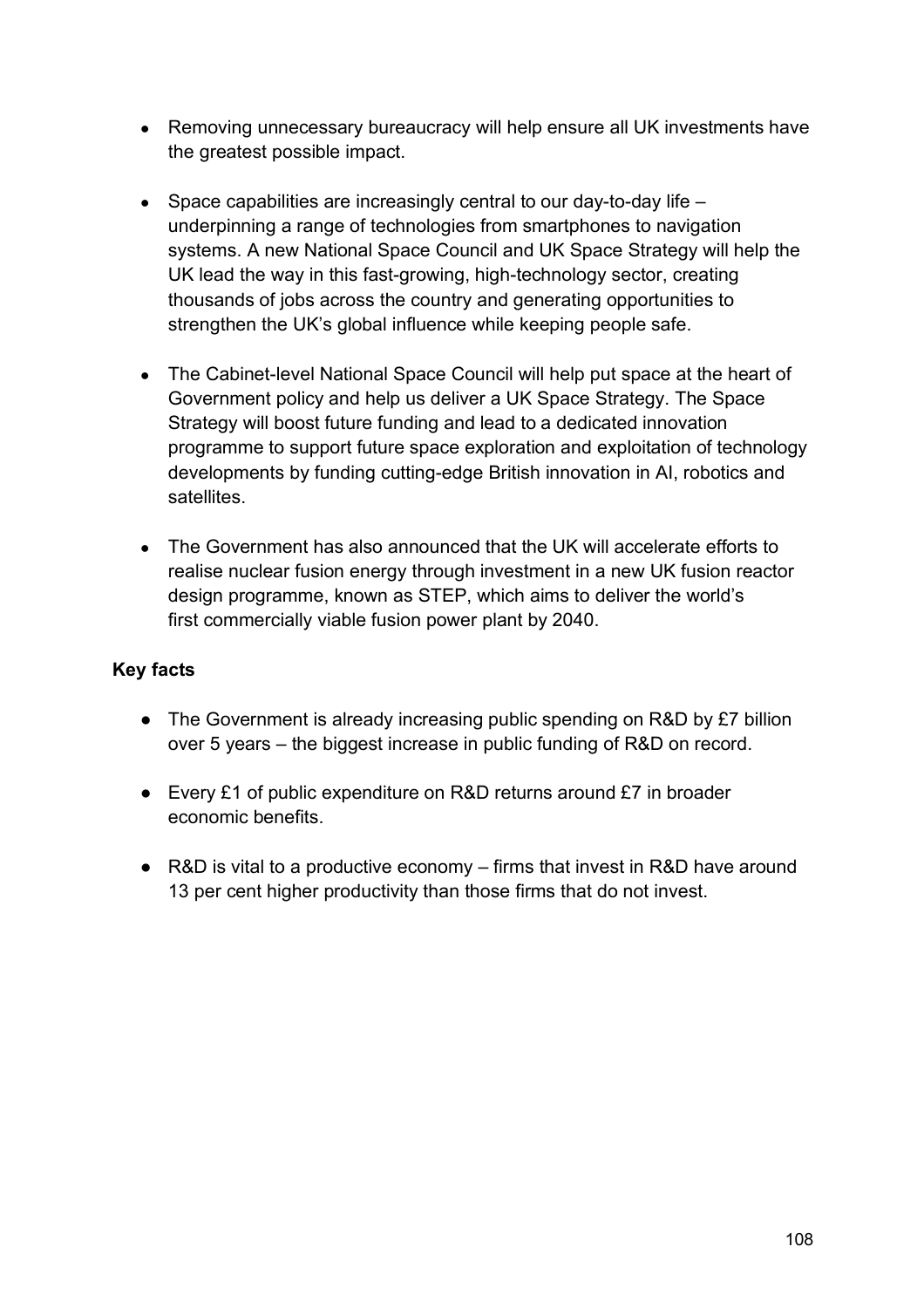# **English devolution**

*"My government...will give communities more control over how investment is spent so that they can decide what is best for them."*

- We are committed to levelling up powers and investment in the regions across England and allowing each part of the country to decide its own destiny.
- This means proposals to transform this country with better infrastructure, better education, and better technology.
- We will publish a White Paper setting out our strategy to unleash the potential of our regions, which will include plans for spending and local growth funding.
- It will provide further information on our plans for full devolution across England, levelling up powers between Mayoral Combined Authorities, increasing the number of mayors and doing more devolution deals.
- These increased powers and funding will mean more local democratic responsibility and accountability.
- We remain committed to the Northern Powerhouse, Midlands Engine, and Western Gateway strategies.

- All of the largest non-capital cities in the UK, with the exception of Bristol, are less productive than would be expected for their size and huge potential. They are also less productive compared to almost all similarly-sized European cities.
- Evidence suggests areas with more integrated leadership, across a functional economic area, support higher rates of economic growth and higher rates of productivity when compared with areas with more fragmented governance.
- 37 per cent of residents in England, including almost 50 per cent in the North, are now served by city region mayors with powers and money to prioritise local issues.
- We want to expand the benefits of devolution across England and put more trust in local people to choose what is best for their communities.
- We have brought in a £3.6 billion Towns Fund for towns across England to level up our regions. In September we invited 100 places to develop proposals for a Town Deal. We will invest £500 million in new youth clubs and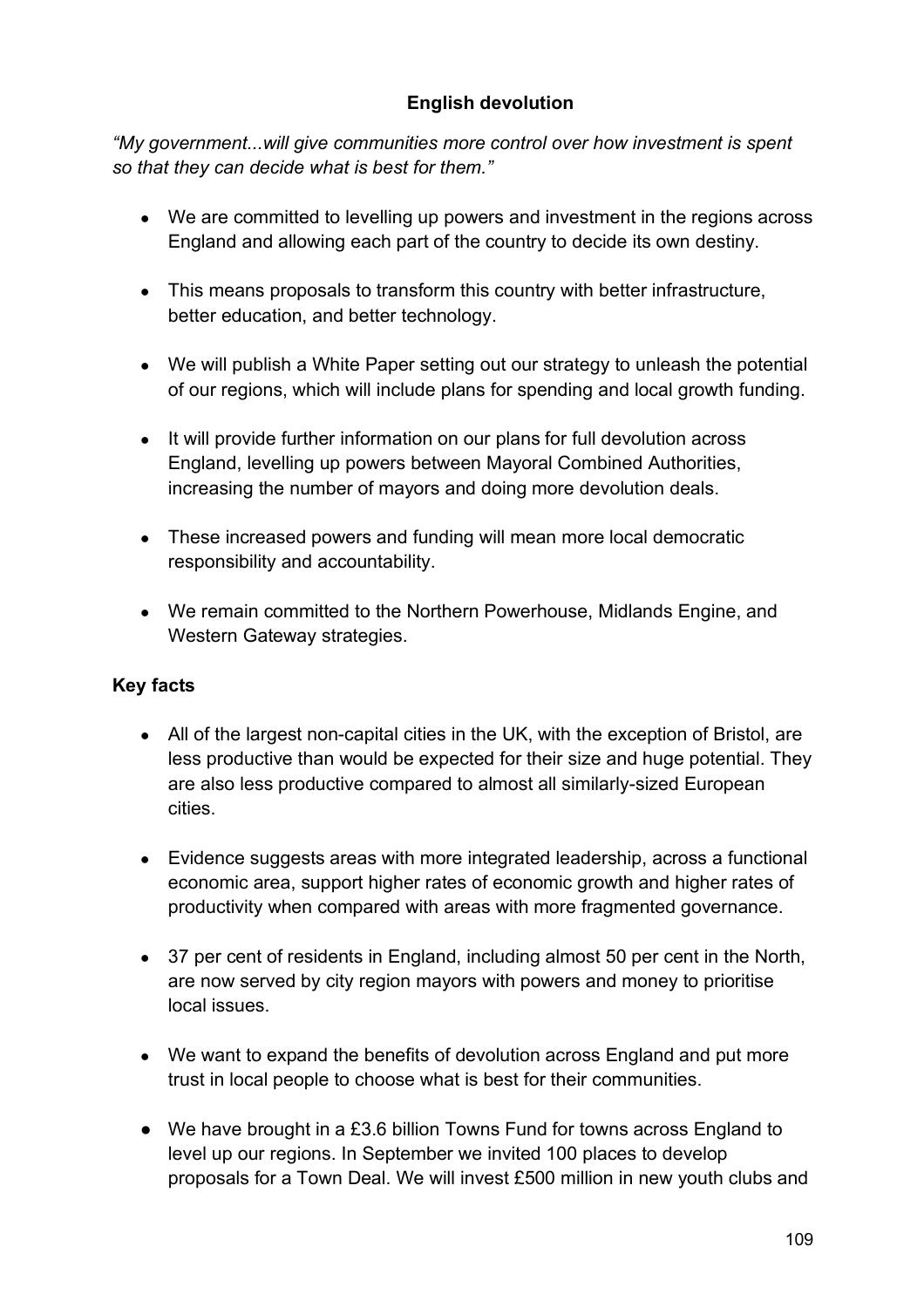services, helping give young people a future. We have also announced the latest cultural capital programme in a century, which will see £250 million made available to support local libraries and regional museums.

- We have established City Region Mayors across England and devolved key powers over transport, planning and skills. We want to do more devolution deals, level up powers, implement an effective funding model for Mayoral Combined Authorities and invest further in infrastructure.
- By its completion in March 2021, the Local Growth Fund will have invested £12 billion in projects to boost jobs and growth across England.
- EU structural funds contracting is expected to end in financial year 2020-21, with spend tailing off until 2023, but we want to build on this with a new replacement to ensure investment is targeted where it is needed most.
- Growth Deals will be delivered with the Devolved Administrations.
- The UK Shared Prosperity Fund will operate across the UK.
- Some of the city and growth corridor policies will cross borders between England and Wales, and impact in Scotland.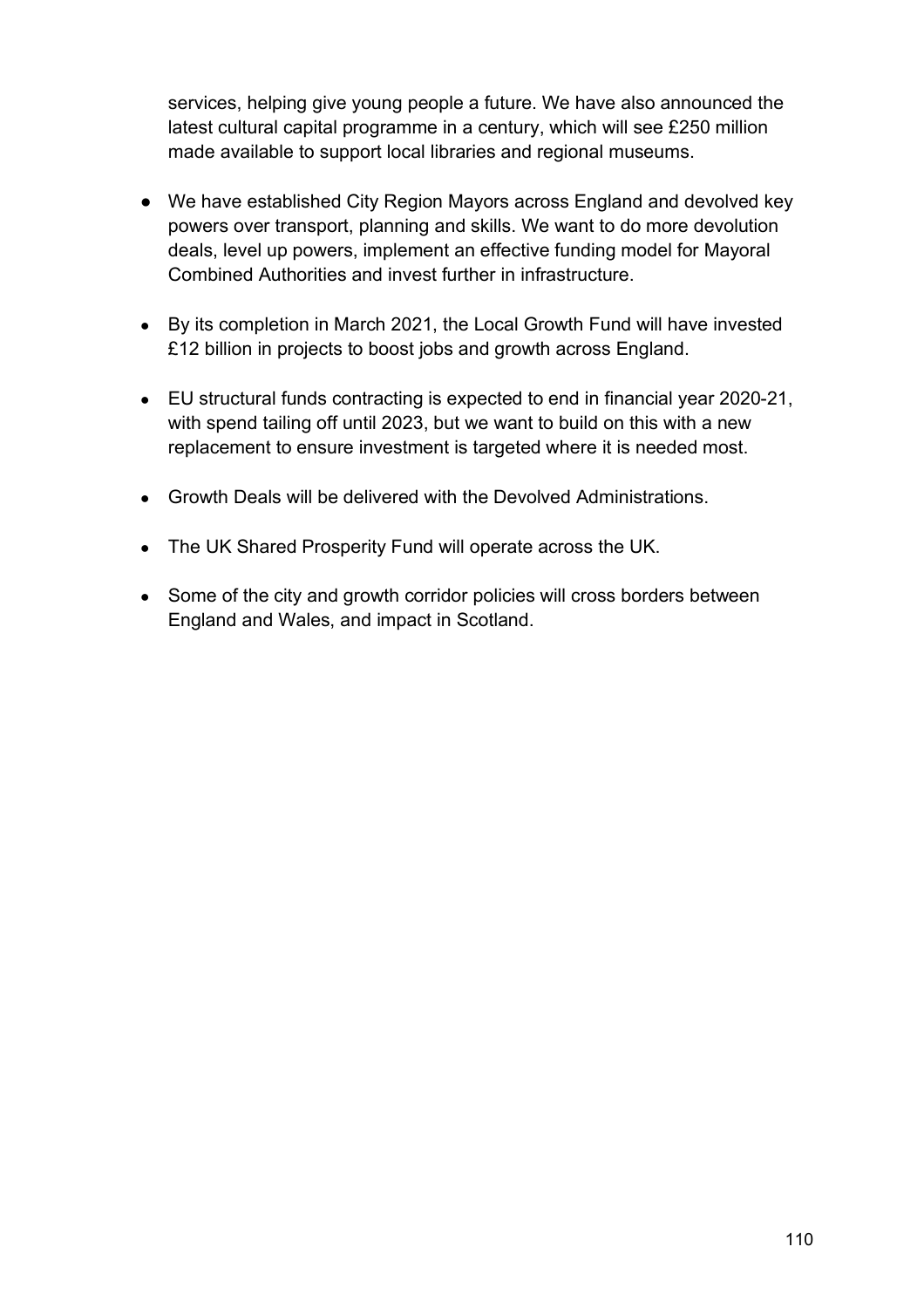### **Business rates**

*"To support business, my government will...bring forward changes to business rates."*

- The Government is committed to conducting a fundamental review of business rates.
- The Government recognises the role of business rates as a source of local authority income and will consider input from the sector as part of the review of business rates. Further details on the review will be announced.
- We are committed to increasing the retail discount from one-third to 50 per cent, extending that discount to cinemas and music venues, extending the duration of the local newspapers discount, and introducing an additional discount for pubs.
- We will also progress legislation to bring forward the next business rates revaluation by one year from 2022 to 2021 and move business rates revaluations from a five-yearly cycle to a three-yearly cycle. This will allow the Government to press ahead with delivering an important reform that has been strongly welcomed by business.
- More frequent revaluations will ensure that business rates bills are more upto-date reflecting properties' current rental values. Moving to three-yearly revaluation will make the system more responsive to changing economic conditions.

## **Key Facts**

- Reforms and reliefs announced since Budget 2016 will reduce the burden of business rates by more than £13 billion over the next five years.
- Reforms and reliefs include switching from RPI to CPI indexation, increasing the threshold for the standard multiplier to £51,000, and doubling the threshold for Small Business Rate Relief – meaning over 675,000 of the smallest businesses now pay no rates at all.
- At Budget 2018 the Government announced a package of business rates support for high streets and town centres, providing one third off retailers' business rate bills from April 2019, for properties with a rateable value below £51,000. This is available to a range of retail properties such as shops, restaurants, cafes and pubs, subject to State Aid and eligibility.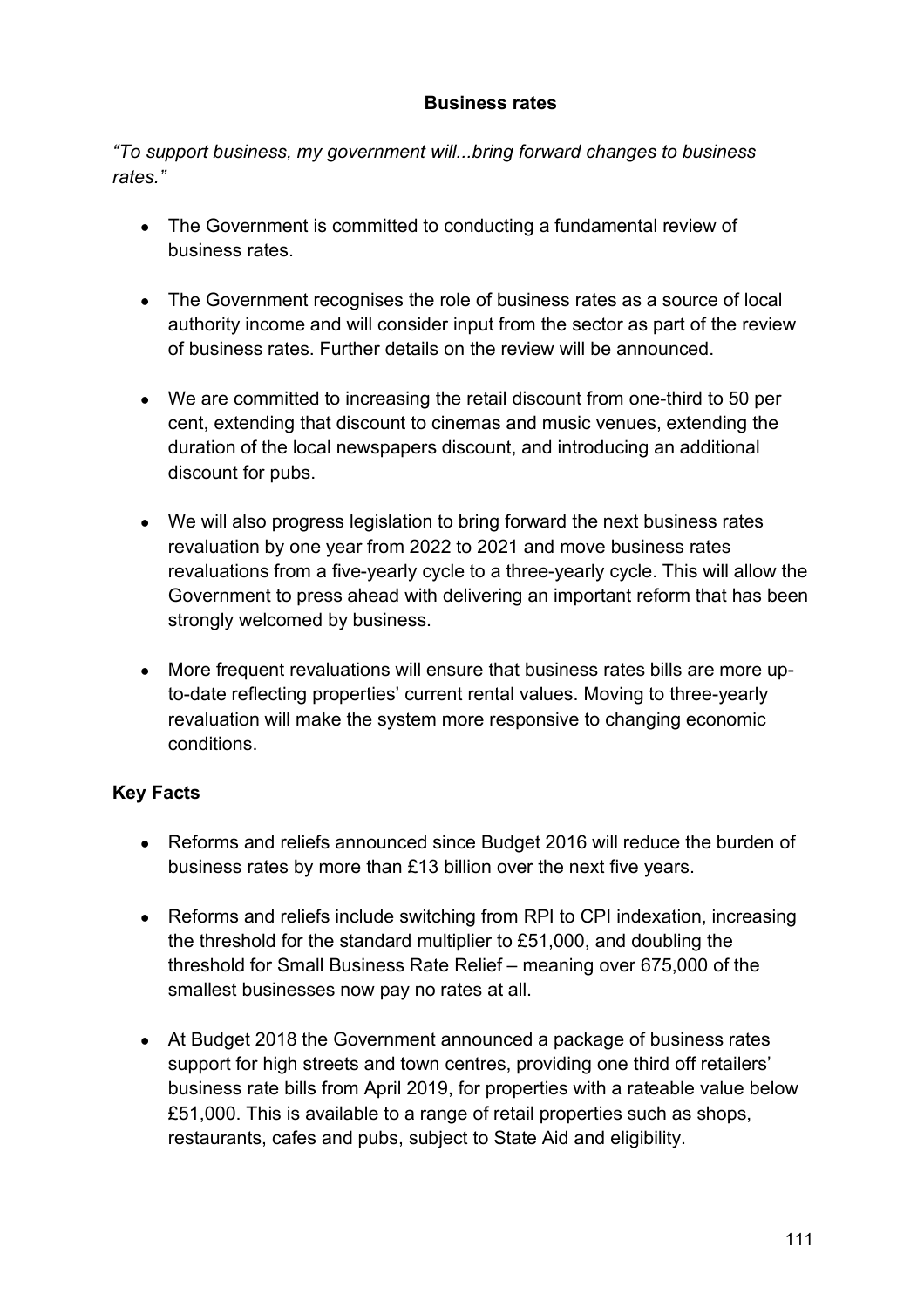# **PROTECTING THE ENVIRONMENT AND IMPROVING ANIMAL WELFARE**

## **Environment Bill**

*"To protect and improve the environment for future generations, a bill will enshrine in law environmental principles and legally-binding targets, including for air quality. It will also ban the export of polluting plastic waste to countries outside the Organisation for Economic Co-operation and Development and establish a new, world-leading independent regulator in statute."*

## **The purpose of the Bill is to:**

- Transform our environmental governance once we leave the EU by putting environmental principles into law; introducing legally binding targets; and establishing a new Office for Environmental Protection.
- Increase local powers to tackle sources of air pollution.
- Protect nature and improve biodiversity by working with developers.
- Extend producer responsibility, ensure a consistent approach to recycling, introduce deposit return schemes, and introduce charges for specified single use plastic items.
- Secure long-term, resilient water and wastewater services, including through powers to direct water companies to work together to meet current and future demand.

### **The main benefits of the Bill would be:**

- Protecting and improving the environment with new domestic governance, including a world-leading environmental watchdog that can robustly hold the Government to account, including powers to take the Government to court.
- Improving air quality and people's health by fighting air pollution.
- Restoring and enhancing environmental biodiversity so that our plants and wildlife can thrive.
- Making progress towards resource efficiency and a circular economy minimising the damage caused to our natural environment by reducing and managing waste safely and carefully.
- Ensuring we can manage our precious water resources in a changing climate.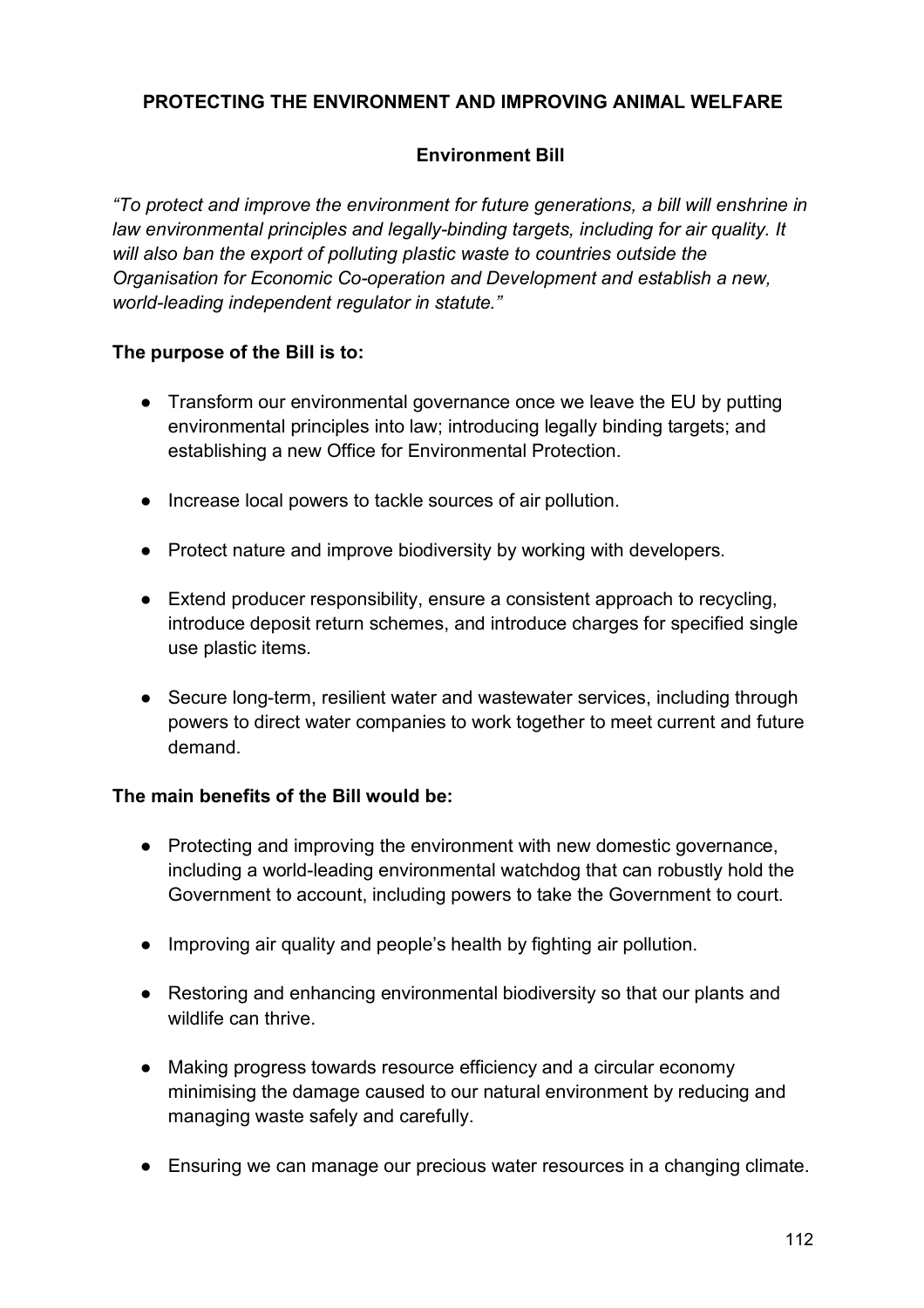## **The main elements of the Bill are:**

- Establishing new long term domestic environmental governance based on: environmental principles; a comprehensive framework for legally-binding targets, a long term plan to deliver environmental improvements; and the new Office for Environmental Protection.
- Improving air quality by setting an ambitious legally-binding target to reduce fine particulate matter (PM2.5), the most damaging pollutant to human health. The Bill also increases local powers to address sources of air pollution and brings forward powers for the Government to mandate recalls of vehicles when they do not meet legal emission standards.
- Protecting nature by mandating 'biodiversity net gain' into the planning system, ensuring new houses aren't built at the expense of nature and delivering thriving natural spaces for communities. We will improve protection for our natural habitats through Local Nature Recovery Strategies and give communities a greater say in the protection of local trees.
- Preserving our resources by minimising waste, promoting resource efficiency and moving towards a circular economy. These measures include extended producer responsibility, a consistent approach to recycling, tackling waste crime, introducing deposit return schemes, and more effective litter enforcement. We will also ban the export of polluting plastic waste to non-OECD countries, consulting with industry, NGOs, and local councils on the date by which this should be achieved.
- Introducing charges for specified single use plastic items. This will build on the success of the carrier bag charge and incentivise consumers to choose more sustainable alternatives.
- Managing water sustainably through more effective legislation to secure longterm, resilient water and wastewater services. This will include powers to direct water companies to work together to meet current and future demand for water, making planning more robust, and ensuring we are better able to maintain water supplies.

## **Territorial extent and application**

• Most of the Bill's provisions would extend and apply to England, with a small number of provisions extending to Northern Ireland only. Over half of the Bill's provisions would extend and apply to Wales, Scotland and Northern Ireland.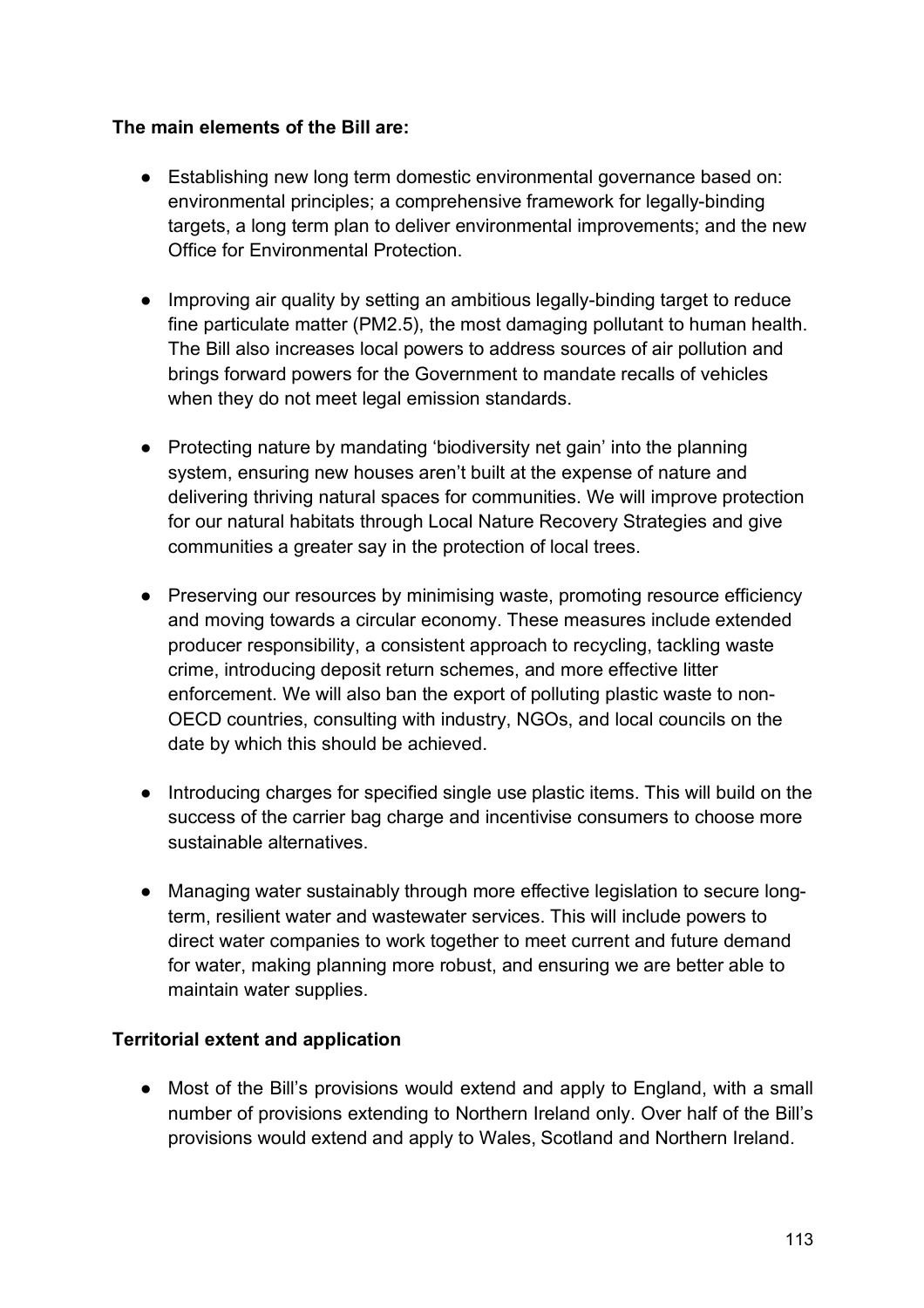● Environmental policy is a largely devolved matter (subject to a small number of areas that are reserved).

- In the November 2019 YouGov top issues tracker, the British Public placed the environment among the most important three issues facing the country (after Brexit and Health).
- The Government is already taking strong action to ensure we are the first generation to leave the environment in a better state than we found it, as set out in our 25 Year Environment Plan.
- We are the first major economy to legislate to reach net-zero carbon emissions by 2050, and will be hosting the 26th session of the Conference of the Parties (COP26) in 2020.
- In 2015 the government introduced a 5p charge on single use carrier bags (reducing sales of single use bags in the big supermarkets by 90 per cent).
- In 2019 we introduced a ban on microbeads in cosmetic and personal care products, plastic straws, drinks stirrers, and plastic stemmed cotton buds in England (coming into force April 2020), following overwhelming public support.
- We have invested £3.5 billion into cleaner air and emissions of nitrogen oxides have fallen by over a quarter since 2010. But we must go further.
- Published in January 2019, our Clean Air Strategy has been praised by the World Health Organisation as "an example for the rest of the world to follow" and aims to halve the harm to human health from air pollution in the UK by 2030.
- We will reach an additional 75,000 acres of trees a year by the end of the next Parliament.
- We have strengthened protections for ancient woodlands, veteran trees and other irreplaceable habitats in the revised national planning policy framework and created the new Northern Forest and Northumberland Forest.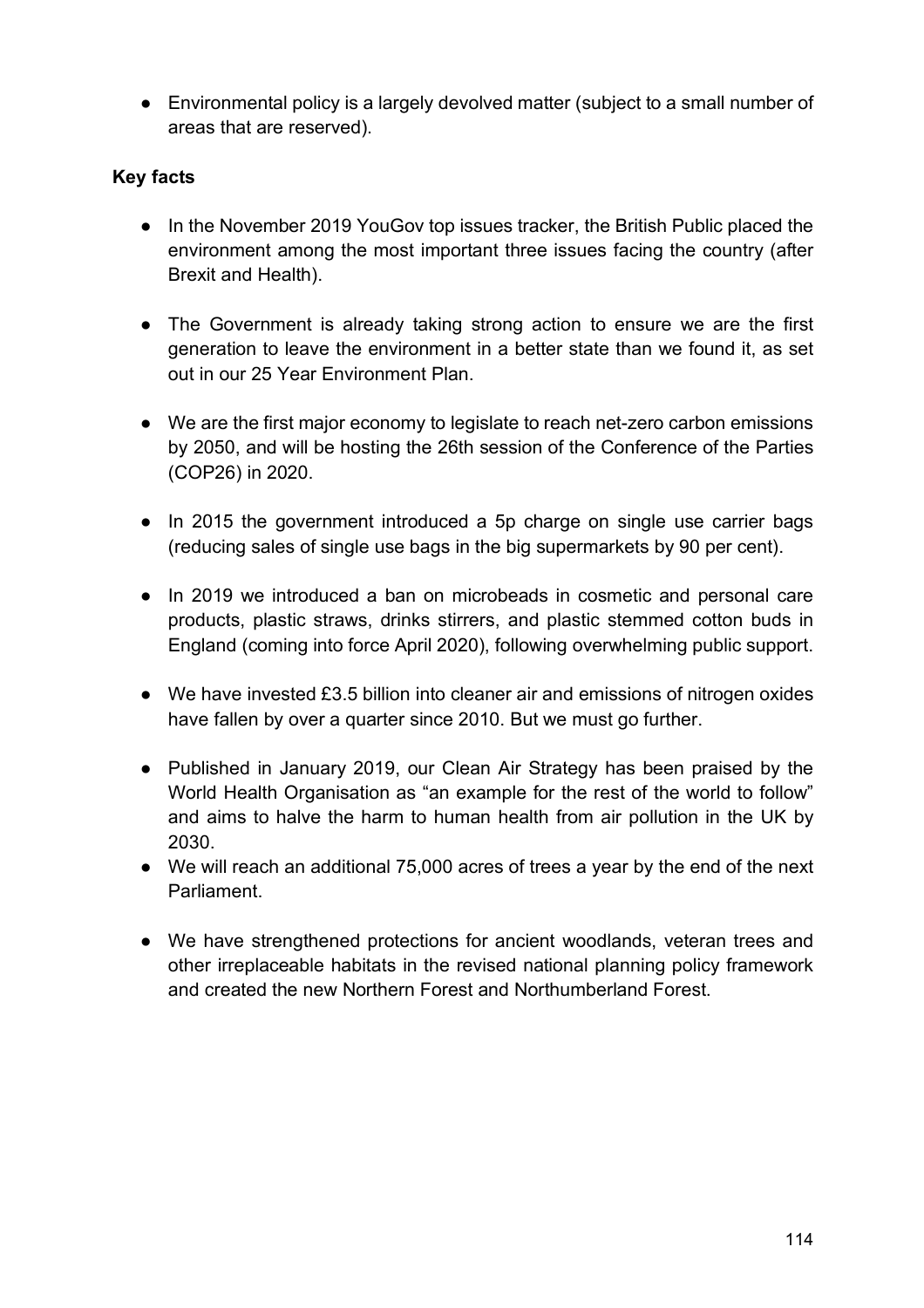### **Climate change**

*"My government will continue to take steps to meet the world-leading target of net zero greenhouse gas emissions by 2050. It will continue to lead the way in tackling global climate change, hosting the COP26 Summit in 2020."*

- Climate change is one of the greatest challenges we face.
- The UK has shown that we can grow our economy whilst reducing emissions. We have decarbonised faster than any other G20 nation since 2000, are a world-leader in offshore wind, and there are now nearly 400,000 jobs in low carbon industries and their supply chains.
- The Government has already led the world by legislating for Net Zero greenhouse gas emissions by 2050. In the last 12 months the Government has:
	- Achieved a record 53 per cent share of electricity generation from low carbon sources, supported by policies including the Contracts for Difference scheme.
	- Launched the Offshore Wind Sector Deal, to deliver increased offshore wind capacity, boost the UK economy and continue to reduce costs.
	- Announced an Industrial Energy Transformation Fund with £315m of government funding to help business decarbonise and reduce their energy bills.
	- Published our Carbon Capture, Usage and Storage Action Plan, in line with our ambition of having the option to deploy CCUS at scale during the 2030s.
	- Launched the £400m Charging Infrastructure Investment Fund to drive uptake of electric vehicles.
	- Published our Green Finance Strategy, Resources and Waste Strategy and Clean Air Strategy to leave our natural environment in a better state than we found it and catalyse investment in green infrastructure, technologies and services.
	- Announced that the UK will double its international climate finance to £11.6 billion in the period 2021 to 2025.
- We will build on our progress with an ambitious programme of policy and investment, with our first Budget prioritising the environment. This will help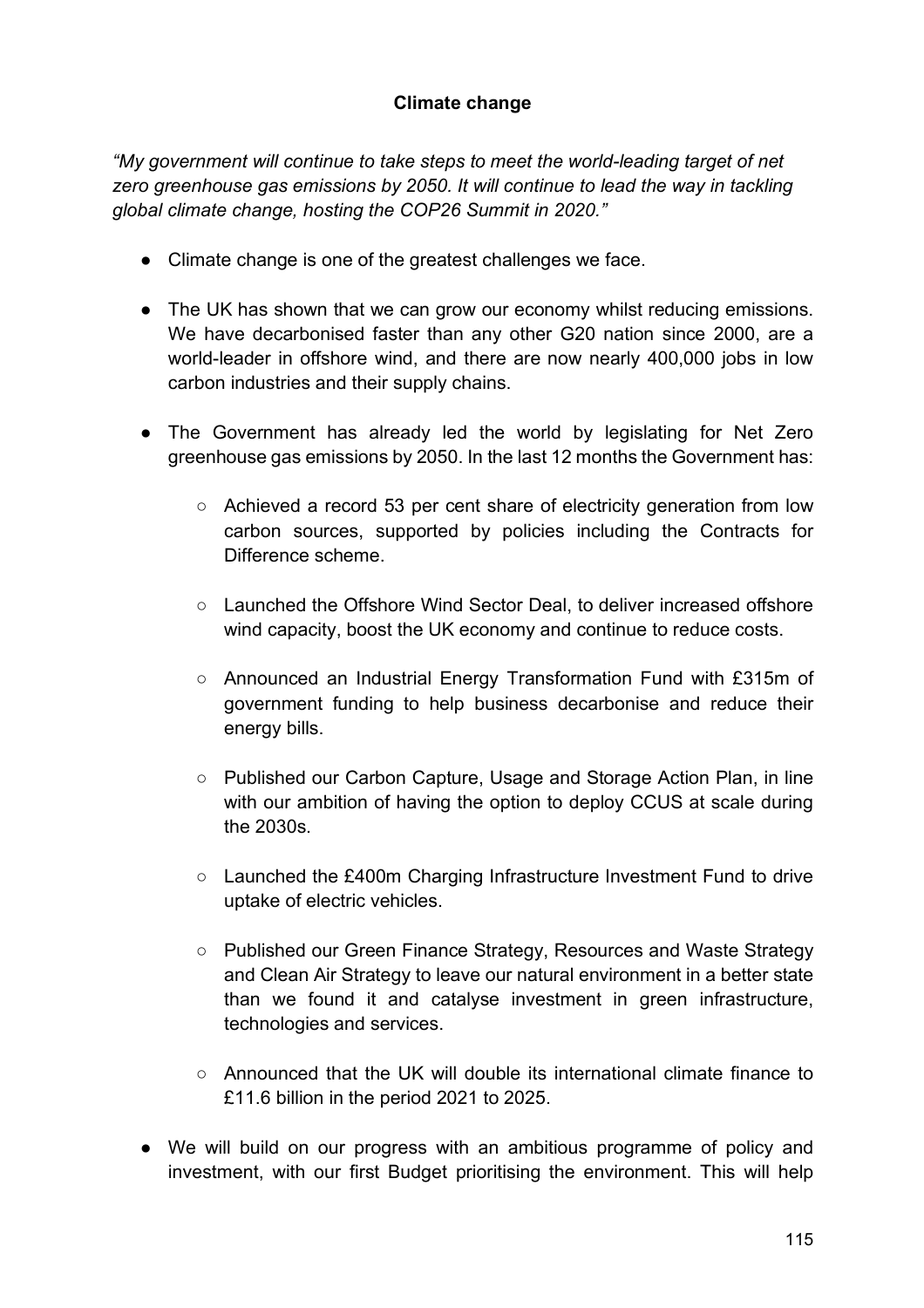deliver the green infrastructure needed to improve lives and achieve Net Zero, including by investing in carbon capture, offshore wind, nuclear energy, and electric vehicle infrastructure so that individuals are always within 30 miles of a chargepoint. We will make sure we help lower energy bills investing in the energy efficiency of homes, schools and hospitals. And away from home, we will use our £1 billion Ayrton Fund to develop affordable clean energy for developing countries.

- The government will continue to use our position as a global leader in this area by hosting the UN Climate Change Summit in Glasgow in 2020 (COP26). We will ask our partners to match the UK's ambition.
- With a focus on nature based solutions at our upcoming COP summit, at home we will be substantially increasing our tree-planting commitment and creating a £640 million new Nature for Climate fund.
- Our natural environment is one of our greatest assets, and can play a crucial role in the fight against climate change. This government will:
	- $\circ$  introduce a landmark Environment Bill the first one in twenty years that will create an ambitious environmental governance framework for post Brexit, as well as banning the export of plastic waste to non-OECD countries;
	- establish a new £500 million Blue Planet Fund to help protect our oceans from plastic pollution, warming sea temperatures and overfishing;
	- lead diplomatic efforts to protect 30 per cent of the world's oceans by 2030; and,
	- in our trade negotiations, never compromise on our high environmental protection
- We will also ensure that we are protecting our citizens by investing £4 billion in flood defences and lowering energy bills by investing £9.2 billion in the energy efficiency of homes, schools and hospitals.
- We will increase our ambition on offshore wind to 40GW by 2030, and enable new floating turbines.
- We will support decarbonisation of industry and power by investing £800 million to build the first fully deployed carbon capture storage cluster by the mid-2020s; and £500 million to help energy-intensive industries move to low-carbon techniques.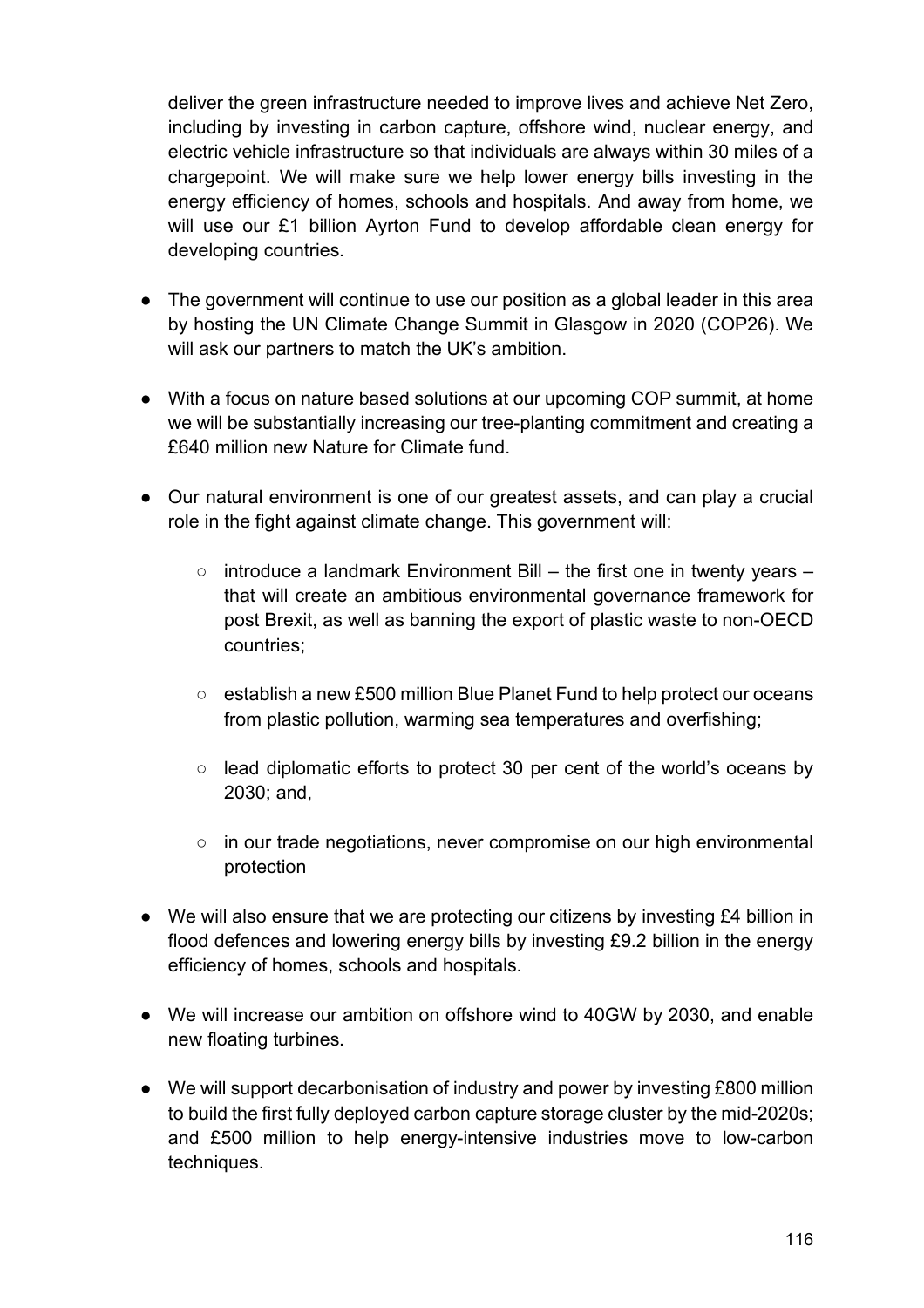- The new legally binding target to reach Net Zero greenhouse gas emissions by 2050 came into force on  $27<sup>th</sup>$  June 2019 – the UK was the first major economy to set such a target.
- The UK has led the G7 in cutting emissions and growing national income (per capita) since 1990. Emissions are down 42 per cent since 1990, the lowest level since the  $19<sup>th</sup>$  century, while at the same time growing our economy by 72 per cent.
- The UK met the first and second (2008-17) carbon budgets; forecast to overachieve on third (2018-22) substantially.
- The Conservative Government has announced around £2 billion for new policies since setting the Net Zero targets and a new Prime Minister-chaired Cabinet Committee on Climate Change has been set up to ensure all arms of Government are focussed on tackling this challenge.
- £3 billion is being invested in low carbon innovation for the period 2015-2021.
- Between 2010 and 2018, energy bills for the average household fell by 14 per cent in real terms and the UK has quadrupled renewable electricity capacity.
- In 2018 a record high of 53 percent of electricity was generated from low carbon sources, with 33 percent coming from renewable sources: we have the largest installed offshore wind capacity in the world with 34 per cent of global capacity.
- We have announced £50 million of innovation funding to drive down the cost of carbon capture, utilisation and storage (CCUS) and have invested over £365 million in CCUS since 2011. We have committed to ending unabated coal power generation in Great Britain by 2025.
- We have committed to introducing a Future Homes Standard by 2025, which will see new build homes future-proofed with low carbon heating and world leading standards of energy efficiency by 2025.
- The UK Government has already helped 57 million people around the world to cope with the effects of climate change, provided 26 million people with improved access to clean energy and reduced or avoided 16 million tonnes of CO<sub>2</sub>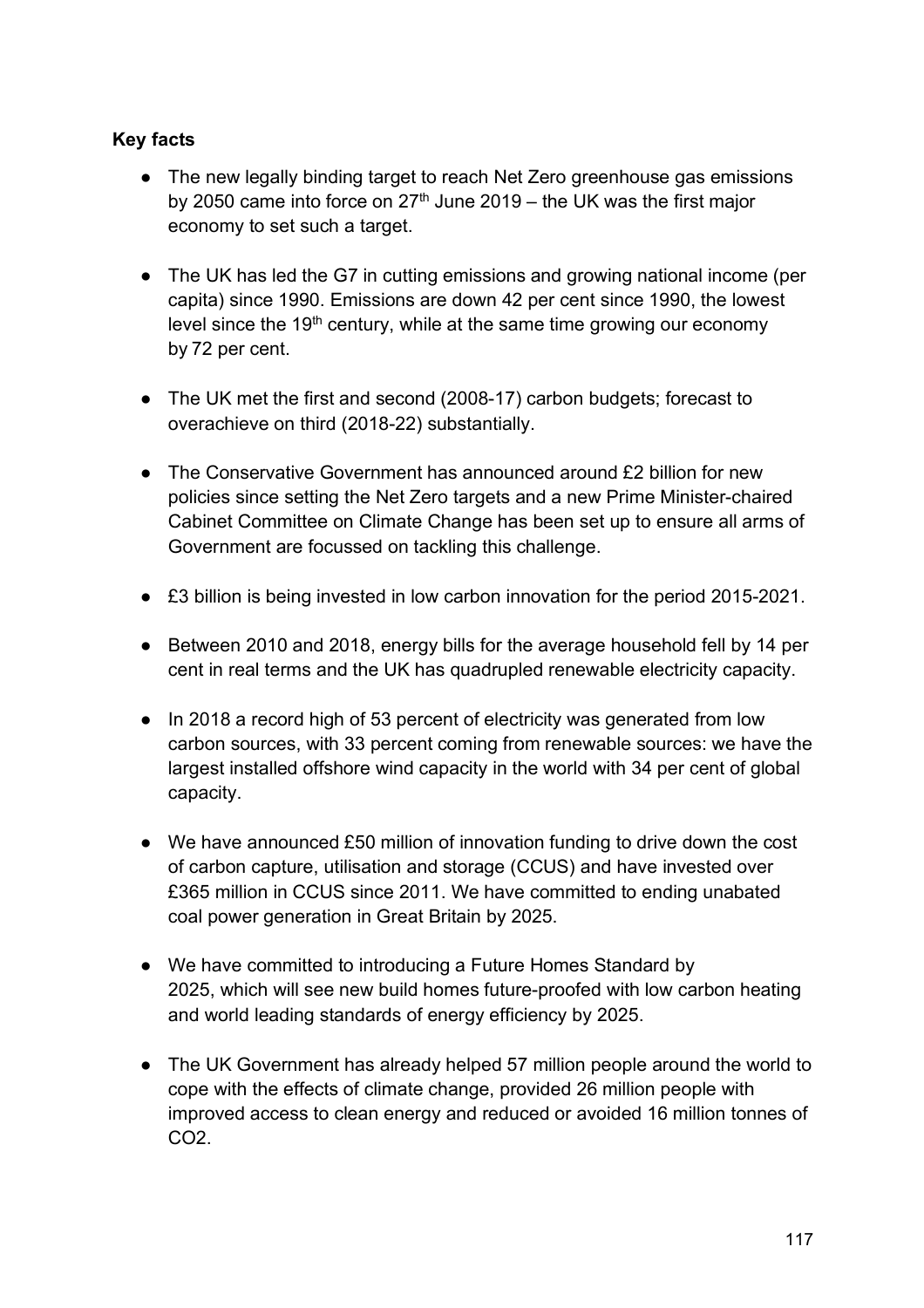● The UK will up its International Climate Finance support to at least £11.6 billion over the next five years, between 2021-22 and 2025-26. This represents a doubling of the UK's commitment to spend at least £5.8 billion on tackling climate change.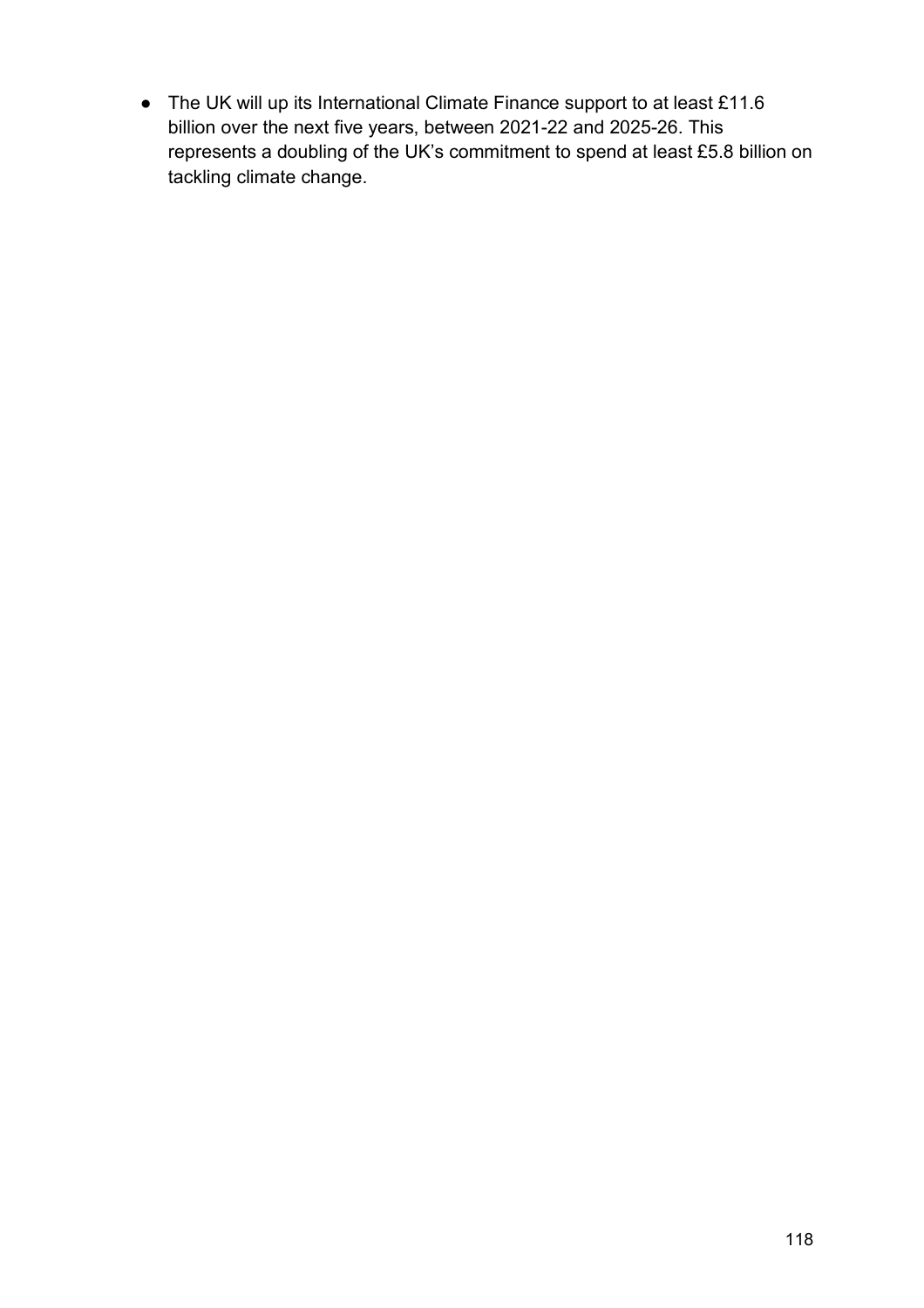## **Animal welfare legislation**

## **The purpose of the legislation is to:**

- Increase protections for animals and further improve the welfare of animals in our homes, in agriculture and in the wild.
- Deliver on the Government's manifesto commitments to:
	- Introduce new laws on animal sentience
	- Introduce tougher sentences for animal cruelty

### **The main benefits of the legislation would be:**

- Enhancing our reputation as a world leader on animal welfare and protection.
- Recognising explicitly in domestic law that animals are sentient beings.
- To improve the welfare of live animals, once we leave the EU, by ending excessively long journeys of animals going for slaughter or fattening.
- Increasing the sentences for those who perpetrate cruelty on animals and ensuring they are subjected to the full force of the law.

### **The main elements of the legislation are:**

- A clear statement in domestic law that animals are sentient beings, and a duty on Government to have all due regard to the welfare of sentient animals in policy formulation and implementation.
- Extending the current maximum penalty for animal cruelty offences, specified under the Animal Welfare Act 2006, from six months imprisonment to five years imprisonment.
- Measures to deliver on commitments to end excessively long journeys for slaughter and fattening, on primates as pets, cat microchipping, and on the import of trophies from hunting of endangered animals.

### **Territorial extent and application**

● The legislation's provisions would extend and apply to England. Animal welfare is devolved to Scotland, Wales and Northern Ireland. Provisions on animal sentencing would extend and apply to Wales.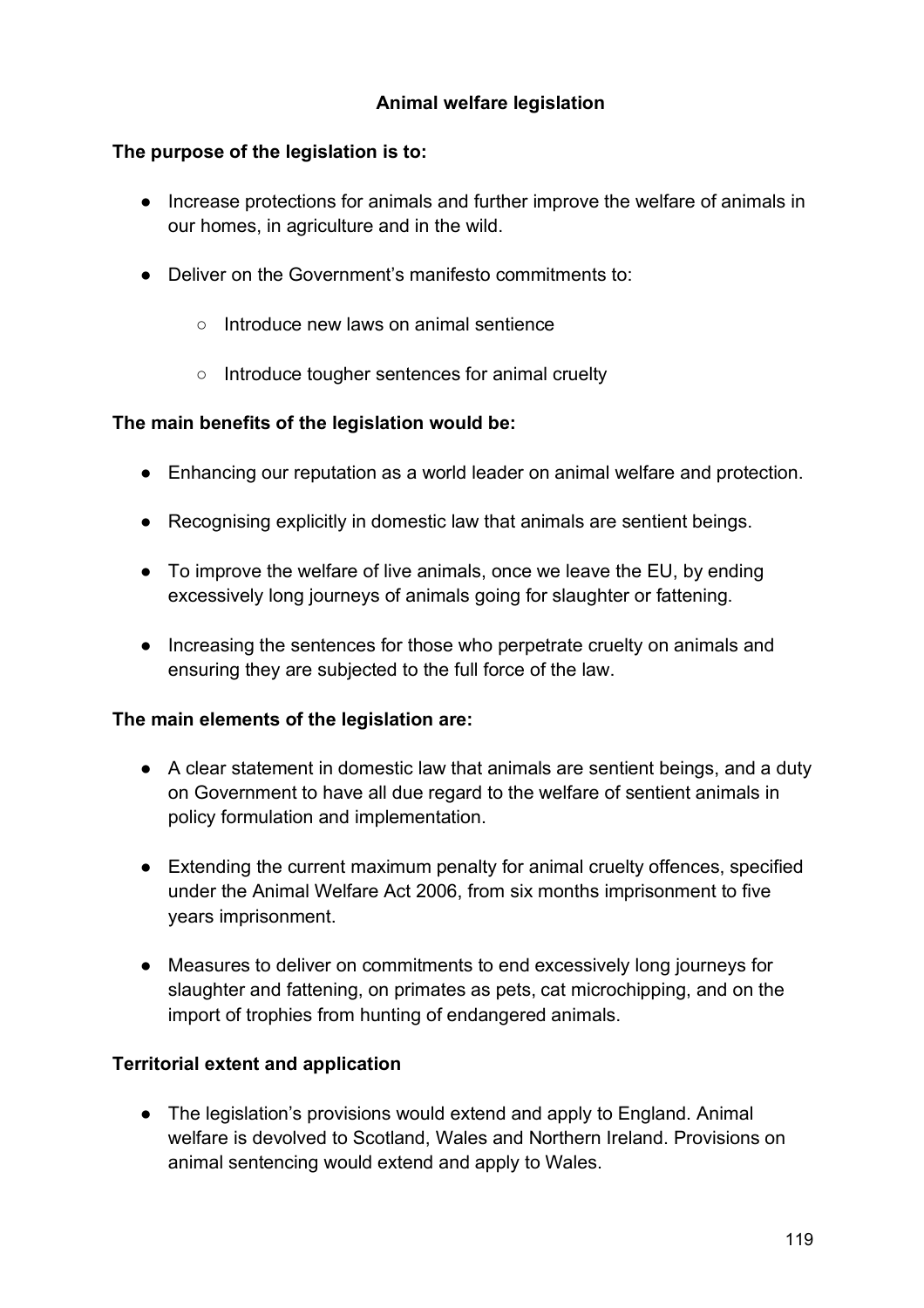- The Government has a strong record on animal welfare and protection of animals, including:
	- Introducing mandatory CCTV in slaughterhouses, so consumers know high welfare standards are being upheld.
	- Banning the use of wild animals in travelling circuses.
	- $\circ$  Introducing the world's toughest bans on ivory sales to help stop the poaching of elephants.
	- Banning commercial third party sales of puppies and kittens in England, to end the terrible welfare conditions found in puppy farming.
- Placing a clear duty on Ministers of the Crown to consider the welfare of sentient animals goes beyond EU law.
- Available scientific evidence indicates that all forms of transport are considered stressful for animals. Last year, the Government issued a call for evidence on welfare in transport standards, commissioning external research and inviting the Farm Animal Welfare Committee to conduct a review and make recommendations. This has formed the basis of the consultation that will be launched on ending excessively long journeys for slaughter or fattening.
- Our measures on sentencing will cover heinous offences such as causing unnecessary suffering, poisoning or mutilating an animal, and dog fighting.
- There are clear ethical concerns around the practice of trophy hunting of endangered species. A consultation and call for evidence on further restrictions on the import and export of hunting trophies into and from the UK was published on 2 November, and is due to close at the end of January. This will provide necessary evidence and information to inform next steps.
- About 65 per cent of cats are already microchipped. In 2013, the coalition government introduced compulsory chipping for dogs. At this time around 58 per cent of dogs were chipped, now around 90 per cent of dogs are microchipped (8 million dogs).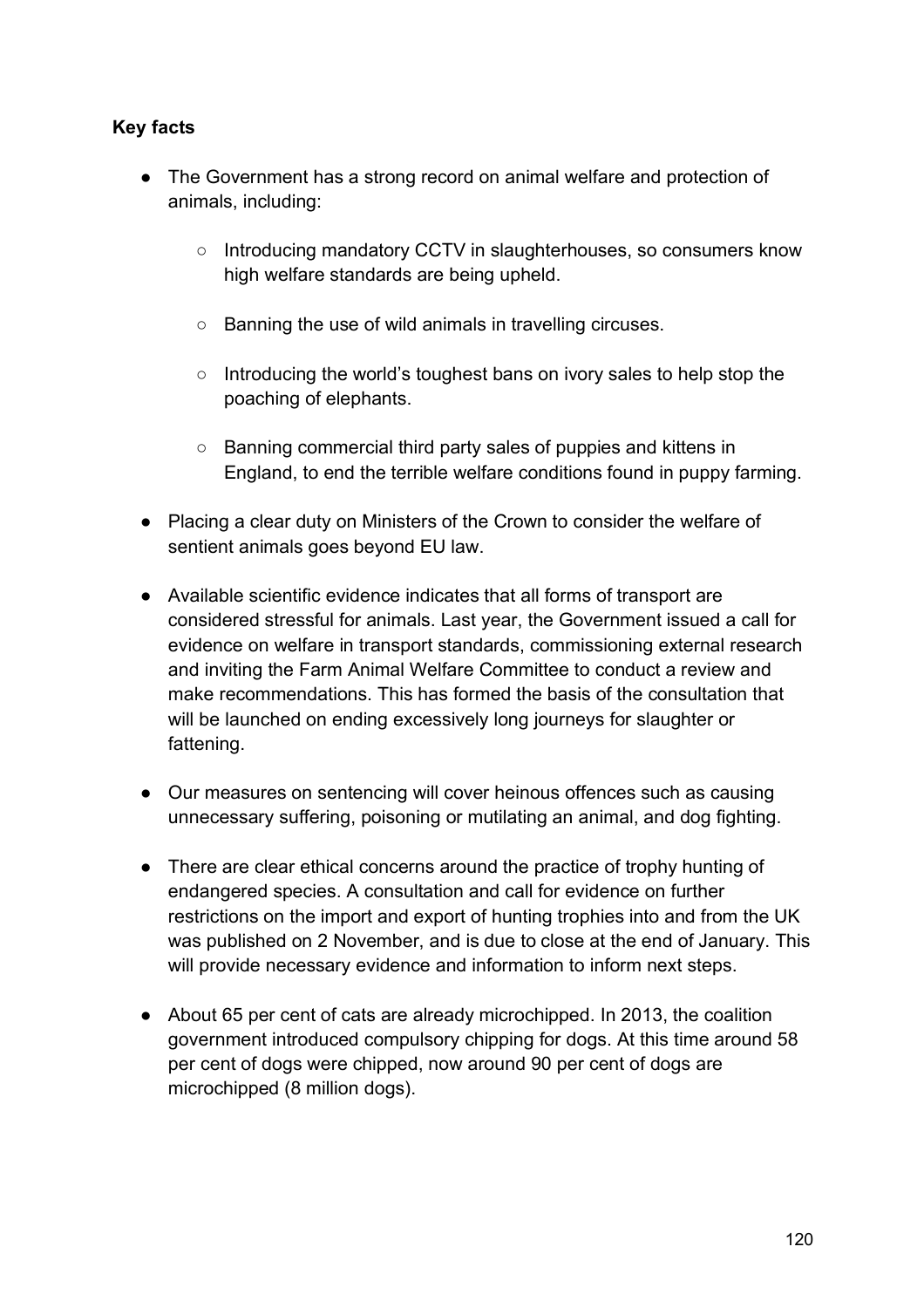# **STRENGTHENING THE UNION AND CONSTITUTION**

## **The Union**

*"The integrity and prosperity of the United Kingdom is of the utmost importance to my government. My ministers will work urgently to facilitate talks to restore devolved government in Northern Ireland."*

- The UK Government believes strongly in upholding the constitutional integrity of the United Kingdom. Our Union is the most successful economic and political partnership in history, and it is at its strongest when all four nations work together.
- The return of powers from the EU will lead to a significant increase in the decision-making powers for the Devolved Administrations. It will mean that decisions and powers sit in the right place and closer to people than ever before.
- The UK is the most successful political and economic union in history. Together, England, Scotland, Wales and Northern Ireland are safer, stronger and more prosperous and the Government is committed to working for the whole of the UK and delivering for all its people wherever they live.
- The Government will introduce a bold new UK Shared Prosperity Fund to tackle inequality and deprivation in each of the four nations, binding together the whole of the United Kingdom. It will replace the bureaucratic EU Structural Funds.
- We need to ensure that the UK Government and its institutions are working effectively to realise the benefits of the close working across the four nations of the Union. That is why we asked Lord Dunlop to undertake an independent review into the UK Government's Union capability. We will carefully consider the recommendations of this review in order to strengthen our Union.

## **Scotland**

The UK Government will continue to deliver for people in Scotland:

- We want 2020 to be a year of opportunity, growth and unity for Scotland, not of further division.
- As such, a second independence referendum next year would be a damaging distraction. It would undermine the decisive result of the 2014 referendum and the promise made to the Scottish people that it was a once in a generation vote.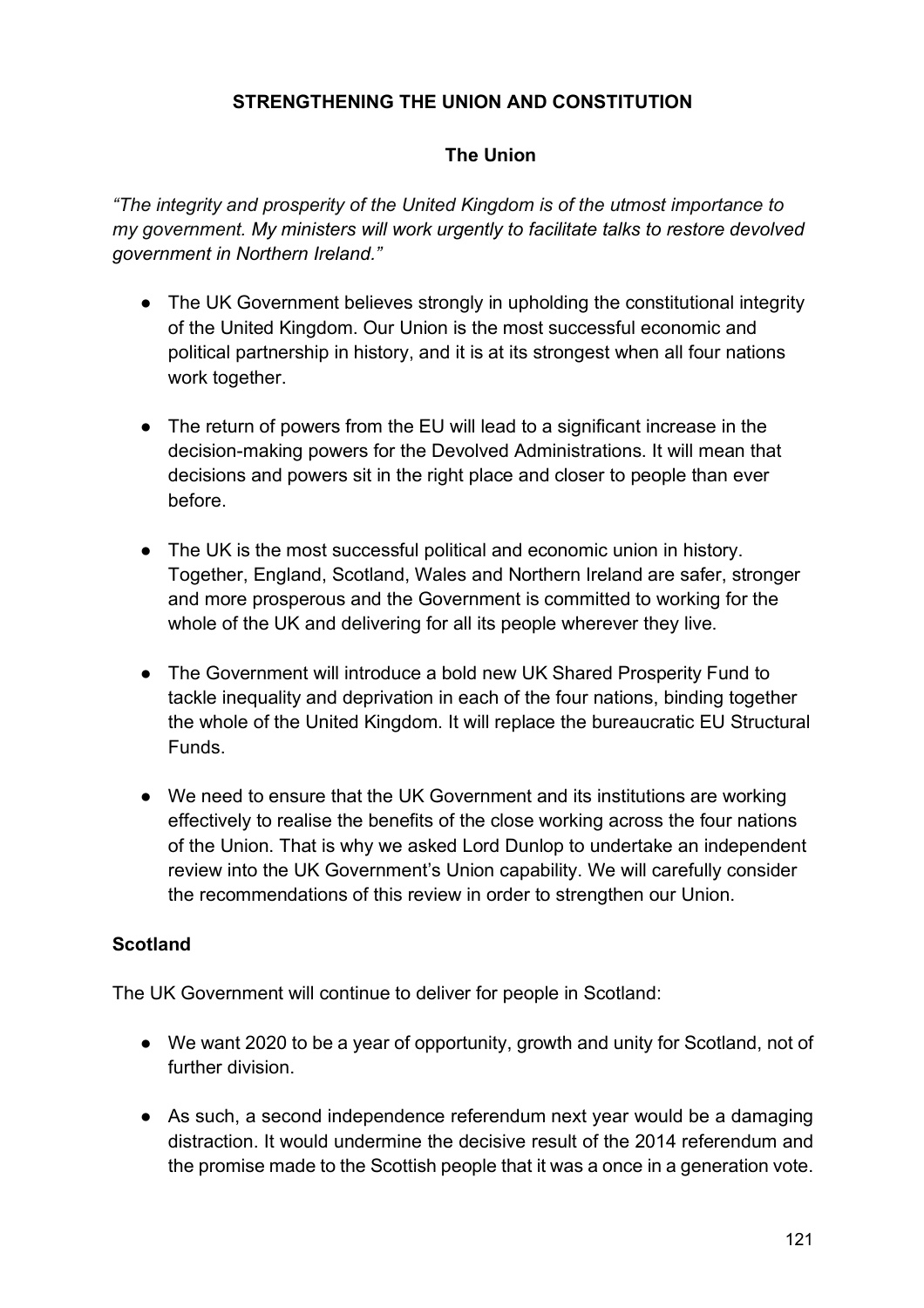- We are investing in Scotland's economy, delivering jobs, opportunities and sustainable growth. That includes investing £1.4 billion in city and growth deals right across Scotland.
- Being part of the United Kingdom is worth nearly £2,000 a year for every person in Scotland.
- Scotland's ties with the rest of the UK are more important than our ties with the EU. 60 per cent of Scottish trade goes to other parts of the UK and our Union is worth £10 billion in extra public spending in Scotland each year.
- We recently awarded Babcock a £1.25 billion contract to build five new Type 31 frigates for the Royal Navy, securing hundreds of jobs in Fife for years to come. That is on top of a full order book on the Clyde.
- Scotland will get a £1.2 billion cash boost as a result of the latest spending round.
- $\bullet$  The Prime Minister has delivered a £211 million cash boost for Scottish farmers, including £160 million to resolve the historic EU funding gap. When we leave the EU we will be able to create our own systems of farming support with each part of the UK able to meet the specific needs of its farmers.
- The UK Government is bringing world leaders to Glasgow for the 26th session of the United Nations Conference of the Parties (COP26) climate conference. It will be an opportunity to showcase Scotland's advanced renewable sector and the range of innovative solutions to climate change. The event will generate millions of pounds for the local economy and have a lasting legacy.
- The Government will deliver a post-Brexit deal for Scottish fishing. We will leave the Common Fisheries Policy, becoming an independent coastal state, and taking back control of our waters in December 2020.
- Over the past two years the Government has frozen the duty on spirits, cutting the price of a bottle of Scotch by 30 pence. Now we will do more, and review alcohol duty to ensure our tax system is supporting Scottish whisky and gin producers and protecting 42,000 jobs supported by Scotch across the UK.
- The Government will support the North Sea oil and gas industry with a transformational sector deal. This industry employs almost 300,000 people, 120,000 in Scotland.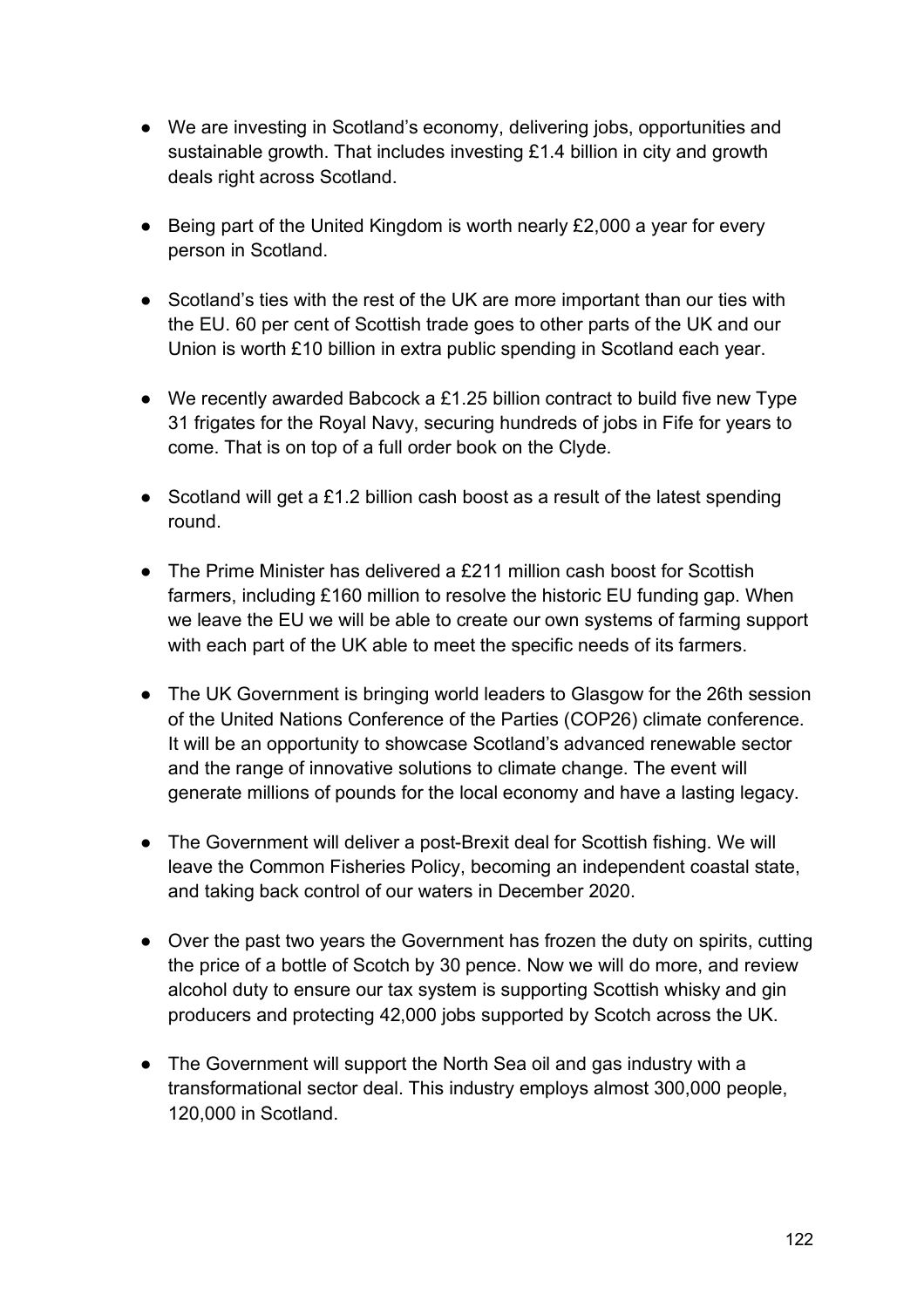- With the Scotland Act 2016 we devolved a raft of powers to the Scottish Parliament, including income tax and welfare, making Holyrood one of the most powerful devolved parliaments in the world.
- We have been very clear that leaving the EU will significantly enhance the powers of the Scottish Parliament. However, we want to ensure we are protecting the UK internal market, as Scotland's trade with the rest of the UK is worth nearly four times that with the EU. That is why the Governments is working with the Scottish and Welsh Governments and will work with a reconstituted Northern Ireland Executive on common frameworks such as food labelling.

## **Wales**

- The UK Government is supporting a strong Wales, within a strong United Kingdom, across a wide range of areas. This includes providing major investments in city and growth deals across the whole of Wales that will deliver real opportunity across the nation.
- After Brexit, the Government will continue to be a champion for Welsh exports and Wales's presence on the global stage as part of a strong United Kingdom.
- We are providing £790 million investment into city and growth deals covering the whole of Wales which includes:
	- £500 million to the Cardiff Capital Region deal, which will provide an investment fund for the region and support electrification of the Valleys Lines railways; and,
	- £115 million to the Swansea Bay City Region deal, and we have committed £120 million and £55 million respectively to allow a North Wales Growth Deal and Mid Wales Growth Deal to be agreed.
- The Government will also work with the Welsh Government and councils on both sides of the border to negotiate a transformative Marches Growth Deal, focusing on cross-border infrastructure which supports the local and cross border economy.
- The Government will continue to support Welsh car manufacturing, which sustains tens of thousands of jobs, particularly as the industry transitions to building electric vehicles over the coming decades.
- The Government is also providing a £100 million pound boost to the Welsh economy from abolishing the Severn tolls.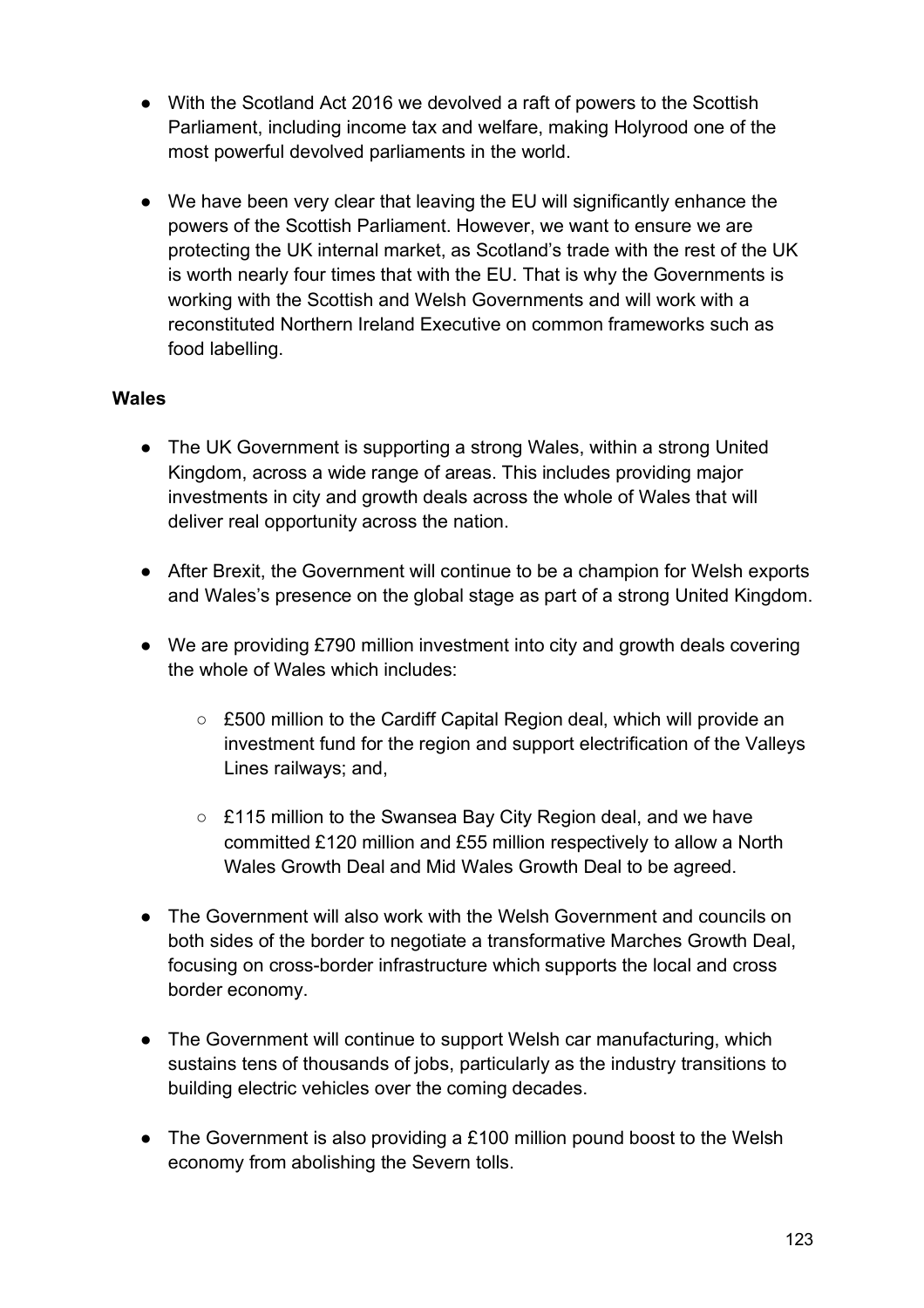- The Government will upgrade the A55 as the main road transport artery for North Wales and will deliver on our commitment to fund the building of the West Wales Parkway Station outside of Swansea.
- We are providing a £600 million boost to the Welsh Government's budget as a result of the latest spending round.
- The Government has devolved significant new powers to the National Assembly for Wales through two landmark Wales Acts including in areas such as transport, the environment and elections.
- We agreed a Fiscal Framework for Wales which is delivering fair funding for Wales for the long term.
- The Government is focused on ensuring Wales' interests are fully represented as we leave the European Union, strengthening the links between the economies of Wales and other nations in the UK and continuing to deliver a strong and sustainable devolution settlement.

# **Northern Ireland**

- The UK Government's priority in Northern Ireland is getting Stormont back up and running. We will continue to work with Northern Ireland's political parties to re-establish the Northern Ireland Executive and Assembly so that the people of Northern Ireland can enjoy the full advantages of devolved Government for the benefit of the whole community.
- Northern Ireland needs a restored Executive and Assembly and the political leadership of its elected local representatives. It needs its political leaders back in Stormont to take vital decisions on issues like health, education and welfare.
- In the absence of an Executive, the Government has made a commitment to the people of Northern Ireland that the UK Government will ensure good governance and the continued delivery of vital public services. The Government will continue to legislate where needed to maintain governance in Northern Ireland. Over the last two years, the UK Government has fulfilled this commitment by legislating on a variety of issues, including vital budget legislation to facilitate the continued delivery of public services and setting regional rates, and passing legislation to enable the implementation of the long-overdue compensation scheme for victims of historical institutional abuse.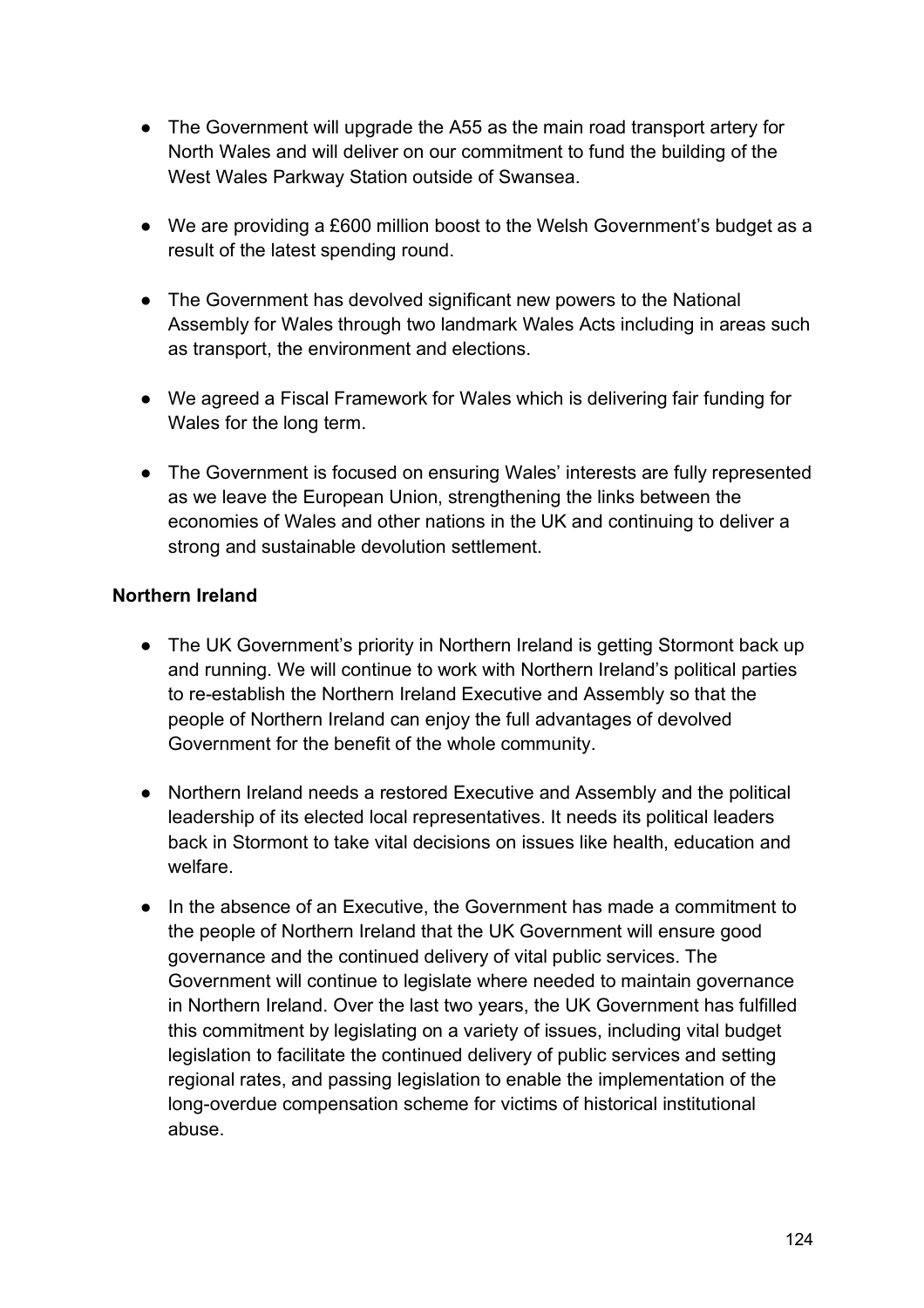- The Government has also legislated to enable the Northern Ireland Civil Service to continue to take decisions in the public interest to keep vital services going in Northern Ireland.
- With the recent announcement of £162 million Growth Deal funding to Northern Ireland, the UK Government is delivering on its commitment to deliver an ambitious set of city and growth deals across Northern Ireland. City and Growth Deals are helping local economies across the UK to realise their potential, and our £617 million investment in Northern Ireland through these deals and the Inclusive Future Fund, which supports a more prosperous and united community in the North West, will ensure those in Northern Ireland can share in their success.
- The UK Government will look to devolve responsibility for corporation tax to Stormont once the Assembly and Executive are restored and will consider the same for short-haul Air Passenger Duty.
- As the UK prepares to leave Europe, the UK Government is committed to long standing areas of UK/Ireland collaboration including those provided for in the Belfast (Good Friday) Agreement and to furthering Northern Ireland's security and prosperity.
- We will ensure that Northern Ireland will enjoy the full economic benefits of Brexit, including new free trade agreements with the rest of the world. The Government will ensure that Northern Ireland's businesses and producers enjoy unfettered access to the rest of the UK. During the implementation of our deal, the Government will work to maintain and strengthen the integrity and smooth operation of the UK's internal market.
- The Government remains fully committed to finding a solution for dealing with the legacy of the Troubles which works for everyone. Following our consultation on the Stormont House institutions, the UK Government is engaging with the main parties in Northern Ireland, MPs in Westminster and wider society across Northern Ireland on the issues raised in the consultation to enable us to reach a broad consensus. The Government will then move as quickly as possible to set out detailed, balanced and fair proposals on the best way forward, to implement the Stormont House Agreement.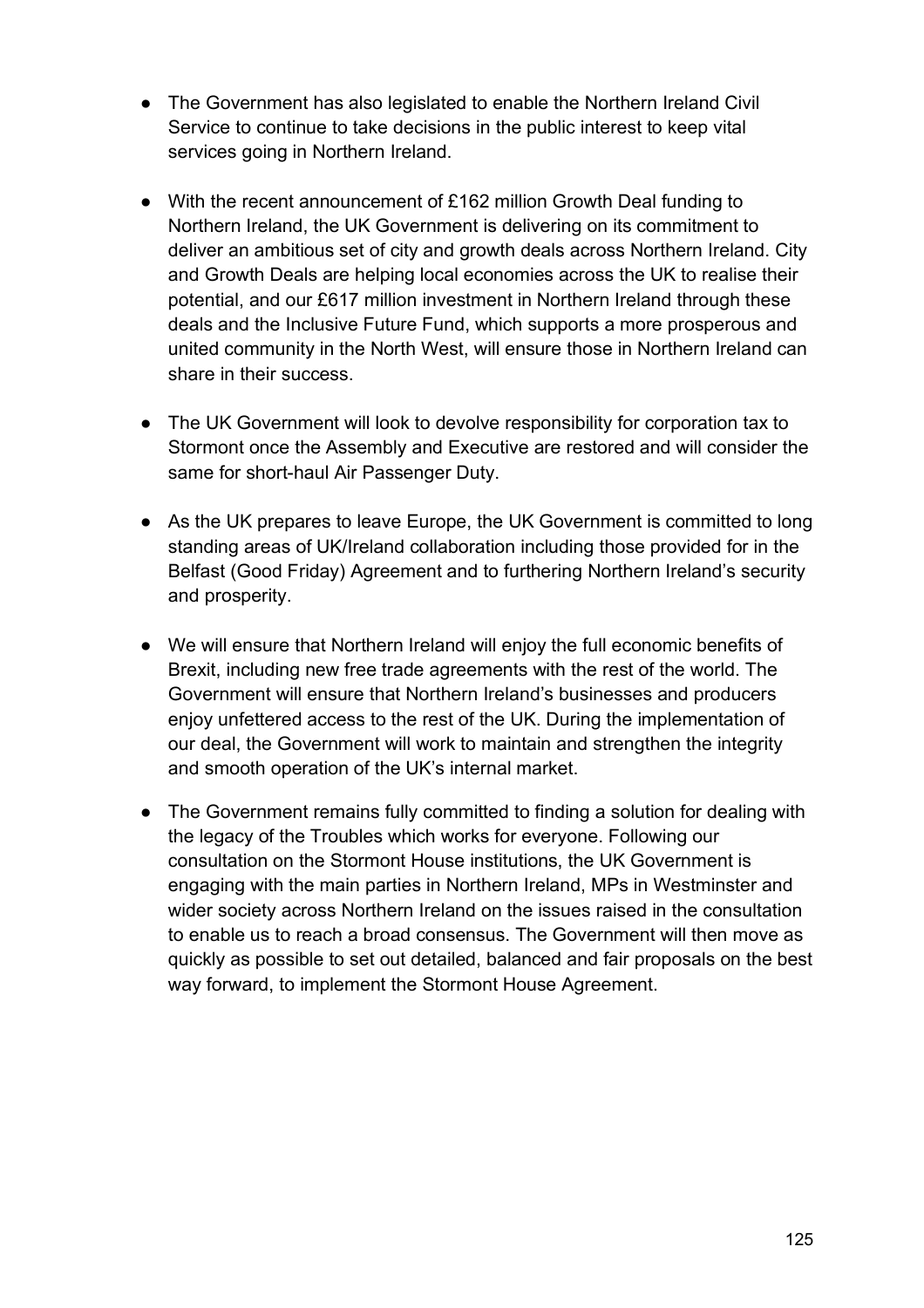## **Constitution and democracy**

*"A Constitution, Democracy and Rights Commission will be established. Work will be taken forward to repeal the Fixed-term Parliaments Act."*

• The Government is committed to considering our constitutional position post Brexit, protecting our democracy and safeguarding the integrity of our elections. The Government will continue to develop and drive reforms in a number of important areas.

## **Setting up a Constitution, Democracy & Rights Commission that will:**

● Examine the broader aspects of the constitution in depth and develop proposals to restore trust in our institutions and in how our democracy operates. Careful consideration is needed on the composition and focus of the Commission. Further announcements shall be made in due course.

## **Repealing the Fixed-term Parliaments Act 2011**

● Work will be taken forward to repeal the Fixed-term Parliaments Act that makes provision about the timing of parliamentary general elections.

## **Continuing to protect the integrity of our democracy by:**

- Implementing measures requiring an approved form of photographic ID at a polling station in a UK parliamentary election in Great Britain and local election in England. Any voter who does not have an approved form of ID will be able to apply, free of charge, for a local electoral identity document. (Voters are already required to show photographic ID to vote in elections in Northern Ireland.)
- Banning campaigners from handling postal votes, introducing a power to limit the number of postal votes a person may hand-in, and establishing a requirement on those registered for a postal vote to re-apply every three years (currently registration can last indefinitely).
- Limiting the number of people a voter may act for as a proxy to two electors, regardless of their relationship.
- Allowing a wider range of people (for example, carers who would not be entitled to vote in the election) to be able to assist disabled voters in a 'companion' role. Requiring returning officers to provide equipment to support voters with sight loss and other disabilities who find it difficult to vote.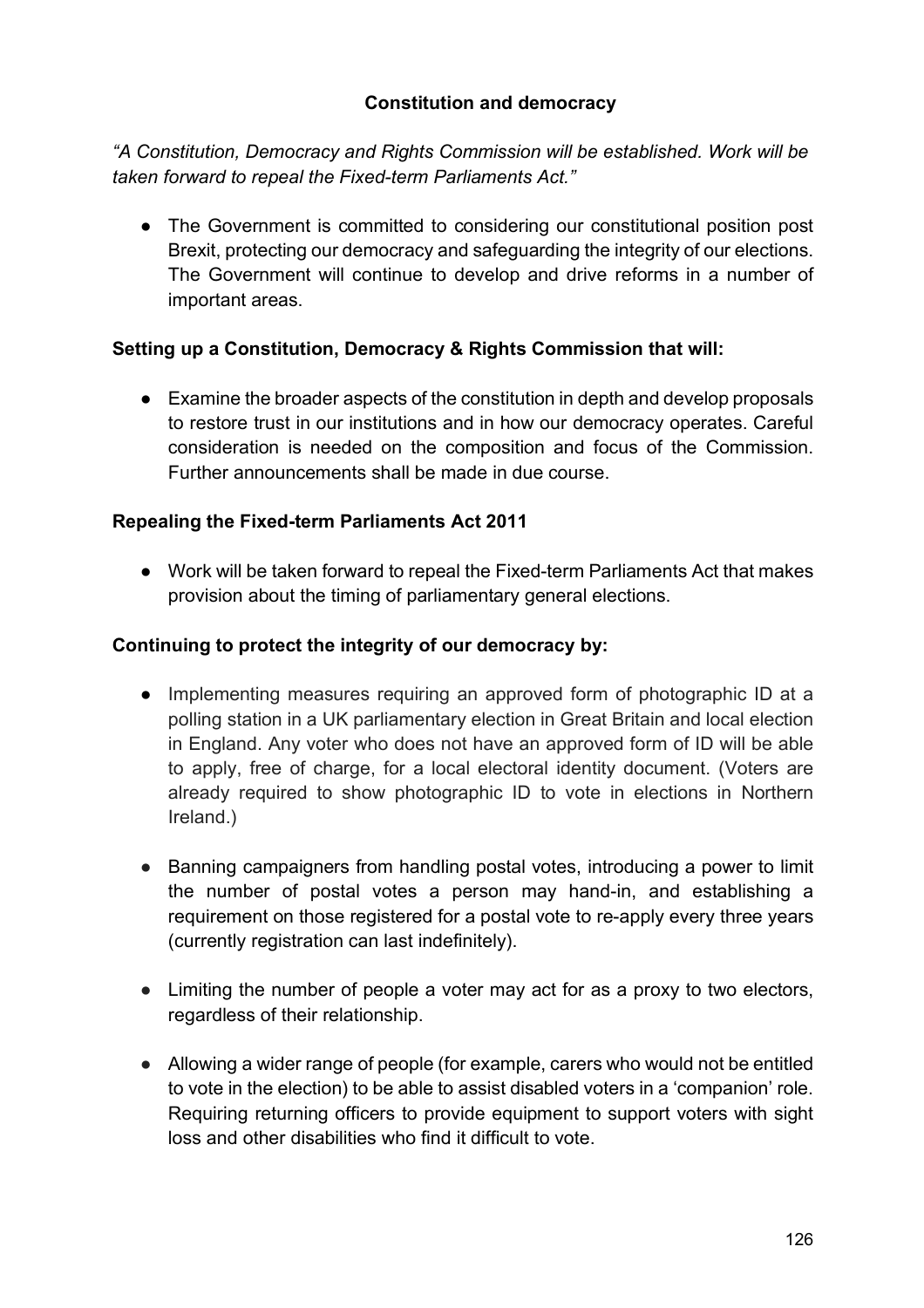- The Government also aims to launch a consultation on electoral integrity that will consider measures to strengthen the provisions that protect our democracy from foreign interference and to refresh our laws for the digital age. This is part of our work to continue to safeguard our democracy, strengthen our resilience.
- Work will continue on other areas related to our electoral system and further measures will be brought forward in due course, such as ensuring British citizens overseas can vote in Parliamentary elections for life, by getting rid of the arbitrary 15-year limit on their voting rights.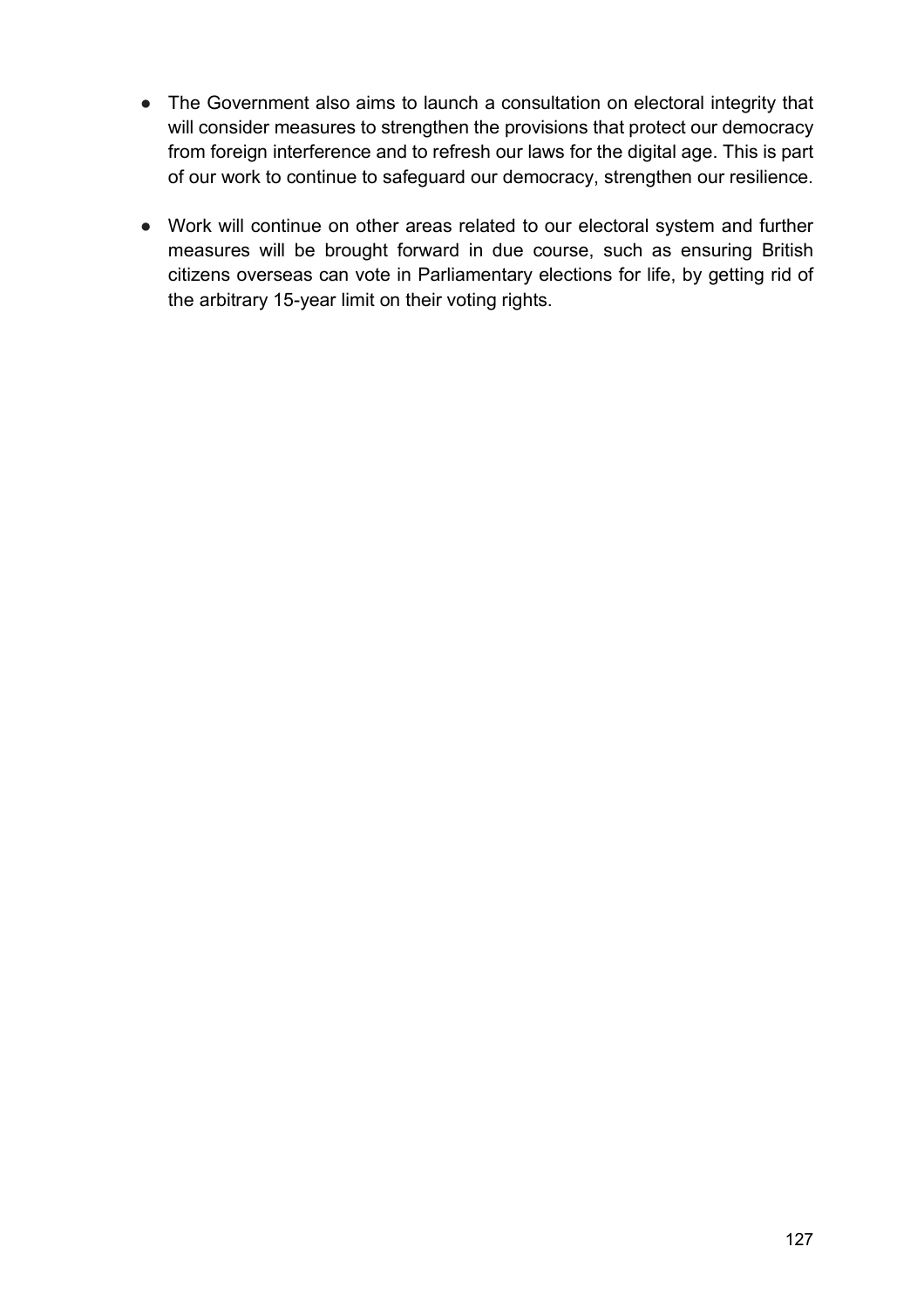## **OTHER MEASURES**

## **The Armed Forces**

*"My ministers will continue to invest in our gallant Armed Forces. My government will honour the Armed Forces Covenant, which will be further incorporated into law, and the NATO commitment to spend at least two per cent of national income on defence. It will bring forward proposals to tackle vexatious claims that undermine our Armed Forces and will continue to seek better ways of dealing with legacy issues that provide better outcomes for victims and survivors."*

## **NATO 2 per cent Commitment**

• The first duty of any Government is the safety and security of the British people at home and abroad. That is why the Government has committed to spending at least 2 per cent of our GDP on Defence every year of this Parliament and to increase the defence budget by at least 0.5 per cent above inflation every year. The Government's defence spending commitment will ensure the UK Armed Forces can help keep Britain safe.

### **Historical allegations/Vexatious litigation**

- The Government is strongly opposed to our Service personnel and veterans being subject to the threat of vexatious litigation in the form of repeated investigations and potential prosecution arising from historical military operations many years after the events in question.
- We launched a 12-week public consultation in July 2019 on proposed legal protections for Armed Forces personnel and veterans who have served in operations outside the UK and we are working at pace to respond.
- Veterans can rightly expect the Government to pay the fullest and closest attention to this and we will bring forward comprehensive legislation as soon as possible to bring an end to the unfair pursuit of our Armed Forces through vexatious litigation.
- To deal with NI legacy issues we will seek the prompt implementation of the Stormont House Agreement in order to provide both reconciliation for victims and greater certainty for military veterans.
- In parallel with the Stormont House Agreement institutions we will tackle the inappropriate application of the Human Rights Act to issues that occurred before it came into force.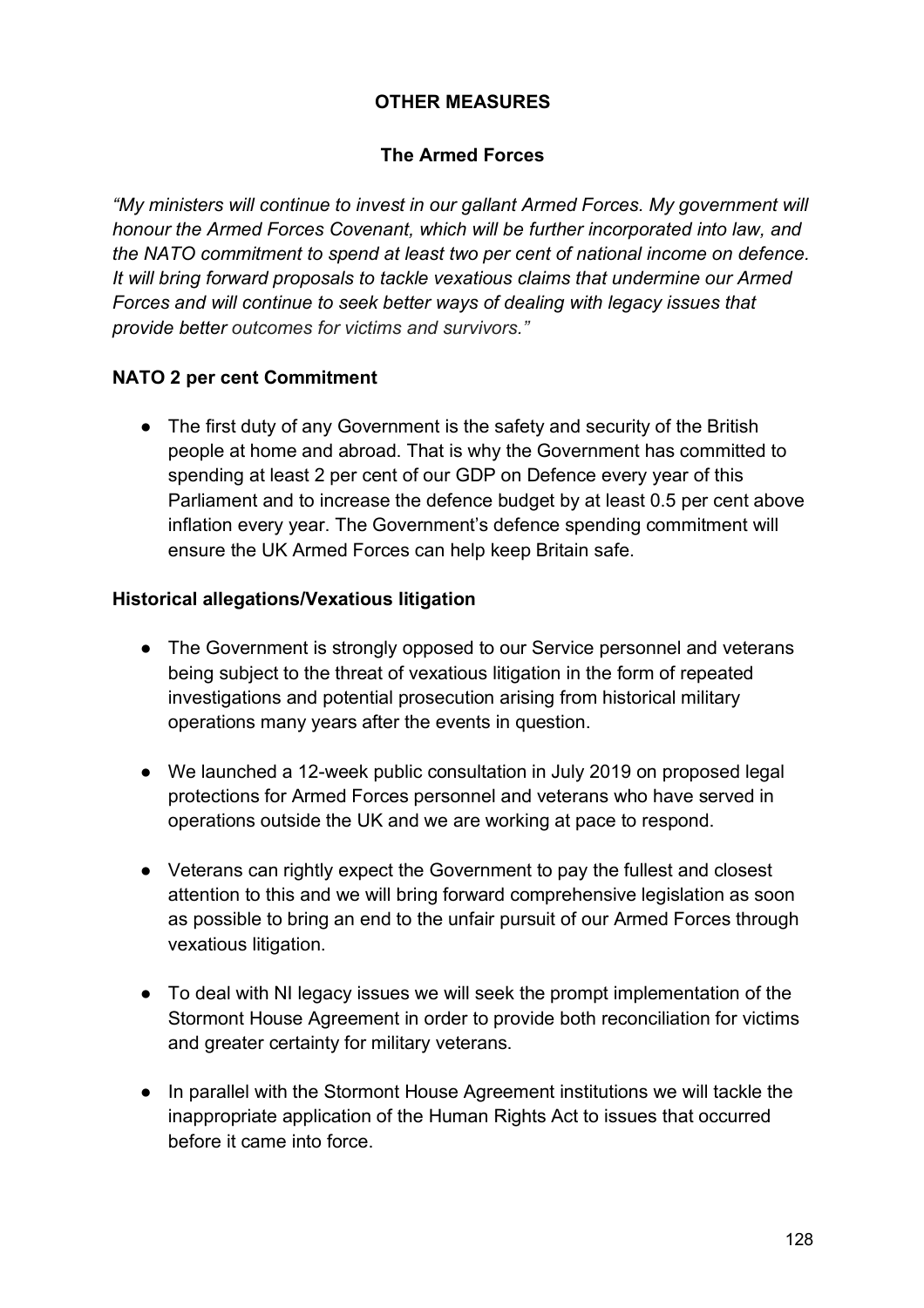## **Armed Forces Covenant**

- The Armed Forces Covenant commits the nation to support those who serve or have served as well as their families. The Government's aim is to ensure that Armed Forces personnel are treated fairly and not disadvantaged in their day-to-day lives as a result of their military service. For those whose dedication and courage has resulted in injury and bereavement, a deeper and special consideration is appropriate. It is a priority of this Government to do more for those who gave so much.
- The Government, local authorities, the wider public sector, charities, commercial organisations and civil society all have a role in supporting the Armed Forces community.
- The Government gave statutory foundation to the Armed Forces Covenant in the 2011 Armed Forces Act, with a requirement for the Secretary of State for Defence to report annually to Parliament.
- The Government will continue to progress proposals to further incorporate the Armed Forces Covenant into law to minimise any disadvantage faced by the Armed Forces community due to the unique nature of service in the Armed Forces.
- The Government will also introduce a Veteran's railcard, offer a guaranteed job interview for veterans for any public sector role they apply for where they possess the minimum job requirements, reduce the Employer's NICs contribution for those employing veterans, and provide additional childcare support to those currently serving. The Government has committed to protecting armed forces personnel from tax rises in Scotland, where income tax is devolved to Holyrood.

## **Office for Veterans' Affairs**

- One of the Government's latest demonstrations of its commitment to the Covenant has been the creation of the Office for Veterans' Affairs. The Office for Veterans' Affairs will take forward the UK Government's Strategy action plan due to be published early in 2020. This will build on last year's consultation about the Strategy for our Veterans.
- It is the first time that veterans' affairs are being overseen by a dedicated Ministerial team in the Cabinet Office, enabling better co-ordination of the full machinery of government and other partners to deliver joined-up support for veterans. This will provide a comprehensive approach to maximising the potential of our veterans while also supporting those who need it.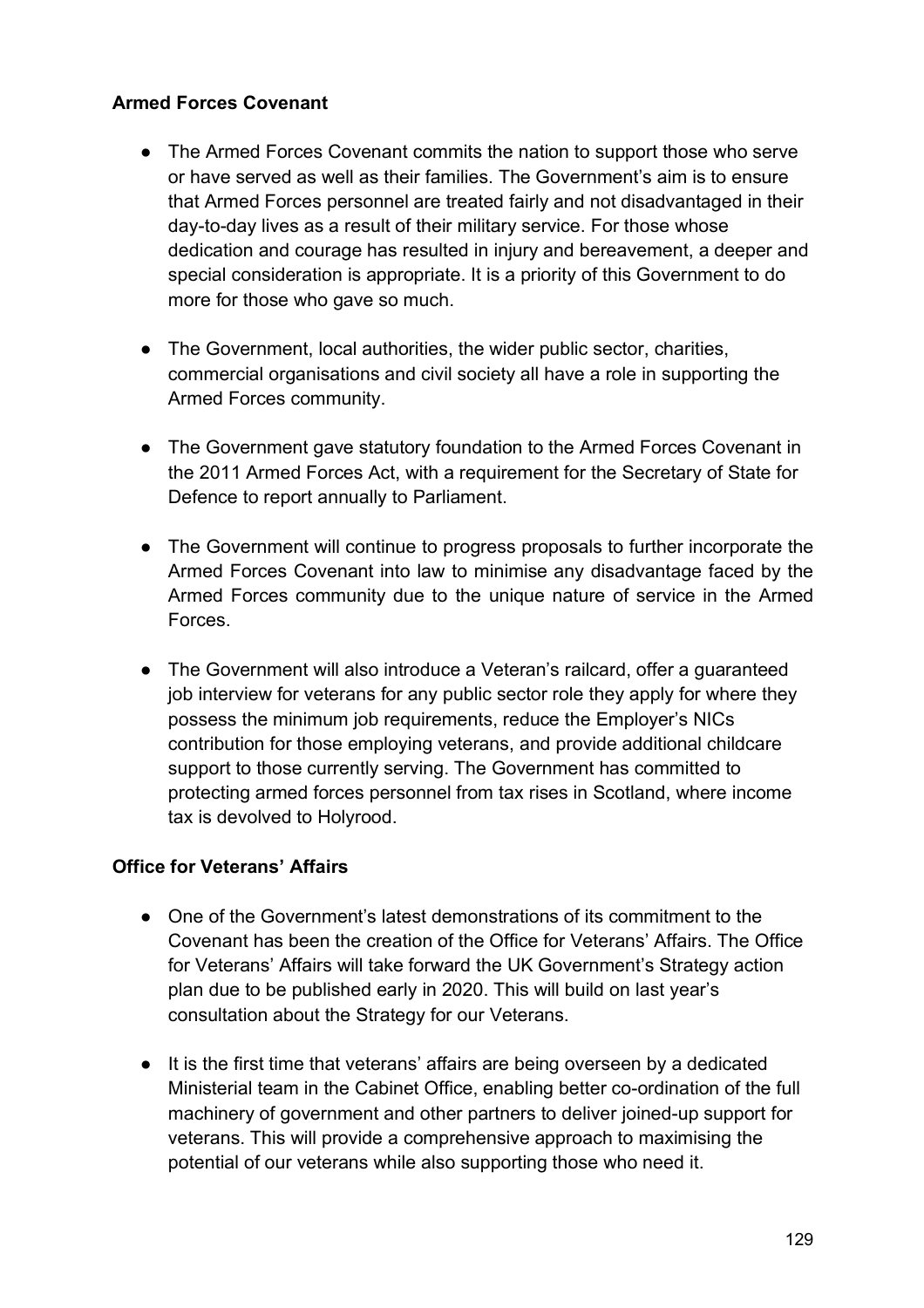● The remit of the Office for Veterans' Affairs will not extend to historical allegations, which are the responsibility of the MoD for overseas operations and the Northern Ireland Office for Northern Ireland Troubles-related cases.

- The UK is the biggest Defence spender in Europe and the second biggest spender in NATO. The UK is exceeding its commitment to NATO and spending at least 2 per cent of GDP on Defence in 2019-20 and 20 per cent of annual defence expenditure on major equipment and associated research and development.
- The Ministry of Defence will continue to invest in making radical reforms to modernise the way Defence does business, enable next generation military capabilities, and sustainably reduce its cost base in the long term.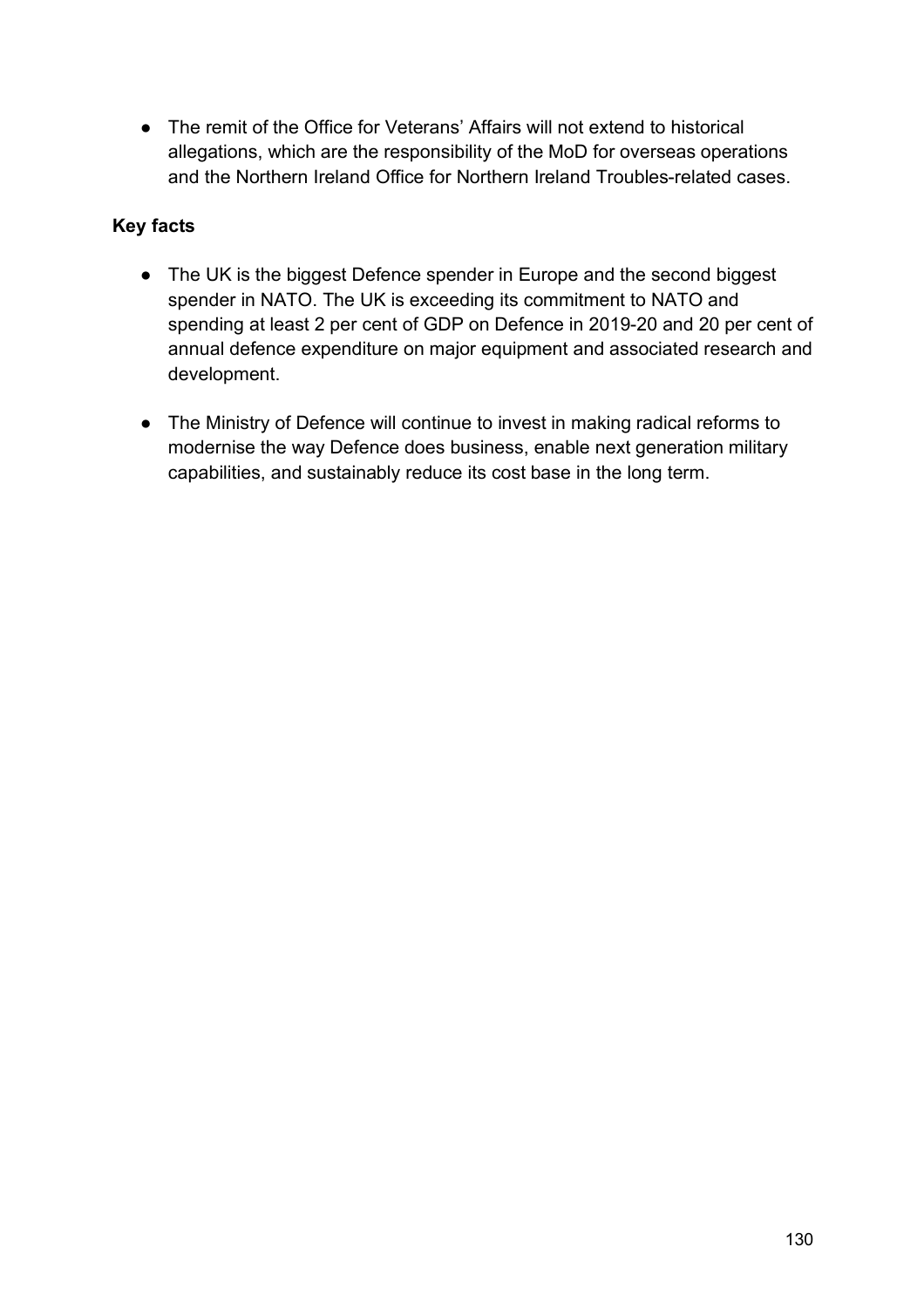# **Public finances**

*"My government will invest in the country's public services and infrastructure whilst keeping borrowing and debt under control; maintaining the sustainability of the public finances through a responsible fiscal strategy."*

- The Government has made significant progress since 2010 in restoring the public finances to health.
- With a strong fiscal position, day-to-day spending under control, and a record low cost of borrowing, we can afford to invest more in growing our economy.
- The Government is proposing a framework that allows for a step change in infrastructure investment to deliver sustainable and inclusive growth, while maintaining control of borrowing and debt.
- The Government has set out a clear set of rules to anchor our fiscal policy and keep borrowing and debt under control.
- These fiscal rules are:
	- to have the current budget in balance no later than the third year of the forecast period;
	- to limit public sector net investment to an average of 3 per cent of GDP; and
	- to reassess plans in the event of a pronounced rise in interest rates taking interest costs above 6 per cent of government revenue.
- The Government's economic strategy will be supported by action to ensure that our tax system is fair to hard-working families and businesses.
- The Government will set out further proposals to tackle tax evasion and avoidance, building on action already taken, including doubling the maximum prison term to 14 years for individuals convicted of the most egregious examples of tax fraud, while cutting taxes for hardworking families by increasing the National Insurance threshold to £9,500.

## **Key facts**

• The deficit has reduced by four-fifths from a post-war peak of 10.2 per cent of GDP (2009-10) to 1.9 per cent of GDP (2018-19).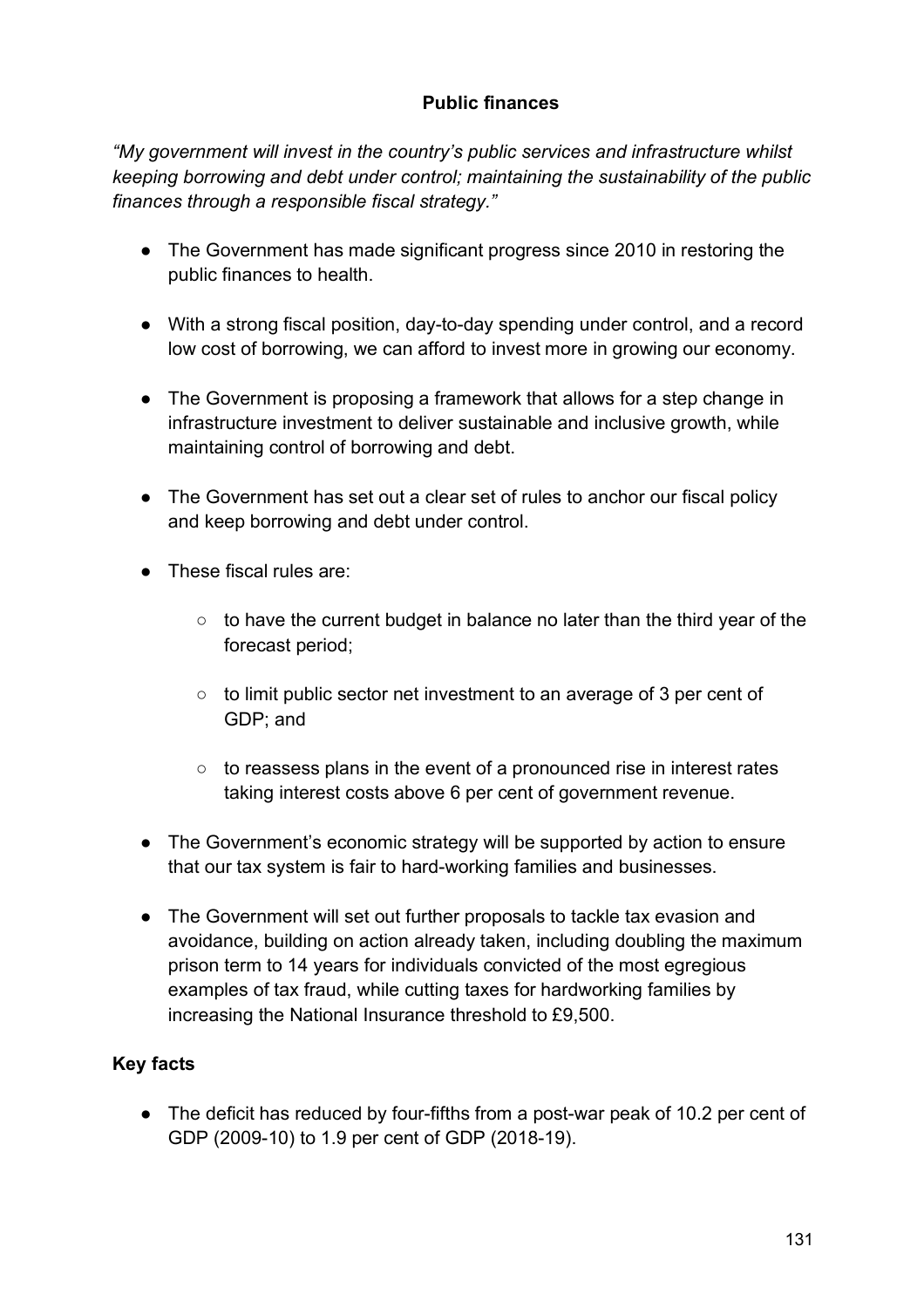- The deficit is now at its lowest level (as a share of GDP) since 2001-02.
- The fundamentals of the British economy are strong: we have seen the economy grow every year since 2010, and the equivalent of over 1,000 extra people a day in work since then.
- Wages have outstripped inflation for over a year meaning pay packets are stretching further each month. The employment rate is at a record high, and the unemployment rate is at its joint lowest in over 40 years.
- Structural factors such as demographic change have kept interest rates low, not just in the UK but across the developed world, increasing our confidence that we will continue to see low rates for a number of years. Alongside a strong fiscal position, that means we can afford to invest more in growing our economy.
- This government has introduced over 100 measures to tackle tax avoidance, evasion and other forms of non-compliance since 2010 which, alongside HMRC's compliance work, have secured and protected an additional £200 billion in tax revenue which would otherwise have gone unpaid.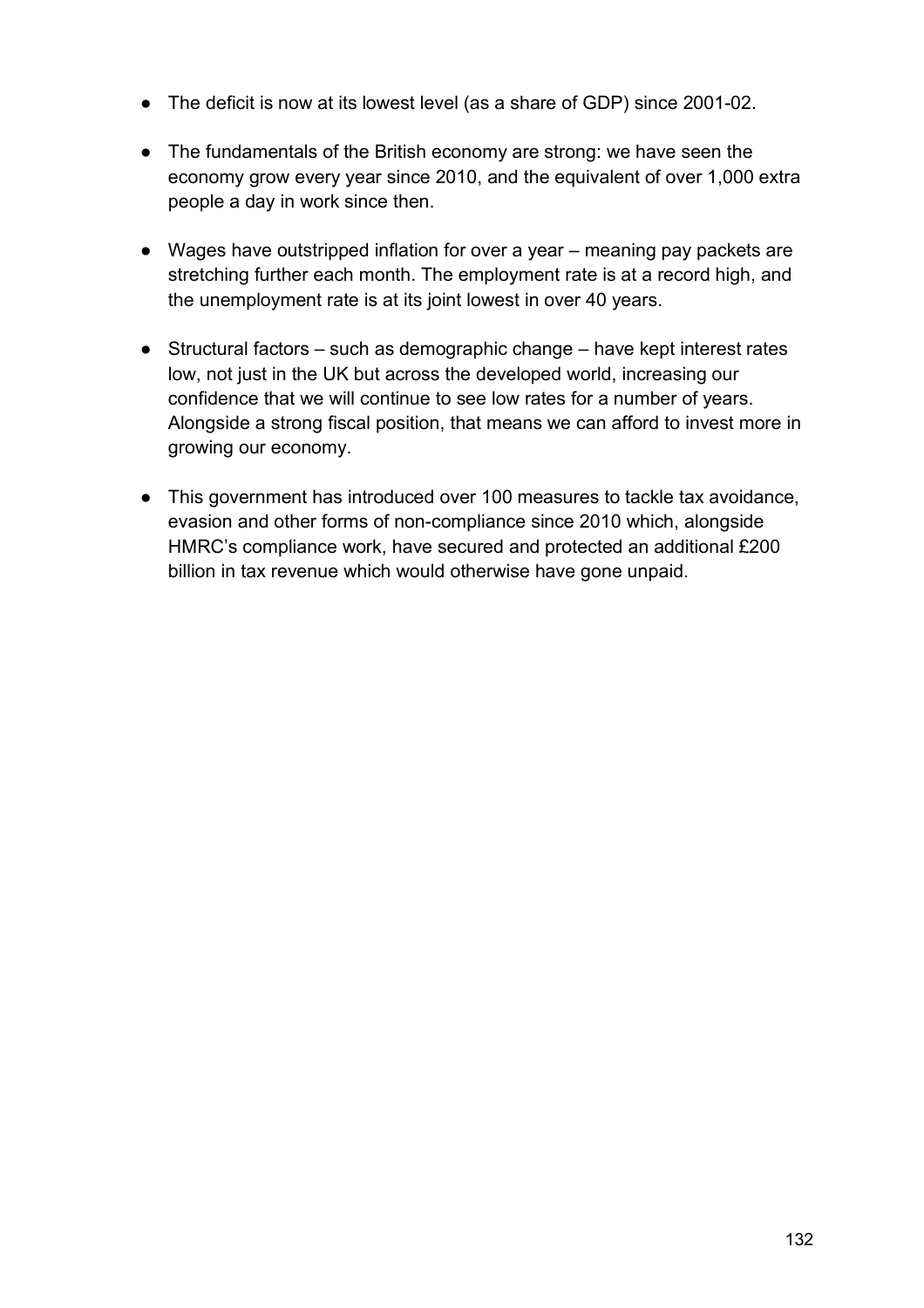- We will stop public institutions from imposing their own approach or views about international relations, through preventing boycotts, divestment or sanctions campaigns against foreign countries and those who trade with them.
- This will create a coherent approach to foreign relations from all public institutions, by ensuring that they do not go beyond the UK Government's settled policy towards a foreign country. The UK Government is responsible for foreign relations and determining the best way to interact with its international neighbours.

# **The main benefits would be:**

- Ensuring that the UK taxpayer only has to pay for foreign policy once. Public institutions should not be pursuing their own foreign policy agenda with public money.
- Preventing divisive behaviour that undermines community cohesion. There are concerns that such boycotts have legitimised antisemitism, such as Jewish films being censored and Jewish university societies being threatened with bans.

## **The main elements are:**

- Stopping public institutions from taking a different approach to UK Government sanctions and foreign relations. This will be in the form of preventing public institutions carrying out independent boycotts and sanctions against (i) foreign countries, or those linked to them, (ii) the sale of goods and services from foreign countries, and (iii) UK firms which trade with such countries, where such an approach is not in line with UK Government sanctions.
- It will apply to institutions across the public sector, not just councils, where there have been issues of bodies using public resource to carry out boycotts, pursuing their own agenda beyond UK sanctions.
- The measures will cover purchasing, procurement and investment decisions which undermine cohesion and integration.
- Further details on the extent and application of the policy will be published in due course.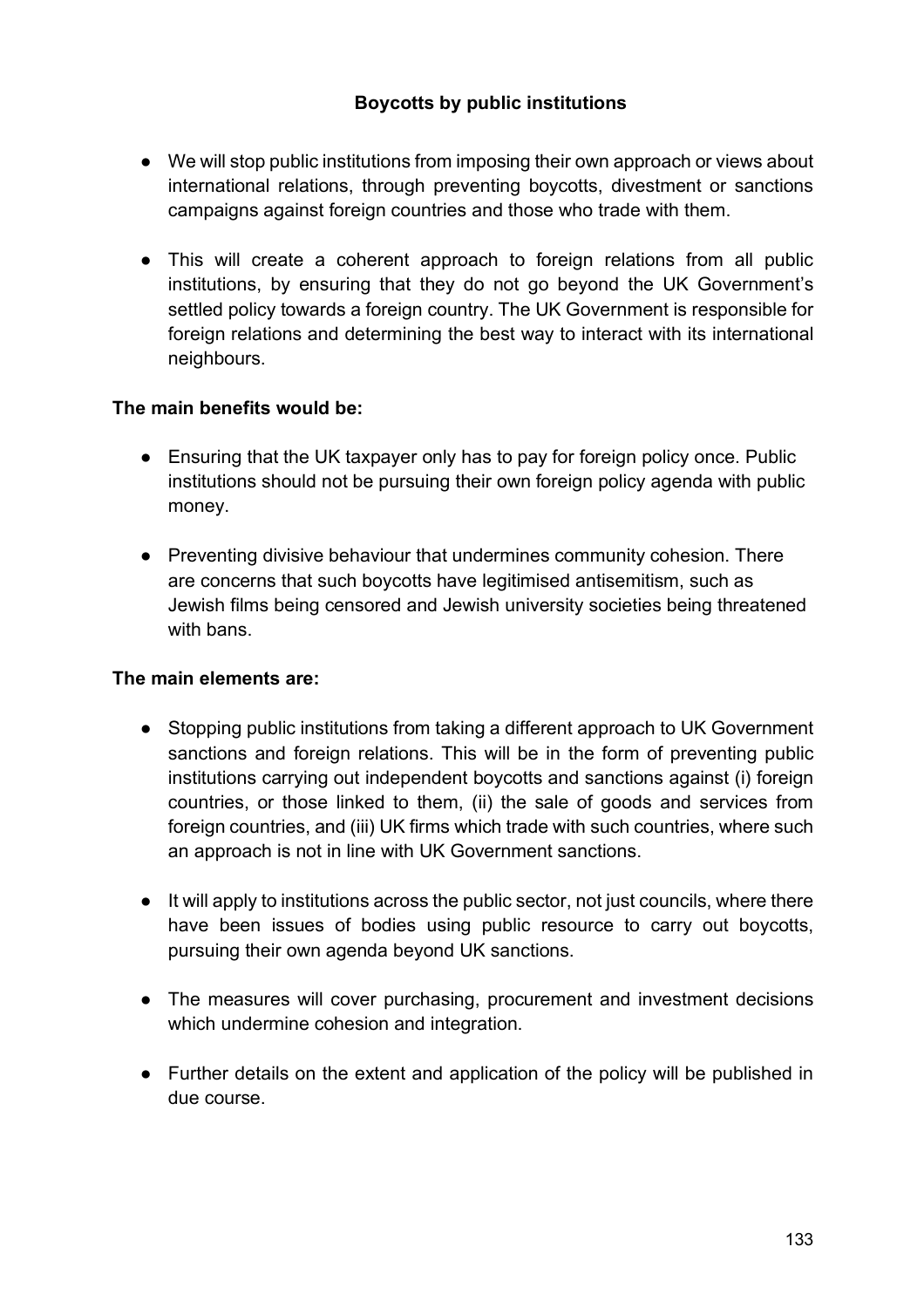- The Cabinet Office has published guidance against such procurement boycotts and the then Department for Communities and Local Government has previously issued local government pension guidance.
- It is a long-standing principle that there may be restrictions on taxpayerfunded public bodies that do not apply to private bodies; for example, public bodies cannot engage in party political campaigning.
- Conservative Party Manifesto Pledge: "We will ban public bodies from imposing their own direct or indirect boycotts, disinvestment or sanctions campaigns against foreign countries. These undermine community cohesion."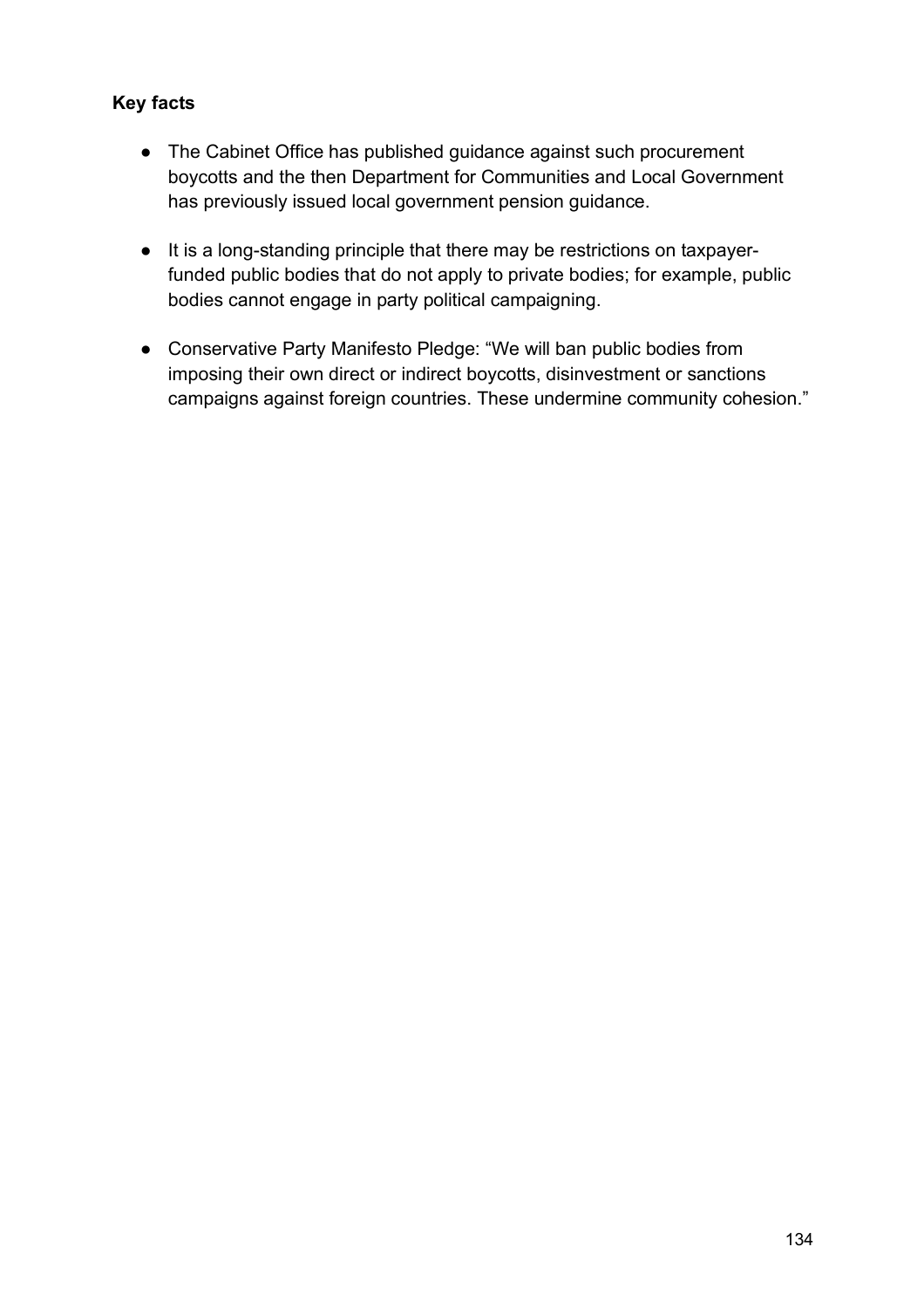# **Windrush Compensation Scheme (Expenditure) Bill**

### **The purpose of the Bill is to:**

● Ensure the Windrush Compensation Scheme is underpinned by the necessary parliamentary financial authority.

### **The main benefit of the Bill would be:**

● Helping to right the wrongs suffered by the Windrush generation.

### **The main element of the Bill is:**

● Providing financial authority for the Windrush Compensation Scheme which was launched by the Home Office on 3 April 2019. The Scheme provides compensation for the Windrush generation in recognition of difficulties arising out of an inability to demonstrate lawful status.

### **Territorial extent and application**

● The Bill's provisions would extend and apply to the whole of the UK. Immigration and fiscal, economic and monetary policy are reserved matters.

- The Home Office launched the Windrush Compensation Scheme on 3 April 2019.
- Payments under the Scheme are currently made using common law powers, but under the terms of the 1932 Concordat with the Public Accounts Committee, there is a convention that Parliament will also give specific legislative authority for new expenditure such as that under the Scheme, where payments are expected to be made over a period that is more than two years.
- The Bill covers a technical matter. The content of the Bill does not alter the existing compensation scheme or its operation.
- In designing the scheme the Government has given due regard to ensuring it is fair and that members of the Windrush generation are properly compensated.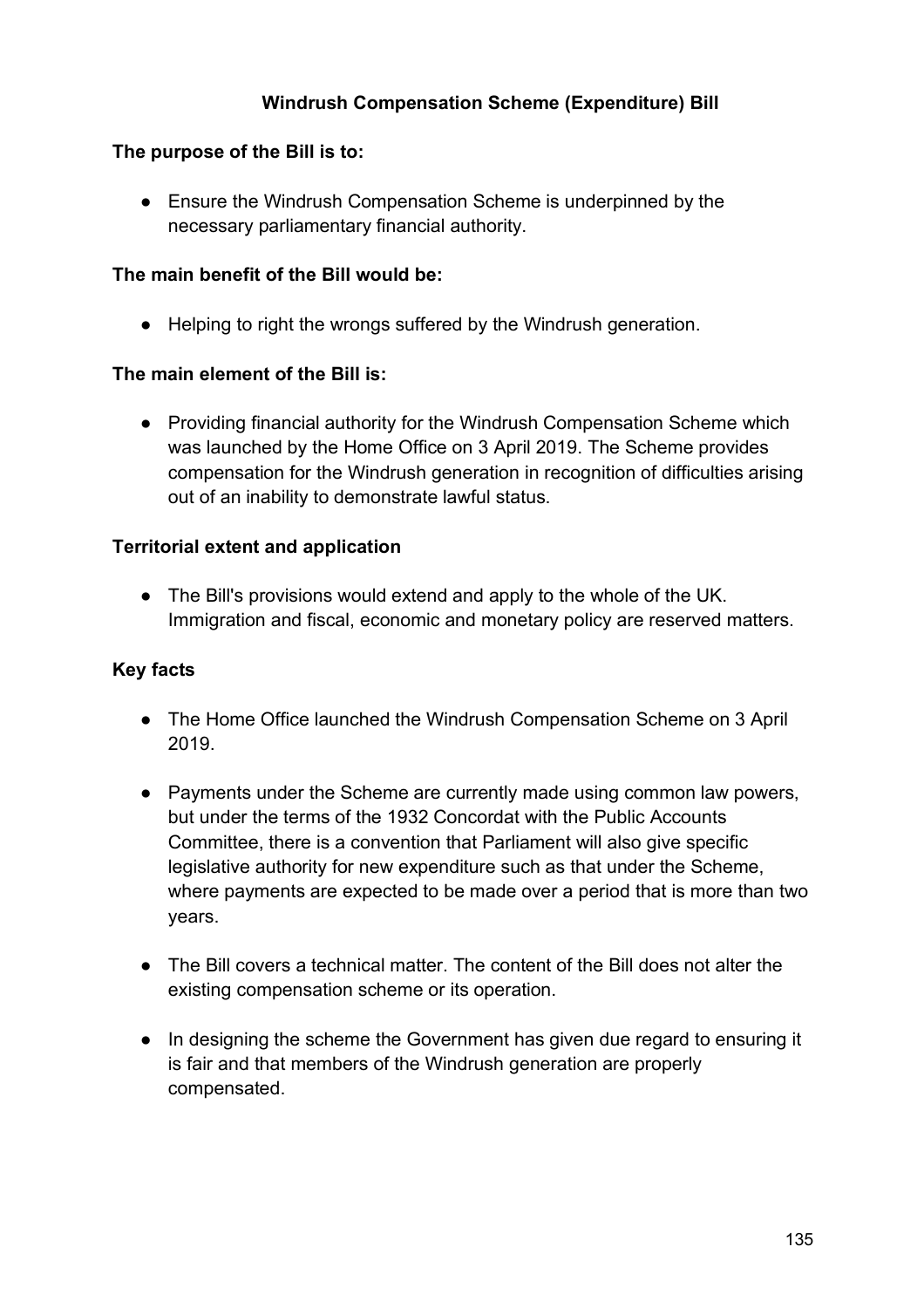● The Home Office's baseline estimate is that the Scheme will cost between £120 - £310 million. This estimate will be reviewed in light of the operation of the scheme.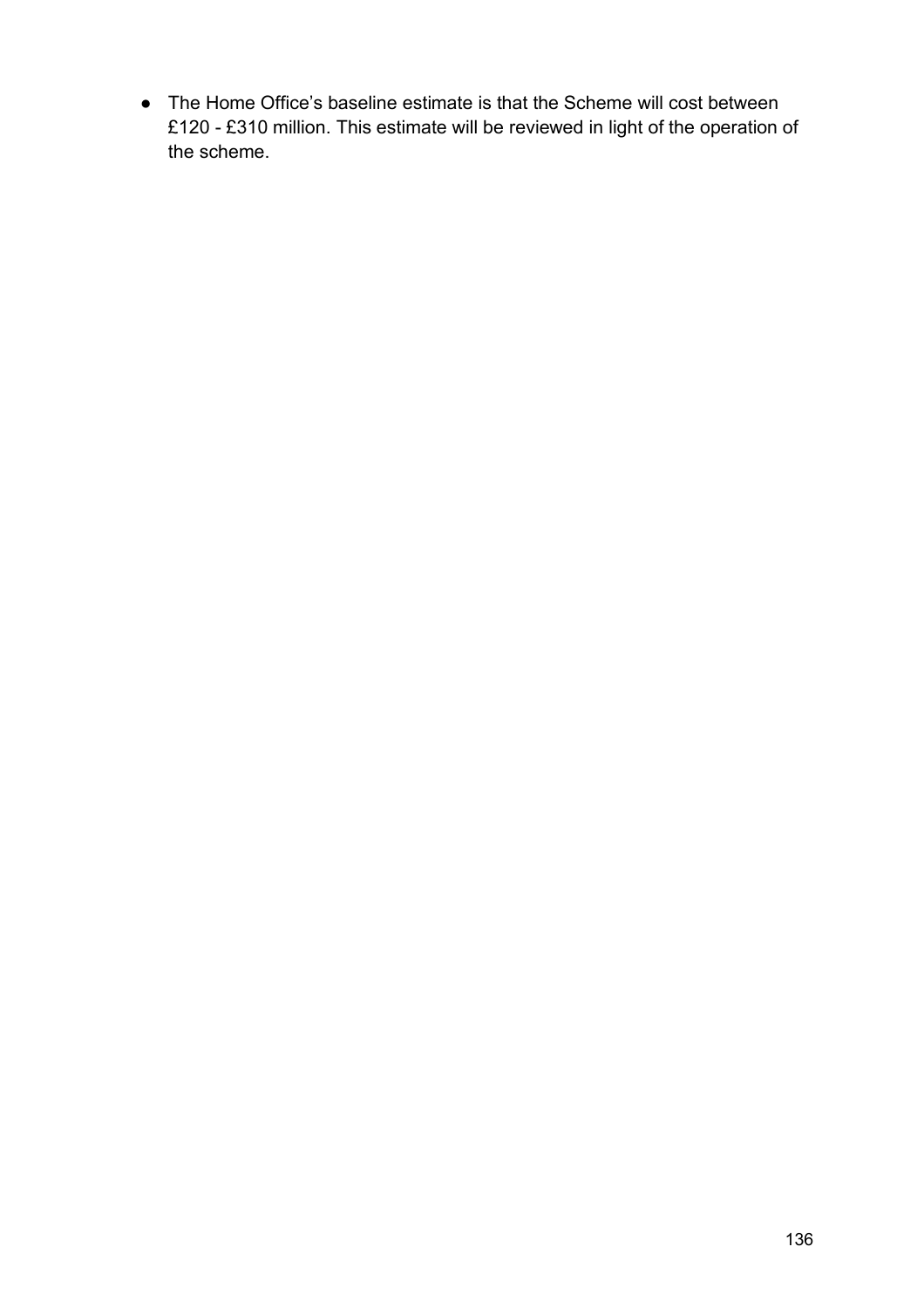## **Thomas Cook Compensation Bill**

### **The purpose of the Bill is to:**

● Enable the Government to administer a capped compensation scheme to support customers of Thomas Cook facing the most serious hardship as a result of life-changing injuries, illness or loss of life for which UK-based Thomas Cook companies would have been liable.

### **The main benefits of the Bill would be:**

• Supporting those customers of Thomas Cook facing the most serious hardship as a result of life-changing injuries, illness or loss of life to be able to claim compensation through the scheme.

#### **The main elements of the Bill are:**

● Providing the legal basis for making payments to claimants under the scheme.

### **Territorial extent and application**

• The Bill's provisions would extend and apply to the whole of the UK. Fiscal, economic and monetary policy is a reserved matter.

### **Key facts**

- On 23 September 2019, Thomas Cook Group PLC and associated companies entered into insolvency proceedings and, as a consequence of its liquidation, Thomas Cook is unlikely to make payments against outstanding compensation awards for personal injury claims.
- On 5 November 2019 the Business Secretary made a statement in the House of Commons confirming the Government's clear commitment to step in to provide support for the most serious claims and to take steps to prevent this situation from happening again.

#### **Other measures**

• In addition to this legislation, the Government will continue to progress measures to better protect passengers and the interests of the taxpayer in future cases of airline insolvency.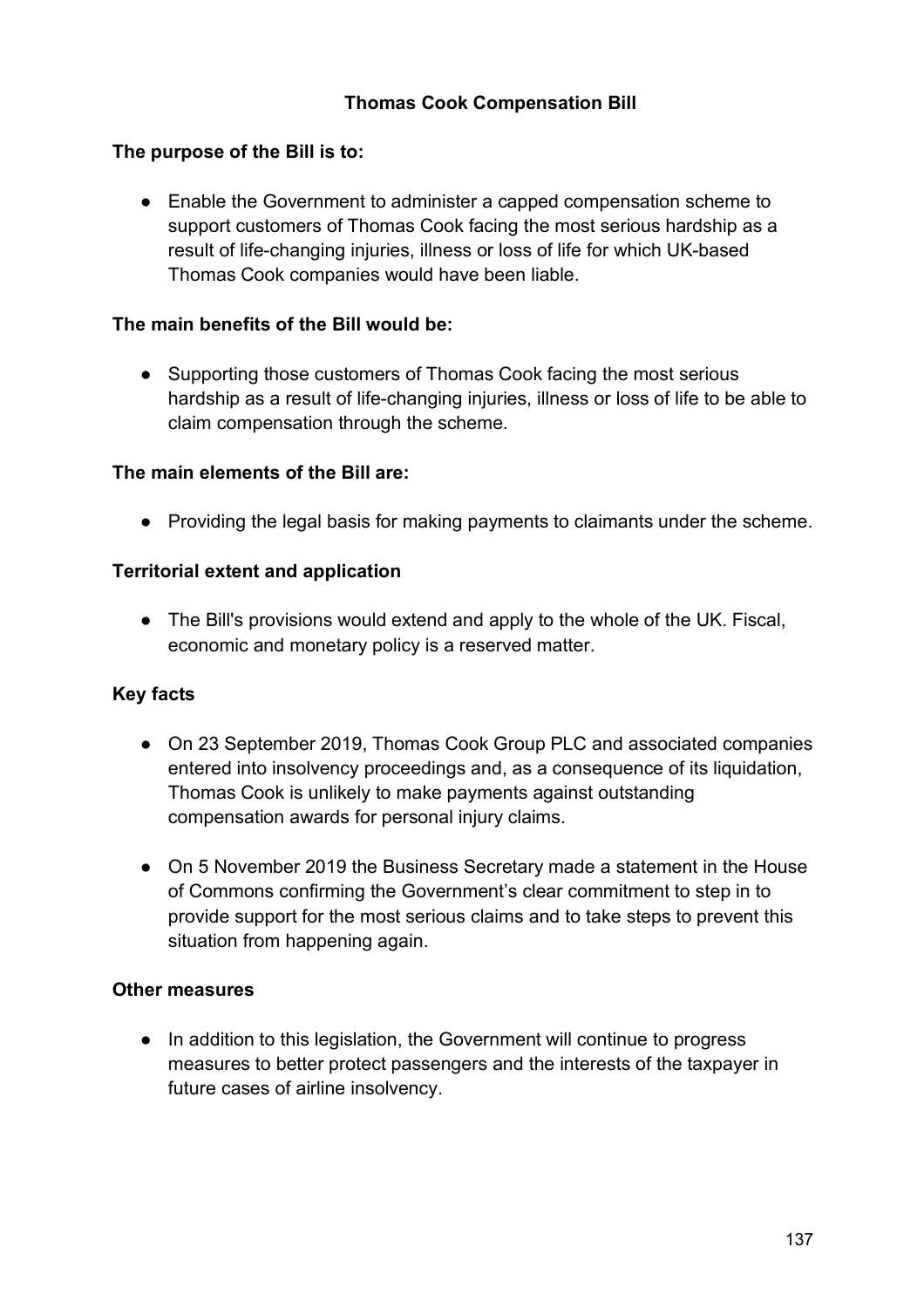- This will include measures to ensure that consumers and the taxpayer do not lose out from similar situations in the future, relating to outstanding personal injury claims in company insolvency.
- Following the collapse of Monarch Airlines, the Government launched the Airline Insolvency Review. This review, and the repatriation of Thomas Cook customers, demonstrated the need for reform to make sure the industry can get passengers home quickly and effectively if and when an airline goes into insolvency. This will balance strong consumer protection with the interests of the taxpayer.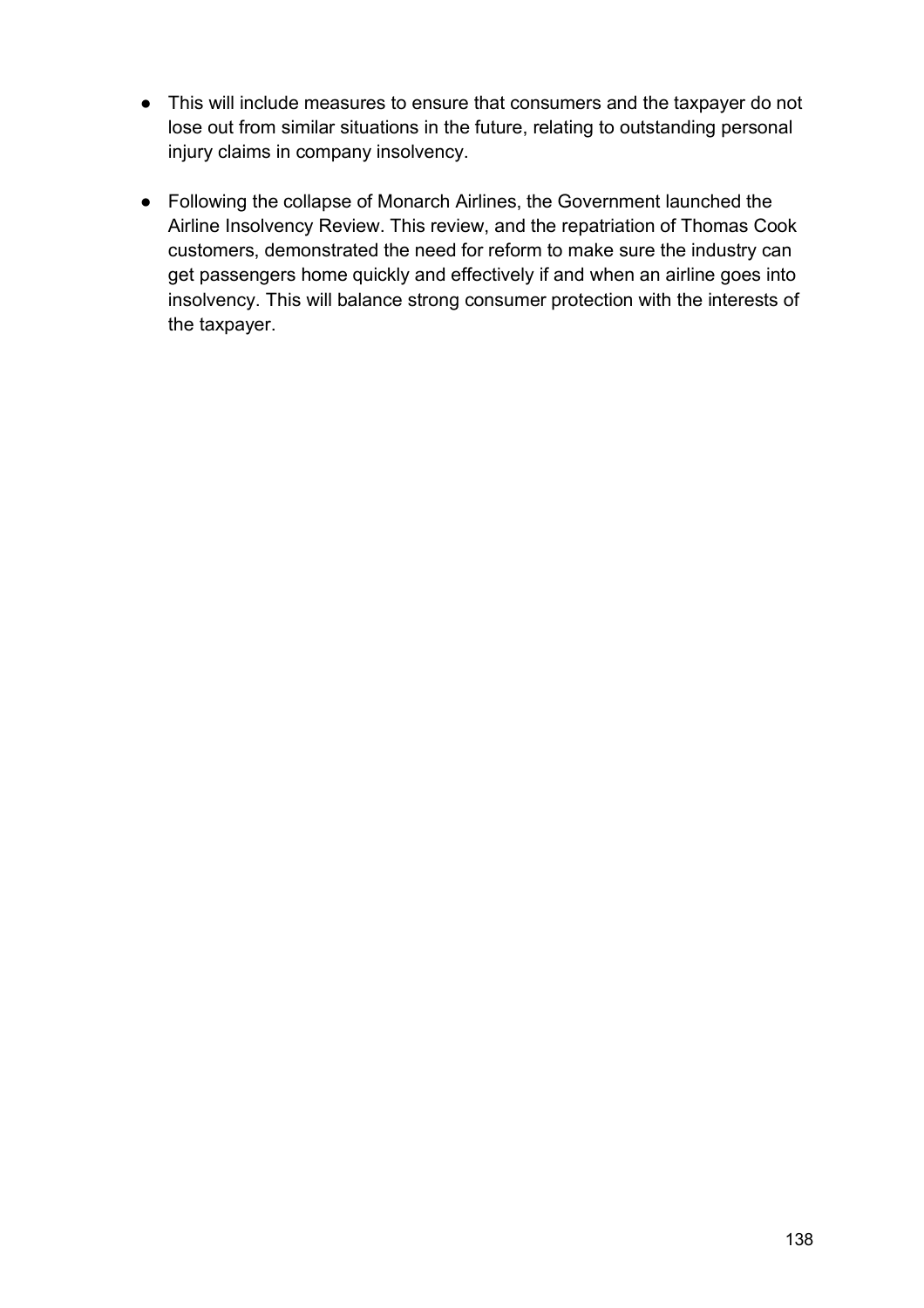## **Birmingham Commonwealth Games Bill**

### **The purpose of the Bill is to:**

● Provide a small number of temporary measures essential to the successful operation of the 2022 Commonwealth Games.

### **The main benefits of the Bill would be:**

- Managing public investment in the Games and offsetting the costs to the taxpayer by providing protections for commercial rights.
- Ensuring that during the Games, transport works efficiently for people living, working and visiting Birmingham and the West Midlands.
- Ensuring that Games tickets are accessible and affordable by prohibiting the unauthorised resale of tickets.

### **The main elements of the Bill are:**

- Ensuring that financial assistance given to the Birmingham 2022 Organising Committee continues to comply with spending rules set out by the Treasury.
- Creating a criminal offence for the unauthorised sale of Games tickets.
- Restricting unauthorised advertising and trading in and around Games locations.
- Creating a civil offence for unauthorised association with the Games.
- Setting a statutory basis for the Games Transport Plan, creating bespoke traffic regulatory powers for Games purposes and providing a safeguard power for the Secretary of State.
- Ensuring that the Organising Committee provides regular updates on its progress towards delivery of the Games.

## **Territorial extent and application**

● The Bill's provisions relating to transport, advertising and trading would extend and apply to England only. The provisions on Organising Committee financial assistance and reporting, unauthorised association and ticketing would extend and apply to the whole of the UK, and for ticketing, also to activity overseas by UK persons.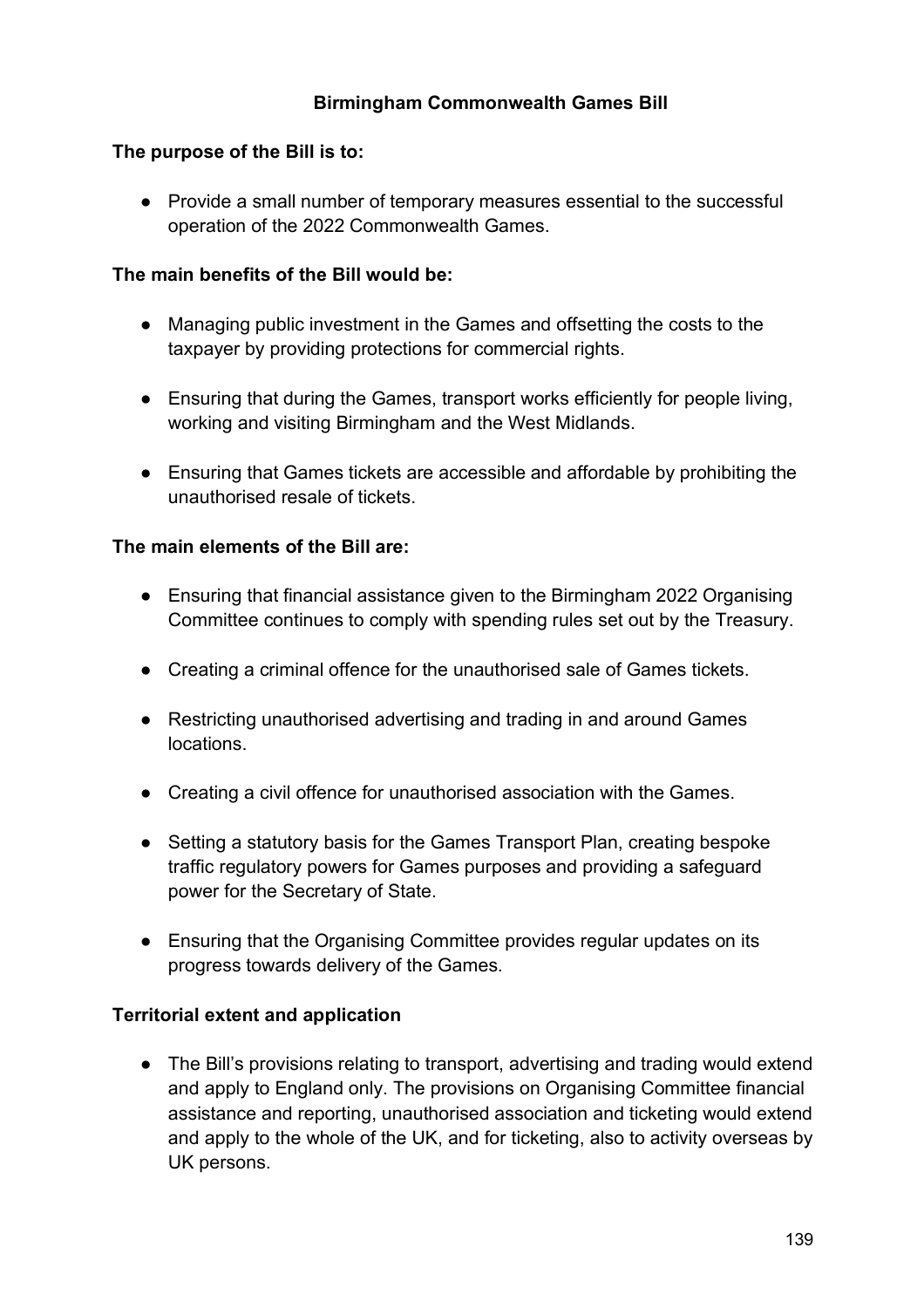- The Birmingham 2022 Commonwealth Games will be the biggest sporting event ever held in the city, featuring thousands of world-class athletes and over a million spectators. With an estimated TV audience of 1.5 billion, the Games will showcase Birmingham, the West Midlands and the entire country to the rest of the world as a place to live, work, study and do business.
- The Government and local partners are investing £778 million into the city and region to stage the Games. In addition, the Perry Barr Commonwealth Games Village development will be supported by a further £165 million of Government funding.
- Birmingham 2022 is set to have the largest ever female and para-sport programme in history, building on the inspiring successes of Glasgow 2014 and Gold Coast 2018 and leaving a lasting legacy for Birmingham and the West Midlands.
- The UK has a fantastic track record of delivering major international sporting events, including London 2012, the 2015 Rugby World Cup, the 2017 World Athletics Championships, the 2019 Netball and Cricket World Cups, as well as the UCI Road World Cycling Championships.
- The Government and the Prime Minister, then Mayor of London, played instrumental roles in delivering a fantastic Olympics and Paralympics in London in 2012, showing the UK at its very best. This showed the world how the UK can brilliantly stage the biggest events in world sport and the 2022 Commonwealth Games will further cement our reputation for this.
- The London 2012 Games brought significant economic benefits, inspired young people to participate in sport and developed the Olympic Park as a thriving new district of London with thousands of new homes and tens of thousands of jobs created.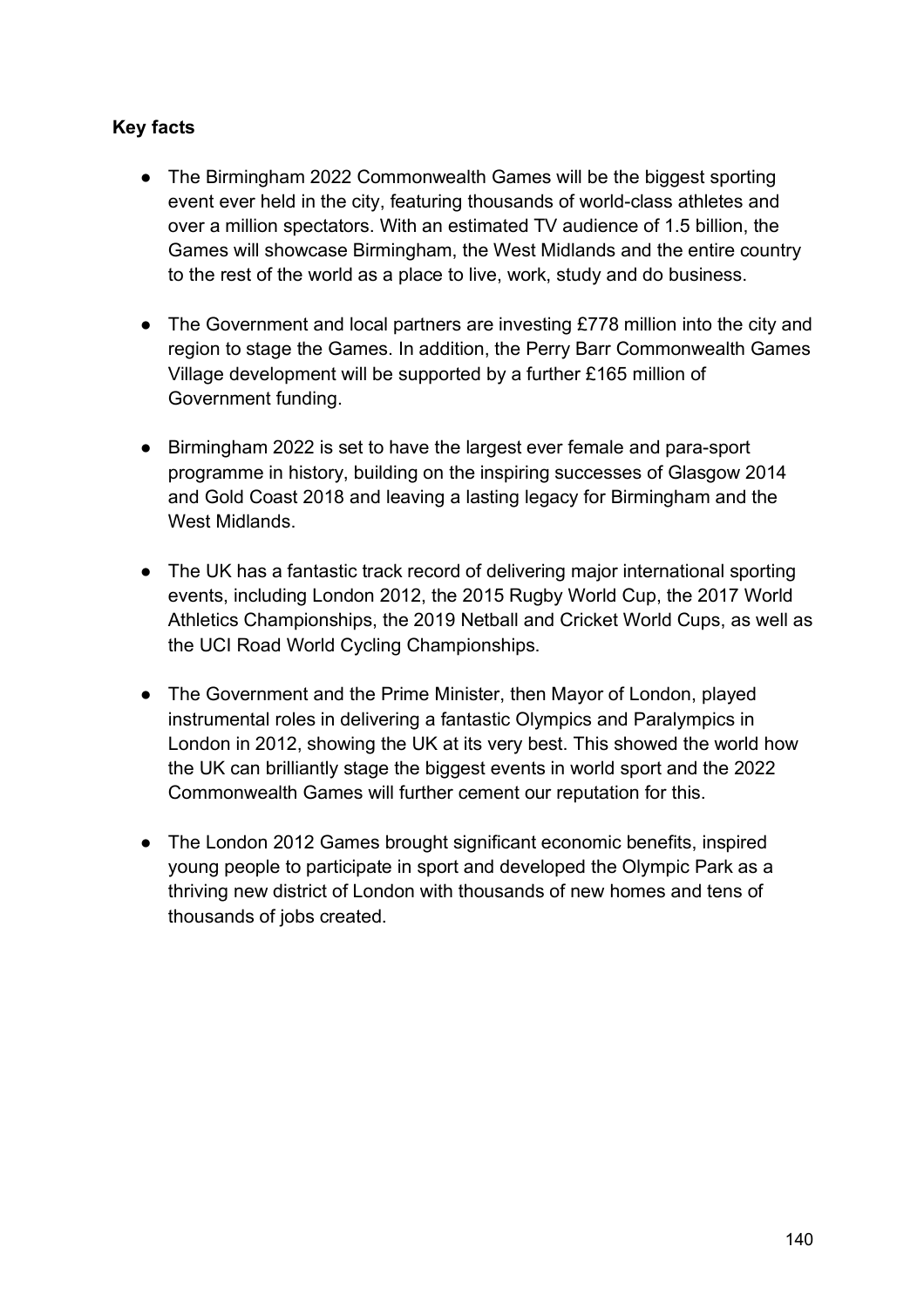## **Integrated Security, Defence and Foreign Policy Review**

*"An Integrated Security, Defence and Foreign Policy Review will be undertaken to reassess the nation's place in the world, covering all aspects of international policy from defence to diplomacy and development."*

- The Government will undertake the deepest review of Britain's security, defence, and foreign policy since the end of the Cold War. This Review, led by Number 10, will include the Armed Forces, intelligence services, and Counter-Terrorism. It will also develop Global Britain's foreign policy; with a focus on our alliances and diplomacy, trends in shifts of power and wealth, and how the UK can best use our international development resource.
- The previous National Security Strategy and Strategic Defence and Security Review in 2015 set an overall direction, objectives and priorities to which the UK's national security community have been working ever since. The world has moved on since 2015, bringing new opportunities and challenges and exposing the need for an approach that is more fit-for-purpose.
- The Government must use money better, undertake a technological upgrade of our national security capabilities so they are ahead of hostile powers, terrorists, and organised crime -- and unlike previous exercises Government must develop an integrated plan for all forces engaged in security.
- While we are leaving the EU, we must strengthen cooperation with Europe on security and intelligence. This cooperation is fundamentally underpinned by the NATO Alliance – the foundation of Euro-Atlantic security since 1949.
- The Review will<sup>:</sup>
	- Examine how we strengthen and prioritise our **alliances, diplomacy and development**.
	- Examine how we **reform Whitehall** to support integrated policy-making and operational planning across departments and agencies.
	- Examine Whitehall's thinking on all aspects of **deterrence** and consider ways in which **technological surprise** could threaten our security. From smartphones to autonomous drones, the security environment is transforming rapidly.
	- Examine the entire **procurement process** used by the armed forces, intelligence agencies and other security forces. Developing worldleading procurement practices will save the Armed Forces significant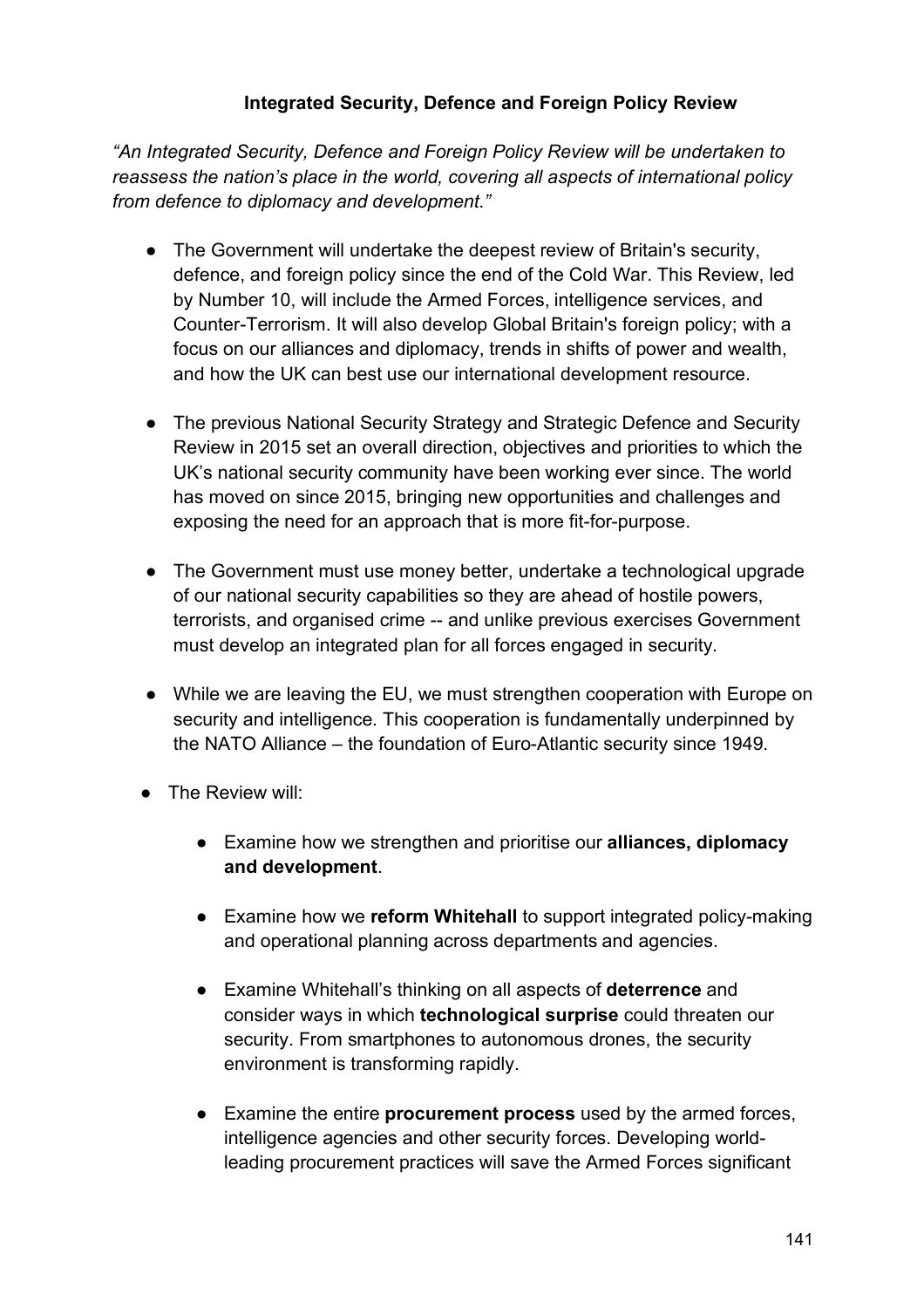money in the long-term, help to improve capability and ensure new technologies are delivered faster.

- Examine how the Government can improve **collaboration with scientists and technology companies** to improve security. The Government will consider how to strengthen British investments in space and the most advanced quantum technologies (computing, communication, sensors) - both of which will also strengthen British science and business beyond the security realm.
- The scope and criteria of the review will be announced early next year.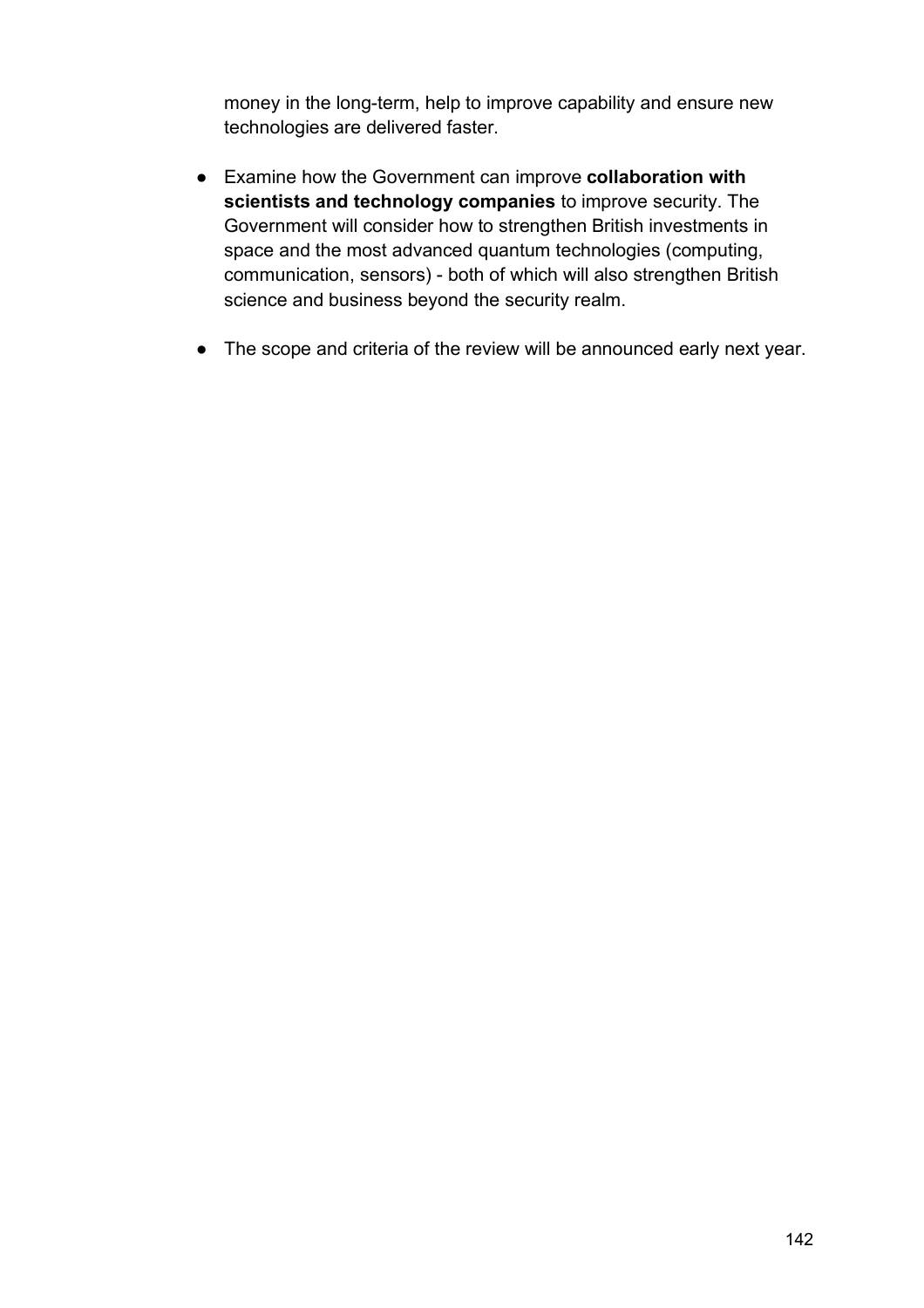## **Foreign affairs**

*"My ministers will promote the United Kingdom's interests, including freedom of speech, human rights and the rule of law. My government will work closely with international partners to help solve the most complex international security issues and promote peace and security globally. It will stand firm against those who threaten the values of the United Kingdom, including by developing a sanctions regime to directly address human rights abuse, and working to ensure that all girls have access to twelve years of quality education."*

## **Global Britain**

- As a permanent member of the UN Security Council, NATO, the G7, the G20 and the Commonwealth, the UK will continue to play a leading role globally.
- The UK is the only major country which is simultaneously meeting the NATO target of spending 2 per cent of our GDP on defence, and the UN target of spending 0.7 per cent of our GNI on international development.
- The Government will strengthen Britain's role in the world, championing free trade and collective security and acting as a force for good, bringing countries together to tackle global challenges, including climate change.
- The Government will bolster the alliances and institutions that help project our influence and keep us safe: the UN and UN Security Council; NATO; the Commonwealth; Five Eyes; the G20; the G7 and WTO.

## **Girls' education**

- The UK is leading global action to help provide 12 years of quality education for all girls by 2030.
- Between 2015 and 2019 the UK supported at least 5.8 million girls to gain a decent education.
- At the United Nations General Assembly in 2019, the Prime Minister announced £515 million to help get over 12 million children – half of them girls - into school. This will boost economic growth and improve women's rights in some of the poorest countries in the world.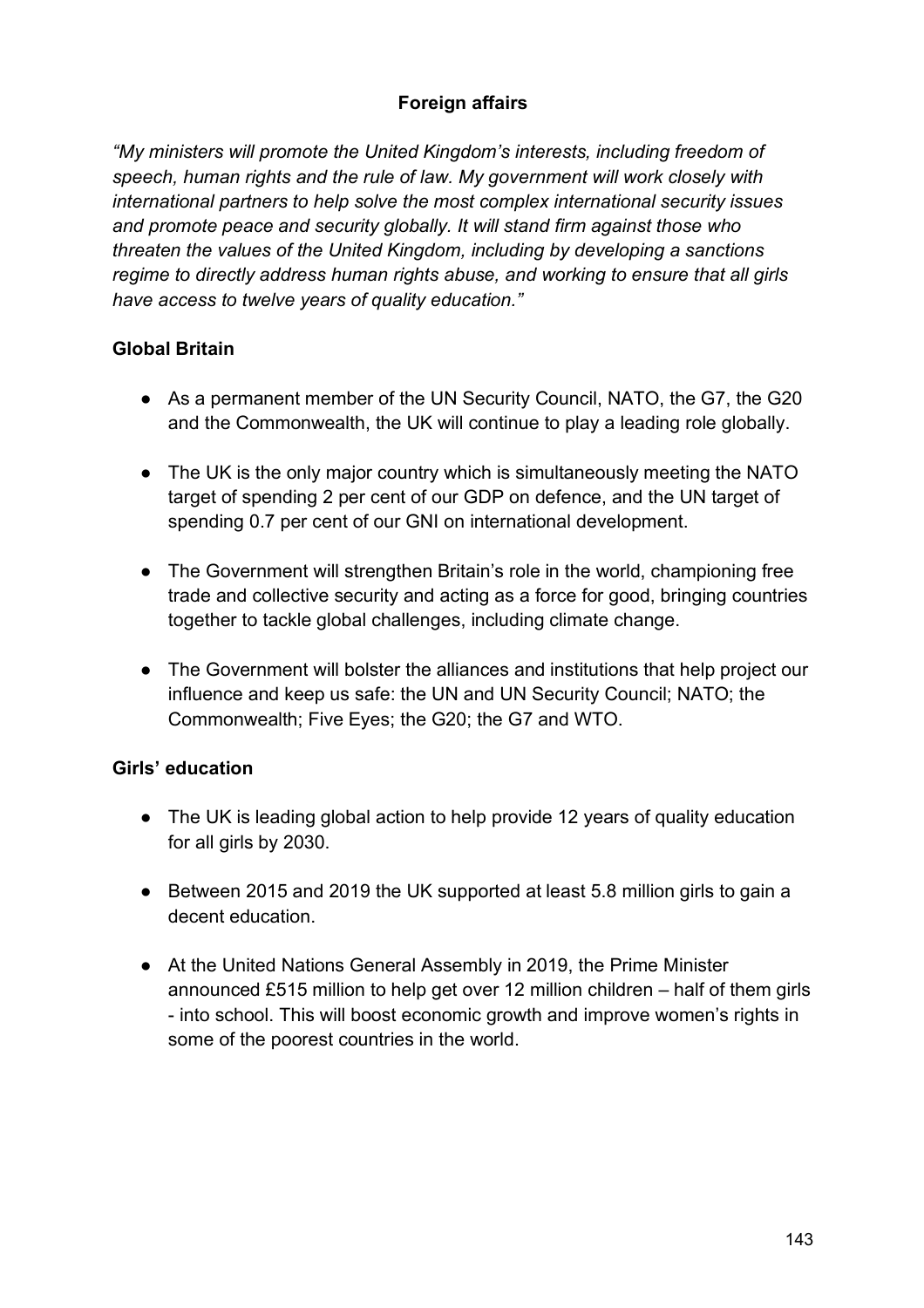## **Champion for global free trade**

- Just as we led the way in opening up trade in manufactured goods in the last two centuries, Government will open up trade in services, in which the majority of us work and where most new jobs will be created.
- When the UK leaves the EU we will take back control of our trade policy for the first time in 46 years and help protect and reform the WTO, creating trading rules for the 21st Century.
- Our ambition is to cover 80 per cent of total UK external trade with free trade agreements by 2022, ensuring that UK exporters can access new and expanding markets for goods and services around the world.
- The Government has already announced that we will be negotiating Free Trade Agreements with major economies and free market democracies, including the United States of America, New Zealand, Australia and Japan.
- $\bullet$  Our trade deals will not only be free but fair in particular towards the developing nations whose economies could be transformed by access to the UK's markets and expertise. In all our trade agreements we will not compromise on our high environmental protection and food standards. The Government will promote animal welfare standards at every opportunity in trade negotiations.
- The Government will launch up to 10 new free ports to promote free enterprise.
- The Government has been clear that any future deal with the US must work for UK consumers, farmers and companies. The Government will drive a hard bargain with all our trading partners and will be prepared to walk away if that is in the national interest.
- The NHS is not, and never will be, for sale to the private sector, whether overseas or domestic. The Government is committed to the guiding principles of the NHS – that it is universal and free at the point of need. The price the NHS pays for drugs is not on the table.

## **International Development:**

• The Government is proud of our record in helping reduce global poverty and will continue to be a global leader on international development, maintaining our commitment to spend 0.7 per cent of gross national income on development.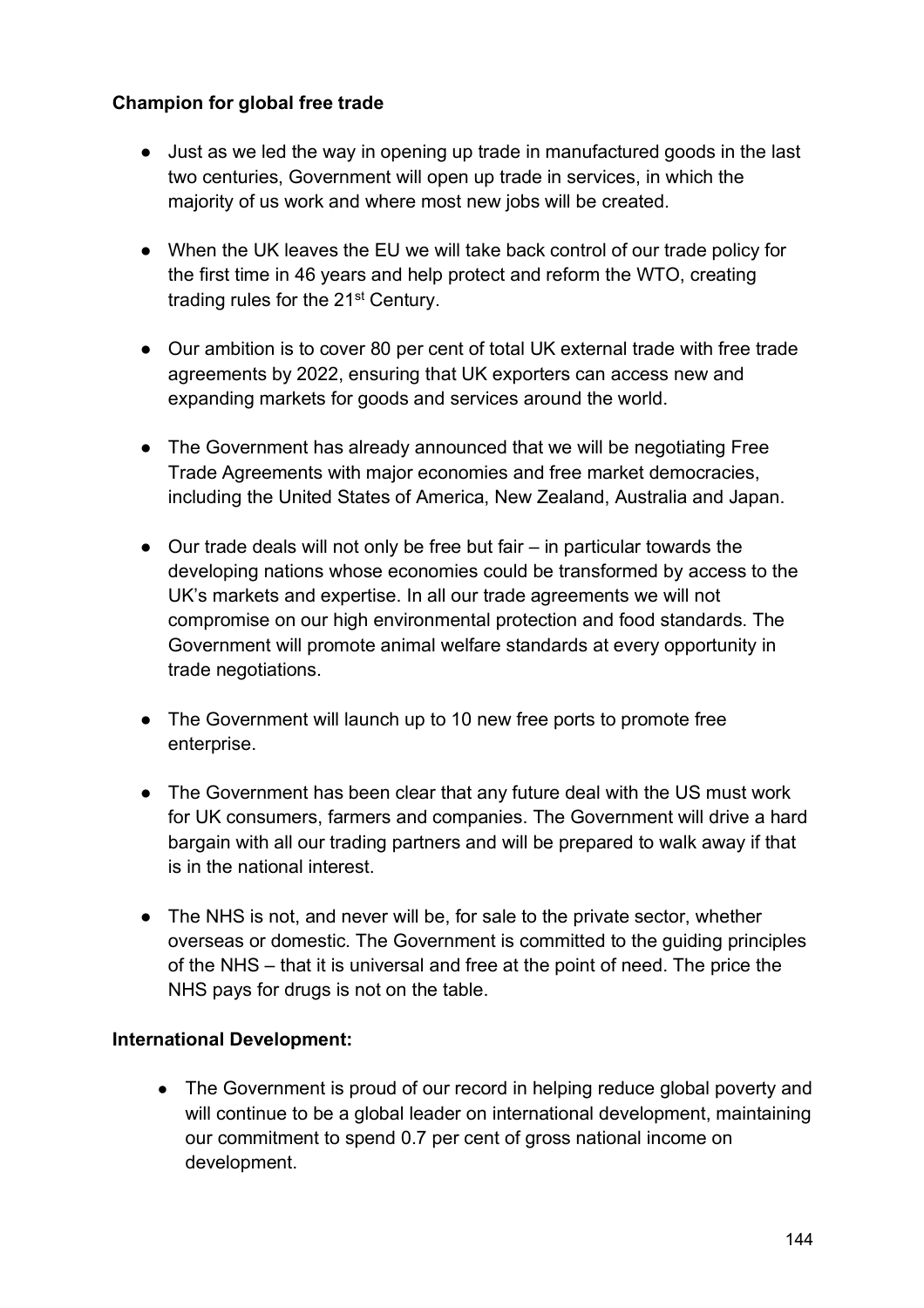- The Government will work with others towards an end to all preventable deaths of mothers, newborn babies and children by 2030 and lead the way in eradicating Ebola and malaria.
- The Government will do more to help countries receiving aid to become self-sufficient by raising their own resources through private investment and their own tax revenues.
- The Government will uphold our peace-building and humanitarian efforts around the world to assist war-torn and divided societies.

## **Human Rights/Magnitsky Sanctions**

- The UK promotes and defends the full range of universal human rights, and strongly encourages all states to fulfil their obligations under international law. This includes continuing work to defend and advance Freedom of Religion or Belief, promoting Media Freedom, and tackling Modern Slavery.
- The Government will further develop an independent sanctions regime once we leave the EU, building on existing Magnitsky-style measures and developing the powers to tackle human rights abusers around the world head on.
- As the Foreign Secretary said: "*If someone is responsible for gross human rights abuses, I don't think they should be able to syphon their money through British banks. If they have asset freezes on them I don't think they should come and do their Christmas shopping in Knightsbridge. I think that's a good way of morally anchoring this concept of global Britain, showing we can be a force for good in the world.*"

## **Key facts**

- The UK is the world's fifth biggest economy, sixth largest exporter and second largest exporter of services.
- 12 per cent of the world's international students attend UK universities and 4 of top 10 global universities are located in the UK.
- Around 130 million girls are out of school.
- At the Commonwealth Heads of Government Meeting in 2018, all 53 Commonwealth members agreed to work to ensure 12 years of quality education for all girls by 2030.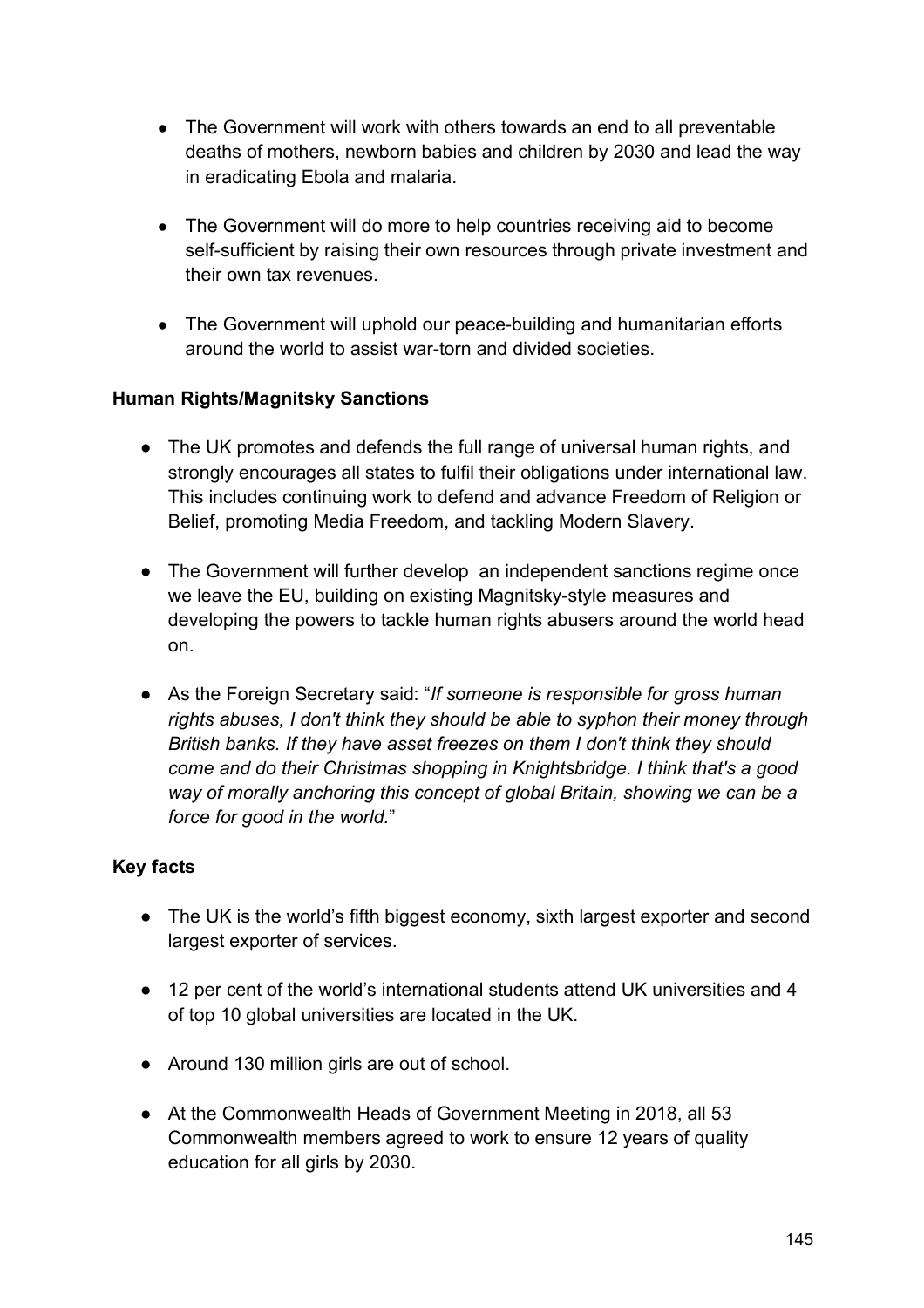- At the G7 Leaders' Summit in Biarritz in 2019, the Prime Minister announced £90 million of new funding to provide education for children caught up in crises and conflict.
- The Government has committed to ending the preventable deaths of mothers, new-born babies and children by 2030 and lead the way in eradicating Ebola and malaria.
- 2020 is a landmark year for gender equality with the 25th anniversary of the Beijing Platform for Action and the 20th anniversary of UN Security Council Resolution 1325 on Women Peace and Security (which the UK holds the pen on).
- In 2020 the UK government will host its first ever international LGBT conference.
- The UK will also host an international conference on Preventing Sexual Violence in Conflict.
- The Government will seek to protect those persecuted for their faith and implement the Truro Review recommendations.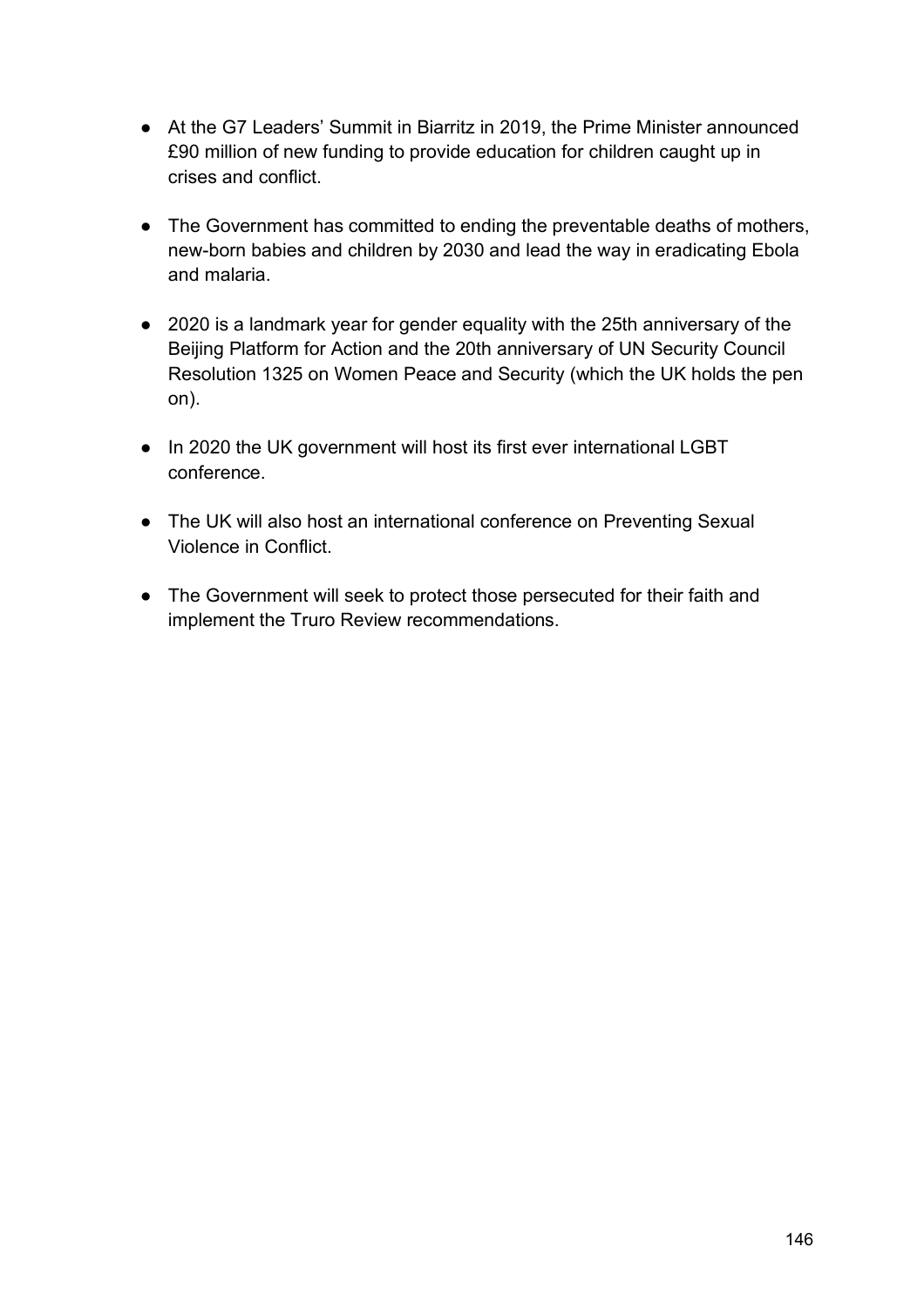## **CONTACT DETAILS**

| <b>Brief</b>                                                 | <b>Lead Department(s)</b>                                             | <b>Press Office contact</b>    |  |  |
|--------------------------------------------------------------|-----------------------------------------------------------------------|--------------------------------|--|--|
| <b>Legislative briefs</b>                                    |                                                                       |                                |  |  |
| <b>Agriculture Bill</b>                                      | Department for<br><b>Environment Food and</b><br><b>Rural Affairs</b> | 020 8225 7317                  |  |  |
| Air Traffic Management<br>and Unmanned Aircraft<br>Bill      | <b>Department for Transport</b>                                       | 020 7944 3021                  |  |  |
| Airline insolvency<br>legislation                            | Department for Transport                                              | 020 7944 3021                  |  |  |
| Animal welfare legislation                                   | Department for<br><b>Environment Food and</b><br><b>Rural Affairs</b> | 020 8225 7317                  |  |  |
| Birmingham<br><b>Commonwealth Games</b><br>Bill              | Department for Digital,<br>Culture, Media and Sport                   | 020 7211 2210                  |  |  |
| <b>Broadband legislation</b>                                 | Department for Digital,<br>Culture, Media and Sport                   | 020 7211 2210                  |  |  |
| <b>Building Safety Bill</b>                                  | Ministry of Housing,<br><b>Communities and Local</b><br>Government    | 0303 444 1201                  |  |  |
| <b>Counter Terrorism</b><br>(Sentencing and Release)<br>Bill | Ministry of Justice                                                   | 020 3334 3536                  |  |  |
| Divorce, Dissolution and<br><b>Separation Bill</b>           | Ministry of Justice                                                   | 020 3334 3536                  |  |  |
| <b>Domestic Abuse Bill</b>                                   | Home Office<br>Ministry of Justice                                    | 020 7035 3535<br>020 3334 3536 |  |  |
| <b>Employment Bill</b>                                       | Department for Business,<br>Energy and Industrial<br>Strategy         | 020 7215 1000                  |  |  |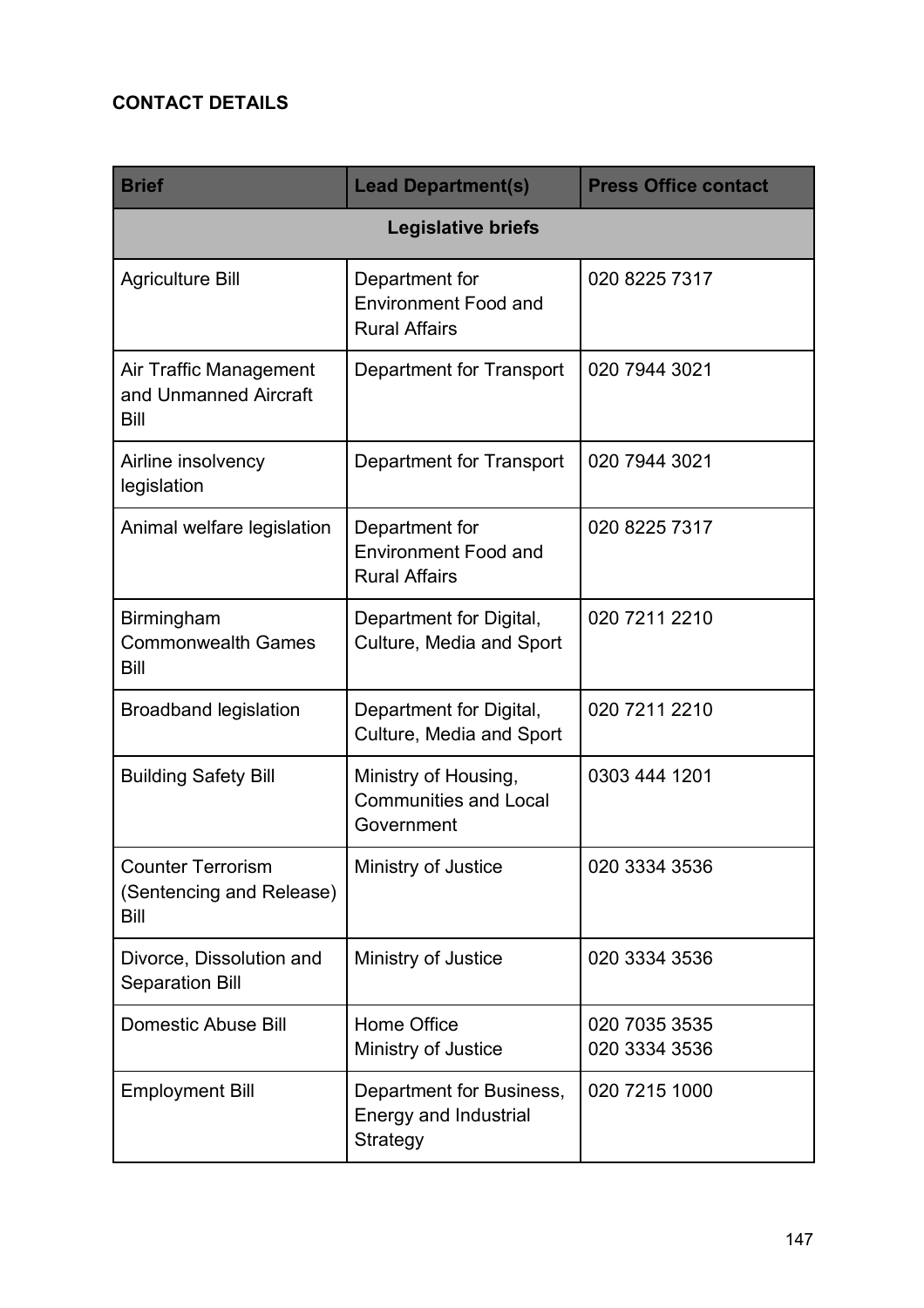| <b>Environment Bill</b>                                         | Department for<br>Environment Food and<br><b>Rural Affairs</b>        | 020 8225 7317 |
|-----------------------------------------------------------------|-----------------------------------------------------------------------|---------------|
| Espionage legislation                                           | Home Office                                                           | 020 7035 3535 |
| EU (Withdrawal<br>Agreement) Bill                               | Department for Exiting the<br><b>European Union</b>                   | 020 7276 0432 |
| <b>Extradition (Provisional</b><br>Arrest) Bill                 | Home Office                                                           | 020 7035 3535 |
| <b>Financial Services</b><br>legislation                        | Her Majesty's Treasury                                                | 020 7270 5238 |
| <b>Fire Safety Bill</b>                                         | Home Office                                                           | 020 7035 3535 |
| <b>Fisheries Bill</b>                                           | Department for<br><b>Environment Food and</b><br><b>Rural Affairs</b> | 020 8225 7317 |
| Foreign national offenders<br>legislation                       | Home Office                                                           | 020 7035 3535 |
| <b>Health Service Safety</b><br><b>Investigations Bill</b>      | Department of Health and<br><b>Social Care</b>                        | 020 7210 5477 |
| Immigration and Social<br>Co-ordination (EU<br>Withdrawal) Bill | Home Office                                                           | 020 7035 3535 |
| <b>Medicine and Medical</b><br><b>Devices Bill</b>              | Department of Health and<br><b>Social Care</b>                        | 020 7210 5477 |
| National security and<br>investment legislation                 | Department for Business,<br>Energy and Industrial<br>Strategy         | 020 7215 1000 |
| NHS Funding Bill and<br>NHS Long Term Plan                      | Department of Health and<br><b>Social Care</b>                        | 020 7210 5477 |
| <b>Pension Schemes Bill</b>                                     | Department for Work and<br>Pensions                                   | 020 3267 5144 |
| <b>Police Powers and</b><br><b>Protections Bill</b>             | Home Office                                                           | 020 7035 3535 |
| Prisoners (Disclosure of                                        | Ministry of Justice                                                   | 020 3334 3536 |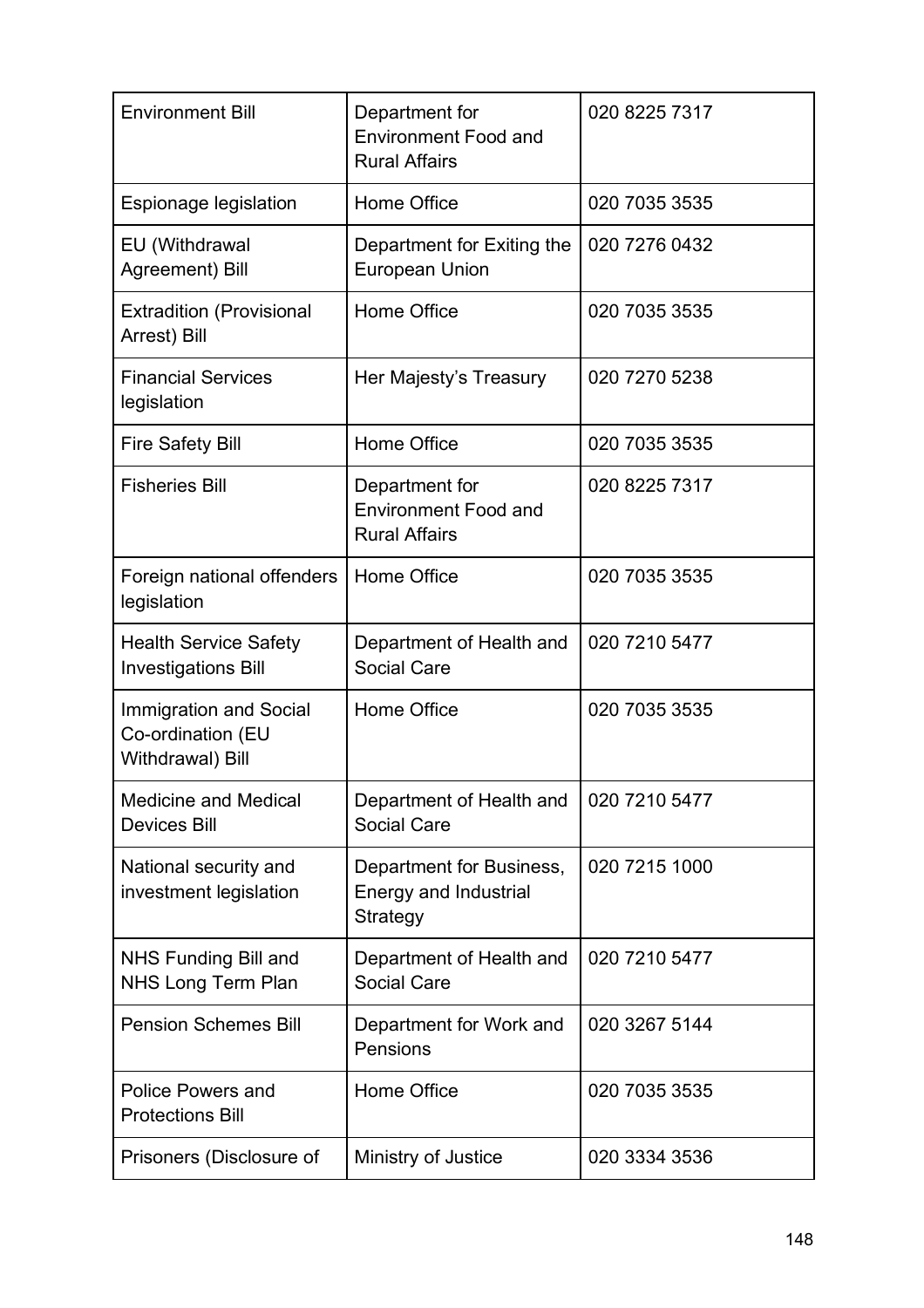| <b>Information About</b><br>Victims) Bill                           |                                                                    |               |  |  |
|---------------------------------------------------------------------|--------------------------------------------------------------------|---------------|--|--|
| Private International Law<br>(Implementation of<br>Agreements) Bill | Ministry of Justice                                                | 020 3334 3536 |  |  |
| Public bodies boycotts<br>legislation                               | <b>Cabinet Office</b>                                              | 020 7276 7545 |  |  |
| Railways (Minimum<br>Service Levels) Bill                           | Department for Transport                                           | 020 7944 3021 |  |  |
| <b>Renters' Reform Bill</b>                                         | Ministry of Housing,<br><b>Communities and Local</b><br>Government | 0303 444 1201 |  |  |
| Sentencing (Pre-<br>consolidation<br>Amendments) Bill               | Ministry of Justice                                                | 020 3334 3536 |  |  |
| <b>Sentencing Bill</b>                                              | Ministry of Justice                                                | 020 3334 3536 |  |  |
| <b>Serious Violence Bill</b>                                        | Home Office                                                        | 020 7035 3535 |  |  |
| <b>Thomas Cook</b><br><b>Compensation Bill</b>                      | Department for Business,<br>Energy and Industrial<br>Strategy      | 020 7215 1000 |  |  |
| <b>Trade Bill</b>                                                   | Department for<br><b>International Trade</b>                       | 020 7008 3333 |  |  |
| Windrush (Compensation<br>Scheme) Bill                              | Home Office                                                        | 020 7035 3535 |  |  |
| <b>Non-legislative briefs</b>                                       |                                                                    |               |  |  |
| <b>Business rates</b>                                               | Ministry of Housing,<br><b>Communities and Local</b><br>Government | 0303 444 1201 |  |  |
| Climate change                                                      | Department for Business,<br>Energy and Industrial<br>Strategy      | 020 7215 1000 |  |  |
| Constitution and<br>democracy                                       | <b>Cabinet Office</b>                                              | 020 7276 7545 |  |  |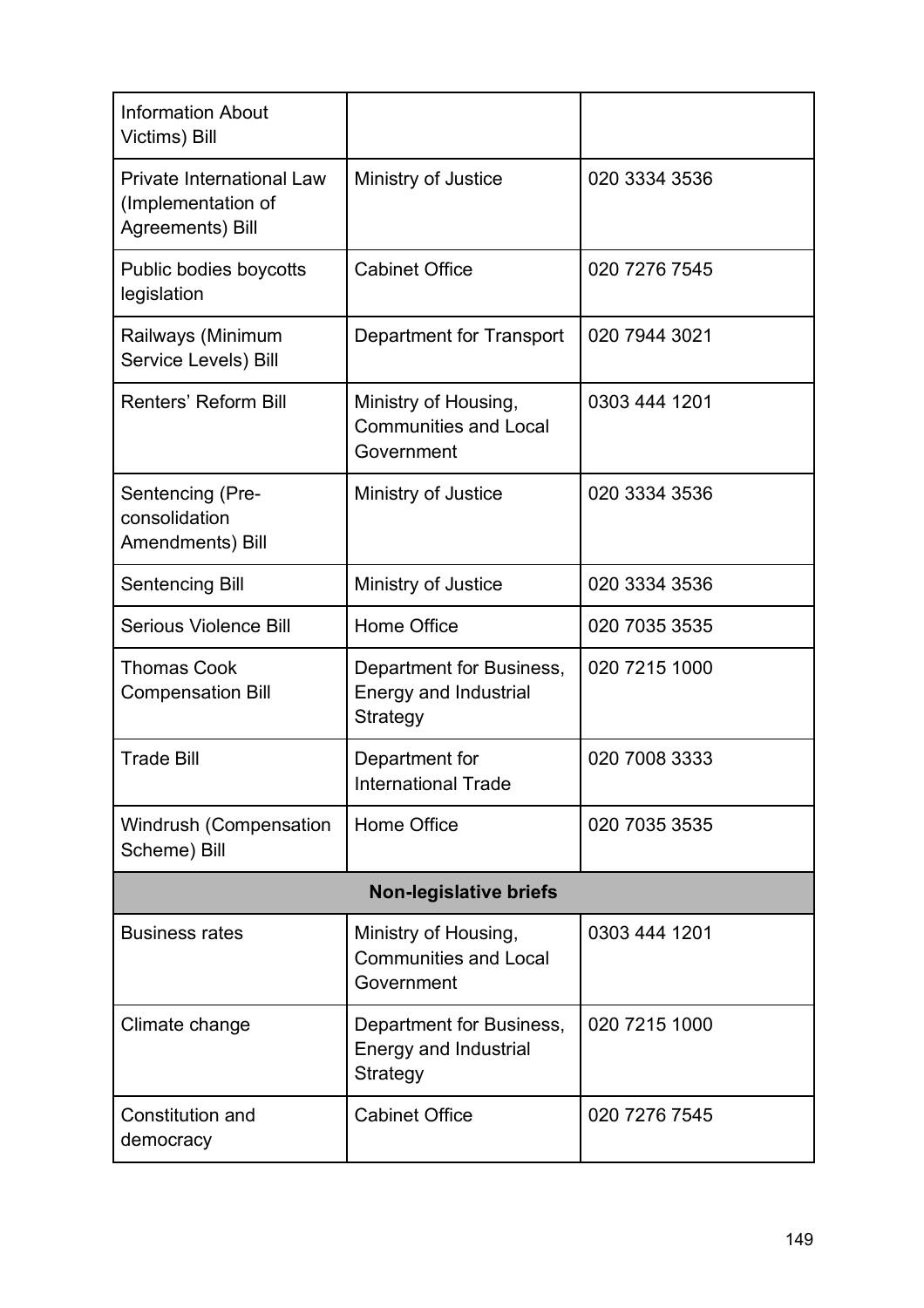| Cost of living                                                       | Her Majesty's Treasury                                                | 020 7270 5238                  |
|----------------------------------------------------------------------|-----------------------------------------------------------------------|--------------------------------|
| Education                                                            | Department for Education                                              | 020 7783 8300                  |
| <b>English devolution</b>                                            | Ministry of Housing,<br><b>Communities and Local</b><br>Government    | 0303 444 1201                  |
| Foreign affairs                                                      | Foreign Office                                                        | 020 7215 1000                  |
| Housing                                                              | Ministry of Housing,<br><b>Communities and Local</b><br>Government    | 0303 444 1201                  |
| Integrated Security,<br>Defence and Foreign<br><b>Policy Review</b>  | <b>Cabinet Office</b><br><b>Ministry of Defence</b><br>Foreign Office | 020 7276 7545<br>020 7218 7907 |
| Mental health reform                                                 | Department of Health and<br><b>Social Care</b>                        | 020 7210 5477                  |
| National disability strategy                                         | Department for Work and<br>Pensions                                   | 020 3267 5144                  |
| National infrastructure<br>strategy                                  | Her Majesty's Treasury                                                | 020 7270 5238                  |
| <b>Online Harms</b>                                                  | Department for Digital,<br>Culture, Media and Sport                   | 020 7211 2210                  |
| <b>Public finances</b>                                               | Her Majesty's Treasury                                                | 020 7270 5238                  |
| Rail reform and High<br>Speed Rail 2 (West<br>Midlands - Crewe) Bill | Department for Transport                                              | 020 7944 3021                  |
| Royal Commission on the<br><b>Criminal Justice System</b>            | Ministry of Justice                                                   | 020 3334 3536                  |
| Science, space and<br>research                                       | Department for Business,<br><b>Energy and Industrial</b><br>Strategy  | 020 7215 1000                  |
| Social care reform                                                   | Department of Health and<br><b>Social Care</b>                        | 020 7210 5477                  |
| <b>The Armed Forces</b>                                              | <b>Ministry of Defence</b><br><b>Cabinet Office</b>                   | 020 7218 7907<br>020 7276 7545 |